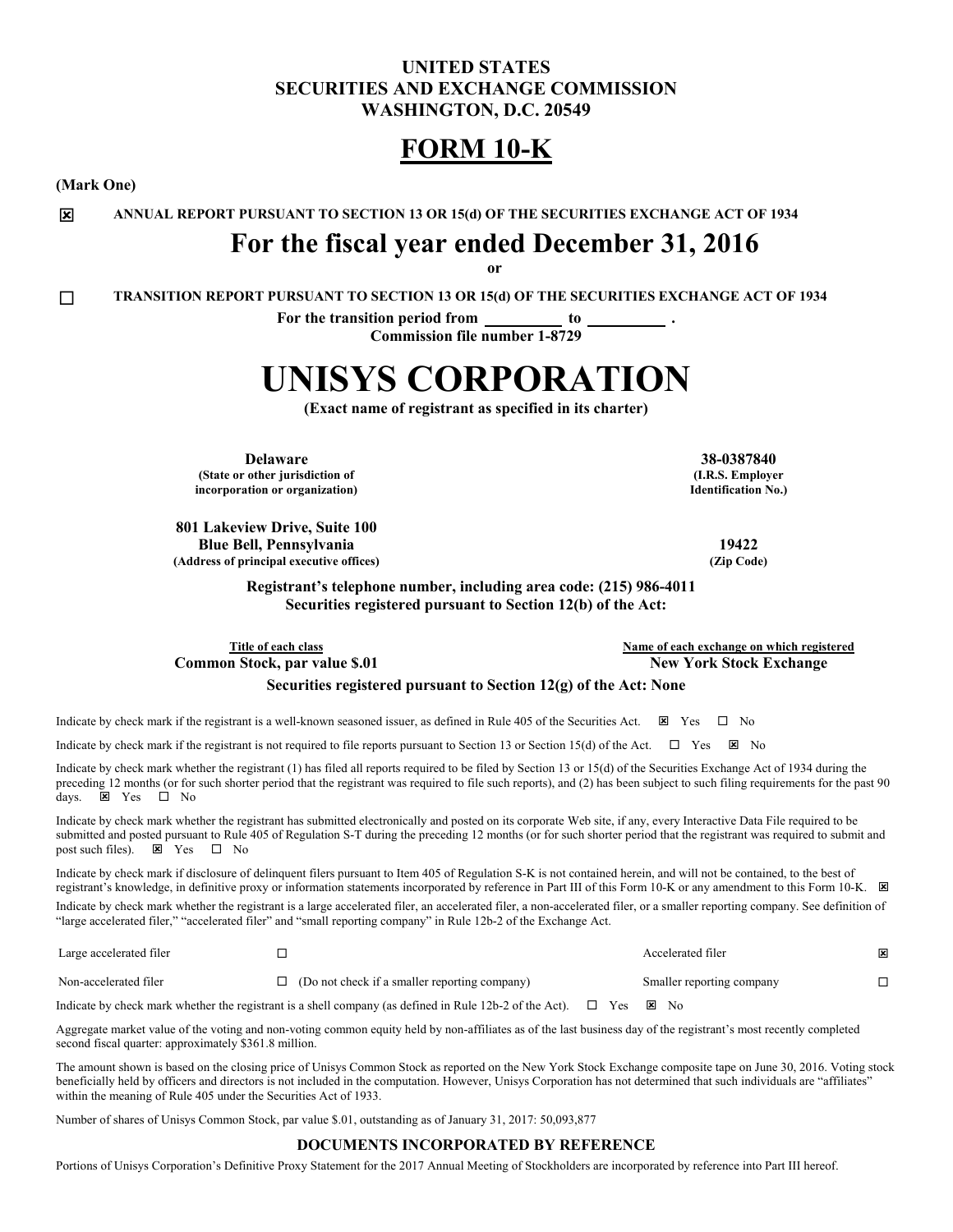# **Table of Contents**

# **Part I**

| 1 ai c 1 |          |                                                                                                                            |
|----------|----------|----------------------------------------------------------------------------------------------------------------------------|
|          | Item 1.  | <b>Business</b>                                                                                                            |
|          |          | Executive Officers of the Registrant                                                                                       |
|          | Item 1A. | <b>Risk Factors</b>                                                                                                        |
|          | Item 1B. | <b>Unresolved Staff Comments</b>                                                                                           |
|          | Item 2.  | Properties                                                                                                                 |
|          | Item 3.  | <b>Legal Proceedings</b>                                                                                                   |
|          | Item 4.  | Mine Safety Disclosures                                                                                                    |
| Part II  |          |                                                                                                                            |
|          | Item 5.  | Market for the Registrant's Common Equity, Related Stockholder Matters and Issuer Purchases of Equity<br><b>Securities</b> |
|          | Item 6.  | Selected Financial Data                                                                                                    |
|          | Item 7.  | Management's Discussion and Analysis of Financial Condition and Results of Operations                                      |
|          | Item 7A. | Quantitative and Qualitative Disclosures about Market Risk                                                                 |
|          | Item 8.  | Financial Statements and Supplementary Data                                                                                |
|          | Item 9.  | Changes in and Disagreements with Accountants on Accounting and Financial Disclosure                                       |
|          | Item 9A. | <b>Controls and Procedures</b>                                                                                             |
|          | Item 9B. | Other Information                                                                                                          |
| Part III |          |                                                                                                                            |
|          | Item 10. | Directors, Executive Officers and Corporate Governance                                                                     |
|          | Item 11. | <b>Executive Compensation</b>                                                                                              |
|          | Item 12. | Security Ownership of Certain Beneficial Owners and Management and Related Stockholder Matters                             |
|          | Item 13. | Certain Relationships and Related Transactions, and Director Independence                                                  |
|          | Item 14. | Principal Accountant Fees and Services                                                                                     |
| Part IV  |          |                                                                                                                            |
|          | Item 15. | <b>Exhibits and Financial Statement Schedules</b>                                                                          |
|          | Item 16. | Form 10-K Summary                                                                                                          |
|          |          | Signatures                                                                                                                 |
|          |          |                                                                                                                            |

 $\hat{\mathbf{r}}$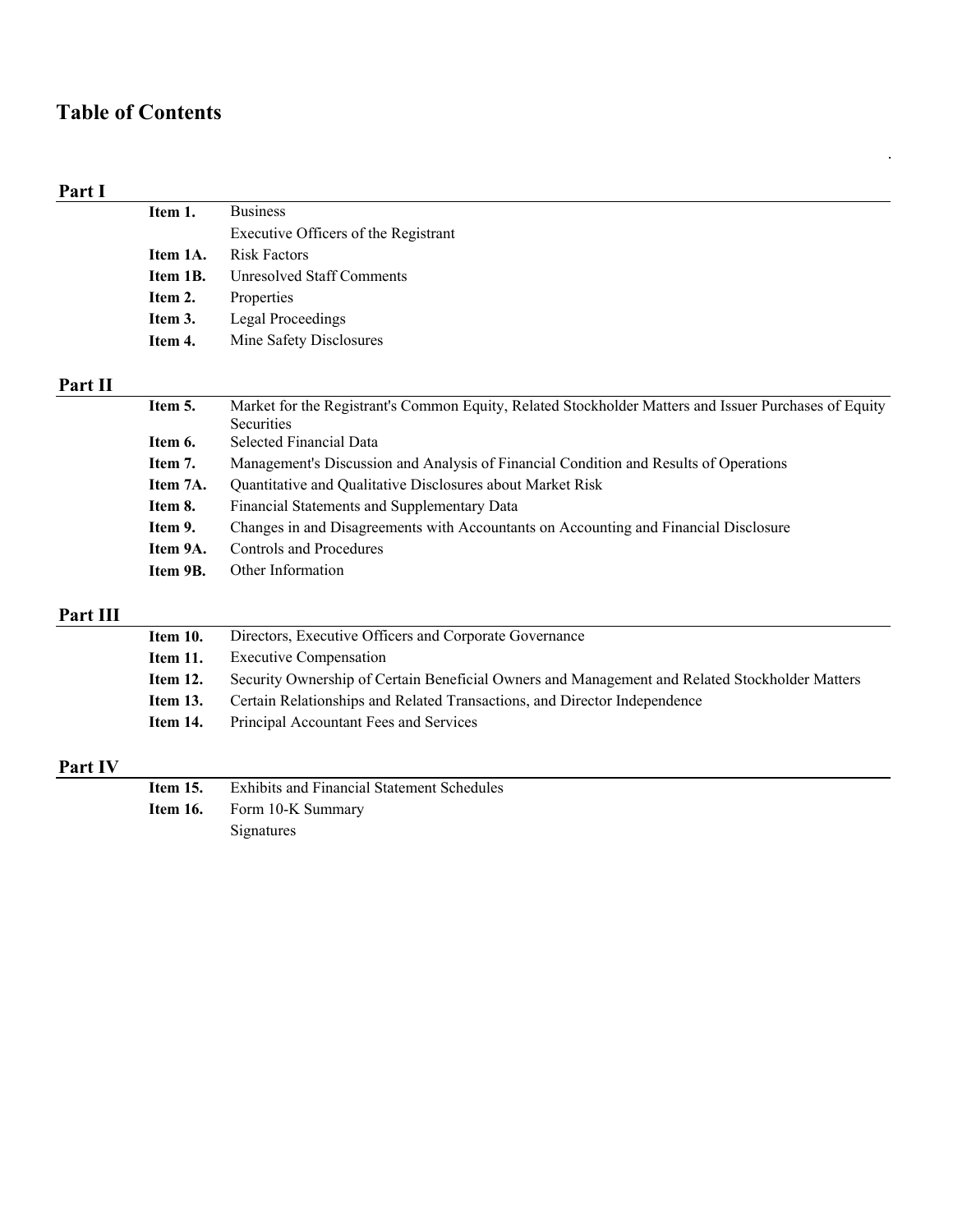#### **Disclosure Regarding Forward-Looking Statements**

In this Annual Report on Form 10-K, we have included information that may constitute "forward-looking" statements, as defined in the Private Securities Litigation Reform Act of 1995. Forward-looking statements provide current expectations of future events and include any statement that does not directly relate to any historical or current fact. Words such as "anticipates," "believes," "expects," "intends," "plans," "projects" and similar expressions may identify such forward-looking statements.

Factors that could affect our future results include, but are not limited to, the following:

- our ability to improve revenue and margins in our services business;
- our ability to maintain our installed base and sell new products in our technology business;
- our ability to effectively anticipate and respond to volatility and rapid technological innovation in our industry;
- our ability to access financing markets;
- our significant pension obligations and requirements to make significant cash contributions to our defined benefit pension plans;
- our ability to realize additional anticipated cost savings and successfully implement our cost reduction initiatives to drive efficiencies across all of our operations;
- 
- our ability to retain significant clients; the potential adverse effects of aggressive competition in the information services and technology marketplace;
- cybersecurity breaches could result in significant costs and could harm our business and reputation;
- our ability to attract, motivate and retain experienced and knowledgeable personnel in key positions;
- the risks of doing business internationally when a significant portion of our revenue is derived from international operations;
- our contracts may not be as profitable as expected or provide the expected level of revenues; contracts with U.S. governmental agencies may subject us to audits, criminal penalties, sanctions and other
- expenses and fines;
- a significant disruption in our IT systems could adversely affect our business and reputation;
- we may face damage to our reputation or legal liability if our clients are not satisfied with our services or products;
- the performance and capabilities of third parties with whom we have commercial relationships;
- a termination of the company's U.S. defined benefit pension plan
- the adverse effects of global economic conditions, acts of war, terrorism or natural disasters;
- the potential for intellectual property infringement claims to be asserted against us or our clients;
- the possibility that pending litigation could affect our results of operations or cash flow; and
- the business and financial risk in implementing future dispositions or acquisitions.

Any forward-looking statement should be read in conjunction with our consolidated financial statements and the related notes included elsewhere in this Annual Report on Form 10-K. All forward-looking statements rely on assumptions and are subject to risks, uncertainties and other factors that could cause the company's actual results to differ materially from expectations. Factors that could affect future results include, but are not limited to, those discussed in "Risk Factors" in Part I, Item 1A of this Form 10-K. Any forward-looking statement speaks only as of the date on which that statement is made. Unisys Corporation assumes no obligation to update any forward-looking statement to reflect events or circumstances that occur after the date on which the statement is made.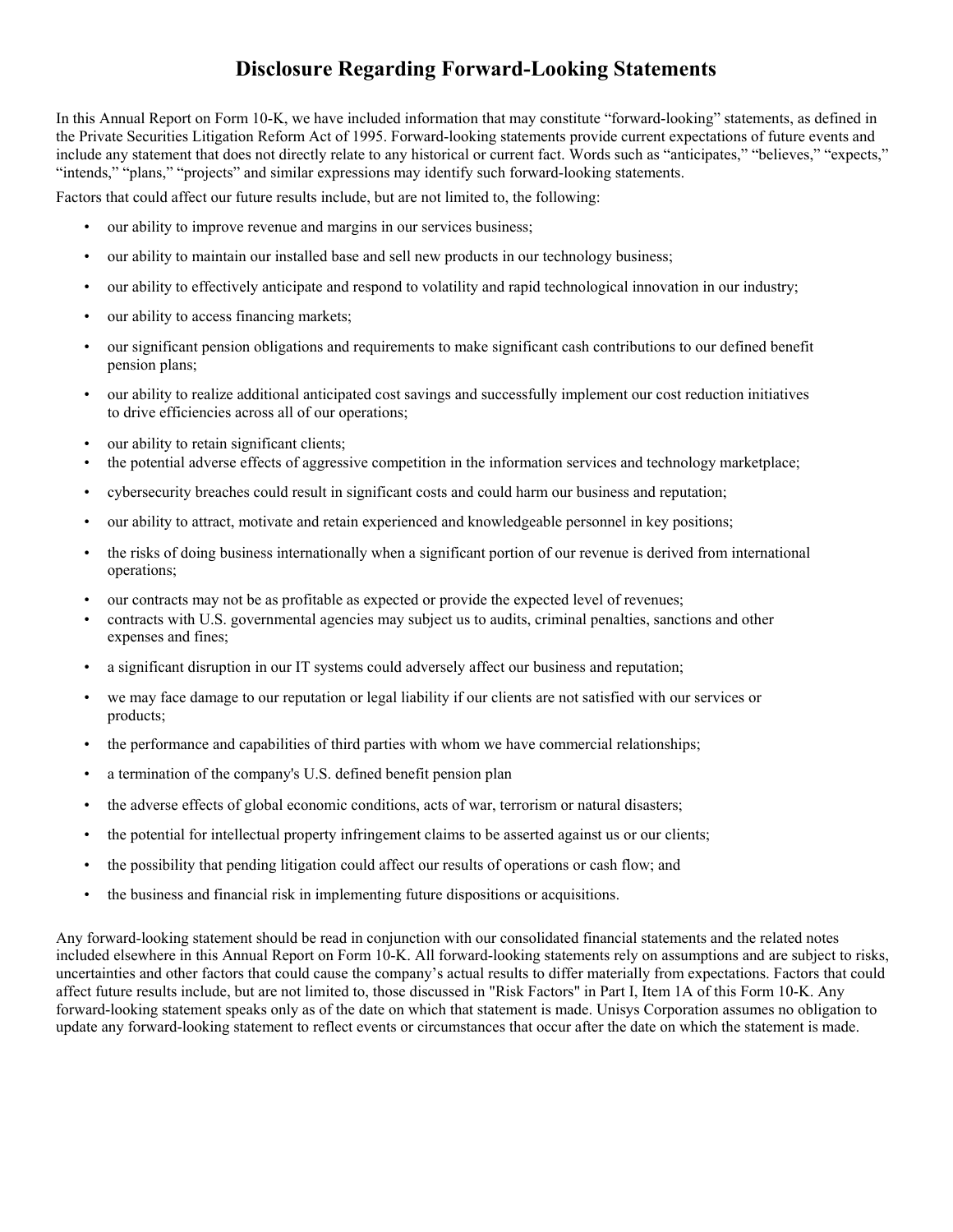# **PART I**

# **ITEM 1. BUSINESS**

#### **General**

Unisys Corporation, a Delaware corporation ("Unisys," "we," "our," the "Company"), is a global information technology ("IT") company that specializes in providing industry-focused solutions integrated with leading-edge security to clients in the government, commercial and financial services markets. Our offerings include security solutions, advanced data analytics, cloud and infrastructure services, application services and application and server software.

We operate in two business segments – Services and Technology. Financial information concerning the two segments can be found in Note 15, "Segment information," of the Notes to Consolidated Financial Statements (Part II, Item 8 of this Form 10-K) (the "Notes to Consolidated Financial Statements").

#### **Principal Products and Services**

We market and deliver industry-specific solutions, horizontal services and technology products (software and hardware) worldwide to our primary target markets: government (comprising the U.S. federal government and other public sector organizations), commercial (focusing on travel and transportation and life sciences/healthcare) and financial services (including commercial and retail banking).

Our solutions are designed to enable clients to:

- Transform core business processes to compete more effectively in their market sector;
- Improve user engagement for customers and workers, streamline operations and enhance go-to-market efforts;
- Optimize IT infrastructure to meet digital-business requirements;
- Simplify management of IT infrastructure and service delivery; and
- Utilize advanced security capabilities.

Our industry-specific solutions enable clients to address key challenges in their market sectors — for example, we offer solutions for criminal investigation management and border security in government, travel and transportation and life sciences and healthcare in commercial markets, and commercial and retail banking in financial services.

Our principal services include cloud and infrastructure services, application services, and business process outsourcing services.

- In cloud and infrastructure services, we help clients apply cloud and as-a-service delivery models to capitalize on business opportunities, make their end users more productive, and manage and secure their IT infrastructure and operations more economically.
- In application services, we help clients transform their business processes by providing advanced solutions for select industries, developing and managing new leading-edge applications, offering advanced data analytics and modernizing existing enterprise applications.
- In business process outsourcing services, we assume management of critical processes and functions for clients in target industries, helping them improve performance and reduce costs.

In technology, we design and develop software, servers and related products to help clients reduce costs, improve security and flexibility, and improve the efficiency of their data center environments. As a pioneer in large-scale computing, we offer deep experience and rich technological capabilities in transaction-intensive, mission-critical environments. We provide a range of data center, infrastructure management and cloud computing offerings to help clients virtualize and automate their data-center environments. Technology offerings include ClearPath Forward™ software operating system, the Unisys Stealth® family of security software, industry-focused software such as Digital Investigator™, middleware and servers.

The following are some of our most prominent products:

- Unisys ClearPath Forward™ is a secure, scalable, hardware-independent software environment for high-volume enterprise computing. ClearPath Forward is available as an integrated operating environment or reference architecture to deliver Unisys security across multiple hardware platforms. In 2016 Unisys began offering hardware-independent versions of the ClearPath operating environment, providing a tested, integrated stack of software products that can run on an Intel x86 server of the client's choice.
- Unisys Stealth® software uses identity-based micro-segmentation techniques and encryption to protect data in data centers, the cloud and mobile infrastructures. Stealth creates segments within an organization where only authorized users can access information, while those without authorization cannot even see that those endpoints exist. Unisys Stealth consists of six distinct solutions: Stealth(core), Stealth(analytics), Stealth(aware), Stealth(cloud), Stealth(identity) and Stealth(mobile).
- Digital Investigator™ is a browser-based application for total information management that gives law enforcement and public safety organizations the ability to share information across platforms of new and legacy applications, both in and outside an agency, and to integrate and filter social media information from a vast array of sources. It also gives them the tools necessary to capture, analyze and investigate data seamlessly and collaboratively to help prevent and detect crimes, while enabling robust analytics and cost-effective configuration of reports and other documents.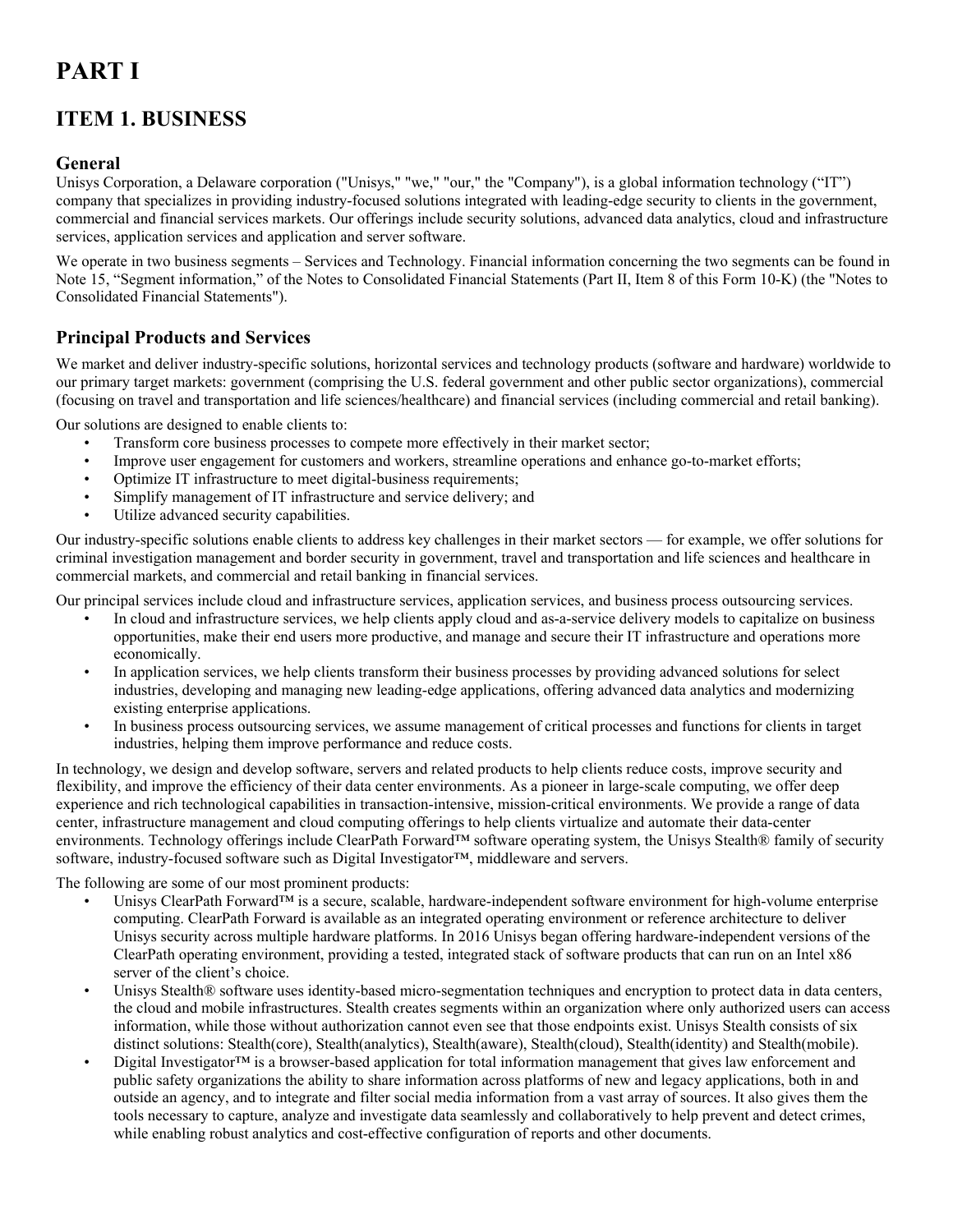- AirCore is a comprehensive Passenger Services Solutions suite of modular, web-based applications that enables airlines to reach customers across distribution channels including mobile, tablet and web. In doing so, airlines increase their agility in adapting to changing customer demands, while reducing cost.<br>Unisys Retail Delivery is an integrated, multi-channel, retail banking system that enables banks to perform tasks ranging
- from processing transactions to enhancing customer service to supporting self-service transactions such as mobile banking. The system includes the Unisys Transaction Manager™ suite of tools, applications and third-party products.

We market our services and products primarily through a direct sales force. In certain foreign countries, we market primarily through distributors. Complementing our direct sales force, we make use of a select group of resellers and alliance partners to market our services and product portfolio.

#### **Materials**

Unisys purchases components and supplies from a number of suppliers around the world. For certain technology products, we rely on a single or limited number of suppliers, although we make every effort to assure that alternative sources are available if the need arises. The failure of our suppliers to deliver components and supplies in sufficient quantities and in a timely manner could adversely affect our business. For more information on the risks associated with purchasing components and supplies, see "Risk Factors" (Part I, Item 1A of this Form 10-K).

#### **Patents, Trademarks and Licenses**

As of January 31, 2017, Unisys owns over 827 active U.S. patents and over 90 active patents granted in 11 non-U.S. jurisdictions. These patents cover systems and methods related to a wide variety of technologies, including, but not limited to, information security, cloud computing, virtualization, database encryption/management and user interfaces. We have granted licenses covering both single patents, and particular groups of patents, to others. Likewise, we have active licensing agreements granting us rights under patents owned by other entities. However, our business is not materially dependent upon any single patent, patent license, or related group thereof.

Unisys also maintains 21 U.S. trademark and service mark registrations, and over 706 additional trademark and service mark registrations in over 99 non-U.S. jurisdictions as of January 31, 2017. These marks are valuable assets used on or in connection with our services and products, and as such are actively monitored, policed and protected by Unisys and its agents.

#### **Seasonality**

Our revenue is affected by such factors as the introduction of new services and products, the length of sales cycles and the seasonality of purchases. Seasonality has generally resulted in higher fourth quarter revenues than in other quarters.

#### **Customers**

No single client accounted for more than 10% of our revenue in the year ended December 31, 2016. Sales of commercial services and products to various agencies of the U.S. government represented approximately 20% of total consolidated revenue in 2016. For more information on the risks associated with contracting with governmental entities, see "Risk Factors" (Part I, Item 1A of this Form 10- K).

#### **Backlog**

In the Services segment, firm order backlog at December 31, 2016 was \$3.9 billion, compared to \$4.3 billion at December 31, 2015. Approximately \$1.7 billion (43%) of 2016 backlog is expected to be converted to revenue in 2017. Although we believe that this backlog is firm, we may, for commercial reasons, allow the orders to be cancelled, with or without penalty. In addition, funded government contracts included in this backlog are generally subject to termination, in whole or part, at the convenience of the government or if funding becomes unavailable. In such cases, we are generally entitled to receive payment for work completed plus allowable termination or cancellation costs.

Because of the relatively short cycle between order and shipment in our Technology segment, we believe that backlog information for this segment is not material to the understanding of our business.

#### **Competition**

Our business is affected by rapid change in technology in the information services and technology industries and aggressive competition from many domestic and foreign companies. Principal competitors are systems integrators, consulting and other professional services firms, outsourcing providers, infrastructure services providers, computer hardware manufacturers and software providers. We compete primarily on the basis of service, product performance, technological innovation, and price. We believe that our continued focused investment in engineering and research and development, coupled with our sales and marketing capabilities, will have a favorable impact on our competitive position. For more information on the competitive risks we face, see "Risk Factors" (Part I, Item 1A of this Form 10-K).

#### **Research and Development**

Unisys-sponsored research and development costs were \$55.4 million in 2016, \$76.4 million in 2015, and \$68.8 million in 2014.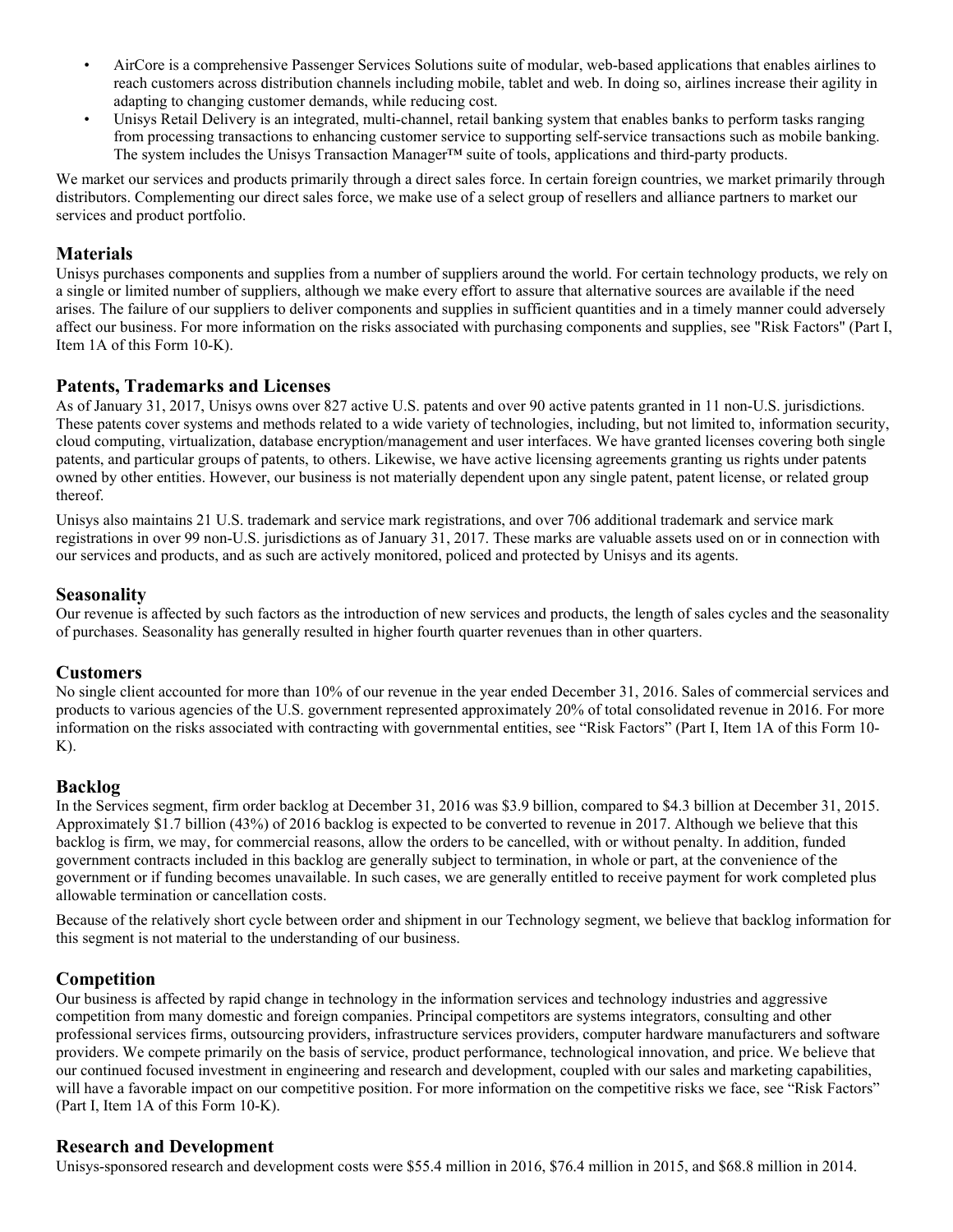#### **Environmental Matters**

Our capital expenditures, earnings and competitive position have not been materially affected by compliance with federal, state and local laws regulating the protection of the environment. Capital expenditures for environmental control facilities are not expected to be material in 2017 and 2018.

#### **Employees**

At December 31, 2016, we employed approximately 21,000 employees serving clients around the world.

#### **International and Domestic Operations**

We serve clients around the world, including multinational clients with operations in several regions. For the year ended December 31, 2016, approximately one-half of our revenue was derived from the United States and Canada, and the remainder was derived from Europe, the Middle East and Africa; Asia and the Pacific region; and Latin America.

Financial information by geographic area is set forth in Note 15, "Segment information," of the Notes to Consolidated Financial Statements. For more information on the risks of doing business internationally, see "Risk Factors" (Part I, Item 1A of this Form 10-  $K$ ).

#### **Available Information**

Our Investor web site is located at www.unisys.com/investor. Through our web site, we make available, free of charge, our annual report on Form 10-K, quarterly reports on Form 10-Q, current reports on Form 8-K, and amendments to those reports filed or furnished pursuant to Section 13(a) or 15(d) of the Securities Exchange Act of 1934, as soon as reasonably practicable after this material is electronically filed with or furnished to the U.S. Securities and Exchange Commission (the "SEC"). We also make available on our web site our Guidelines on Significant Corporate Governance Issues, the charters of the Audit and Finance Committee, Compensation Committee, and Nominating and Corporate Governance Committee of our board of directors, and our Code of Ethics and Business Conduct. This information is also available in print to stockholders upon request. We do not intend for information on our web site to be part of this Annual Report on Form 10-K.

#### **EXECUTIVE OFFICERS OF THE REGISTRANT**

Information concerning the executive officers of Unisys as of February 15, 2017 is set forth below.

| Name                    | Age | <b>Position with Unisys</b>                                     |
|-------------------------|-----|-----------------------------------------------------------------|
| Peter A. Altabef        | 57  | President and Chief Executive Officer                           |
| Tarek El-Sadany         | 53  | Senior Vice President, Technology, and Chief Technology Officer |
| Eric Hutto              | 52  | Senior Vice President and President, Enterprise Solutions       |
| Gerald P. Kenney        | 65  | Senior Vice President, General Counsel and Secretary            |
| David A. Loeser         | 62  | Senior Vice President, Worldwide Human Resources                |
| Venkatapathi R. Puvvada | 56  | Senior Vice President; President, Federal Systems               |
| Jeffrey E. Renzi        | 56  | Senior Vice President and President, Global Sales               |
| Ann S. Ruckstuhl        | 54  | Senior Vice President, Chief Marketing Officer                  |
| Inder M. Singh          | 58  | Senior Vice President, Chief Financial Officer                  |
| Andrew J. Stafford      | 52  | Senior Vice President, Services and Delivery                    |
| Scott A. Battersby      | 58  | Vice President and Treasurer                                    |
| Michael M. Thomson      | 48  | Vice President and Corporate Controller                         |

There is no family relationship among any of the above-named executive officers. The By-Laws provide that the officers of Unisys shall be elected annually by the Board of Directors and that each officer shall hold office for a term of one year and until a successor is elected and qualified, or until the officer's earlier resignation or removal.

Mr. Altabef has been President and Chief Executive Officer and a member of the Board of Directors since 2015. Prior to joining Unisys, Mr. Altabef was the President and Chief Executive Officer, and a member of the board of directors, of MICROS Systems, Inc. from 2013 through 2014, when MICROS Systems, Inc. was acquired by Oracle Corporation. He previously served as President and Chief Executive Officer of Perot Systems Corporation from 2004 until 2009, when Perot Systems was acquired by Dell, Inc. Thereafter, Mr. Altabef served as President of Dell Services (a unit of Dell Inc.) until his departure in 2011. Mr. Altabef also serves on the President's National Security Telecommunications Advisory Committee, the Boards of the East West Institute and NiSource Inc., the Board of Advisors of Merit Energy Company, LLC and the Advisory Board of Petrus Trust Company, L.T.A. He previously served as Senior Advisor to 2M Companies, Inc. in 2012, and served as a director of Belo Corporation from 2011 through 2013. Mr. Altabef has been an officer since 2015.

Mr. El-Sadany has been Senior Vice President, Technology, and Chief Information Officer since 2015. Prior to joining Unisys, Mr. El-Sadany was Chief Operating Officer of Remedy Informatics, a provider of healthcare and life sciences predictive informatics solutions (2012-2014). Prior to Remedy, he served as Chairman and Chief Executive Officer of Egypt National Post and Chief Executive Officer of the Technology Innovation and Entrepreneurship Center of Egypt (2008-2012). Other positions held by Mr. El-Sadany include Senior Vice President of Development and Head of Operations at Iris Financial Solutions (2006-2008), Vice President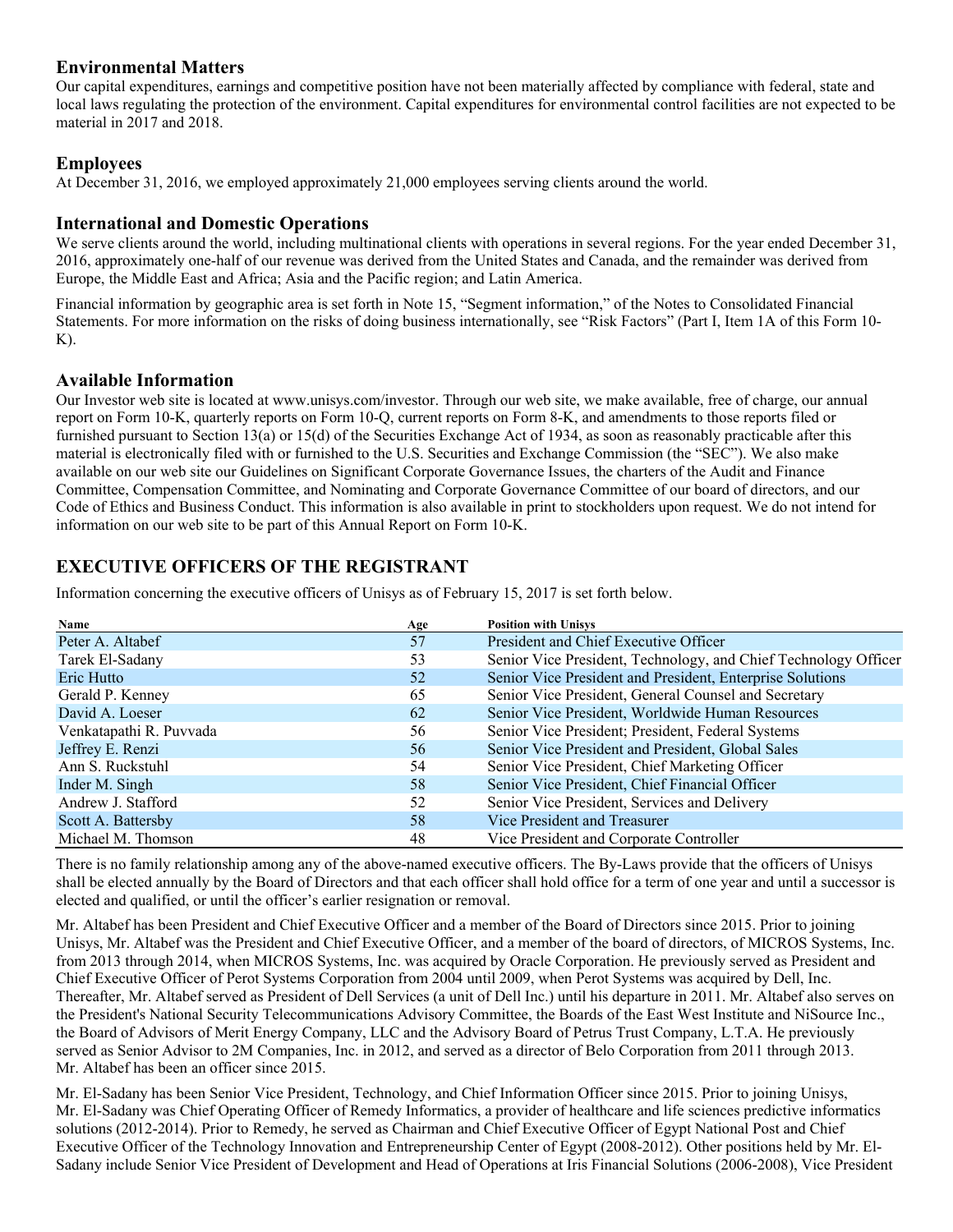of Global Product Support Services at Oracle Corporation (2003-2005), and Founder, Chief Executive Officer and Chief Technology Officer of DatAcme Corporation (2001-2003). Mr. El-Sadany has been an officer since 2015.

Mr. Hutto has been Senior Vice President and President, Enterprise Solutions since 2015, after joining Unisys earlier in that year as Vice President and General Manager, U.S. and Canada, Enterprise Solutions. Prior to joining Unisys, Mr. Hutto held senior leadership positions with Dell Services (a unit of Dell Inc.) (2006-2015), serving most recently as Global Vice President/General Manager, Infrastructure, Cloud and Consulting and Vice President/General Manager, Americas. Mr. Hutto has been an officer since 2015.

Mr. Kenney has been Senior Vice President, General Counsel and Secretary since 2013. Prior to joining Unisys, he had been with NEC Corporation of America, the North American subsidiary of global technology company NEC Corporation, since 1999, serving most recently as Senior Vice President, General Counsel and Corporate Secretary (2004-2013). Mr. Kenney has been an officer since 2013.

Mr. Loeser has been Senior Vice President, Worldwide Human Resources since 2013. Prior to joining Unisys, Mr. Loeser was Executive Vice President, Human Resources for Mitel, a global provider of business communications and collaboration software and services (2012-2013). Before Mitel, he held strategic management and human resources executive positions with several multinational companies including Hostess Foods, Celanese, Quaker State, PepsiCo, Continental Airlines, Chevron, and CompuCom. Mr. Loeser has been an officer since 2013.

Mr. Puvvada has been Senior Vice President and President, Federal Systems since 2015. Mr. Puvvada had been serving as acting President of Federal Systems since 2014. Prior to that time, he served as group Vice President for the Unisys federal civilian agency business since 2010. From 2005 to 2010, he was Managing Partner and Chief Technology Officer for Unisys Federal Systems. Previously, Mr. Puvvada held various management positions since joining Unisys in 1992. Mr. Puvvada has been an officer since 2015.

Mr. Renzi has been Senior Vice President and President, Global Sales since 2014. Prior to joining Unisys, Mr. Renzi was Senior Vice President, Sales & Marketing, at Arise Virtual Solutions (2012-2013). From 2009 to 2012, Mr. Renzi held key sales and service management roles at Dell Corporation. From 2003 to 2009, Mr. Renzi served as Executive Vice President, Global Sales and Marketing, Alliances & Procurement, at Perot Systems. Prior to Perot Systems, he held a variety of sales leadership and individual sales contributor roles at Electronic Data Systems from 1989 to 2003. Mr. Renzi has been an officer since 2014.

Ms. Ruckstuhl has been Senior Vice President and Chief Marketing Officer since December 2016. Prior to joining Unisys, she had been the Chief Marketing Officer at Soasta Inc., a digital performance management platform provider, from 2012 to 2016. Previously, Ms. Ruckstuhl was the Chief Marketing Officer at Live Ops (2012-2015), and head of marketing at Symantec's NortonLive Services (2009-2011). She has also held marketing leadership positions with several other technology companies including Optony, Inc., Zmanda, Inc., Sybase, Inc., and eBay, Inc. Ms. Ruckstuhl has been an officer since December 2016.

Mr. Singh has been Senior Vice President and Chief Financial Officer since November 2016. He joined Unisys as Senior Vice President, Chief Marketing and Strategy Officer in March 2016. Prior to joining Unisys, he had been a Managing Director focusing on the technology, media and telecommunications sectors at Sun Trust Robinson Humphreys, Inc. from 2014 to 2016. Previously, Mr. Singh served as Senior Vice President, Strategy and Finance for Comcast Corporation from 2012 to 2014 and as Vice President, Corporate Financial Strategy at Cisco Systems from 2009 to 2012. He has held other leadership roles at Cisco Systems, Lehman Brothers, Prudential Securities, Lucent Technologies, Inc., AT&T Corporation, and the American Express Company. Mr. Singh has been an officer since March 2016.

Mr. Stafford has been Senior Vice President, Services since April 2016. Prior to joining Unisys, Mr. Stafford was a Senior Managing Director at Accenture from 2012 to 2013, where he led the firm's Global Delivery Network for Technology. Previously at Accenture, he led the delivery centers in Asia Pacific from 2009 to 2012 and delivery teams globally from 2005 to 2009. Mr. Stafford has also served as the Chief Operating Officer, Procurement Services for Xchanging Group PLC, as Chief Technology Officer for Virgin.com (Virgin Group), as a Partner in Deloitte Consulting's technology practice and has held leadership positions at Computacenter PLC and Andersen Consulting. Mr. Stafford has been an officer since April 2016

Mr. Battersby has been Vice President and Treasurer since 2000. Prior to that time, he served as Vice President of Corporate Strategy and Development (1998-2000) and Vice President and Assistant Treasurer (1996-1998). Mr. Battersby has been an officer since 2000.

Mr. Thomson has been Vice President and Corporate Controller since 2015. Prior to joining Unisys, Mr. Thomson served as Controller of Towers Watson from 2010 until 2015, and he previously held the same position at Towers Perrin from December 2007 until the consummation of the 2010 merger between Watson Wyatt and Towers Perrin. He also served as principal accounting officer of Towers Watson from 2012 until October 2015. Prior to that, Mr. Thomson worked for Towers Perrin as Director of Financial Systems from 2001 to 2004 and then Assistant Controller from 2004 to 2007. Prior to joining Towers Perrin, Mr. Thomson was with RCN Corporation, where he served as Director of Financial Reporting & Financial Systems from 1997 to 2001. Mr. Thomson has been an officer since 2015.

### **ITEM 1A. RISK FACTORS**

Factors that could affect future results include the following:

*Future results may be adversely impacted if the company is unable to improve revenue and margins in its services business.*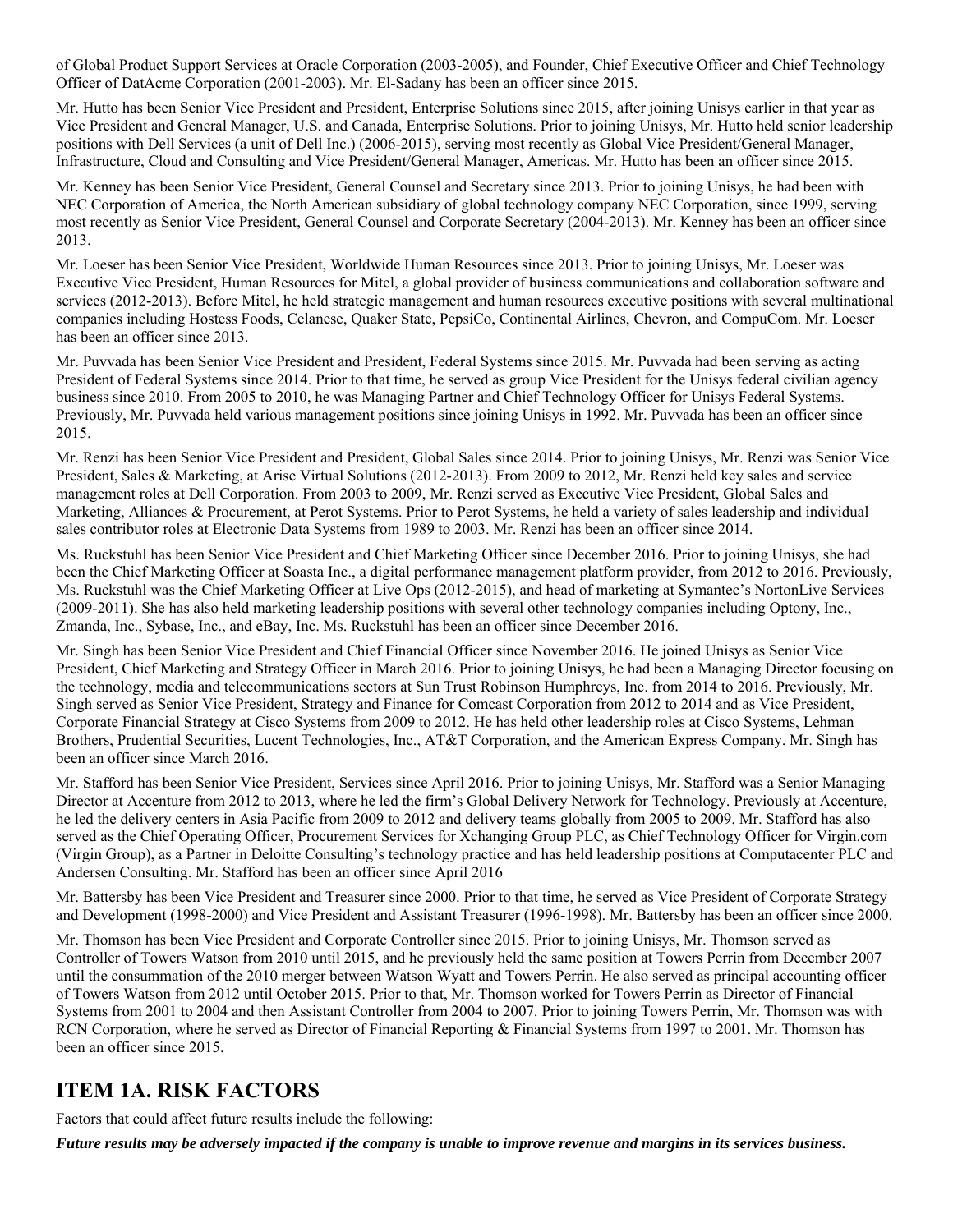The company's strategy places an emphasis on an industry vertical go-to-market approach with an increased focus within the company's services business on higher value and higher margin offerings. The company's ability to grow revenue and profitability in this business will depend on the level of demand for projects and the portfolio of solutions the company offers for specific industries. It will also depend on an efficient utilization of services delivery personnel. Revenue and profit margins in this business are a function of both the portfolio of solutions sold in a given period and the rates the company is able to charge for services and the chargeability of its professionals. If the company is unable to attain sufficient rates and chargeability for its professionals, revenue and profit margins will be adversely affected. The rates the company is able to charge for services are affected by a number of factors, including clients' perception of the company's ability to add value through its services; introduction of new services or products by the company or its competitors; pricing policies of competitors; and general economic conditions. Chargeability is also affected by a number of factors, including the company's ability to transition resources from completed projects to new engagements, and its ability to forecast demand for services and thereby maintain appropriate resource levels. The company's results of operations and financial condition may be adversely impacted if sales of higher margin offerings do not offset declines resulting from a reduced focus on lower margin offerings.

#### *Future results may be adversely impacted if the company is unable to maintain its installed base and sell new products in its technology business.*

The company continues to invest in its ClearPath Forward™ operating system software in order to improve its renewal rate with existing clients in its Technology business. If clients do not believe in the value proposition provided by ClearPath Forward™ or choose not to renew their contracts for any other reason, there may not be a meaningful return on these investments, and revenue could decline meaningfully. The company also continues to invest in its Stealth® family of software, as well as in industry-specific software for its target sectors and focus industries. If the company is unsuccessful in selling these Stealth® products or industry-specific software and related services, there may not be a meaningful return on these investments. Further, the revenues generated by Stealth® and other new software and related services may be insufficient to offset any revenue declines caused if the company is unable to retain its installed base.

#### *The company's future results may be adversely impacted if it is unable to effectively anticipate and respond to volatility and rapid technological innovation in its industry.*

The company operates in a highly volatile industry characterized by rapid technological innovation, evolving technology standards, short product life cycles and continually changing customer demand patterns. Future success will depend in part on the company's ability to anticipate and respond to these market trends and to design, develop, introduce, deliver or obtain new and innovative services and products on a timely and cost-effective basis using new delivery models such as cloud computing. The company may not be successful in anticipating or responding to changes in technology, industry standards or customer preferences, and the market may not demand or accept its services and product offerings. In addition, services and products developed by competitors may make the company's offerings less competitive.

#### *If the company is unable to access the financing markets, it may adversely impact the company's business and liquidity***.**

Market conditions may impact the company's ability to access the financing markets on terms acceptable to the company or at all. If the company is unable to access the financing markets, the company would be required to use cash on hand to fund operations and repay outstanding debt, including the company's remaining 6.25% senior notes due August 15, 2017 and repay any amounts it may borrow under the company's secured revolving credit facility. There is no assurance that the company will be able to generate sufficient cash to fund its operations and refinance such debt. A failure by the company to generate such cash would have a material adverse effect on its business if the company were unable to access financing markets. Additionally, even if the company is able to generate sufficient cash to refinance such debt, the company may need to delay the completion of its remaining cost reduction initiatives in some jurisdictions and cash available to the company for working capital and other corporate uses could be reduced. Market conditions may also impact the company's ability to utilize surety bonds, letters of credit, foreign exchange derivatives or other financial instruments the company uses to conduct its business.

In addition, the company has had, and continues to have, discussions regarding potential debt and other financing transactions with a variety of sources and on a variety of structures and terms. There is no assurance that the company will consummate a transaction with any potential financing sources or what the terms of any such transaction would be.

#### *The company has significant pension obligations and may be required to make additional significant cash contributions to its defined benefit pension plans.*

The company has significant unfunded obligations under its U.S. and non-U.S. defined benefit pension plans. In 2016, the company made cash contributions of \$132.5 million to its worldwide defined benefit pension plans. Based on current legislation, global regulations, recent interest rates and expected returns, in 2017 the company estimates that it will make cash contributions to its worldwide defined benefit pension plans of approximately \$127.7 million , which are comprised of approximately \$54.4 million for the company's U.S. qualified defined benefit pension plan and approximately \$73.3 million primarily for non-U.S. defined benefit pension plans. Although estimates for future cash contributions are likely to change based on a number of factors including market conditions, changes in discount rates and, with respect to the company's international plans, changes in currency rates, the company currently expects to be required to make cash contributions to its worldwide defined benefit pension plans in 2017 in an amount similar to its contributions in 2016. The company also currently anticipates that its required cash contributions will increase in 2018 and beyond.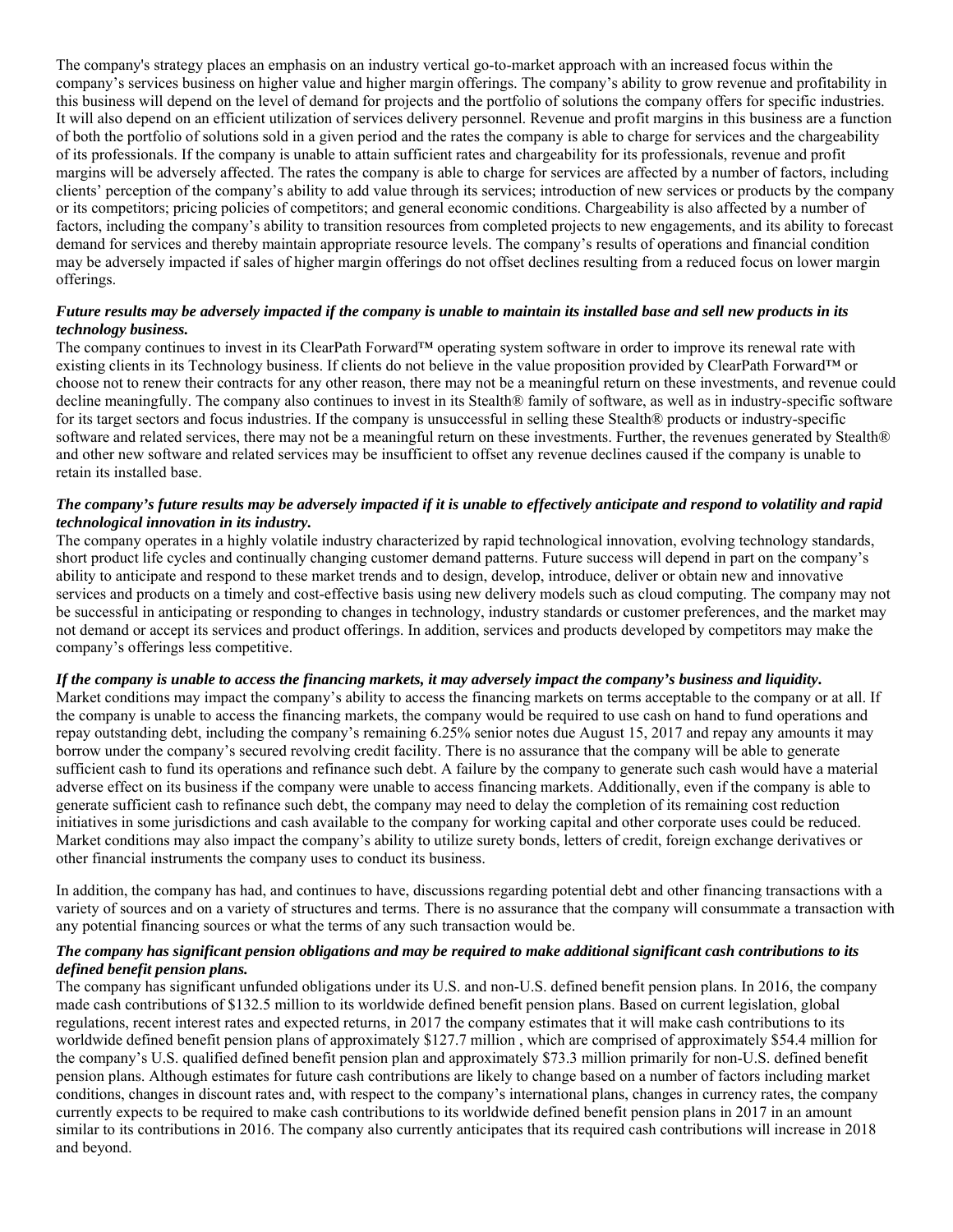Deterioration in the value of the company's worldwide defined benefit pension plan assets, as well as discount rate changes or changes in economic or demographic trends, could require the company to make cash contributions to its defined benefit pension plans in the future in an amount larger than currently anticipated. In addition, the funding of non-U.S. plan deficits over a shorter period of time than currently anticipated could result in making cash contributions to these plans on a more accelerated basis. Increased cash contribution requirements or an acceleration in the due date of such cash contributions would reduce the cash available for working capital, capital expenditures and other corporate uses and may have an adverse impact on the company's operations, financial condition and liquidity.

#### *The company's future results may be adversely affected if the company does not realize additional anticipated cost savings or is unable to successfully implement its cost reduction initiatives to drive efficiencies across all of its operations.*

In recent years, the company has implemented significant cost-reduction measures and a long-term business strategy to create a more competitive cost structure, simplify its operations and rebalance the company's global skill set. While the company currently expects to generate additional anticipated cost savings by the conclusion of the program in 2017, there can be no assurance that the company will achieve these savings goals and it expects that it will have to make additional investments in order to do so. In addition, if the company does not manage any related headcount reductions or other cost-cutting measures effectively or timely or is unable to provide services more cost-efficiently, the company's ability to implement its long-term business strategy could be adversely impacted and it could materially affect the company's business, results of operations and financial condition.

#### *The company's future results will depend on its ability to retain significant clients.*

The company has a number of significant long-term contracts with clients, including governmental entities, and its future success will depend, in part, on retaining its relationships with these clients. The company could lose clients for reasons such as contract expiration, conversion to a competing service provider, dissatisfaction with the company's efficiency initiatives, disputes with clients or a decision to in-source services, including contracts with governmental entities as part of the rebid process. The company could also lose clients as a result of their merger, acquisition or business failure. The company may not be able to replace the revenue and earnings from any such lost client.

#### *The company faces aggressive competition in the information services and technology marketplace, which could lead to reduced demand for the company's services and products and could have an adverse effect on the company's business.*

The information services and technology markets in which the company operates include a large number of companies vying for customers and market share both domestically and internationally. The company's competitors include consulting and other professional services firms, systems integrators, outsourcing providers, infrastructure services providers, computer hardware manufacturers and software providers. Some of the company's competitors may develop competing services and products that offer better price-performance or that reach the market in advance of the company's offerings. Some competitors also have or may develop greater financial and other resources than the company, with enhanced ability to compete for market share, in some instances through significant economic incentives to secure contracts. Some also may be better able to compete for skilled professionals. Any of these factors could lead to reduced demand for the company's services and products and could have an adverse effect on the company's business. Future results will depend on the company's ability to mitigate the effects of aggressive competition on revenues, pricing and margins and on the company's ability to attract and retain talented people.

#### *Cybersecurity breaches could result in the company incurring significant costs and could harm the company's business and reputation.*

The company's business includes managing, processing, storing and transmitting proprietary and confidential data, including personal information, intellectual property and proprietary business information, within the company's own IT systems and those that the company designs, develops, hosts or manages for clients. Cybersecurity breaches involving these systems by hackers, other third parties or the company's employees, despite established security controls, could disrupt these systems or result in the loss or corruption of data or the unauthorized disclosure or misuse of information of the company, its clients or others. This could result in claims, investigations, litigation and legal liability for the company, lead to the loss of existing or potential clients and adversely affect the market's perception of the security and reliability of the company's services and products. In addition, such breaches could subject the company to fines and penalties for violations of laws and result in the company incurring other significant costs. This may negatively impact the company's reputation and financial results.

#### *If the company is unable to attract, motivate and retain experienced and knowledgeable personnel in key positions, its future results could be adversely impacted.*

The success of the company's business is dependent upon its ability to employ and train individuals with the requisite knowledge, skills and experience to execute the company's business model and achieve its business objectives. The failure of the company to retain key personnel or implement an appropriate succession plan could adversely impact the company's ability to successfully carry out its business strategy and retain other key personnel.

#### *A significant portion of the company's revenue is derived from operations outside of the United States, and the company is subject to the risks of doing business internationally.*

A significant portion of the company's total revenue is derived from international operations. The risks of doing business internationally include foreign currency exchange rate fluctuations, currency restrictions and devaluations, changes in political or economic conditions, trade protection measures, import or export licensing requirements, multiple and possibly overlapping and conflicting tax laws, new tax legislation, weaker intellectual property protections in some jurisdictions and additional legal and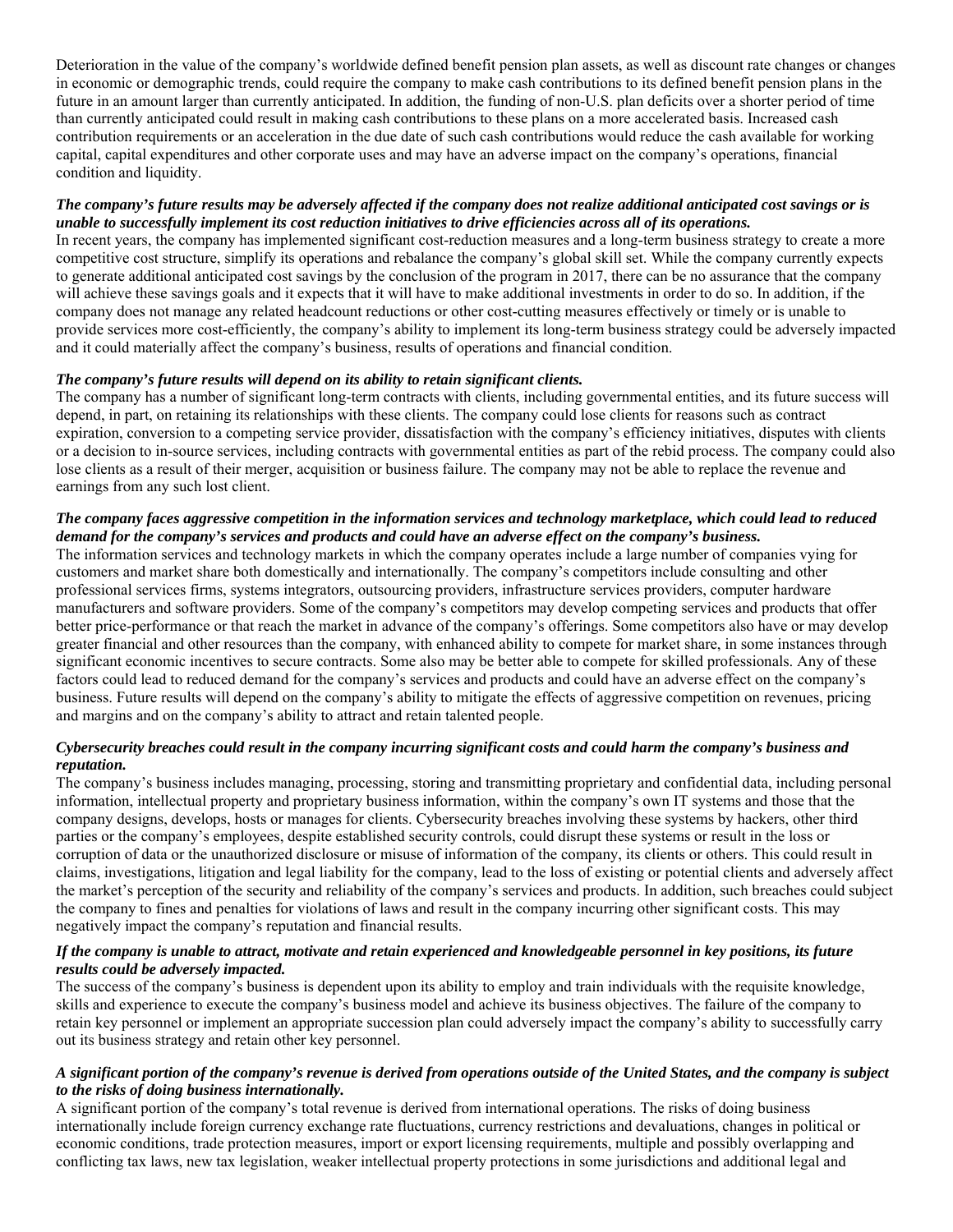regulatory compliance requirements applicable to businesses that operate internationally, including the Foreign Corrupt Practices Act and non-U.S. laws and regulations.

#### *The company's contracts may not be as profitable as expected or provide the expected level of revenues***.**

In a number of the company's long-term services contracts, the company's revenue is based on the volume of services and products provided. As a result, revenue levels anticipated at the contract's inception are not guaranteed. In addition, some of these contracts may permit termination at the customer's discretion before the end of the contract's term or may permit termination or impose other penalties if the company does not meet the performance levels specified in the contracts.

The company's contracts with governmental entities are subject to the availability of appropriated funds. These contracts also contain provisions allowing the governmental entity to terminate the contract at the governmental entity's discretion before the end of the contract's term. In addition, if the company's performance is unacceptable to the customer under a government contract, the government retains the right to pursue remedies under the affected contract, which remedies could include termination.

Certain of the company's services agreements require that the company's prices be benchmarked if the customer requests it and provide that those prices may be adjusted downward if the pricing for similar services in the market has changed. As a result, revenues anticipated at the beginning of the terms of these contracts may decline in the future.

Some of the company's services contracts are fixed-price contracts under which the company assumes the risk for delivery of the contracted services and products at an agreed-upon fixed price. Should the company experience problems in performing fixed-price contracts on a profitable basis, adjustments to the estimated cost to complete may be required. Future results will depend on the company's ability to perform these services contracts profitably.

#### *The company's contracts with U.S. governmental agencies may subject the company to audits, criminal penalties, sanctions and other expenses and fines.*

The company frequently enters into contracts with governmental entities. U.S. government agencies, including the Defense Contract Audit Agency and the Department of Labor, routinely audit government contractors. These agencies review a contractor's performance under its contracts, cost structure and compliance with applicable laws, regulations and standards. The U.S. government also may review the adequacy of, and a contractor's compliance with, contract terms and conditions, and its systems and policies, including the contractor's purchasing, property, estimating, billing, accounting, compensation and management information systems. Any costs found to be overcharged or improperly allocated to a specific contract or any amounts improperly billed or charged for products or services will be subject to reimbursement to the government. In addition, government contractors, such as the company, are required to disclose credible evidence of certain violations of law and contract overcharging to the federal government. If the company is found to have participated in improper or illegal activities, the company may be subject to civil and criminal penalties and administrative sanctions, including termination of contracts, forfeiture of profits, suspension of payments, fines and suspension or prohibition from doing business with the U.S. government. Any negative publicity related to such contracts, regardless of the accuracy of such publicity, may adversely affect the company's business or reputation.

#### *A significant disruption in the company's IT systems could adversely affect the company's business and reputation.*

We rely extensively on our IT systems to conduct our business and perform services for our clients. Our systems are subject to damage or interruption from power outages, telecommunications failures, computer viruses and malicious attacks, cybersecurity breaches and catastrophic events. If our systems are accessed without our authorization, damaged or fail to function properly, we could incur substantial repair or replacement costs, experience data loss and impediments to our ability to conduct our business, and damage the market's perception of our services and products. In addition, a disruption could result in the company failing to meet performance standards and obligations in its client contracts, which could subject the company to liability, penalties and contract termination. This may adversely affect the company's reputation and financial results.

#### *The company may face damage to its reputation or legal liability if its clients are not satisfied with its services or products.*

The success of the company's business is dependent on strong, long-term client relationships and on its reputation for responsiveness and quality. As a result, if a client is not satisfied with the company's services or products, its reputation could be damaged and its business adversely affected. Allegations by private litigants or regulators of improper conduct, as well as negative publicity and press speculation about the company, whatever the outcome and whether or not valid, may harm its reputation. In addition to harm to reputation, if the company fails to meet its contractual obligations, it could be subject to legal liability, which could adversely affect its business, operating results and financial condition.

#### *Future results will depend in part on the performance and capabilities of third parties with whom the company has commercial relationships.*

The company maintains business relationships with suppliers, channel partners and other parties that have complementary products, services or skills. Future results will depend, in part, on the performance and capabilities of these third parties, on the ability of external suppliers to deliver components at reasonable prices and in a timely manner, and on the financial condition of, and the company's relationship with, distributors and other indirect channel partners, which can affect the company's capacity to effectively and efficiently serve current and potential customers and end users.

*A termination of the company's U.S. defined benefit pension plan would adversely affect the company's financial condition and results of operations.*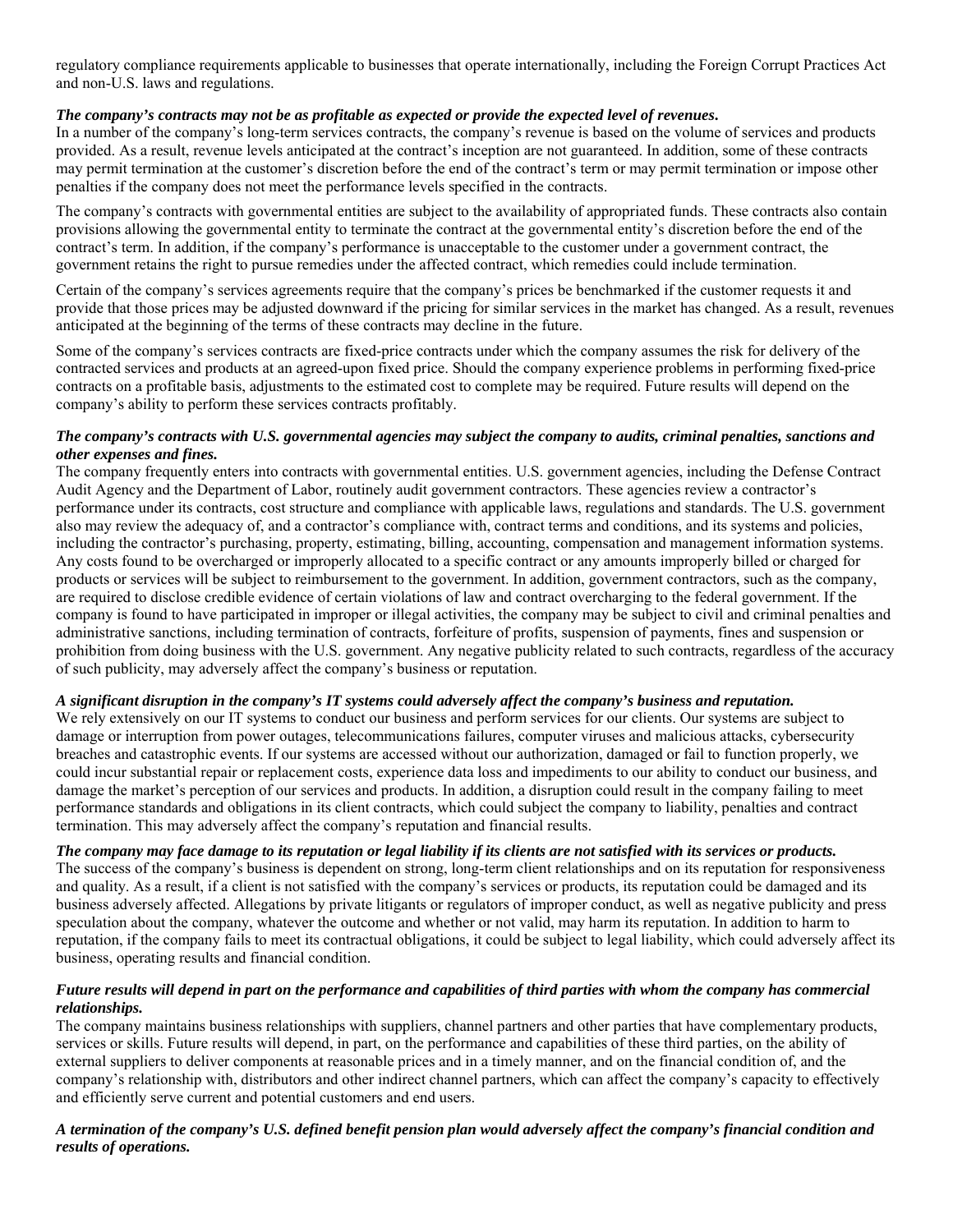As of December 31, 2016, the company had approximately \$1.52 billion of unfunded pension obligations under its U.S. defined benefit pension plan. The Pension Benefit Guaranty Corporation (the "PBGC") has authority under the Employment Retirement Income Security Act of 1974, as amended, to terminate an underfunded defined benefit pension plan under certain circumstances, including when (1) the plan has not met the minimum funding requirements, (2) the plan cannot pay current benefits when due, or (3) the loss to the PBGC is reasonably expected to increase unreasonably over time if the plan is not terminated. If the PBGC were to terminate the company's U.S. defined benefit pension plan, the company's obligations with respect to such plan would become due and payable in full. Any such event or the failure by the company to pay its pension plan insurance premiums with respect to its U.S. defined benefit pension plan could result in the PBGC obtaining a lien on the company's assets. Such an event would result in an event of default under the company's debt agreements and would materially and adversely affect the Company's financial condition and results of operations.

#### *The company's business can be adversely affected by global economic conditions, acts of war, terrorism or natural disasters.*

The company's financial results have been impacted by the global economic slowdown in recent years. If economic conditions worsen, the company could see reductions in demand and increased pressure on revenue and profit margins. The company could also see a further consolidation of clients, which could also result in a decrease in demand. The company's business could also be affected by acts of war, terrorism or natural disasters. Current world tensions could escalate, and this could have unpredictable consequences on the world economy and on the company's business.

#### *The company's services or products may infringe upon the intellectual property rights of others.*

The company cannot be sure that its services and products do not infringe on the intellectual property rights of third parties, and it may have infringement claims asserted against it or against its clients. These claims could cost the company money, prevent it from offering some services or products, or damage its reputation.

#### *Pending litigation could affect the company's results of operations or cash flow.*

There are various lawsuits, claims, investigations and proceedings that have been brought or asserted against the company, which arise in the ordinary course of business, including actions with respect to commercial and government contracts, labor and employment, employee benefits, environmental matters, intellectual property and non-income tax matters. See Note 14, "Litigation and contingencies," of the Notes to Consolidated Financial Statements for more information on litigation. The company believes that it has valid defenses with respect to legal matters pending against it. Litigation is inherently unpredictable, however, and it is possible that the company's results of operations or cash flows could be materially affected in any particular period by the resolution of one or more of the legal matters pending against it.

#### *The company could face business and financial risk in implementing future dispositions or acquisitions.*

As part of the company's business strategy, it may from time to time consider disposing of existing technologies, products and businesses that may no longer be in alignment with its strategic direction, including transactions of a material size, or acquiring complementary technologies, products and businesses. Potential risks with respect to dispositions include difficulty finding buyers or alternative exit strategies on acceptable terms in a timely manner; potential loss of employees or clients; dispositions at unfavorable prices or on unfavorable terms, including relating to retained liabilities; and post-closing indemnity claims. Any acquisitions may result in the incurrence of substantial additional indebtedness or contingent liabilities. Acquisitions could also result in potentially dilutive issuances of equity securities and an increase in amortization expenses related to intangible assets. Additional potential risks associated with acquisitions include integration difficulties; difficulties in maintaining or enhancing the profitability of any acquired business; risks of entering markets in which the company has no or limited prior experience; potential loss of employees or failure to maintain or renew any contracts of any acquired business; and expenses of any undiscovered or potential liabilities of the acquired product or business, including relating to employee benefits contribution obligations or environmental requirements. Further, with respect to both dispositions and acquisitions, management's attention could be diverted from other business concerns. Adverse credit conditions could also affect the company's ability to consummate dispositions or acquisitions. The risks associated with dispositions and acquisitions could have a material adverse effect upon the company's business, financial condition and results of operations. There can be no assurance that the company will be successful in consummating future dispositions or acquisitions on favorable terms or at all.

Other factors discussed in this report, although not listed here, also could materially affect our future results.

#### **ITEM 1B. UNRESOLVED STAFF COMMENTS**

Not applicable.

### **ITEM 2. PROPERTIES**

As of December 31, 2016, we had ten major facilities in the United States with an aggregate floor space of approximately 1.4 million square feet, located in Minnesota, Pennsylvania, Virginia, Utah, California, Georgia and Texas. We owned one of these facilities, with aggregate floor space of approximately 0.3 million square feet; nine of these facilities, with approximately 1.1 million square feet of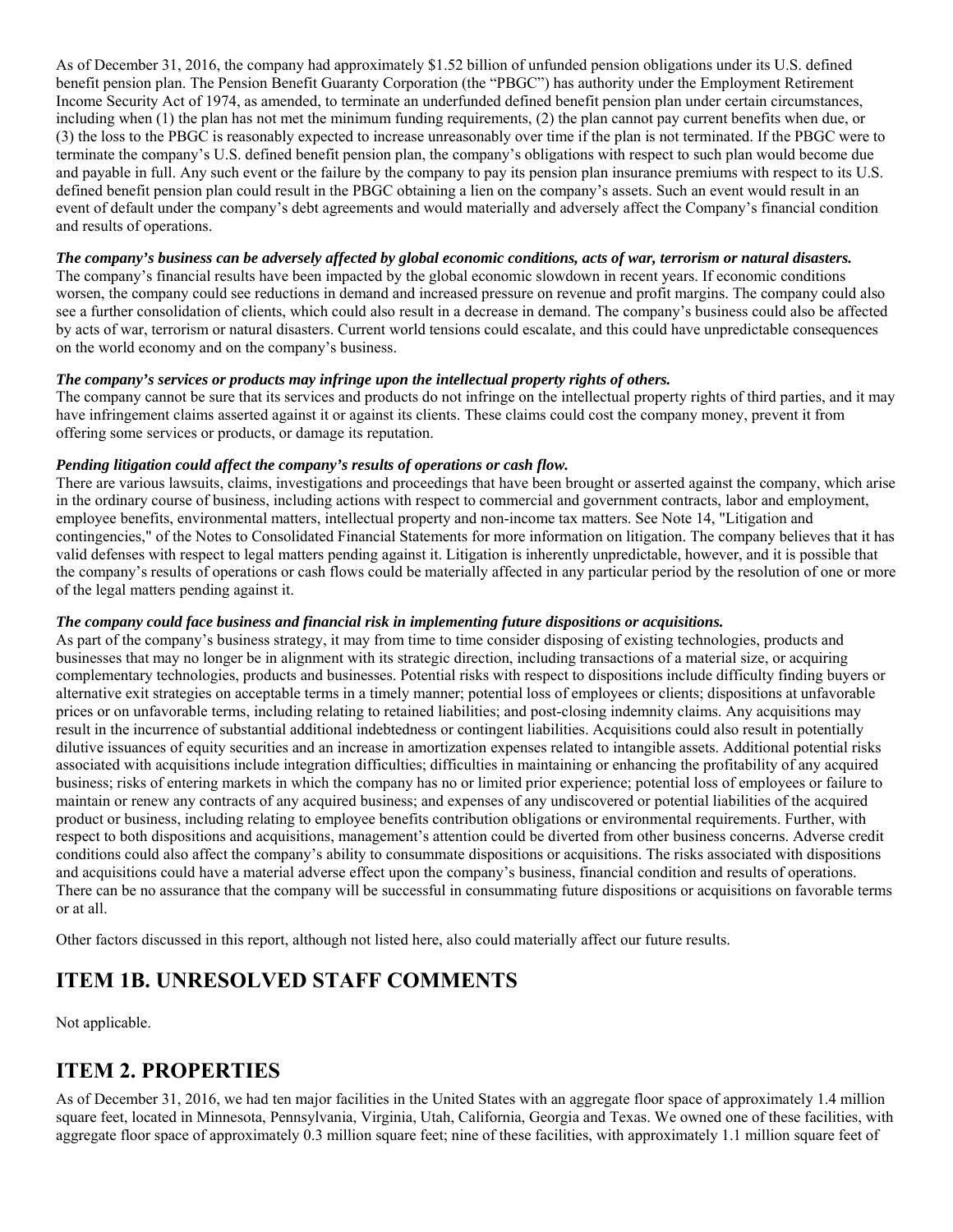floor space, were leased to us. Approximately 1.2 million square feet of the U.S. facilities were in current operation and approximately 0.2 million square feet were subleased to others.

As of December 31, 2016, we had ten major facilities outside the United States with an aggregate floor space of approximately 1.1 million square feet, located in the United Kingdom, India, Brazil, Australia, Hungary and New Zealand. We owned one of these facilities, with approximately 0.2 million square feet of floor space; nine of these facilities, with approximately 0.9 million square feet of floor space, were leased to us. Approximately 0.9 million square feet of the facilities outside the United States were in current operation and approximately 0.2 million square feet were subleased to others.

Our major facilities include offices, data centers, call centers, engineering centers and sales centers. We believe that our facilities are suitable and adequate for current and presently projected needs. We continuously review our anticipated requirements for facilities and will from time to time acquire additional facilities, expand existing facilities, and dispose of existing facilities or parts thereof, as necessary.

### **ITEM 3. LEGAL PROCEEDINGS**

Information with respect to litigation is set forth in Note 14, "Litigation and contingencies," of the Notes to Consolidated Financial Statements and is incorporated herein by reference.

#### **ITEM 4. MINE SAFETY DISCLOSURES**

Not applicable.

# **PART II**

### **ITEM 5. MARKET FOR THE REGISTRANT'S COMMON EQUITY, RELATED STOCKHOLDER MATTERS AND ISSUER PURCHASES OF EQUITY SECURITIES**

#### **Market Information**

Unisys Common Stock (trading symbol "UIS") is listed for trading on the New York Stock Exchange and London Stock Exchange. Information on the high and low sales prices for Unisys Common Stock is set forth below. At December 31, 2016, there were approximately 50.1 million shares outstanding.

| $\mathbf{1}$           |                        | o  |                  |   |                          |                  |   |                          |   |       |
|------------------------|------------------------|----|------------------|---|--------------------------|------------------|---|--------------------------|---|-------|
|                        |                        |    | First<br>Quarter |   | Second<br><b>Ouarter</b> | Third<br>Ouarter |   | Fourth<br><b>Ouarter</b> |   | Year  |
|                        | 2016                   |    |                  |   |                          |                  |   |                          |   |       |
| Market price per share | $-\operatorname{high}$ | \$ | 12.00            | S | 8.58                     | \$<br>10.70      | S | 16.70                    | S | 16.70 |
|                        | $-\text{low}$          |    | 7.10             |   | 6.72                     | 6.74             |   | 8.95                     |   | 6.72  |
|                        | 2015                   |    |                  |   |                          |                  |   |                          |   |       |
| Market price per share | $-\mathrm{high}$       |    | 29.80            |   | 23.97                    | 21.20            |   | 14.96                    |   | 29.80 |
|                        | $-$ low                |    | 21.53            |   | 19.77                    | 11.49            |   | 10.34                    |   | 10.34 |

*Market prices per share are as quoted on the New York Stock Exchange composite listing.*

#### **Holders of Record**

At December 31, 2016, there were approximately 6,000 stockholders of record.

#### **Dividend Policy**

Unisys has not declared or paid any cash dividends on its Common Stock since 1990, and we do not anticipate declaring or paying cash dividends in the foreseeable future.

#### **Repurchase of Equity Securities**

None.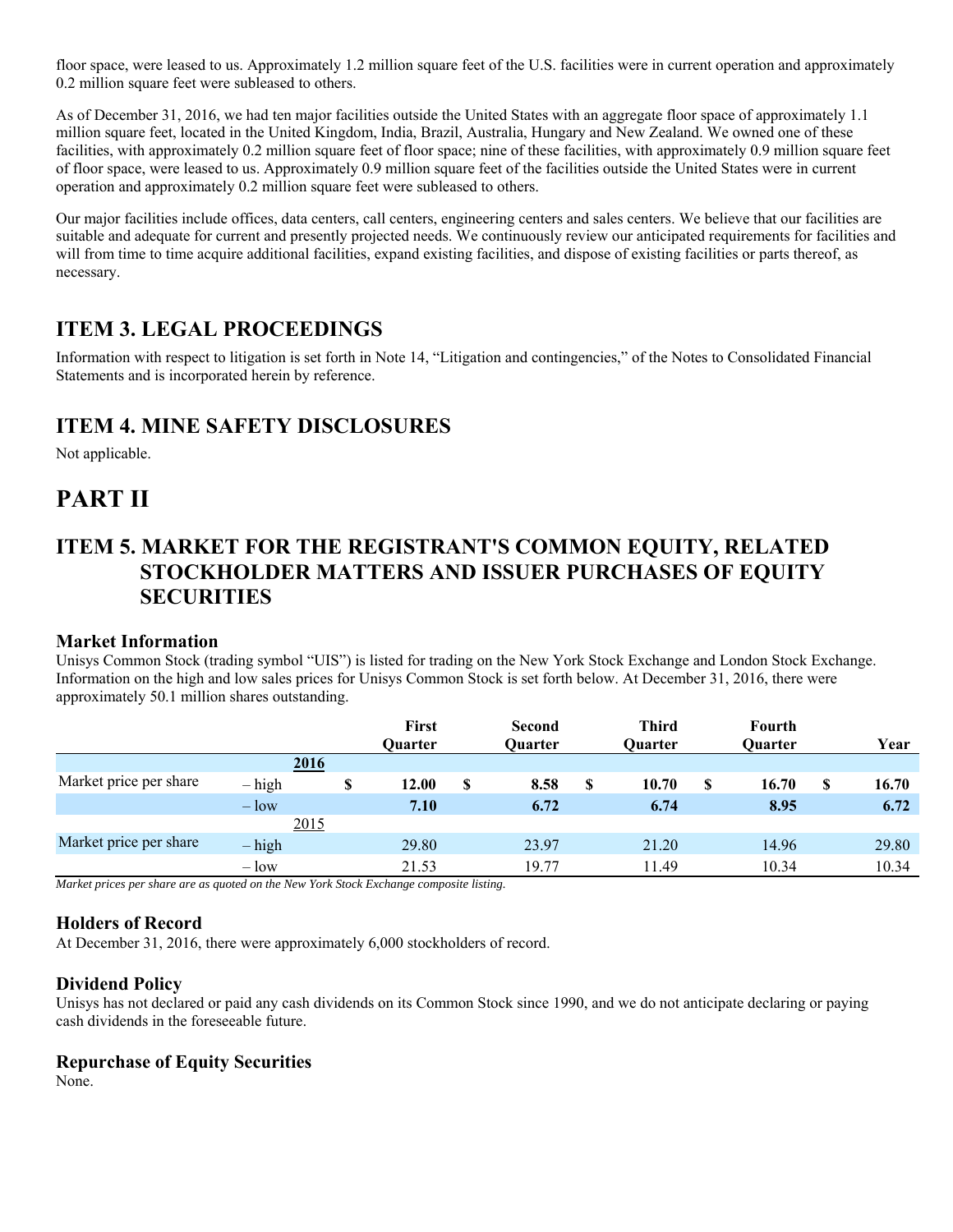#### **Stock Performance**

The following graph compares the cumulative total stockholder return on Unisys common stock during the five fiscal years ended December 31, 2016, with the cumulative total return on the Standard & Poor's 500 Stock Index and the Standard & Poor's 500 IT Services Index. The comparison assumes \$100 was invested on December 31, 2011, in Unisys common stock and in each of such indices and assumes reinvestment of any dividends.



|                     | 2011 | 2012 | 2013 | 2014 | 2015 | 2016 |  |
|---------------------|------|------|------|------|------|------|--|
| Unisys Corporation  | 100  | 88   | 170  | 150  | э6   | 76   |  |
| S&P 500             | 100  | 116  | 154  |      |      | 198  |  |
| S&P 500 IT Services | 100  |      | 148  | 156' | 166' | 183  |  |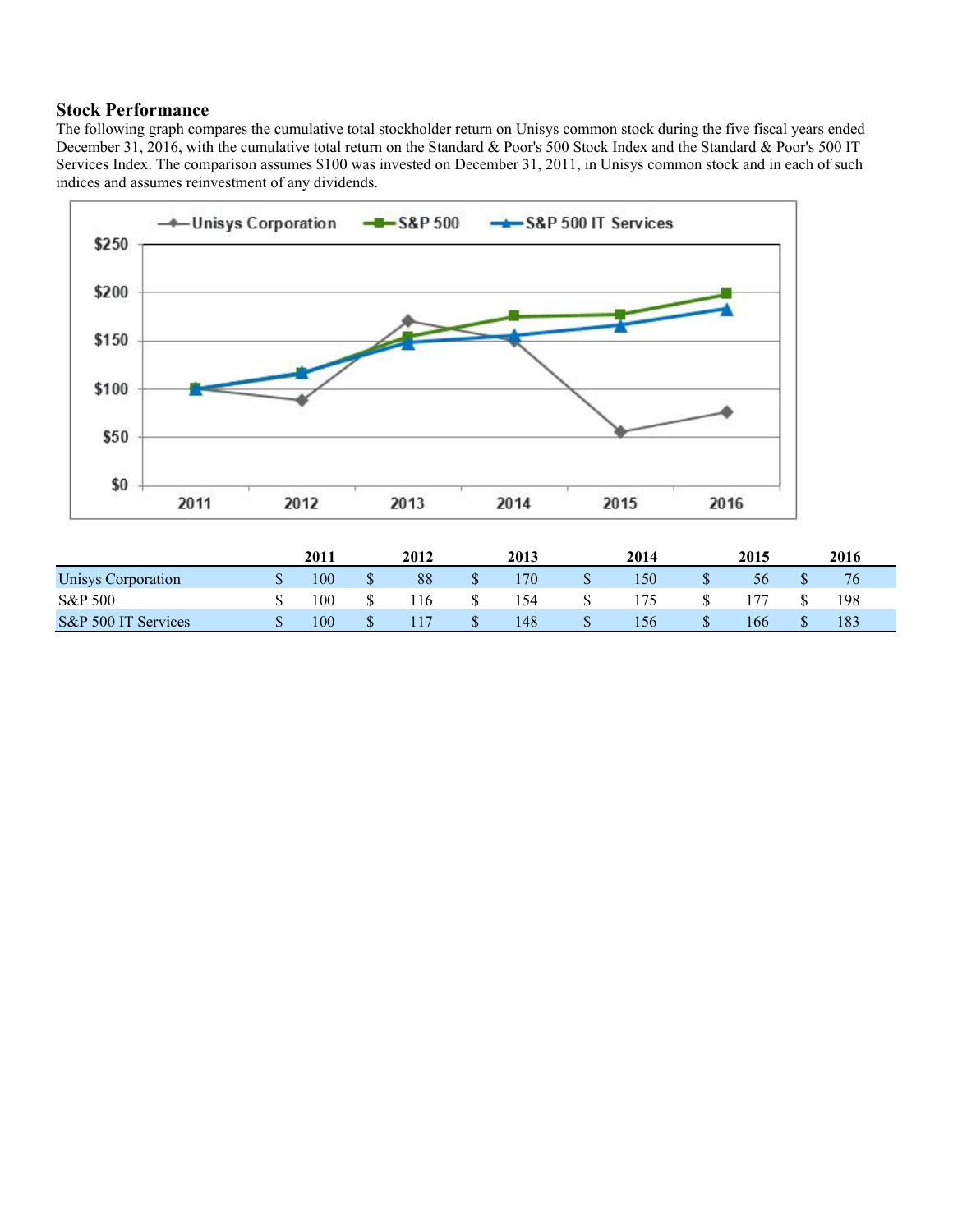#### **ITEM 6. SELECTED FINANCIAL DATA**

#### **Five-year summary of selected financial data**

| (Dollars in millions, except per share    |              |              |               |              |               |           |                           |         |               |             |
|-------------------------------------------|--------------|--------------|---------------|--------------|---------------|-----------|---------------------------|---------|---------------|-------------|
| data)                                     |              | 2016(1), (2) |               | 2015(1), (3) |               | 2014(3)   |                           | 2013(3) |               | 2012(2),(3) |
| <b>Results of operations</b>              |              |              |               |              |               |           |                           |         |               |             |
| Revenue                                   | $\mathbf S$  | 2,820.7      | $\mathbb{S}$  | 3,015.1      | $\mathcal{S}$ | 3,356.4   | $\mathbb{S}$              | 3,456.5 | $\mathbb{S}$  | 3,706.4     |
| Operating profit (loss)                   |              | 47.6         |               | (55.1)       |               | 154.9     |                           | 219.5   |               | 319.2       |
| Income (loss) before income taxes         |              | 20.5         |               | (58.8)       |               | 145.5     |                           | 219.4   |               | 254.1       |
| Net income (loss) attributable to         |              |              |               |              |               |           |                           |         |               |             |
| noncontrolling interests                  |              | <b>11.0</b>  |               | 6.7          |               | 12.6      |                           | 11.6    |               | 11.2        |
| Net income (loss) attributable to Unisys  |              |              |               |              |               |           |                           |         |               |             |
| Corporation common shareholders           |              | (47.7)       |               | (109.9)      |               | 44.0      |                           | 92.3    |               | 129.4       |
| Earnings (loss) per common share<br>Basic |              |              |               |              |               |           |                           |         |               |             |
|                                           |              | (0.95)       |               | (2.20)       |               | 0.89      |                           | 2.10    |               | 2.95        |
| Diluted                                   |              | (0.95)       |               | (2.20)       |               | 0.89      |                           | 2.08    |               | 2.84        |
| <b>Financial position</b>                 |              |              |               |              |               |           |                           |         |               |             |
| Total assets                              | $\mathbf S$  | 2,021.6      | $\mathcal{S}$ | 2,130.0      | \$            | 2,321.0   | $\boldsymbol{\mathsf{S}}$ | 2,497.8 | $\mathcal{S}$ | 2,401.2     |
| Long-term debt                            |              | 194.0        |               | 233.7        |               | 219.2     |                           | 205.9   |               | 204.8       |
| Deficit                                   |              | (1,647.4)    |               | (1,378.6)    |               | (1,452.4) |                           | (663.9) |               | (1,588.7)   |
| Other data                                |              |              |               |              |               |           |                           |         |               |             |
| Capital additions of properties           | $\mathbf{s}$ | 32.5         | $\mathcal{S}$ | 49.6         | \$            | 53.3      | $\boldsymbol{\mathsf{S}}$ | 47.2    | \$            | 40.1        |
| Capital additions of outsourcing assets   |              | 51.3         |               | 102.0        |               | 85.9      |                           | 39.9    |               | 36.1        |
| Investment in marketable software         |              | 63.3         |               | 62.1         |               | 73.6      |                           | 64.3    |               | 56.4        |
| Depreciation and amortization             |              |              |               |              |               |           |                           |         |               |             |
| Properties                                |              | 38.9         |               | 57.5         |               | 52.0      |                           | 46.7    |               | 54.7        |
| Outsourcing assets                        |              | 51.9         |               | 55.7         |               | 58.1      |                           | 53.5    |               | 57.9        |
| Amortization of marketable software       |              | 64.8         |               | 66.9         |               | 58.5      |                           | 59.4    |               | 62.0        |
| Common shares outstanding (millions)      |              | 50.1         |               | 49.9         |               | 49.7      |                           | 44.0    |               | 44.0        |
| Stockholders of record (thousands)        |              | 6.0          |               | 6.2          |               | 11.1      |                           | 11.8    |               | 17.0        |
| Employees (thousands)                     |              | 21.0         |               | 23.0         |               | 23.2      |                           | 22.8    |               | 22.8        |

*(1) Includes pretax cost reduction and other charges of \$82.1 million and \$118.5 million for the years ended December 31, 2016 and 2015, respectively. See Note 3, "Cost reduction actions," of the Notes to Consolidated Financial Statements.*

*(2) Includes pretax losses on debt extinguishment of \$4.0 million and \$30.6 million for the years ended December 31, 2016 and 2012, respectively.*

*(3) Total assets and long-term debt were changed to conform to the current-year presentation. See Note 5, "Recent accounting pronouncements and accounting changes," of the Notes to Consolidated Financial Statements.*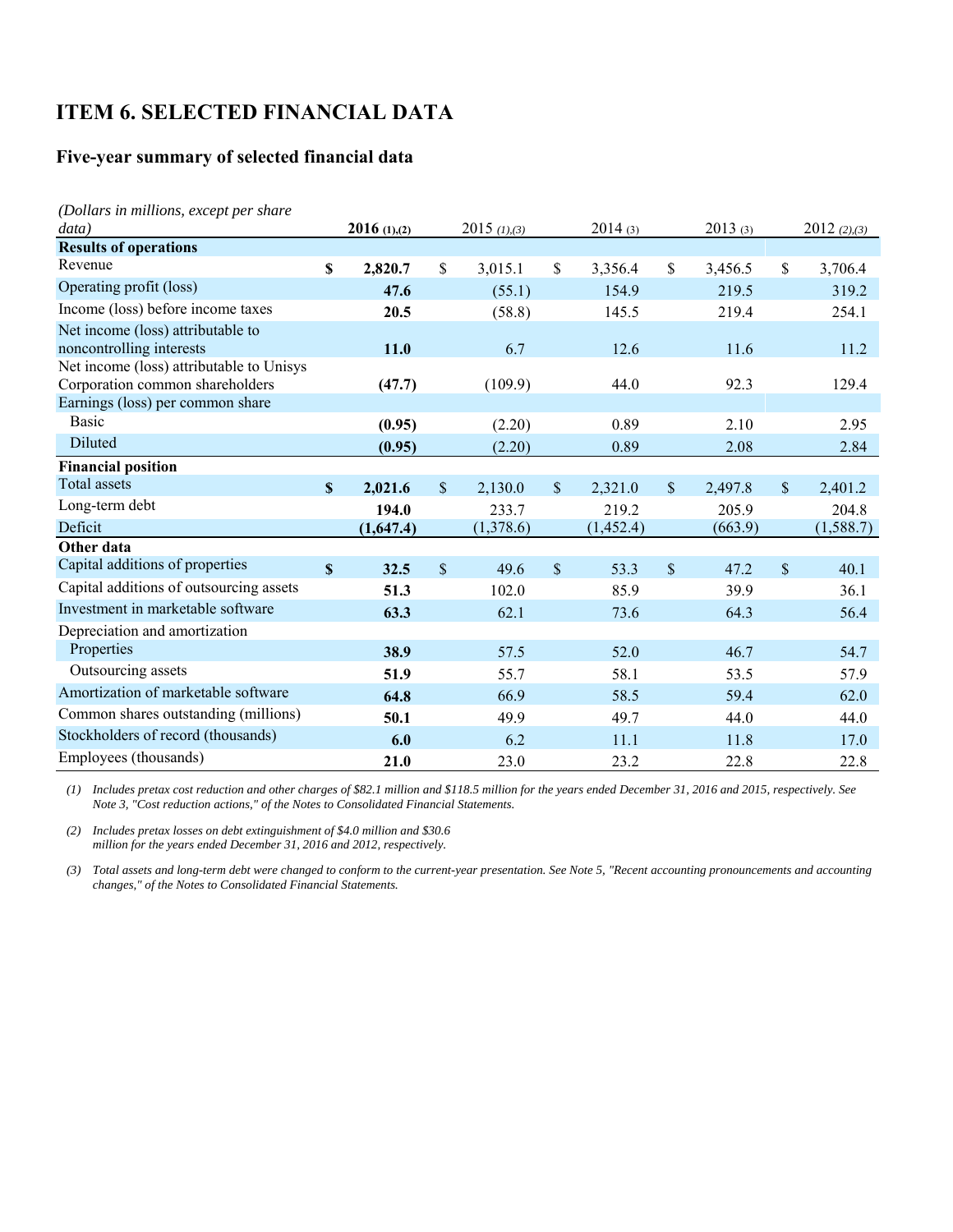# **ITEM 7. MANAGEMENT'S DISCUSSION AND ANALYSIS OF FINANCIAL CONDITION AND RESULTS OF OPERATIONS**

#### **Overview**

In April 2015, in connection with organizational initiatives to create a more competitive cost structure and rebalance the company's global skill set, the company initiated a plan to incur restructuring charges currently estimated at approximately \$300 million through 2017. During 2016 and 2015, the company recognized charges of \$82.1 million and \$118.5 million, respectively, in connection with this plan, principally related to a reduction in employees. As of the end of 2016, the company has recognized total restructuring charges of \$200.6 million.

The company reported a 2016 net loss attributable to Unisys Corporation of \$47.7 million, or a loss of \$0.95 per diluted share, compared with a 2015 net loss attributable to Unisys Corporation of \$109.9 million, or a loss of \$2.20 per diluted share. The company's results of operations in the current year primarily reflect lower cost reduction charges, lower pension expense, higher sales of and margins on the company's proprietary enterprise software and servers and savings due to cost reduction actions, partially offset by higher interest and income tax expense.

The company's underfunded defined benefit pension plan obligations increased by approximately \$210 million to \$2.17 billion at December 31, 2016 from \$1.96 billion at December 31, 2015, principally due to a decrease in discount rates.

#### **Results of operations**

#### *Company results*

During 2016, the company recognized charges of \$82.1 million in connection with its cost-reduction plan, principally related to a reduction in employees. The charges related to work-force reductions were \$62.6 million, principally related to severance costs, and were comprised of: (a) a charge of \$7.0 million for 351 employees in the U.S. and (b) a charge of \$55.6 million for 1,048 employees outside the U.S. In addition, the company recorded charges of \$19.5 million comprised of \$0.7 million for net asset sales and writeoffs, \$5.5 million for idle leased facilities and contract amendment and termination costs and \$13.3 million for professional fees and other expenses related to the cost reduction effort.

The 2016 charges were recorded in the following statement of income classifications: cost of revenue - services, \$42.4 million selling, general and administrative expenses, \$38.0 million; and research and development expenses, \$1.7 million.

During 2015, the company recognized charges of \$118.5 million in connection with its cost-reduction plan, principally related to a reduction in employees. The charges related to workforce reductions were \$78.8 million, principally related to severance costs, and were comprised of: (a) charges of \$27.9 million for 700 employees in the U.S. and (b) charges of \$50.9 million for 782 employees outside the U.S. In addition, the company recorded charges of \$39.7 million comprised of \$20.2 million for asset impairments and \$19.5 million for other expenses related to the cost reduction effort.

The 2015 charges were recorded in the following statement of income classifications: cost of revenue - services, \$52.3 million; cost of revenue - technology, \$0.3 million; selling, general and administrative expenses, \$53.5 million; and research and development expenses, \$12.4 million.

Revenue for 2016 was \$2.82 billion compared with \$3.02 billion for 2015, a decrease of 6%. Foreign currency fluctuations had a 2 percentage-point negative impact on revenue in the current year compared with the year-ago period.

Services revenue decreased 8% and Technology revenue increased 1% in 2016 compared with 2015. Foreign currency fluctuations had a 2-percentage-point negative impact on Services revenue and a 1-percentage-point negative impact on Technology revenue in the current year compared with the year-ago period.

Revenue for 2015 was \$3.02 billion compared with 2014 revenue of \$3.36 billion, a decrease of 10%. Foreign currency had an 8 percentage-point negative impact on revenue in 2015 compared with 2014.

Services revenue in 2015 decreased by 6% compared with 2014. Technology revenue in 2015 decreased by 28% compared with 2014.

Revenue from international operations in 2016 2015 and 2014 was \$1.51 billion, \$1.56 billion and \$1.98 billion, respectively. Foreign currency had a 4 -percentage-point negative impact on international revenue in 2016 compared with 2015, and a 12 -percentage-point negative impact on international revenue in 2015 compared with 2014. Revenue from U.S. operations was \$1.31 billion in 2016, \$1.45 billion in 2015 and \$1.38 billion in 2014.

Gross profit as a percent of total revenue, or gross profit percent, was 19.8% in 2016, 17.9% in 2015 and 23.2% in 2014. The increase in 2016 from 2015 was principally due to higher sales of the company's proprietary enterprise software and servers in the current year, lower pension expense of \$17.3 million, and lower cost reduction charges of \$10.2 million. The decline in 2015 from 2014 was due to the cost reduction charges of \$52.6 million, higher pension expense of \$27.7 million and lower margins in both the Services and Technology segments.

Selling, general and administrative expenses were \$455.6 million in 2016 ( 16.2% of revenue), \$519.6 million in 2015 ( 17.2% of revenue) and \$554.1 million in 2014 ( 16.5% of revenue). The decline in 2016 reflects lower cost reduction charges of \$15.5 million, lower pension expense of \$5.4 million and savings due to cost reduction actions.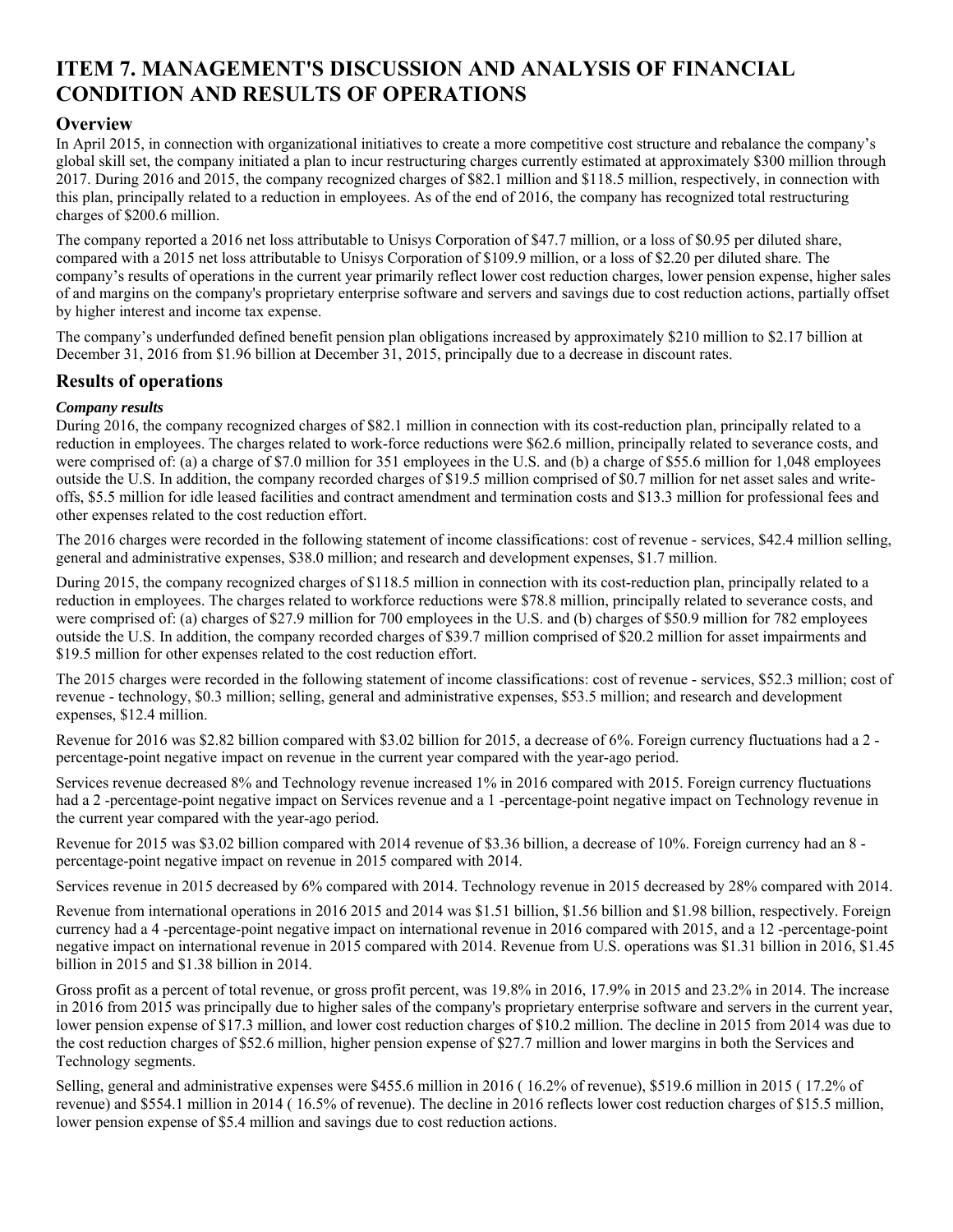Research and development (R&D) expenses in 2016 were \$55.4 million compared with \$76.4 million in 2015 and \$68.8 million in 2014. Cost reduction charges of \$1.7 million were recorded in 2016 compared with \$12.4 million in 2015. Exclusive of these charges and lower pension expense of \$3.3 million, the decline principally reflects savings due to cost reduction actions.

In 2016, the company reported an operating profit of \$47.6 million compared with an operating loss of \$55.1 million in 2015 and an operating profit of \$154.9 million in 2014. Current year profit principally reflects lower cost reduction charges, lower pension expense, higher sales of and margins on the company's proprietary enterprise software and servers and benefits derived from the cost reduction actions.

Pension expense for 2016 was \$82.7 million compared with \$108.7 million in 2015 and \$73.8 million in 2014. For 2017, the company expects to recognize pension expense of approximately \$98.0 million. The expected increase in pension expense in 2017 compared with 2016 is principally due to higher amortization of net actuarial losses. The company records pension income or expense, as well as other employee-related costs such as payroll taxes and medical insurance costs, in operating income in the following income statement categories: cost of revenue; selling, general and administrative expenses; and research and development expenses. The amount allocated to each category is based on where the salaries of active employees are charged.

Interest expense was \$27.4 million in 2016, \$11.9 million in 2015 and \$9.2 million in 2014. The increase in 2016 compared with 2015 was principally caused by the issuance of convertible notes (see Note 9, "Debt," of the Notes to Consolidated Financial Statements).

Other income (expense), net was income of \$0.3 million in 2016, compared with income of \$8.2 million in 2015 and expense of \$0.2 million in 2014. Included in 2016 was a loss on debt extinguishment of \$4.0 million. Foreign exchange gains were \$2.3 million in 2016 compared with gains in 2015 of \$8.1 million and losses of \$7.0 million in 2014.

Income (loss) before income taxes in 2016 was income of \$20.5 million compared with a loss of \$58.8 million in 2015 and income of \$145.5 million in 2014. Income before income taxes in 2016 primarily reflects lower cost reduction charges, lower pension expense, higher sales of and margins on the company's proprietary enterprise software and servers and savings due to cost reduction actions, partially offset by higher interest expense.

The provision for income taxes in 2016, 2015 and 2014 was \$57.2 million, \$44.4 million and \$86.2 million, respectively. In 2016 2015 and 2014, the provision for income taxes includes a benefit (provision) of \$16.4 million, \$5.4 million and \$(7.0) million, respectively, related to changes in judgment on the realizability of certain of its deferred tax assets. The 2016 and 2015 income tax provisions include a charge of \$3.5 million and \$9.1 million, respectively, due to reductions in the UK income tax rate (see Note 7, "Income taxes," of the Notes to Consolidated Financial Statements).

The company evaluates quarterly the realizability of its deferred tax assets by assessing its valuation allowance and by adjusting the amount of such allowance, if necessary. The company will record a tax provision or benefit for those international subsidiaries that do not have a full valuation allowance against their deferred tax assets. Any profit or loss recorded for the company's U.S. operations will have no provision or benefit associated with it due to its full valuation allowance, except with respect to refundable tax credits and withholding taxes not creditable against future taxable income. As a result, the company's provision or benefit for taxes may vary significantly period to period depending on the geographic distribution of income.

The realization of the company's net deferred tax assets as of December 31, 2016 is primarily dependent on forecasted future taxable income within certain foreign jurisdictions. Any reduction in estimated forecasted future taxable income may require the company to record an additional valuation allowance against the remaining deferred tax assets. Any increase or decrease in the valuation allowance would result in additional or lower income tax expense in such period and could have a significant impact on that period's earnings.

Net income (loss) attributable to Unisys Corporation common shareholders for 2016 was a loss of \$47.7 million, or a loss of \$0.95 per diluted common share, compared with a loss of \$109.9 million, or \$2.20 per diluted common share, in 2015 and income of \$44.0 million, or \$0.89 per diluted common share, in 2014.

#### *Segment results*

The company has two business segments: Services and Technology. Revenue classifications within the Services segment are as follows:

- Cloud and infrastructure services. This represents revenue from helping clients apply cloud and as-a-service delivery models to capitalize on business opportunities, make their end users more productive, and manage and secure their IT infrastructure and operations more economically.
- Application services. This represents revenue from helping clients transform their business processes by providing advanced solutions for select industries, developing and managing new leading-edge applications, offering advanced data analytics and modernizing existing enterprise applications.
- Business process outsourcing (BPO) services. This represents revenue from the management of critical processes and functions for clients in target industries, helping them improve performance and reduce costs.

The accounting policies of each business segment are the same as those followed by the company as a whole. Intersegment sales and transfers are priced as if the sales or transfers were to third parties. Accordingly, the Technology segment recognizes intersegment revenue and manufacturing profit on software and hardware shipments to customers under Services contracts. The Services segment, in turn, recognizes customer revenue and marketing profits on such shipments of company software and hardware to customers. The Services segment also includes the sale of software and hardware products sourced from third parties that are sold to customers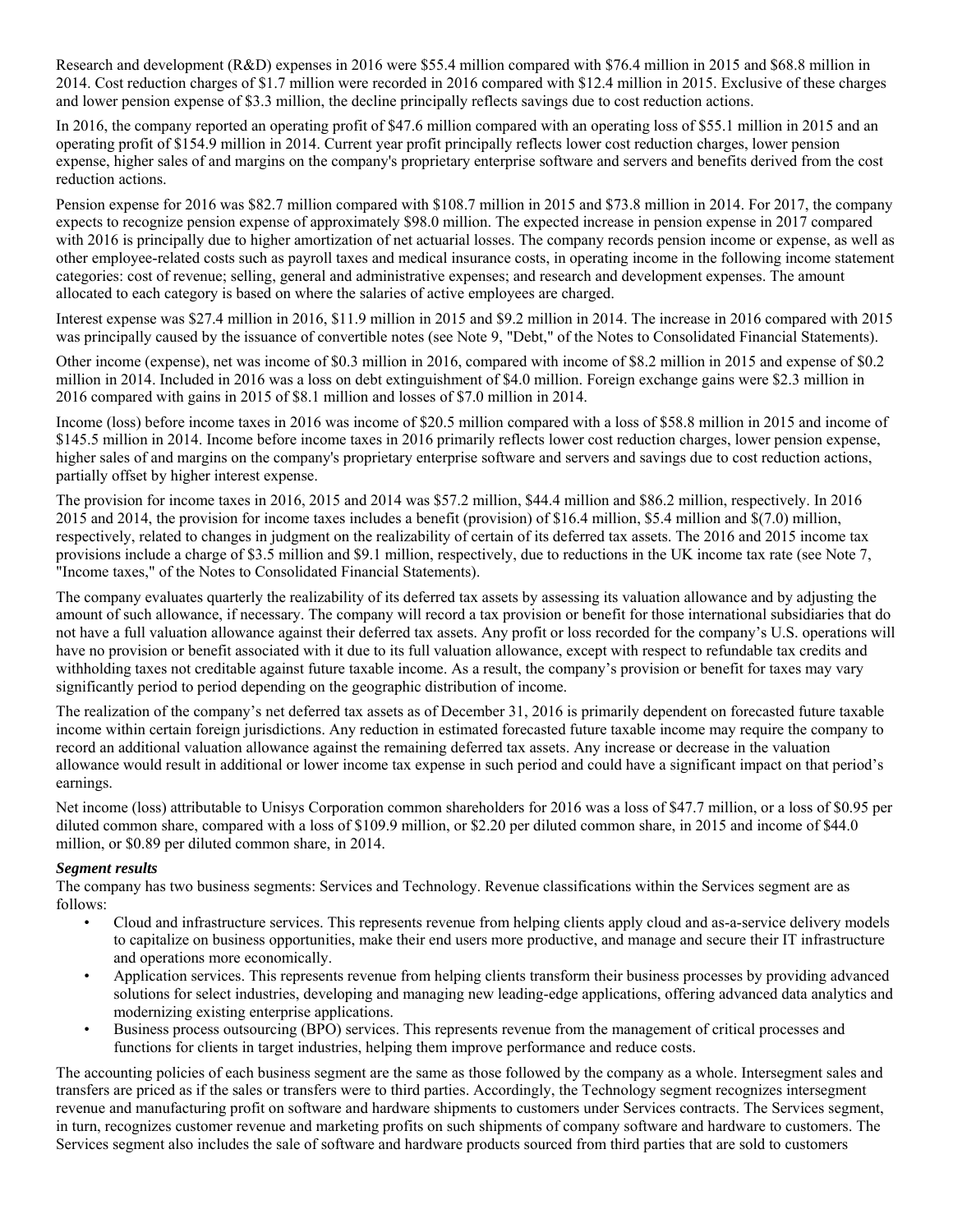through the company's Services channels. In the company's consolidated statements of income, the manufacturing costs of products sourced from the Technology segment and sold to Services customers are reported in cost of revenue for Services.

Also included in the Technology segment's sales and operating profit are sales of software and hardware sold to the Services segment for internal use in Services engagements. The amount of such profit included in operating income of the Technology segment for the years ended December 31, 2016, 2015 and 2014 was \$0.7 million, \$9.2 million and \$17.0 million, respectively. The profit on these transactions is eliminated in Corporate.

The company evaluates business segment performance based on operating income exclusive of pension income or expense, restructuring charges and unusual and nonrecurring items, which are included in Corporate. All other corporate and centrally incurred costs are allocated to the business segments based principally on revenue, employees, square footage or usage. See Note 15, "Segment information," of the Notes to Consolidated Financial Statements.

Information by business segment for 2016, 2015 and 2014 is presented below:

| (millions)               |              | <b>Total</b> |             | Corporate |              | <b>Services</b> | <b>Technology</b> |       |  |
|--------------------------|--------------|--------------|-------------|-----------|--------------|-----------------|-------------------|-------|--|
| 2016                     |              |              |             |           |              |                 |                   |       |  |
| Customer revenue         | \$           | 2,820.7      |             |           | $\mathbf S$  | 2,406.3         | \$                | 414.4 |  |
| Intersegment             |              |              | $\mathbb S$ | (22.6)    |              |                 |                   | 22.6  |  |
| Total revenue            | S            | 2,820.7      | \$          | (22.6)    | \$           | 2,406.3         | \$                | 437.0 |  |
| Gross profit percent     |              |              |             |           |              |                 |                   |       |  |
| Operating income percent |              | 19.8%        |             |           |              | 16.2%           |                   | 59.9% |  |
|                          |              | $1.7\%$      |             |           |              | 1.9%            |                   | 37.0% |  |
|                          |              |              |             |           |              |                 |                   |       |  |
| 2015                     |              |              |             |           |              |                 |                   |       |  |
| Customer revenue         | $\mathbb{S}$ | 3,015.1      |             |           | $\sqrt{\ }$  | 2,605.6         | $\mathcal{S}$     | 409.5 |  |
| Intersegment             |              |              | \$          | (49.0)    |              | 0.1             |                   | 48.9  |  |
| Total revenue            | \$           | 3,015.1      | \$          | (49.0)    | \$           | 2,605.7         | \$                | 458.4 |  |
| Gross profit percent     |              | 17.9 %       |             |           |              | 15.8%           |                   | 55.3% |  |
| Operating income percent |              | $(1.8)\%$    |             |           |              | 2.3%            |                   | 24.8% |  |
| 2014                     |              |              |             |           |              |                 |                   |       |  |
| Customer revenue         | $\mathbb{S}$ | 3,356.4      |             |           | $\sqrt{\ }$  | 2,785.7         | \$                | 570.7 |  |
| Intersegment             |              |              | \$          | (58.4)    |              | 0.3             |                   | 58.1  |  |
| Total revenue            | \$           | 3,356.4      | \$          | (58.4)    | $\mathbb{S}$ | 2,786.0         | \$                | 628.8 |  |
| Gross profit percent     |              | 23.2 %       |             |           |              | 17.4%           |                   | 55.3% |  |
| Operating income percent |              | 4.6 %        |             |           |              | 3.4%            |                   | 21.9% |  |

*Gross profit percent and operating income percent are as a percent of total revenue.*

Customer revenue by classes of similar products or services, by segment, for 2016, 2015 and 2014 is presented below:

| <b>Year ended December 31</b><br>( <i>millions</i> ) |   | 2016    | 2015          | Percentage<br>Change |    | 2014    | Percentage<br>Change |
|------------------------------------------------------|---|---------|---------------|----------------------|----|---------|----------------------|
| <b>Services</b>                                      |   |         |               |                      |    |         |                      |
| Cloud & infrastructure services                      | S | 1,352.9 | \$<br>1,513.1 | $(10.6)\%$           | S  | 1,704.9 | $(11.2)\%$           |
| Application services                                 |   | 859.0   | 868.9         | $(1.1)\%$            |    | 819.8   | $6.0\%$              |
| <b>BPO</b> services                                  |   | 194.4   | 223.6         | $(13.1)\%$           |    | 261.0   | $(14.3)\%$           |
|                                                      |   | 2,406.3 | 2,605.6       | $(7.6)\%$            |    | 2,785.7 | $(6.5)\%$            |
| Technology                                           |   | 414.4   | 409.5         | $1.2\%$              |    | 570.7   | $(28.2)\%$           |
| Total                                                |   | 2,820.7 | \$<br>3,015.1 | $(6.4)\%$            | \$ | 3,356.4 | $(10.2)\%$           |

In the Services segment, customer revenue was \$2.4 billion in 2016, \$2.6 billion in 2015 and \$2.8 billion in 2014. Foreign currency fluctuations had a 2 -percentage-point negative impact on revenue in 2016 compared with 2015.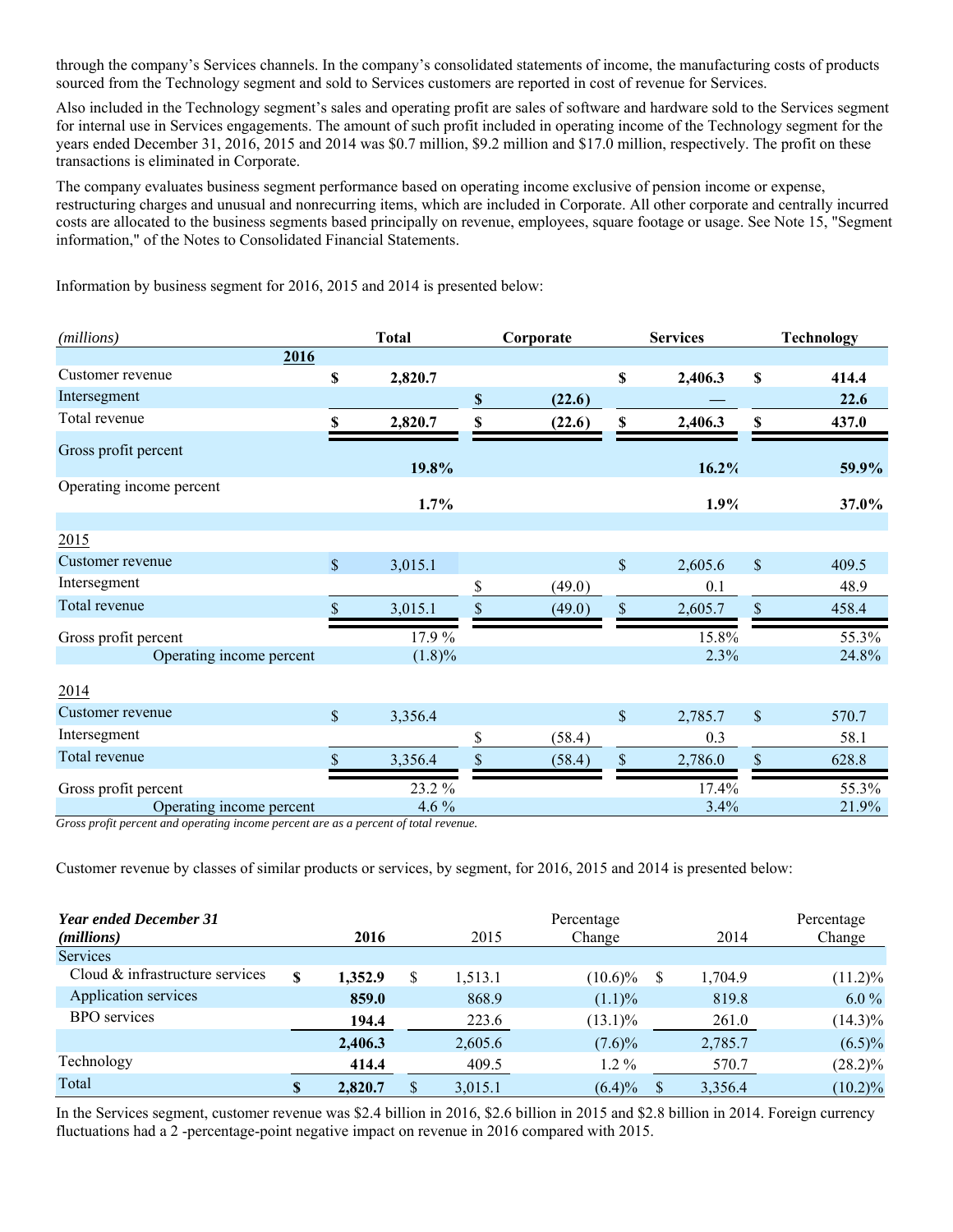Revenue from cloud & infrastructure services was \$1.4 billion in 2016 down 10.6% compared with 2015, and 2015 was down 11.2% from 2014. Foreign currency fluctuations had a 1 -percentage-point negative impact on cloud & infrastructure services revenue in the current period compared with the year-ago period.

Application services revenue decreased 1.1% for 2016 compared with 2015, and 2015 was up 6.0% compared with 2014. Foreign currency fluctuations had a 3 -percentage-point negative impact on application services revenue in the current period compared with the year-ago period.

Business processing outsourcing services revenue decreased 13.1% in 2016 compared with 2015, and was down 14.3% in 2015 compared with 2014. Foreign currency fluctuations had an 8 -percentage-point negative impact on business processing outsourcing services revenue in the current period compared with the year-ago period.

Services gross profit percent was 16.2% in 2016 compared with 15.8% in 2015 and 17.4% in 2014. The increase in gross profit percent from 2015 to 2016 principally reflects the company's ongoing efforts to enhance efficiency in the Services business. Services operating income percent was 1.9% in 2016 compared with 2.3% in 2015 and 3.4% in 2014. Operating profit margin in 2016 was impacted by an increase in selling, general and administrative expenses related to ongoing investments in improving the company's capabilities.

In the Technology segment, customer revenue increased 1.2% to \$414.4 million in 2016 compared with \$409.5 million in 2015. Revenue in 2015 decreased 28.2% compared with 2014. The increase in Technology customer revenue is due to higher sales of the company's proprietary enterprise software and servers in 2016. Foreign currency translation had a 1 -percentage-point negative impact on Technology revenue in 2016 compared with 2015.

Technology gross profit was 59.9% in 2016 compared with 55.3% in both 2015 and 2014. Technology operating income percent was 37.0% in 2016 compared with 24.8% in 2015 and 21.9% in 2014. The increase in gross profit and operating income percentage in 2016 compared with 2015 principally reflects increased sales of the company's proprietary enterprise software and servers in the current period coupled with savings due to cost reduction actions.

#### **New accounting pronouncements**

See Note 5, "Recent accounting pronouncements and accounting changes," of the Notes to Consolidated Financial Statements for a full description of recent accounting pronouncements, including the expected dates of adoption and estimated effects on the company's consolidated financial statements.

#### **Financial condition**

The company's principal sources of liquidity are cash on hand, cash from operations and its revolving credit facility, discussed below. The company and certain international subsidiaries have access to uncommitted lines of credit from various banks. The company believes that it will have adequate sources of liquidity to meet its expected 2017 cash requirements.

Cash and cash equivalents at December 31, 2016 were \$370.6 million compared with \$365.2 million at December 31, 2015.

As of December 31, 2016, \$262.3 million of cash and cash equivalents were held by the company's foreign subsidiaries and branches operating outside of the U.S. In the future, if these funds are needed for the company's operations in the U.S., it is expected the company would be required to pay taxes on only a limited portion of this balance. See Note 7, "Income taxes," of the Notes to Consolidated Financial Statements regarding the company's intention to indefinitely reinvest earnings of foreign subsidiaries.

During 2016, cash provided by operations was \$218.2 million compared with cash provided by operations of \$1.2 million in 2015. The current period was positively impacted by a lower net loss, improved working capital and a decrease in contributions to the company's defined benefit pension plans. During 2016, the company contributed cash of \$132.5 million to such plans compared with \$148.3 million during 2015. This was partially offset by a \$15.5 million increase in cash used for cost reduction actions.

Cash used for investing activities in 2016 was \$182.2 million compared with cash usage of \$177.9 million in 2015. Net purchases of investments in 2016 were \$34.1 million compared with net proceeds of \$25.4 million in 2015. Proceeds from investments and purchases of investments represent derivative financial instruments used to manage the company's currency exposure to market risks from changes in foreign currency exchange rates. In addition, capital additions of properties were \$32.5 million in 2016 compared with \$49.6 million in 2015, capital additions of outsourcing assets were \$51.3 million in 2016 compared with \$102.0 million in 2015 and the investment in marketable software was \$63.3 million in 2016 compared with \$62.1 million in 2015. The decrease in capital additions of properties and outsourcing assets were reflective of the company's shift to a more asset-lite business model.

Cash used for financing activities during 2016 was \$16.7 million compared with cash provided by financing activities of \$90.6 million in 2015. During 2016, the company issued \$213.5 million of its 5.50% convertible senior notes. In connection with the issuance of the notes, the company paid \$ \$27.3 million to enter into privately negotiated capped call transactions with the initial purchasers and/or affiliates of the initial purchasers. The Company also retired \$115.0 million of its 6.25% senior notes and paid down \$65.8 million of short-term borrowings related to its revolving credit facility in 2016. See Note 9, "Debt," of the Notes to Consolidated Financial Statements. Included in 2015 were proceeds from the issuance of long-term debt of \$31.8 million and net proceeds of short-term borrowings of \$65.8 million under the company's revolving credit agreement.

At December 31, 2016, total debt was \$300.0 million compared with \$310.5 million at December 31, 2015. The decrease was principally caused by the repurchase of \$115.0 million of its 6.25% senior notes and repayment of borrowings under its revolving credit facility partially offset by the issuance of \$213.5 million of its 5.50% convertible senior notes.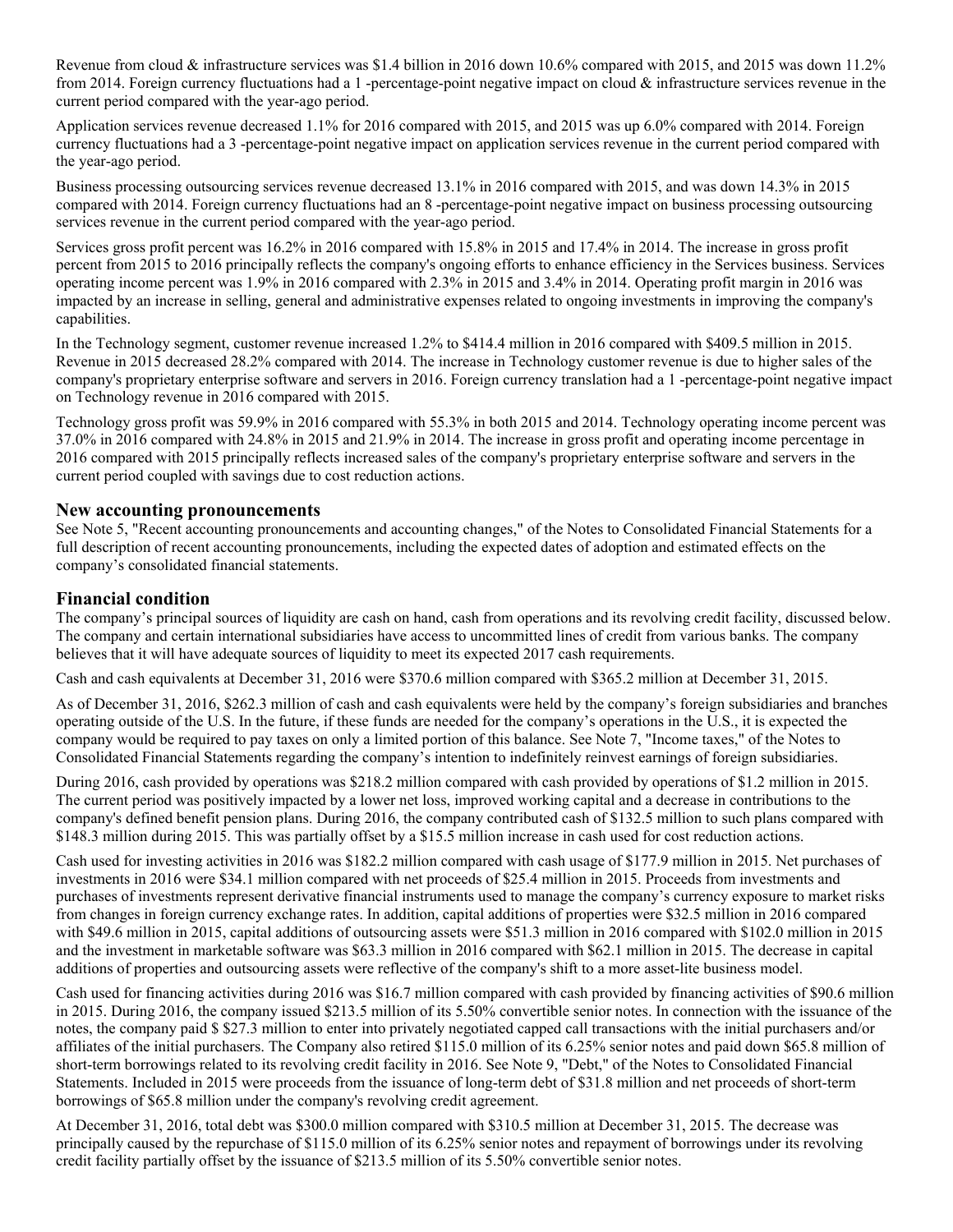The company has a secured revolving credit facility, expiring in June 2018, that provides for loans and letters of credit up to an aggregate amount of \$150.0 million (with a limit on letters of credit of \$100.0 million). At December 31, 2016, the company had no borrowings and \$11.3 million of letters of credit outstanding under this facility. Borrowing limits under the facility are based upon the amount of eligible U.S. accounts receivable. At December 31, 2016, availability under the facility was \$102.5 million net of letters of credit issued. Borrowings under the facility bear interest based on short-term rates. The credit agreement contains customary representations and warranties, including that there has been no material adverse change in the company's business, properties, operations or financial condition. The company is required to maintain a minimum fixed charge coverage ratio if the availability under the credit facility falls below the greater of 12.5% of the lenders' commitments under the facility and \$18.75 million. The credit agreement allows the company to pay dividends on its capital stock in an amount up to \$22.5 million per year unless the company is in default and to, among other things, repurchase its equity, prepay other debt, incur other debt or liens, dispose of assets and make acquisitions, loans and investments, provided the company complies with certain requirements and limitations set forth in the agreement. Events of default include non-payment, failure to comply with covenants, materially incorrect representations and warranties, change of control and default under other debt aggregating at least \$50.0 million. The credit facility is guaranteed by Unisys Holding Corporation, Unisys NPL, Inc., Unisys AP Investment Company I and any future material domestic subsidiaries. The facility is secured by the assets of Unisys Corporation and the subsidiary guarantors, other than certain excluded assets. The company may elect to prepay or terminate the credit facility without penalty.

At December 31, 2016, the company has met all covenants and conditions under its various lending and funding agreements. The company expects to continue to meet these covenants and conditions.

At December 31, 2016, the company had outstanding standby letters of credit and surety bonds totaling approximately \$298 million related to performance and payment guarantees. On the basis of experience with these arrangements, the company believes that any obligations that may arise will not be material.

As described more fully in Notes 3, "Cost reduction actions," 9, "Debt," and 11, "Rental expense and commitments," of the Notes to Consolidated Financial Statements, at December 31, 2016, the company had certain cash obligations, which are due as follows:

|                                   |              | Less than |            |           |               |
|-----------------------------------|--------------|-----------|------------|-----------|---------------|
| ( <i>millions</i> )               | <b>Total</b> | vear      | 1-3 years  | 4-5 years | After 5 years |
| Long-term debt (including current |              |           |            |           |               |
| portion)                          | 300.0        | 106.0     | \$<br>11.6 | 181.6     | 0.8           |
| Interest payments on debt         | 59.5         | 18.0      | 23.8       | 17.7      |               |
| Operating leases                  | 173.1        | 47.8      | 68.3       | 35.9      | 21.1          |
| Work-force reductions             | 35.2         | 21.2      | 14.0       |           |               |
| Total                             | 567.8        | 193.0     | 117.7      | 235.2     | 21.9          |

In connection with the company's aforementioned cost reduction actions, the company currently estimates cash expenditures for this program to be approximately \$280 million through 2019, approximately \$74 million and \$59 million of which were made in 2016 and 2015, respectively. The company currently expects to generate annualized net cost savings (principally related to workforce reductions) of approximately \$230 million exiting 2017.

As described in Note 16, "Employee plans," of the Notes to Consolidated Financial Statements, in 2017, the company expects to make cash contributions to its worldwide defined benefit pension plans of approximately \$127.7 million, which is comprised of \$73.3 million primarily for non-U.S. defined benefit pension plans and \$54.4 million for the company's U.S. qualified defined benefit pension plan.

The company maintains a shelf registration statement with the Securities and Exchange Commission that covers the offer and sale of up to \$700.0 million of debt or equity securities. Subject to the company's ongoing compliance with securities laws, the company may offer and sell debt and equity securities from time to time under the shelf registration statement.

In addition, from time to time the company has explored, and expects to continue to explore, a variety of debt and equity sources and a variety of structures and terms to refinance its 6.25% senior notes and to fund its liquidity and capital needs. There is no assurance that the company will consummate a transaction with any potential financing sources or what the terms of any such transaction would be.

The company may, from time to time, redeem, tender for, or repurchase its securities in the open market or in privately negotiated transactions depending upon availability, market conditions and other factors.

#### **Critical accounting policies**

The preparation of financial statements in conformity with U.S. generally accepted accounting principles requires management to make estimates, judgments and assumptions that affect the amounts reported in the financial statements and accompanying notes. Certain accounting policies, methods and estimates are particularly important because of their significance to the financial statements and because of the possibility that future events affecting them may differ from management's current judgments. The company bases its estimates and judgments on historical experience and on other assumptions that it believes are reasonable under the circumstances; however, to the extent there are material differences between these estimates, judgments and assumptions and actual results, the financial statements will be affected. Although there are a number of accounting policies, methods and estimates affecting the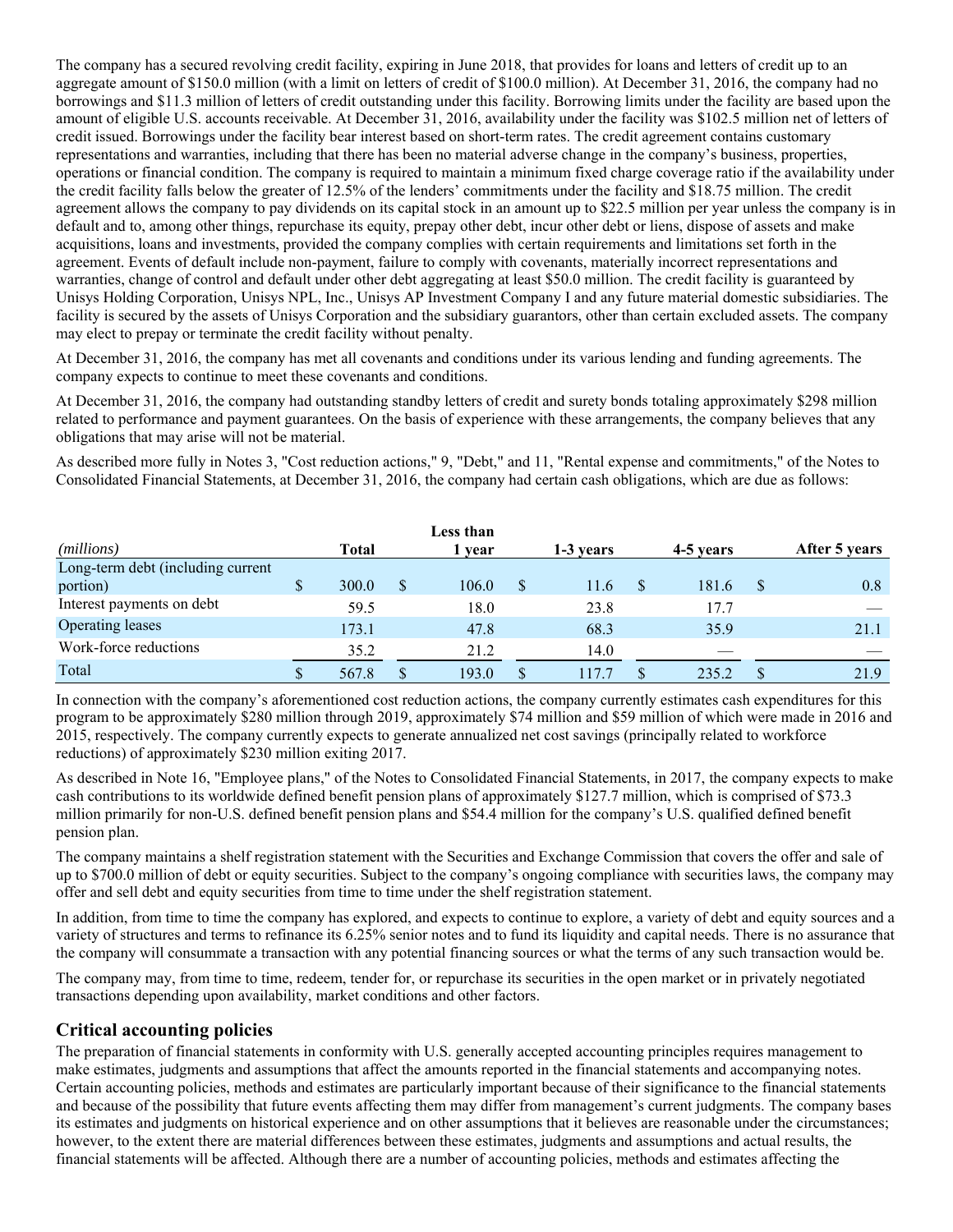company's financial statements as described in Note 1, "Summary of significant accounting policies," of the Notes to Consolidated Financial Statements, the following critical accounting policies reflect the significant estimates, judgments and assumptions. The development and selection of these critical accounting policies have been determined by management of the company and the related disclosures have been reviewed with the Audit and Finance Committee of the Board of Directors.

#### *Revenue recognition*

Many of the company's sales agreements contain standard business terms and conditions; however, some agreements contain multiple elements or non-standard terms and conditions. As discussed in Note 1, "Summary of Significant accounting policies," of the Notes to Consolidated Financial Statements, the company enters into multiple-element arrangements, which may include any combination of hardware, software or services. As a result, significant contract interpretation is sometimes required to determine the appropriate accounting, including whether the deliverables specified in a multiple-element arrangement should be treated as separate units of accounting for revenue recognition purposes, and, if so, how the price should be allocated among the elements and when to recognize revenue for each element. The company recognizes revenue on delivered elements only if: (a) any undelivered services or products are not essential to the functionality of the delivered services or products, (b) the company has an enforceable claim to receive the amount due in the event it does not deliver the undelivered services or products, (c) there is evidence of the selling price for each undelivered service or product, and (d) the revenue recognition criteria otherwise have been met for the delivered elements. Otherwise, revenue on delivered elements is recognized as the undelivered elements are delivered. For arrangements with multiple elements involving the licensing or sale of software and software-related elements, the allocation of revenue is based on vendor-specific objective evidence (VSOE), which is based upon normal pricing and discounting practices for those services and products when sold separately. The company's continued ability to determine VSOE of fair value will depend on continued sufficient volumes and sufficient consistent pricing of stand-alone sales of such undelivered elements. In addition, the company's revenue recognition policy states that revenue is not recognized until collectability is deemed probable. Changes in judgments on these assumptions and estimates could materially impact the timing of revenue recognition.

For long-term fixed price systems integration contracts, the company recognizes revenue and profit as the contracts progress using the percentage-of-completion method of accounting, which relies on estimates of total expected contract revenues and costs. The company follows this method because reasonably dependable estimates of the revenue and costs applicable to various elements of a contract can be made. The financial reporting of these contracts depends on estimates, which are assessed continually during the term of the contracts and therefore, recognized revenues and profit are subject to revisions as the contract progresses to completion. Revisions in profit estimates are reflected in the period in which the facts that give rise to the revision become known. Accordingly, favorable changes in estimates result in additional revenue and profit recognition, and unfavorable changes in estimates result in a reduction of recognized revenue and profit. When estimates indicate that a loss will be incurred on a contract upon completion, a provision for the expected loss is recorded in the period in which the loss becomes evident. As work progresses under a loss contract, revenue continues to be recognized, and a portion of the contract costs incurred in each period is charged to the contract loss reserve. For other systems integration projects, the company recognizes revenue when the services have been performed.

In addition to outright sales, the company sells hardware under bundled lease arrangements which typically include hardware, services and a financing component. Recognizing revenue under these arrangements requires the company to allocate the total consideration received to the lease and non-lease deliverables included in the bundled arrangement, based upon the estimated fair values of each element.

#### *Outsourcing*

Typically, the initial terms of the company's outsourcing contracts are between 3 and 5 years. Revenue under these contracts is recognized when the company performs the services or processes transactions in accordance with contractual performance standards. Customer prepayments (even if nonrefundable) are deferred (classified as a liability) and recognized systematically as revenue over the initial contract term.

Costs on outsourcing contracts are charged to expense as incurred. However, direct costs incurred related to the inception of an outsourcing contract (principally initial customer setup) are deferred and charged to expense over the initial contract term. In addition, the costs of equipment and software, some of which are internally developed, are capitalized and depreciated over the shorter of their life or the initial contract term.

Recoverability of outsourcing assets is subject to various business risks. Quarterly, the company compares the carrying value of the outsourcing assets with the undiscounted future cash flows expected to be generated by the outsourcing assets to determine if the assets are impaired. If impaired, the outsourcing assets are reduced to an estimated fair value on a discounted cash flow approach. The company prepares its cash flow estimates based on assumptions that it believes to be reasonable but are also inherently uncertain. Actual future cash flows could differ from these estimates.

#### *Income Taxes*

Accounting rules governing income taxes require that deferred tax assets and liabilities be recognized using enacted tax rates for the effect of temporary differences between the book and tax bases of recorded assets and liabilities. These rules also require that deferred tax assets be reduced by a valuation allowance if it is more likely than not that some portion or the entire deferred tax asset will not be realized.

At December 31, 2016 and 2015, the company had deferred tax assets in excess of deferred tax liabilities of \$2,224.5 million and \$2,139.3 million, respectively. For the reasons cited below, at December 31, 2016 and 2015, management determined that it is more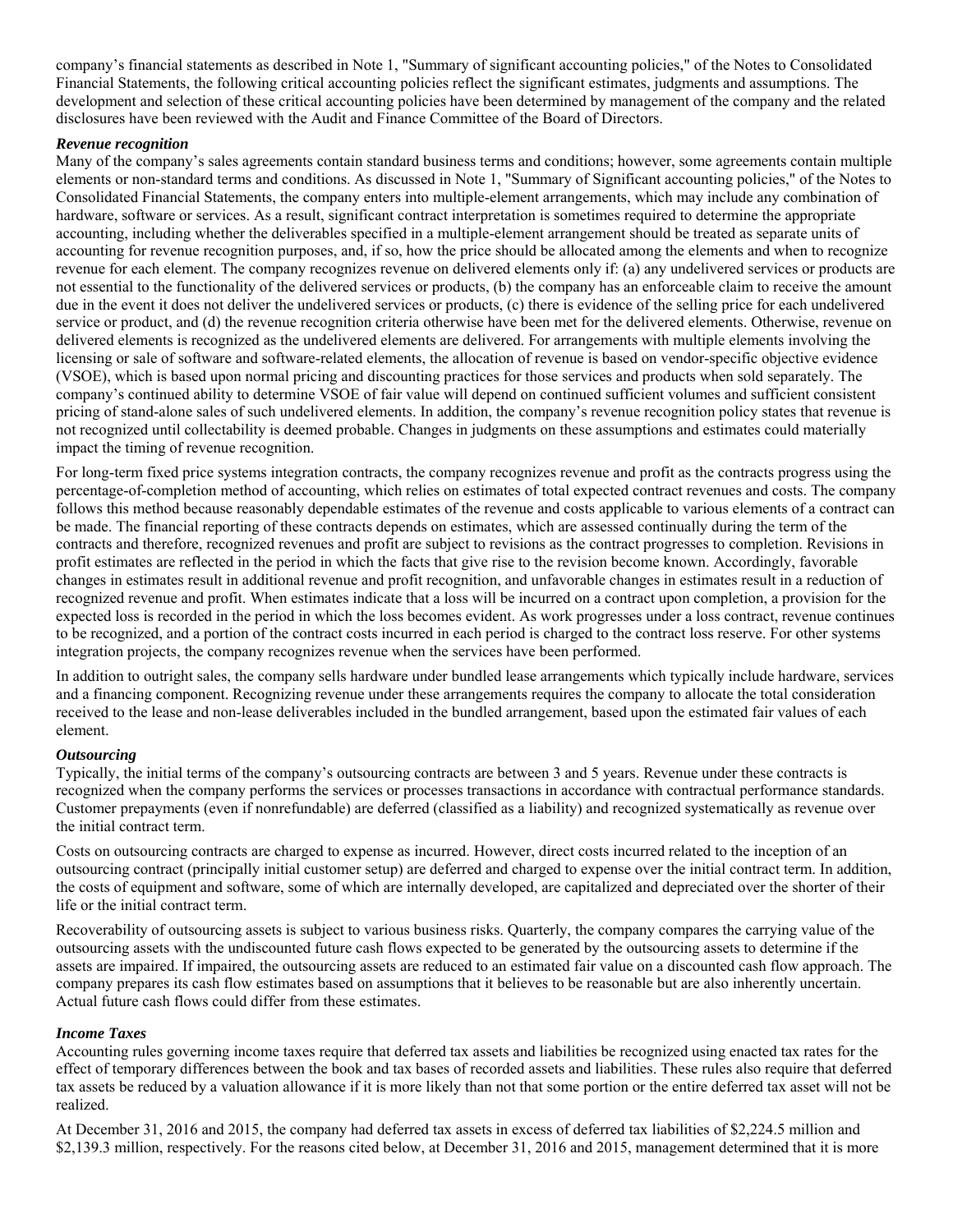likely than not that \$139.9 million and \$114.4 million, respectively, of such assets will be realized, resulting in a valuation allowance of \$2,084.6 million and \$2,024.9 million, respectively.

The company evaluates the realizability of its deferred tax assets by assessing its valuation allowance and by adjusting the amount of such allowance, if necessary. The factors used to assess the likelihood of realization are the company's historical profitability, forecast of future taxable income and available tax-planning strategies that could be implemented to realize the net deferred tax assets. The company uses tax-planning strategies to realize or renew net deferred tax assets to avoid the potential loss of future tax benefits. Failure to achieve forecasted taxable income might affect the ultimate realization of the net deferred tax assets. Factors that may affect the company's ability to achieve sufficient forecasted taxable income include, but are not limited to, the following: increased competition, a decline in sales or margins, loss of market share, delays in product availability or technological obsolescence. See "Item 1A. Risk Factors."

Internal Revenue Code Sections 382 and 383 provide annual limitations with respect to the ability of a corporation to utilize its net operating loss (as well as certain built-in losses) and tax credit carryforwards, respectively ("Tax Attributes"), against future U.S. taxable income, if the corporation experiences an "ownership change." In general terms, an ownership change may result from transactions increasing the ownership of certain stockholders in the stock of a corporation by more than 50 percentage points over a three-year period. The company regularly monitors ownership changes (as calculated for purposes of Section 382). The company has determined that, for purposes of the rules of Section 382 described above, an ownership change occurred in February 2011. Any future transaction or transactions and the timing of such transaction or transactions could trigger additional ownership changes under Section 382.

As a result of the February 2011 ownership change, utilization for certain of the company's Tax Attributes, U.S. net operating losses and tax credits, is subject to an overall annual limitation of \$70.6 million. The cumulative limitation as of December 31, 2016 is approximately \$307.0 million. This limitation will be applied first to any recognized built in losses, then to any net operating losses, and then to any other Tax Attributes. Any unused limitation may be carried over to later years. Based on presently available information and the existence of tax planning strategies, the company does not expect to incur a U.S. cash tax liability in the near term. The company maintains a full valuation allowance against the realization of all U.S. deferred tax assets as well as certain foreign deferred tax assets in excess of deferred tax liabilities. See Note 7, "Income taxes," of the Notes to Consolidated Financial Statements.

The company's provision for income taxes and the determination of the resulting deferred tax assets and liabilities involve a significant amount of management judgment and are based on the best information available at the time. The company operates within federal, state and international taxing jurisdictions and is subject to audit in these jurisdictions. These audits can involve complex issues, which may require an extended period of time to resolve. As a result, the actual income tax liabilities in the jurisdictions with respect to any fiscal year are ultimately determined long after the financial statements have been published.

Accounting rules governing income taxes also prescribe a recognition threshold and measurement attribute for the financial statement recognition and measurement of a tax position taken or expected to be taken in a tax return. The company maintains reserves for estimated tax exposures including penalties and interest. Income tax exposures include potential challenges of intercompany pricing and other tax matters. Exposures are settled primarily through the settlement of audits within these tax jurisdictions, but can also be affected by changes in applicable tax law or other factors, which could cause management of the company to believe a revision of past estimates is appropriate. Management believes that an appropriate liability has been established for estimated exposures; however, actual results may differ materially from these estimates. The liabilities are reviewed quarterly for their adequacy and appropriateness. See Note 7, "Income taxes," of the Notes to Consolidated Financial Statements.

#### *Pensions*

Accounting rules governing defined benefit pension plans require that amounts recognized in financial statements be determined on an actuarial basis. The measurement of the company's pension obligations, costs and liabilities is dependent on a variety of assumptions selected by the company and used by the company's actuaries. These assumptions include estimates of the present value of projected future pension payments to plan participants, taking into consideration the likelihood of potential future events such as salary increases and demographic experience. The assumptions used in developing the required estimates include the following key factors: discount rates, salary growth, retirement rates, inflation, expected return on plan assets and mortality rates.

As permitted for purposes of computing pension expense, the company uses a calculated value of plan assets (which is further described below). This allows the effects of the performance of the pension plan's assets on the company's computation of pension income or expense to be amortized over future periods. A substantial portion of the company's pension plan assets relates to its qualified defined benefit plan in the United States.

A significant element in determining the company's pension income or expense is the expected long-term rate of return on plan assets. The company sets the expected long-term rate of return based on the expected long-term return of the various asset categories in which it invests. The company considers the current expectations for future returns and the actual historical returns of each asset class. Also, because the company's investment policy is to actively manage certain asset classes where the potential exists to outperform the broader market, the expected returns for those asset classes are adjusted to reflect the expected additional returns. For 2017, the company has assumed that the expected long-term rate of return on U.S. plan assets will be 6.80%, and on the company's non-U.S. plan assets will be 5.30%. A change of 25 basis points in the expected long-term rate of return for the company's U.S. and non-U.S. pension plans causes a change of approximately \$9 million and \$6 million, respectively, in pension expense. The assumed long-term rate of return on assets is applied to a calculated value of plan assets, which recognizes changes in the fair value of plan assets in a systematic manner over four years. This produces the expected return on plan assets that is included in pension income or expense.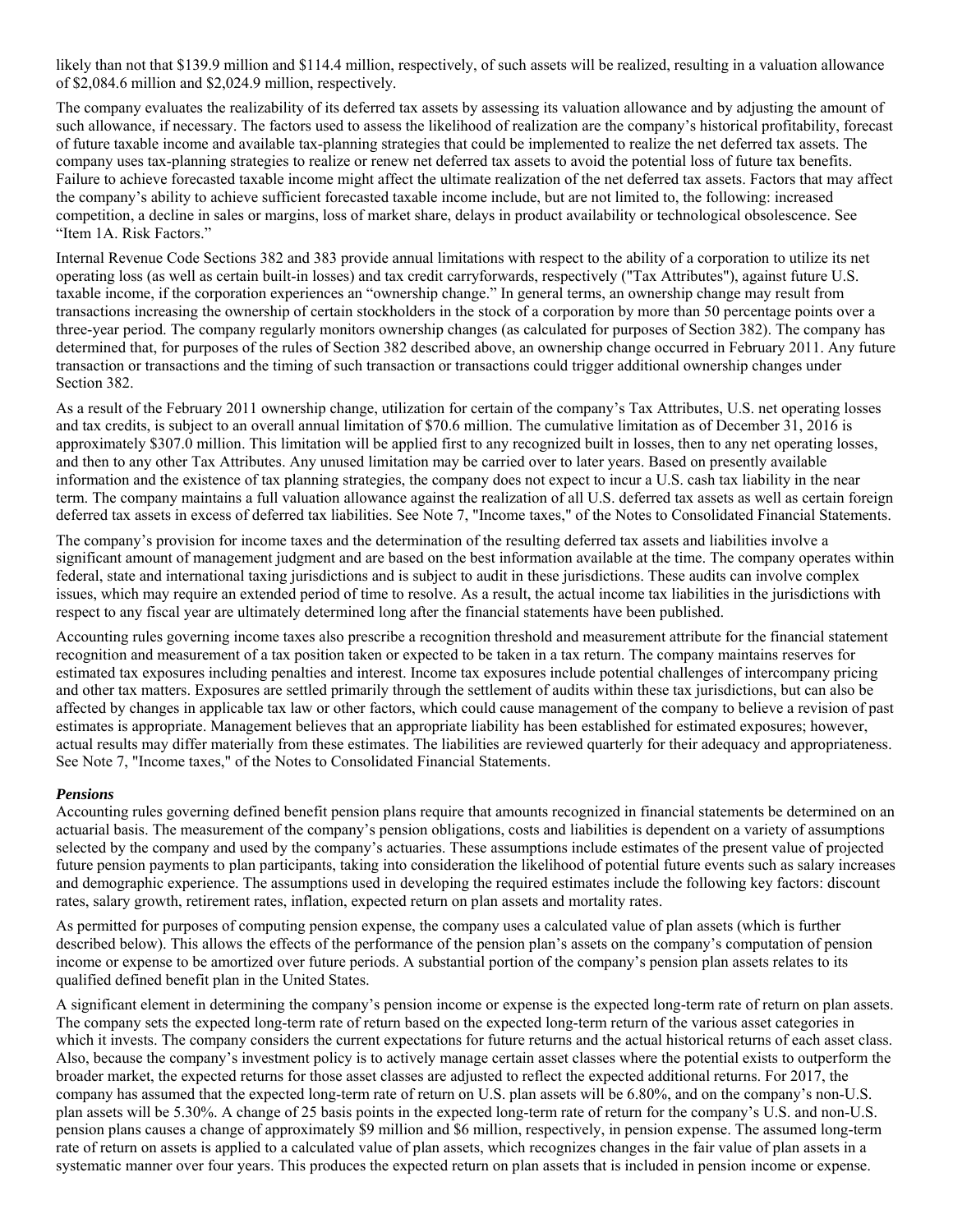The difference between this expected return and the actual return on plan assets is deferred. The net deferral of past asset gains or losses affects the calculated value of plan assets and, ultimately, future pension income or expense. At December 31, 2016, for the company's U.S. qualified defined benefit pension plan, the calculated value of plan assets was \$3.61 billion and the fair value was \$3.45 billion.

At the end of each year, the company determines the discount rate to be used to calculate the present value of plan liabilities. The discount rate is an estimate of the current interest rate at which the pension liabilities could be effectively settled at the end of the year. In estimating this rate, the company looks to rates of return on high-quality, fixed-income investments that (a) receive one of the two highest ratings given by a recognized ratings agency and (b) are currently available and expected to be available during the period to maturity of the pension benefits. At December 31, 2016, the company determined this rate to be 4.38% for its U.S. defined benefit pension plans, a decrease of 18 basis points from the rate used at December 31, 2015, and 2.34% for the company's non-U.S. defined benefit pension plans, a decrease of 96 basis points from the rate used at December 31, 2015. A change of 25 basis points in the U.S. and non-U.S. discount rates causes a change in pension expense of approximately \$1 million and \$2 million, respectively, and a change of approximately \$118 million and \$135 million, respectively, in the benefit obligation. These estimates are intended to be illustrative based on a single 25 basis point change. The sensitivity to rate changes is not linear and additional changes in rates may result in a different impact on the pension liability. The net effect of changes in the discount rate, as well as the net effect of other changes in actuarial assumptions and experience, has been deferred, as permitted.

Funding requirements for its U.S. qualified pension plan are calculated by the plan's actuaries based on certain assumptions including, as permitted under the Bi-partisan Budget Act of 2015, a discount rate constrained to be within 10% of the 25-year average of the relevant rates. The effect of this limitation is that the funding discount rate is higher than the GAAP discount rate applied for balance sheet purposes, and the liability is therefore lower. In addition, this constraint mitigates the effect of changes in market interest rates on the funding discount rate and the funding liability. Changes to the benefit obligation caused by a 25 basis point change noted above are related to the balance sheet obligation and are not necessarily indicative of the impact on the funding liability.

Gains and losses are defined as changes in the amount of either the projected benefit obligation or plan assets resulting from experience different from that assumed and from changes in assumptions. Because gains and losses may reflect refinements in estimates as well as real changes in economic values and because some gains in one period may be offset by losses in another and vice versa, the accounting rules do not require recognition of gains and losses as components of net pension cost of the period in which they arise.

At a minimum, amortization of an unrecognized net gain or loss must be included as a component of net pension cost for a year if, as of the beginning of the year, that unrecognized net gain or loss exceeds 10 percent of the greater of the projected benefit obligation or the calculated value of plan assets. If amortization is required, the minimum amortization is that excess above the 10 percent divided by the average remaining life expectancy of the plan participants. For the company's U.S. qualified defined benefit pension plan and the company's non-U.S. pension plans, that period is approximately 19 and 26 years, respectively. At December 31, 2016, the estimated unrecognized loss for the company's U.S. qualified defined benefit pension plan and the company's non-U.S. pension plans was \$2.64 billion and \$1.07 billion, respectively.

For the year ended December 31, 2016, the company recognized consolidated pension expense of \$82.7 million, compared with \$108.7 million for the year ended December 31, 2015. For 2017, the company expects to recognize pension expense of approximately \$98.0 million. See Note 16, "Employee plans," of the Notes to Consolidated Financial Statements.

#### *Goodwill*

Accounting rules governing goodwill require a company test goodwill for impairment at least annually, as well as whenever there are events or changes in circumstances (triggering events) which suggest that the carrying amount may not be recoverable.

When determining the fair value of a reporting unit, as appropriate for the individual reporting unit, the company uses both an income and market approach. The methodology used to determine the fair values using the income and market approaches, as described below, are weighted to determine the fair value for each reporting unit.

The income approach is a forward-looking approach to estimating fair value and relies primarily on internal forecasts. Within the income approach, the method used is the discounted cash flow method. The company starts with a forecast of all expected net cash flows associated with the reporting unit, which includes the application of a terminal value, and then a reporting unit-specific discount rate is applied to arrive at a net present value amount. Some of the more significant estimates and assumptions inherent in this approach include the amount and timing of projected net cash flows, long term growth rate and the discount rate. Cash flow projections are based on management's estimates of economic and market conditions, which drive key assumptions of revenue growth rates, operating margins, capital expenditures and working capital requirements. The discount rate in turn is based on various market factors and specific risk characteristics of each reporting unit.

The market approach relies primarily on external information for estimating the fair value. Some of the more significant estimates and assumptions inherent in this approach include the selection of appropriate guideline companies and the selected performance metric used in this approach.

Estimating the fair value of reporting units requires the use of estimates and significant judgments about key assumptions. There are a number of factors including potential events and changes in circumstances that could change in future periods, including: projected operating results; valuation multiples exhibited by the company and by companies considered comparable to the reporting units; and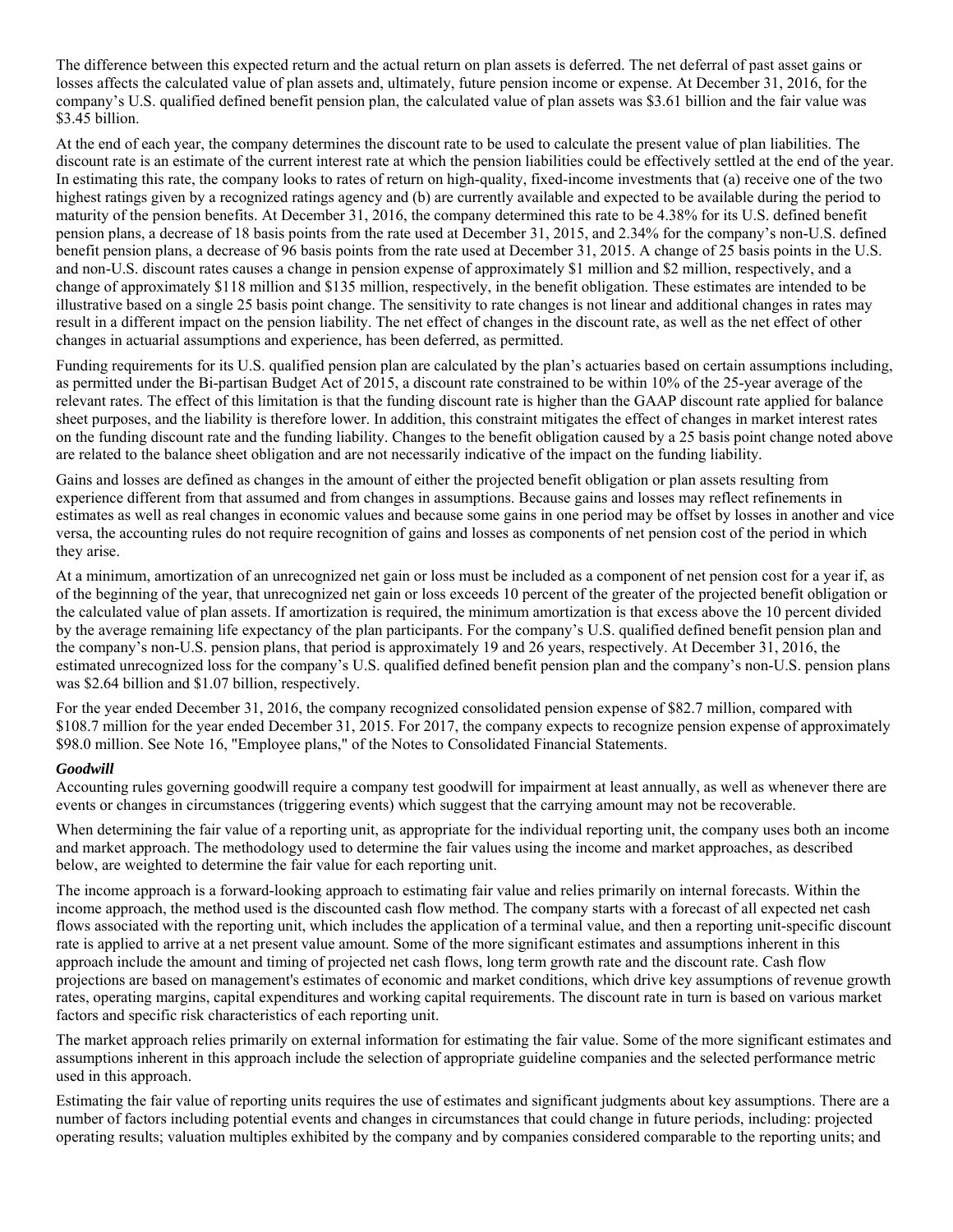other macro-economic factors that could impact the discount rate. It is reasonably possible that the judgments and estimates described above could change in future periods.

Goodwill by reporting unit at December 31, 2016, was as follows (dollars in millions):

| <b>Reporting unit</b>        | Carrying value of<br>goodwill at December<br>31, 2016 |
|------------------------------|-------------------------------------------------------|
| Cloud and infrastructure     | \$32.8                                                |
| Application services         | 26.6                                                  |
| Business process outsourcing | 10.5                                                  |
| Technology                   | 108.7                                                 |
| Total                        | 1786                                                  |

As a result of the impairment review work, the company concluded that none of its goodwill was impaired as of December 31, 2016, and does not believe that any of its reporting units are at risk of failing step one of the impairment test since all reporting unit fair values were substantially in excess of carrying value as of the last impairment test.

#### **ITEM 7A. QUANTITATIVE AND QUALITATIVE DISCLOSURES ABOUT MARKET RISK**

#### **Interest rate risk**

The company has exposure to interest rate risk from its short-term and long-term debt. In general, the company's long-term debt is fixed rate and, to the extent it has any, its short-term debt is variable rate. See Note 9, "Debt," of the Notes to Consolidated Financial Statements for components of the company's long-term debt. The company believes that the market risk assuming a hypothetical 10% increase in interest rates would not be material to the fair value of these financial instruments, or the related cash flows, or future results of operations.

#### **Market risk**

As of December 31, 2016, the company has outstanding \$213.5 million of Convertible Senior Notes due 2021 and \$95.0 million of Senior Notes due 2017. The interest rates on these notes are fixed and therefore do not expose the company to risk related to rising interest rates. As of December 31, 2016, the fair value of the Convertible Senior Notes was \$379.8 million. In connection with the offering of the Convertible Senior Notes, the company paid \$27.3 million to purchase a capped call covering approximately 21.9 million shares of the company's common stock. If the price per share of the company's common stock is below \$9.76, these capped call transactions would provide no benefit from potential dilution. If the price per share of the company's common stock is above \$12.75, then to the extent of the excess, these capped call transactions would result in no additional benefit for potential dilution at conversion.

#### **Foreign currency exchange rate risk**

The company is also exposed to foreign currency exchange rate risks. The company is a net receiver of currencies other than the U.S. dollar and, as such, can benefit from a weaker dollar, and can be adversely affected by a stronger dollar relative to currencies worldwide. Accordingly, changes in exchange rates, and in particular a strengthening of the U.S. dollar, may adversely affect consolidated revenue and operating margins as expressed in U.S. dollars. Currency exposure gains and losses are mitigated by purchasing components and incurring expenses in local currencies.

In addition, the company uses derivative financial instruments, primarily foreign exchange forward contracts, to reduce its exposure to market risks from changes in foreign currency exchange rates on intercompany balances. See Note 12, "Financial instruments and concentration of credit risks," of the Notes to Consolidated Financial Statements for additional information on the company's derivative financial instruments.

The company has performed a sensitivity analysis assuming a hypothetical 10% adverse movement in foreign currency exchange rates applied to these derivative financial instruments described above. As of December 31, 2016 and 2015, the analysis indicated that such market movements would have reduced the estimated fair value of these derivative financial instruments by approximately \$36 million and \$17 million, respectively. Based on changes in the timing and amount of interest rate and foreign currency exchange rate movements and the company's actual exposures and hedges, actual gains and losses in the future may differ from the above analysis.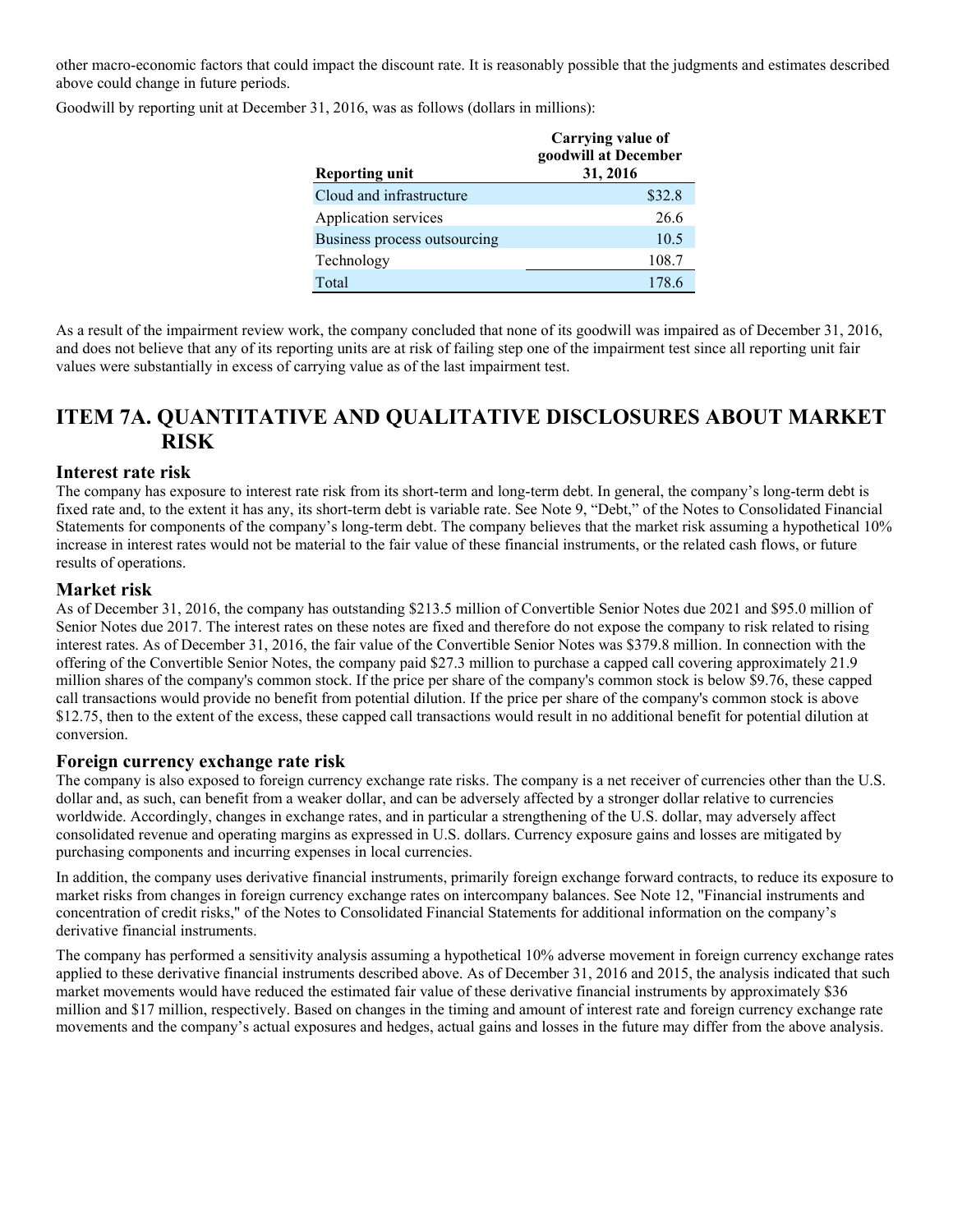# **ITEM 8. FINANCIAL STATEMENTS AND SUPPLEMENTARY DATA Index**

Report of Management Report of Independent Registered Public Accounting Firm Consolidated Statements of Income Consolidated Statements of Comprehensive Income Consolidated Balance Sheets Consolidated Statements of Cash Flows Consolidated Statements of Deficit Notes to Consolidated Financial Statements

#### **Report of Management**

#### **Management's Report on the Financial Statements**

The management of the company is responsible for the integrity of its financial statements. These statements have been prepared in conformity with U.S. generally accepted accounting principles and include amounts based on the best estimates and judgments of management. Financial information included elsewhere in this report is consistent with that in the financial statements.

KPMG LLP, an independent registered public accounting firm, has audited the company's financial statements. Its accompanying report is based on an audit conducted in accordance with the standards of the Public Company Accounting Oversight Board (United States).

The Board of Directors, through its Audit and Finance Committee, which is composed entirely of independent directors, oversees management's responsibilities in the preparation of the financial statements and selects the independent registered public accounting firm, subject to stockholder ratification. The Audit and Finance Committee meets regularly with the independent registered public accounting firm, representatives of management, and the internal auditors to review the activities of each and to assure that each is properly discharging its responsibilities. To ensure complete independence, the internal auditors and representatives of KPMG LLP have full access to meet with the Audit and Finance Committee, with or without management representatives present, to discuss the results of their audits and their observations on the adequacy of internal controls and the quality of financial reporting.

#### **Management's Report on Internal Control Over Financial Reporting**

The management of the company is responsible for establishing and maintaining adequate internal control over financial reporting, as defined in Rules 13a-15(f) and 15d-15(f) under the Exchange Act. The company's internal control over financial reporting is a process designed to provide reasonable assurance regarding the reliability of financial reporting and the preparation of financial statements for external purposes in accordance with U.S. generally accepted accounting principles. Internal control over financial reporting includes those policies and procedures that (1) pertain to the maintenance of records that in reasonable detail accurately and fairly reflect the transactions and dispositions of the assets of the company; (2) provide reasonable assurance that transactions are recorded as necessary to permit preparation of the financial statements in accordance with U.S. generally accepted accounting principles, and that receipts and expenditures of the company are being made only in accordance with authorizations of management and directors of company; and (3) provide reasonable assurance regarding prevention or timely detection of unauthorized acquisition, use or disposition of the company's assets that could have a material effect on the financial statements.

Because of its inherent limitations, internal control over financial reporting may not prevent or detect misstatements. Also, projections of any evaluation of effectiveness to future periods are subject to the risk that controls may become inadequate because of changes in conditions, or that the degree of compliance with the policies and procedures may deteriorate.

Management assessed the effectiveness of the company's internal control over financial reporting as of December 31, 2016, based on criteria established in Internal Control – Integrated Framework (2013) issued by the Committee of Sponsoring Organizations of the Treadway Commission. Based on this assessment, we concluded that the company maintained effective internal control over financial reporting as of December 31, 2016, based on the specified criteria.

KPMG LLP, an independent registered public accounting firm, has audited the company's internal control over financial reporting as of December 31, 2016, as stated in its report that appears herein.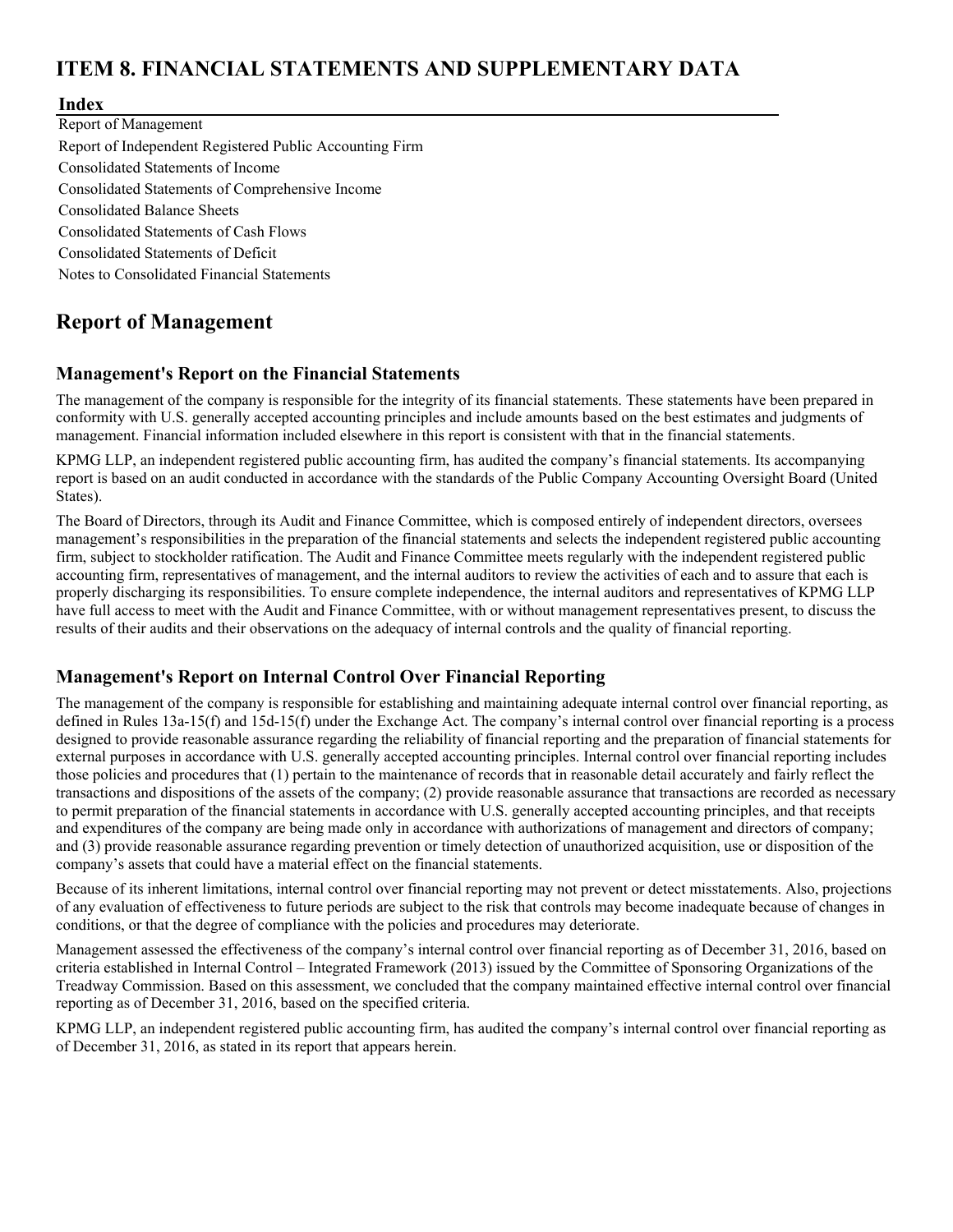Inder

President and Chief Executive Officer Senior Senior Vice President and Chief Financial Officer

# Peter Altabef Index and The Index Studies and The Index Studies and The Index M. Singh

#### **Report of Independent Registered Public Accounting Firm**

The Board of Directors and Stockholders Unisys Corporation:

We have audited the accompanying consolidated balance sheets of Unisys Corporation and subsidiaries as of December 31, 2016 and 2015, and the related consolidated statements of income, comprehensive income, deficit and cash flows for each of the years in the three-year period ended December 31, 2016. We also have audited Unisys Corporation's internal control over financial reporting as of December 31, 2016, based on criteria established in *Internal Control – Integrated Framework (2013)* issued by the Committee of Sponsoring Organizations of the Treadway Commission (COSO). Unisys Corporation's management is responsible for these consolidated financial statements, for maintaining effective internal control over financial reporting, and for its assessment of the effectiveness of internal control over financial reporting, included in the accompanying Report of Management on Internal Control Over Financial Reporting. Our responsibility is to express an opinion on these consolidated financial statements and an opinion on the Company's internal control over financial reporting based on our audits.

We conducted our audits in accordance with the standards of the Public Company Accounting Oversight Board (United States). Those standards require that we plan and perform the audits to obtain reasonable assurance about whether the financial statements are free of material misstatement and whether effective internal control over financial reporting was maintained in all material respects. Our audits of the consolidated financial statements included examining, on a test basis, evidence supporting the amounts and disclosures in the financial statements, assessing the accounting principles used and significant estimates made by management, and evaluating the overall financial statement presentation. Our audit of internal control over financial reporting included obtaining an understanding of internal control over financial reporting, assessing the risk that a material weakness exists, and testing and evaluating the design and operating effectiveness of internal control based on the assessed risk. Our audits also included performing such other procedures as we considered necessary in the circumstances. We believe that our audits provide a reasonable basis for our opinions.

A company's internal control over financial reporting is a process designed to provide reasonable assurance regarding the reliability of financial reporting and the preparation of financial statements for external purposes in accordance with generally accepted accounting principles. A company's internal control over financial reporting includes those policies and procedures that (1) pertain to the maintenance of records that, in reasonable detail, accurately and fairly reflect the transactions and dispositions of the assets of the company; (2) provide reasonable assurance that transactions are recorded as necessary to permit preparation of financial statements in accordance with generally accepted accounting principles, and that receipts and expenditures of the company are being made only in accordance with authorizations of management and directors of the company; and (3) provide reasonable assurance regarding prevention or timely detection of unauthorized acquisition, use, or disposition of the company's assets that could have a material effect on the financial statements.

Because of its inherent limitations, internal control over financial reporting may not prevent or detect misstatements. Also, projections of any evaluation of effectiveness to future periods are subject to the risk that controls may become inadequate because of changes in conditions, or that the degree of compliance with the policies or procedures may deteriorate.

In our opinion, the consolidated financial statements referred to above present fairly, in all material respects, the financial position of Unisys Corporation and subsidiaries as of December 31, 2016 and 2015, and the results of their operations and their cash flows for each of the years in the three-year period ended December 31, 2016, in conformity with U.S. generally accepted accounting principles. Also in our opinion, Unisys Corporation maintained, in all material respects, effective internal control over financial reporting as of December 31, 2016, based on criteria established in *Internal Control – Integrated Framework (2013)* issued by the Committee of Sponsoring Organizations of the Treadway Commission.

/s/ KPMG LLP Philadelphia, Pennsylvania February 21, 2017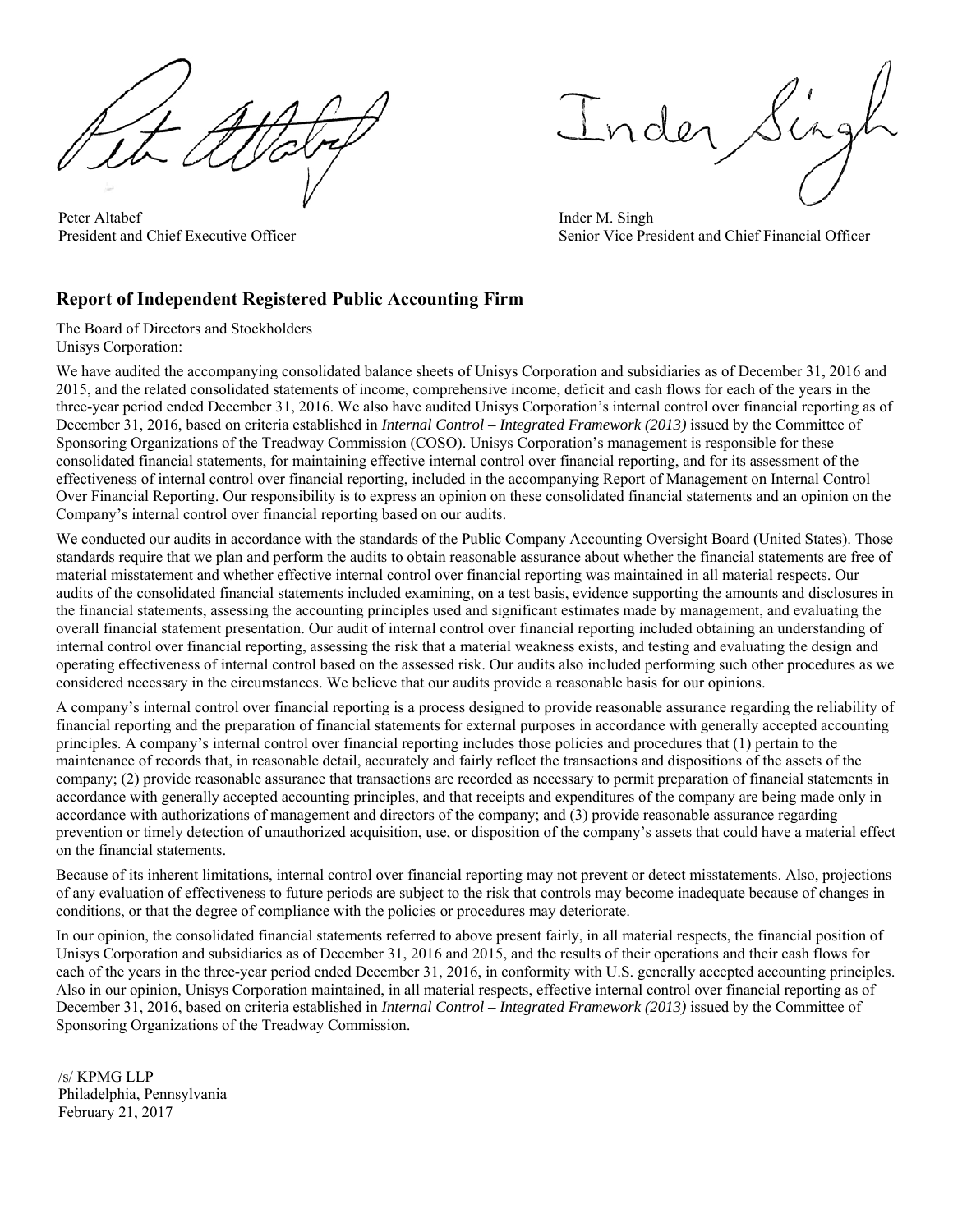#### **UNISYS CORPORATION CONSOLIDATED STATEMENTS OF INCOME (Millions, except per share data)**

| Year ended December 31,                                                  |                           | 2016    | 2015          |               | 2014    |
|--------------------------------------------------------------------------|---------------------------|---------|---------------|---------------|---------|
| Revenue                                                                  |                           |         |               |               |         |
| Services                                                                 | \$                        | 2,406.3 | \$<br>2,605.6 | $\mathcal{S}$ | 2,785.7 |
| Technology                                                               |                           | 414.4   | 409.5         |               | 570.7   |
|                                                                          |                           | 2,820.7 | 3,015.1       |               | 3,356.4 |
| Costs and expenses                                                       |                           |         |               |               |         |
| Cost of revenue:                                                         |                           |         |               |               |         |
| Services                                                                 |                           | 2,092.9 | 2,306.7       |               | 2,337.8 |
| Technology                                                               |                           | 169.2   | 167.5         |               | 240.8   |
|                                                                          |                           | 2,262.1 | 2,474.2       |               | 2,578.6 |
| Selling, general and administrative expenses                             |                           | 455.6   | 519.6         |               | 554.1   |
| Research and development expenses                                        |                           | 55.4    | 76.4          |               | 68.8    |
|                                                                          |                           | 2,773.1 | 3,070.2       |               | 3,201.5 |
| Operating profit (loss)                                                  |                           | 47.6    | (55.1)        |               | 154.9   |
| Interest expense                                                         |                           | 27.4    | 11.9          |               | 9.2     |
| Other income (expense), net                                              |                           | 0.3     | 8.2           |               | (0.2)   |
| Income (loss) before income taxes                                        |                           | 20.5    | (58.8)        |               | 145.5   |
| Provision for income taxes                                               |                           | 57.2    | 44.4          |               | 86.2    |
| Consolidated net income (loss)                                           |                           | (36.7)  | (103.2)       |               | 59.3    |
| Net income attributable to noncontrolling interests                      |                           | 11.0    | 6.7           |               | 12.6    |
| Net income (loss) attributable to Unisys Corporation                     |                           | (47.7)  | (109.9)       |               | 46.7    |
| Preferred stock dividends                                                |                           |         |               |               | 2.7     |
| Net income (loss) attributable to Unisys Corporation common shareholders | $\boldsymbol{\mathsf{S}}$ | (47.7)  | \$<br>(109.9) | \$            | 44.0    |
| Earnings (loss) per common share attributable to Unisys Corporation      |                           |         |               |               |         |
| Basic                                                                    | \$                        | (0.95)  | \$<br>(2.20)  | \$            | 0.89    |
| Diluted                                                                  | \$                        | (0.95)  | \$<br>(2.20)  | \$            | 0.89    |

*See notes to consolidated financial statements.*

#### **UNISYS CORPORATION CONSOLIDATED STATEMENTS OF COMPREHENSIVE INCOME (Millions)**

| Year ended December 31,                                               | 2016    | 2015    |   | 2014    |
|-----------------------------------------------------------------------|---------|---------|---|---------|
| Consolidated net income (loss)                                        | (36.7)  | (103.2) | S | 59.3    |
| Other comprehensive income                                            |         |         |   |         |
| Foreign currency translation                                          | (108.4) | (100.8) |   | (66.3)  |
| Postretirement adjustments, net of tax of \$(13.3) in 2016, \$18.1 in |         |         |   |         |
| 2015 and \$(42.5) in 2014                                             | (137.6) | 265.7   |   | (756.8) |
| Total other comprehensive income (loss)                               | (246.0) | 164.9   |   | (823.1) |
| Comprehensive income (loss)                                           | (282.7) | 61.7    |   | (763.8) |
| Comprehensive income (loss) attributable to noncontrolling interests  | 27.5    | (3.5)   |   | 30.5    |
| Comprehensive income (loss) attributable to Unisys Corporation        | (255.2) | 58.2    |   | (733.3) |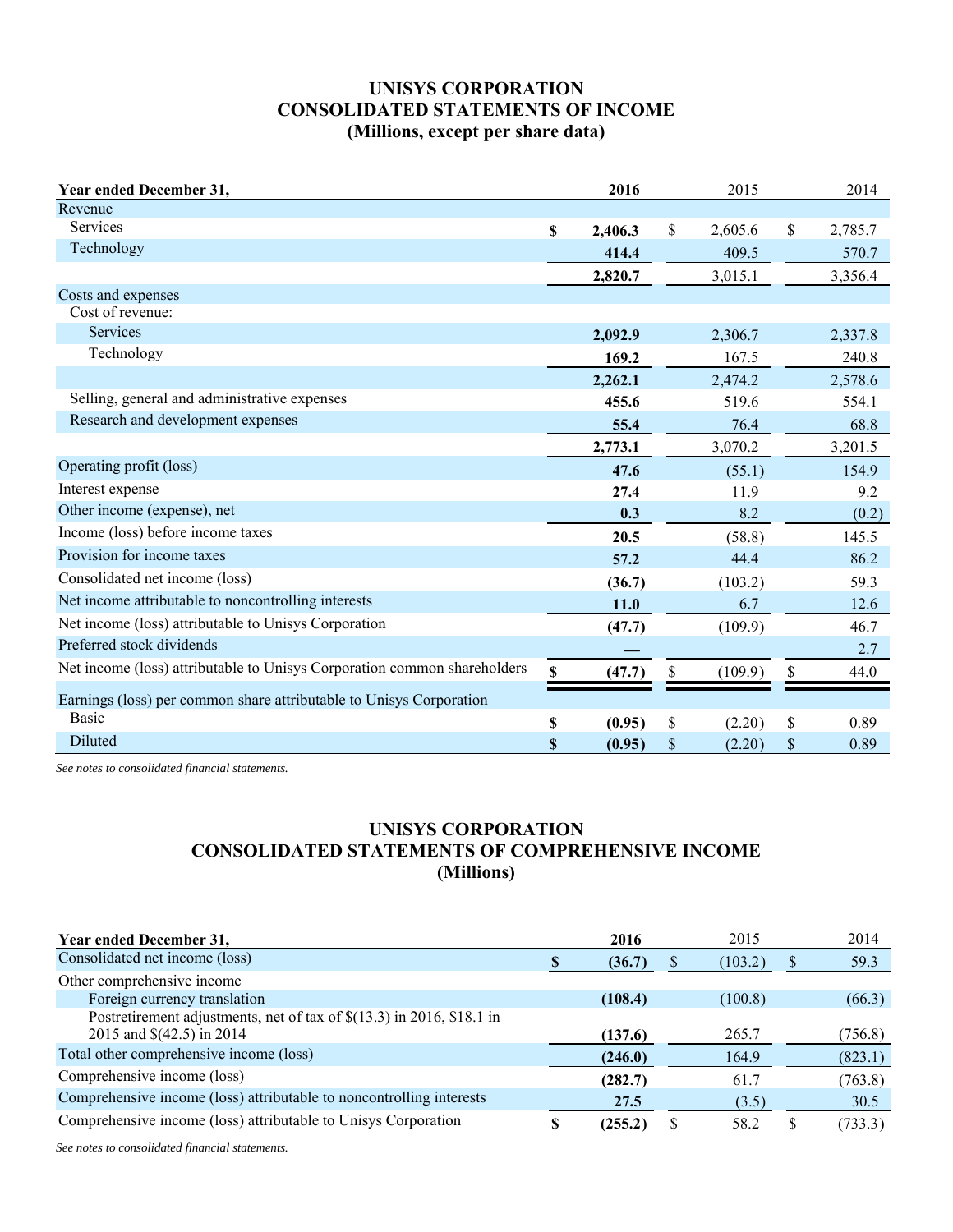#### **UNISYS CORPORATION CONSOLIDATED BALANCE SHEETS (Millions)**

| As of December 31,                                                                   |                           | 2016       |                           | 2015       |
|--------------------------------------------------------------------------------------|---------------------------|------------|---------------------------|------------|
| <b>Assets</b>                                                                        |                           |            |                           |            |
| Current assets                                                                       |                           |            |                           |            |
| Cash and cash equivalents                                                            | $\boldsymbol{\mathsf{S}}$ | 370.6      | \$                        | 365.2      |
| Accounts and notes receivable, net                                                   |                           | 505.8      |                           | 581.6      |
| Inventories:                                                                         |                           |            |                           |            |
| Parts and finished equipment                                                         |                           | 14.0       |                           | 20.9       |
| Work in process and materials                                                        |                           | 15.0       |                           | 22.9       |
| Prepaid expenses and other current assets                                            |                           | 121.9      |                           | 120.9*     |
| Total                                                                                |                           | 1,027.3    |                           | $1,111.5*$ |
| Properties                                                                           |                           | 886.6      |                           | 876.6      |
| Less - Accumulated depreciation and amortization                                     |                           | 741.3      |                           | 722.8      |
| Properties, net                                                                      |                           | 145.3      |                           | 153.8      |
| Outsourcing assets, net                                                              |                           | 172.5      |                           | 182.0      |
| Marketable software, net                                                             |                           | 137.0      |                           | 138.5      |
| Prepaid postretirement assets                                                        |                           | 33.3       |                           | 45.1       |
| Deferred income taxes                                                                |                           | 146.1      |                           | 127.4*     |
| Goodwill                                                                             |                           | 178.6      |                           | 177.4      |
| Other long-term assets                                                               |                           | 181.5      |                           | 194.3*     |
| Total                                                                                | $\boldsymbol{\mathsf{S}}$ | 2,021.6    | $\boldsymbol{\mathsf{S}}$ | $2,130.0*$ |
| <b>Liabilities and deficit</b>                                                       |                           |            |                           |            |
| <b>Current liabilities</b>                                                           |                           |            |                           |            |
| Notes payable                                                                        | \$                        |            | \$                        | 65.8       |
| Current maturities of long-term debt                                                 |                           | 106.0      |                           | 11.0       |
| Accounts payable                                                                     |                           | 189.0      |                           | 219.3      |
| Deferred revenue                                                                     |                           | 337.4      |                           | 335.1      |
| Other accrued liabilities                                                            |                           |            |                           |            |
| Total                                                                                |                           | 349.2      |                           | 329.9*     |
|                                                                                      |                           | 981.6      |                           | 961.1*     |
| Long-term debt                                                                       |                           | 194.0      |                           | $233.7*$   |
| Long-term postretirement liabilities                                                 |                           | 2,292.6    |                           | 2,111.3    |
| Long-term deferred revenue                                                           |                           | 117.6      |                           | 123.3      |
| Other long-term liabilities                                                          |                           | 83.2       |                           | $79.2*$    |
| Commitments and contingencies                                                        |                           |            |                           |            |
| Deficit<br>Common stock, par value \$.01 per share (100.0 million shares authorized; |                           |            |                           |            |
| 52.8 million shares and 52.6 million shares issued)                                  |                           | 0.5        |                           | 0.5        |
| Accumulated deficit                                                                  |                           | (1,893.4)  |                           | (1,845.7)  |
| Treasury stock, at cost                                                              |                           | (100.5)    |                           | (100.1)    |
| Paid-in capital                                                                      |                           | 4,515.2    |                           | 4,500.9    |
| Accumulated other comprehensive loss                                                 |                           | (4, 152.8) |                           | (3,945.3)  |
| Total Unisys stockholders' deficit                                                   |                           | (1,631.0)  |                           | (1,389.7)  |
| Noncontrolling interests                                                             |                           | (16.4)     |                           | 11.1       |
| Total deficit                                                                        |                           | (1,647.4)  |                           | (1,378.6)  |
| Total                                                                                | \$                        | 2,021.6    | $\mathbb{S}$              | $2,130.0*$ |

*\*Changed to conform to the current-year presentation. See Note 5.*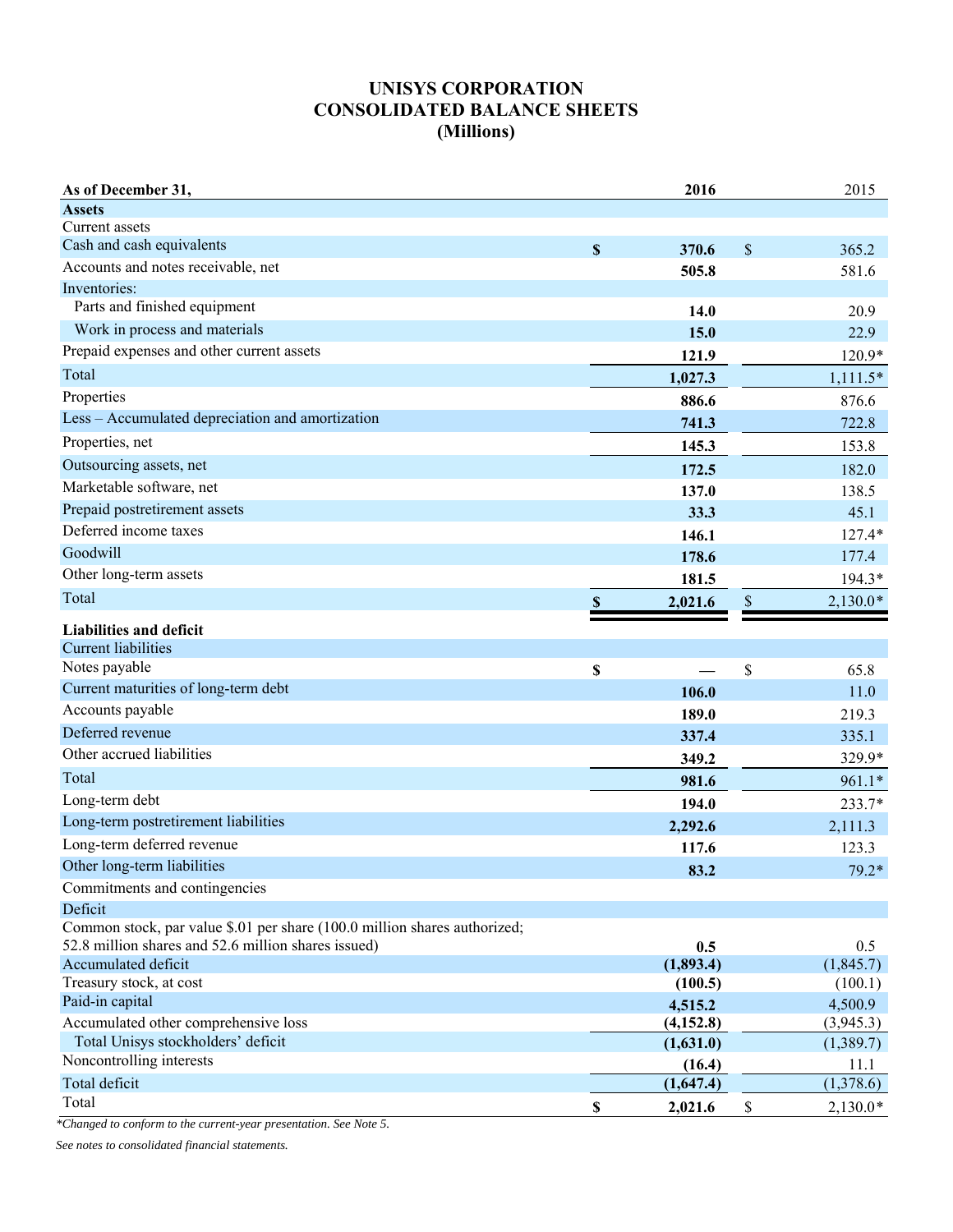#### **UNISYS CORPORATION CONSOLIDATED STATEMENTS OF CASH FLOWS (Millions)**

| Year ended December 31,                                                                                         | 2016                |             | 2015                |              | 2014                |
|-----------------------------------------------------------------------------------------------------------------|---------------------|-------------|---------------------|--------------|---------------------|
| <b>Cash flows from operating activities</b>                                                                     |                     |             |                     |              |                     |
| Consolidated net income (loss)                                                                                  | \$<br>(36.7)        | \$          | (103.2)             | \$           | 59.3                |
| Add (deduct) items to reconcile consolidated net income (loss) to net<br>cash provided by operating activities: |                     |             |                     |              |                     |
| Foreign currency transaction losses                                                                             | 0.4                 |             | 8.4                 |              | 7.4                 |
| Non-cash interest expense                                                                                       | 7.0                 |             |                     |              |                     |
| Loss on debt extinguishment                                                                                     | 4.0                 |             |                     |              |                     |
| Employee stock compensation                                                                                     | 9.5                 |             | 9.4                 |              | 10.4                |
| Depreciation and amortization of properties                                                                     | 38.9                |             | 57.5                |              | 52.0                |
| Depreciation and amortization of outsourcing assets                                                             | 51.9                |             | 55.7                |              | 58.1                |
| Amortization of marketable software                                                                             | 64.8                |             | 66.9                |              | 58.5                |
| Other non-cash operating activities                                                                             | 1.9                 |             | 4.6                 |              | 7.8                 |
| Disposal of capital assets                                                                                      |                     |             |                     |              |                     |
| (Gain) loss on sale of businesses and assets                                                                    | 6.2                 |             | 9.7                 |              | 1.8                 |
| Pension contributions                                                                                           | (132.5)             |             | (148.3)             |              | (0.7)<br>(183.4)    |
| Pension expense                                                                                                 | 82.7                |             | 108.7               |              | 73.8                |
| Decrease in deferred income taxes, net                                                                          |                     |             |                     |              |                     |
| Decrease (increase) in receivables, net                                                                         | 2.7                 |             | 1.2                 |              | 24.8                |
| Decrease (increase) in inventories                                                                              | 87.3                |             | (11.5)              |              | (14.3)              |
|                                                                                                                 | 15.3                |             | (3.7)               |              | 6.3                 |
| Decrease (increase) in other assets                                                                             | 16.9                |             | 14.4                |              | (23.7)              |
| Increase (decrease) in accounts payable and other accrued liabilities                                           | 7.1                 |             | (61.1)              |              | 14.4                |
| Decrease in other liabilities                                                                                   | (9.2)               |             | (7.5)               |              | (31.1)              |
| Net cash provided by operating activities                                                                       | 218.2               |             | 1.2                 |              | 121.4               |
| <b>Cash flows from investing activities</b><br>Proceeds from investments                                        |                     |             |                     |              |                     |
| Purchases of investments                                                                                        | 4,455.9             |             | 3,831.6             |              | 5,654.0             |
| Capital additions of properties                                                                                 | (4,490.0)<br>(32.5) |             | (3,806.2)<br>(49.6) |              | (5,640.3)<br>(53.3) |
| Capital additions of outsourcing assets                                                                         | (51.3)              |             | (102.0)             |              | (85.9)              |
| Investment in marketable software                                                                               | (63.3)              |             | (62.1)              |              | (73.6)              |
| Other                                                                                                           | (1.0)               |             | 10.4                |              | 3.8                 |
| Net cash used for investing activities                                                                          | (182.2)             |             | (177.9)             |              | (195.3)             |
| <b>Cash flows from financing activities</b>                                                                     |                     |             |                     |              |                     |
| Proceeds from issuance of long-term debt                                                                        | 213.5               |             | 31.8                |              |                     |
| Payments for capped call transactions                                                                           | (27.3)              |             |                     |              |                     |
| Issuance costs relating to long-term debt                                                                       | (7.3)               |             |                     |              |                     |
| Payments of long-term debt                                                                                      | (129.8)             |             | (10.4)              |              |                     |
| Proceeds from exercise of stock options                                                                         |                     |             | 3.7                 |              | 3.4                 |
| Net (payments) proceeds from short-term borrowings                                                              | (65.8)              |             | 65.8                |              |                     |
| Financing fees                                                                                                  |                     |             | (0.3)               |              | (0.6)               |
| Common stock repurchases                                                                                        |                     |             |                     |              | (35.7)              |
| Dividends paid on preferred stock                                                                               |                     |             |                     |              | (4.0)               |
| Net cash (used for) provided by financing activities                                                            | (16.7)              |             | 90.6                |              | (36.9)              |
| Effect of exchange rate changes on cash and cash equivalents                                                    | (13.9)              |             | (43.0)              |              | (34.7)              |
| Increase (decrease) in cash and cash equivalents                                                                | 5.4                 |             | (129.1)             |              | (145.5)             |
| Cash and cash equivalents, beginning of year                                                                    | 365.2               |             | 494.3               |              | 639.8               |
| Cash and cash equivalents, end of year                                                                          | \$<br>370.6         | $\mathbb S$ | 365.2               | $\mathbb{S}$ | 494.3               |
|                                                                                                                 |                     |             |                     |              |                     |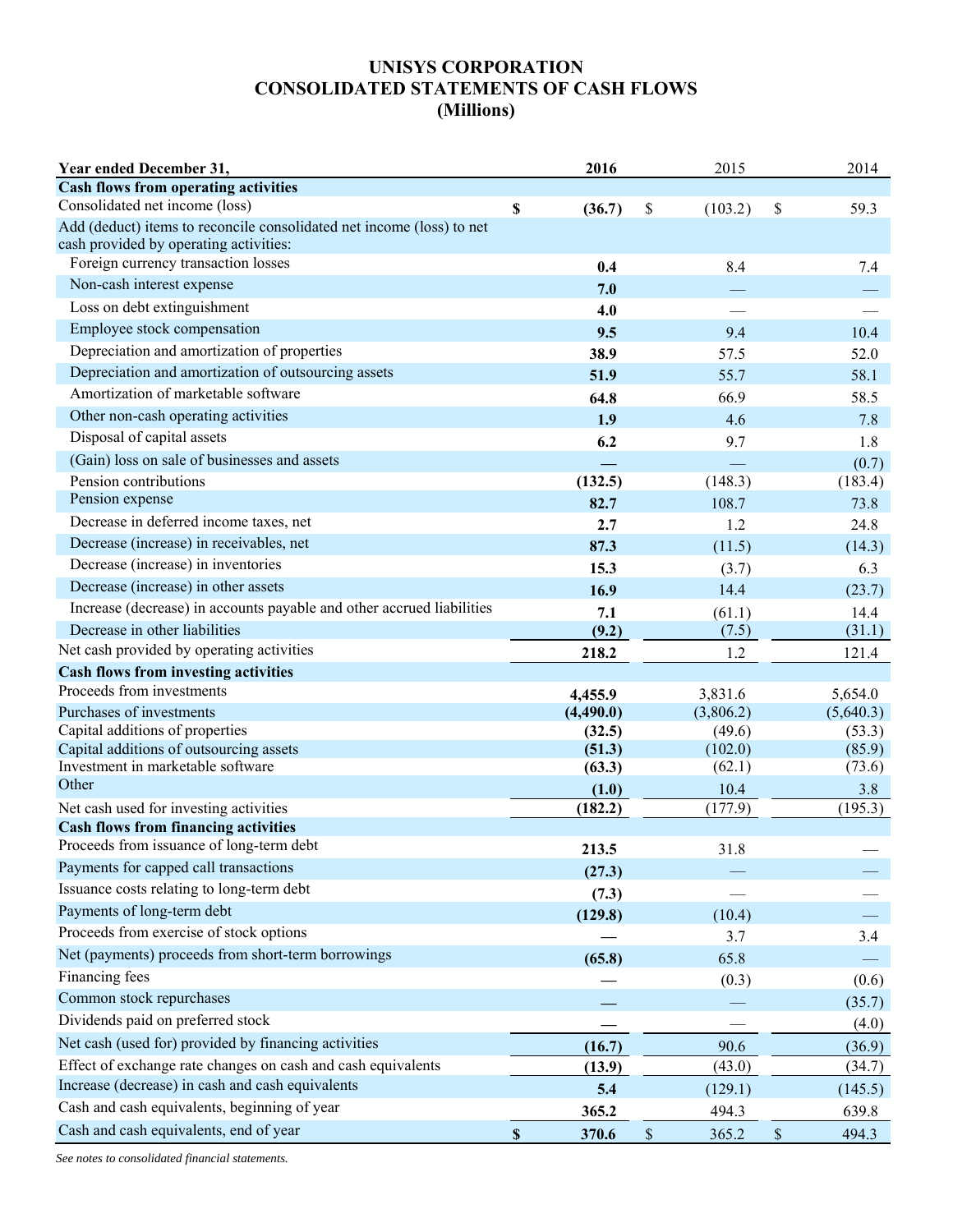#### **UNISYS CORPORATION CONSOLIDATED STATEMENTS OF DEFICIT (Millions)**

|                                            |                           |               |                                    |             |                    |              |                                     |             | Unisys Corporation     |                              |                    |         |              |                                              |              |                              |
|--------------------------------------------|---------------------------|---------------|------------------------------------|-------------|--------------------|--------------|-------------------------------------|-------------|------------------------|------------------------------|--------------------|---------|--------------|----------------------------------------------|--------------|------------------------------|
|                                            | Total                     |               | <b>Total Unisys</b><br>Corporation |             | Preferred<br>Stock |              | Common<br><b>Stock Par</b><br>Value |             | Accumulated<br>Deficit | Treasury<br>Stock At<br>Cost | Paid-in<br>Capital |         |              | Accumulated<br>Other Compre-<br>hensive Loss |              | Non-controlling<br>Interests |
| <b>Balance</b> at                          |                           |               |                                    |             |                    |              |                                     |             |                        |                              |                    |         |              |                                              |              |                              |
| December 31, 2013                          | $\mathbb{S}$<br>(663.9)   | $\mathbb{S}$  | (700.5)                            | \$          | 249.7              | $\mathbb{S}$ | 0.4                                 | \$          | (1,782.5)              | \$<br>(62.4)                 | \$4,227.7          |         | $\mathbb{S}$ | (3,333.4)                                    | $\mathbb{S}$ | 36.6                         |
| Consolidated net<br>income                 | 59.3                      |               | 46.7                               |             |                    |              |                                     |             | 46.7                   |                              |                    |         |              |                                              |              | 12.6                         |
| Stock-based                                |                           |               |                                    |             |                    |              |                                     |             |                        |                              |                    |         |              |                                              |              |                              |
| compensation                               | 13.5                      |               | 13.5                               |             |                    |              |                                     |             |                        | (1.5)                        |                    | 15.0    |              |                                              |              |                              |
| Dividends declared<br>to preferred holders | (4.0)                     |               | (4.0)                              |             |                    |              |                                     |             |                        |                              |                    | (4.0)   |              |                                              |              |                              |
| Preferred stock<br>conversion              |                           |               | ш,                                 |             | (249.7)            |              | 0.1                                 |             |                        |                              |                    | 249.6   |              |                                              |              |                              |
| Sale of subsidiary                         |                           |               |                                    |             |                    |              |                                     |             |                        |                              |                    |         |              |                                              |              |                              |
|                                            | 1.5                       |               |                                    |             |                    |              |                                     |             |                        |                              |                    |         |              |                                              |              | 1.5                          |
| Common stock<br>repurchases                |                           |               |                                    |             |                    |              |                                     |             |                        |                              |                    |         |              |                                              |              |                              |
| Translation                                | (35.7)                    |               | (35.7)                             |             |                    |              |                                     |             |                        | (35.7)                       |                    |         |              |                                              |              |                              |
| adjustments                                | (66.3)                    |               | (61.0)                             |             |                    |              |                                     |             |                        |                              |                    |         |              | (61.0)                                       |              | (5.3)                        |
| Postretirement plans                       | (756.8)                   |               | (719.0)                            |             |                    |              |                                     |             |                        |                              |                    |         |              | (719.0)                                      |              | (37.8)                       |
| Balance at                                 |                           |               |                                    |             |                    |              |                                     |             |                        |                              |                    |         |              |                                              |              |                              |
| December 31,                               |                           |               |                                    |             |                    |              |                                     |             |                        |                              |                    |         |              |                                              |              |                              |
| 2014                                       | (1,452.4)                 |               | (1,460.0)                          |             |                    |              | 0.5                                 |             | (1,735.8)              | (99.6)                       |                    | 4,488.3 |              | (4, 113.4)                                   |              | 7.6                          |
| Consolidated net                           |                           |               |                                    |             |                    |              |                                     |             |                        |                              |                    |         |              |                                              |              |                              |
| income (loss)                              | (103.2)                   |               | (109.9)                            |             |                    |              |                                     |             | (109.9)                |                              |                    |         |              |                                              |              | 6.7                          |
| Stock-based<br>compensation                |                           |               |                                    |             |                    |              |                                     |             |                        |                              |                    |         |              |                                              |              |                              |
| Translation                                | 12.1                      |               | 12.1                               |             |                    |              |                                     |             |                        | (0.5)                        |                    | 12.6    |              |                                              |              |                              |
| adjustments                                | (100.8)                   |               | (96.0)                             |             |                    |              |                                     |             |                        |                              |                    |         |              | (96.0)                                       |              | (4.8)                        |
| Postretirement plans                       |                           |               |                                    |             |                    |              |                                     |             |                        |                              |                    |         |              |                                              |              |                              |
|                                            | 265.7                     |               | 264.1                              |             |                    |              |                                     |             |                        |                              |                    |         |              | 264.1                                        |              | 1.6                          |
| <b>Balance</b> at<br>December 31,<br>2015  | (1,378.6)                 |               | (1,389.7)                          |             |                    |              | 0.5                                 |             | (1,845.7)              | (100.1)                      |                    | 4,500.9 |              | (3,945.3)                                    |              | 11.1                         |
| Consolidated net                           |                           |               |                                    |             |                    |              |                                     |             |                        |                              |                    |         |              |                                              |              |                              |
| income (loss)                              | (36.7)                    |               | (47.7)                             |             |                    |              |                                     |             | (47.7)                 |                              |                    |         |              |                                              |              | 11.0                         |
| Stock-based                                |                           |               |                                    |             |                    |              |                                     |             |                        |                              |                    |         |              |                                              |              |                              |
| compensation                               | 8.8                       |               | 8.8                                |             |                    |              |                                     |             |                        | (0.4)                        |                    | 9.2     |              |                                              |              |                              |
| Discount on debt<br>issuance               | 33.6                      |               | 33.6                               |             |                    |              |                                     |             |                        |                              |                    | 33.6    |              |                                              |              |                              |
| Capped call on debt                        |                           |               |                                    |             |                    |              |                                     |             |                        |                              |                    |         |              |                                              |              |                              |
| issuance                                   | (27.3)                    |               | (27.3)                             |             |                    |              |                                     |             |                        |                              |                    | (27.3)  |              |                                              |              |                              |
| Expenses of                                |                           |               |                                    |             |                    |              |                                     |             |                        |                              |                    |         |              |                                              |              |                              |
| convertible notes                          | (1.2)                     |               | (1.2)                              |             |                    |              |                                     |             |                        |                              |                    | (1.2)   |              |                                              |              |                              |
| Translation<br>adjustments                 | (108.4)                   |               | (93.3)                             |             |                    |              |                                     |             |                        |                              |                    |         |              | (93.3)                                       |              | (15.1)                       |
| Postretirement plans                       | (137.6)                   |               |                                    |             |                    |              |                                     |             |                        |                              |                    |         |              | (114.2)                                      |              | (23.4)                       |
| <b>Balance</b> at                          |                           |               | (114.2)                            |             |                    |              |                                     |             |                        |                              |                    |         |              |                                              |              |                              |
| December 31, 2016                          | $\mathbb{S}$<br>(1,647.4) | $\mathcal{S}$ | (1,631.0)                          | $\mathbf S$ |                    | $\mathbb{S}$ | 0.5                                 | $\mathbf S$ | (1,893.4)              | \$(100.5)                    | \$4,515.2          |         | $\mathbf S$  | (4,152.8)                                    | $\mathbb{S}$ | (16.4)                       |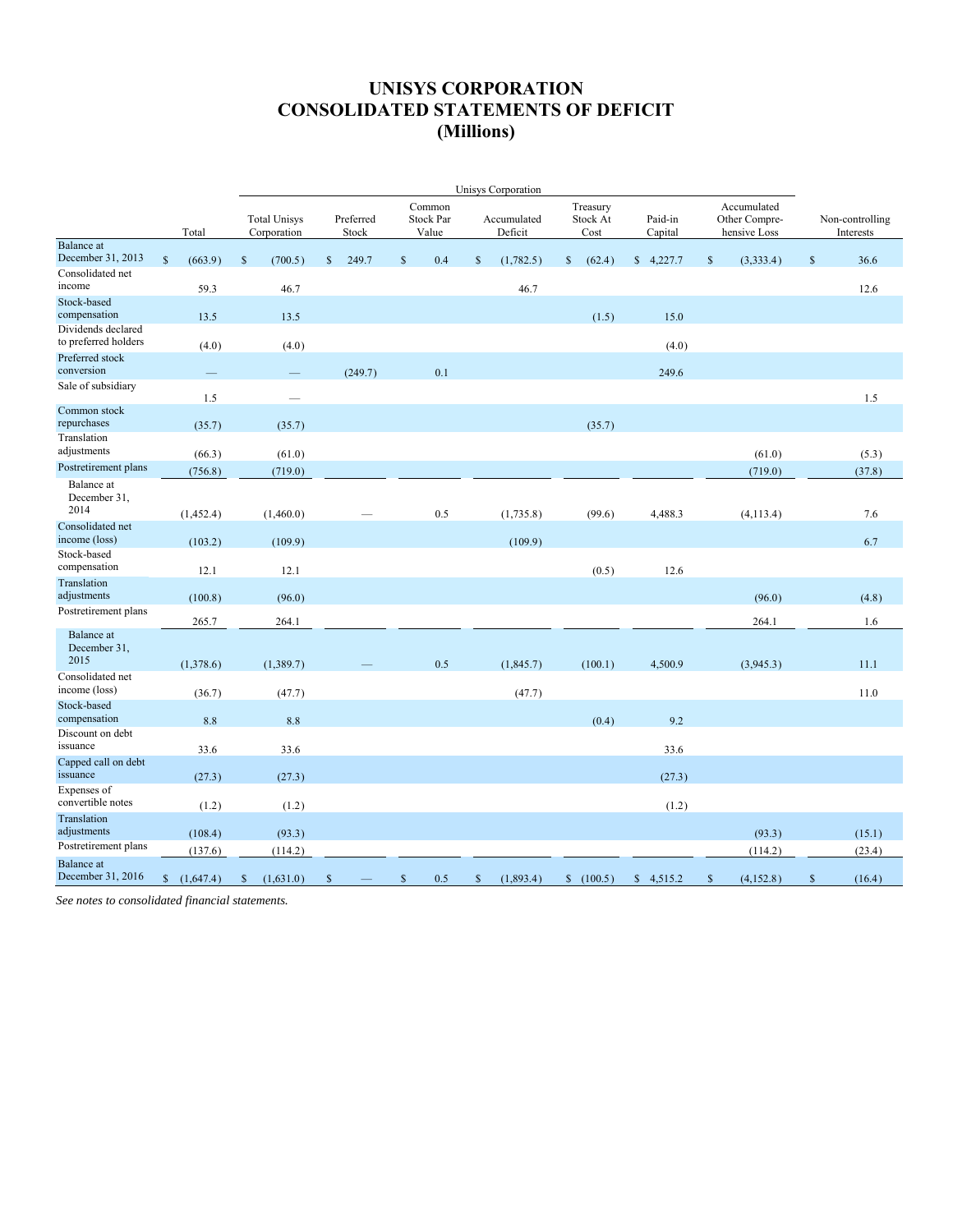#### **UNISYS CORPORATION NOTES TO CONSOLIDATED FINANCIAL STATEMENTS (Dollars in millions, except share and per share amounts)**

#### **Note 1 — Summary of significant accounting policies**

**Principles of consolidation** The consolidated financial statements include the accounts of all majority-owned subsidiaries.

**Use of estimates** The preparation of financial statements in conformity with U.S. generally accepted accounting principles requires management to make estimates and assumptions about future events. These estimates and assumptions affect the amounts of assets and liabilities reported, disclosures about contingent assets and liabilities and the reported amounts of revenue and expenses. Such estimates include the valuation of accounts receivable, inventories, outsourcing assets, marketable software, goodwill and other longlived assets, legal contingencies, indemnifications, assumptions used in the measurement of progress toward completion for systems integration projects, income taxes and retirement and other post-employment benefits, among others. These estimates and assumptions are based on management's best estimates and judgment. Management evaluates its estimates and assumptions on an ongoing basis using historical experience and other factors, including the current economic environment, which management believes to be reasonable under the circumstances. Management adjusts such estimates and assumptions when facts and circumstances dictate. As future events and their effects cannot be determined with precision, actual results could differ significantly from these estimates. Changes in those estimates resulting from continuing changes in the economic environment will be reflected in the financial statements in future periods.

**Cash equivalents** All short-term investments purchased with a maturity of three months or less and certificates of deposit which may be withdrawn at any time at the discretion of the company without penalty are classified as cash equivalents.

**Inventories** Inventories are valued at the lower of cost or market. Cost is determined on the first-in, first-out method.

**Properties** Properties are carried at cost and are depreciated over the estimated lives of such assets using the straight-line method. The estimated lives used, in years, are as follows: buildings,  $20 - 50$ ; machinery and office equipment,  $4 - 7$ ; rental equipment,  $4$ ; and internal-use software,  $3 - 10$ .

**Advertising costs** All advertising costs are expensed as incurred. The amount charged to expense during 2016, 2015 and 2014 was \$2.7 million, \$4.9 million and \$8.0 million, respectively.

**Shipping and handling** Costs related to shipping and handling is included in cost of revenue.

**Goodwill** Goodwill arising from the acquisition of an entity represents the excess of the cost of acquisition over the fair value of the acquired identifiable assets, liabilities and contingent liabilities of the entity recognized at the date of acquisition. Goodwill is initially recognized as an asset and is subsequently measured at cost less any accumulated impairment losses. Goodwill is held in the currency of the acquired entity and revalued to the closing rate at each balance sheet date.

The company tests goodwill for impairment annually in the fourth quarter using data as of September 30th of that year, as well as whenever there are events or changes in circumstances (triggering events) that would more likely than not reduce the fair value of one or more reporting units below its respective carrying amount. The impairment assessment involves a two-step test. In step one, the company compares the fair value of each of its reporting units to their respective carrying value. If the carrying value exceeds fair value, then step two of the impairment test is performed to determine if the implied fair value of the goodwill of the reporting unit exceeds the carrying value of that goodwill. If the carrying value of a reporting unit is zero or negative, the second step of the impairment test shall be performed to measure the amount of impairment loss, if any, when it is more likely than not that a goodwill impairment exists. In this evaluation a company is required to take into consideration certain qualitative factors and whether there are significant differences between the carrying value and the estimated fair value of its assets and liabilities, and the existence of significant unrecognized intangible assets. Goodwill is impaired when the carrying value of the goodwill exceeds its implied value. Impaired goodwill is written down to its implied fair value through a charge to the consolidated statement of income in the period the impairment is identified.

We estimate the fair value of each reporting unit using a combination of the income approach and market approach.

The income approach incorporates the use of a discounted cash flow method in which the estimated future cash flows and terminal values for each reporting unit are discounted to present value. Cash flow projections are based on management's estimates of economic and market conditions, which drive key assumptions of revenue growth rates, operating margins, capital expenditures and working capital requirements. The discount rate in turn is based on various market factors and specific risk characteristics of each reporting unit.

The market approach estimates fair value by applying performance metric multiples to the reporting unit's prior and expected operating performance. The multiples are derived from comparable publicly traded companies with similar operating and investment characteristics as the reporting unit.

If the fair value of the reporting unit derived using the income approach is significantly different from the fair value estimate using the market approach, the company reevaluates its assumptions used in the two models. When considering the weighting between the market approach and income approach, we gave more weighting to the income approach. The higher weighting assigned to the income approach took into consideration that the guideline companies used in the market approach generally represent larger diversified companies relative to the reporting units and may have different long term growth prospects, among other factors.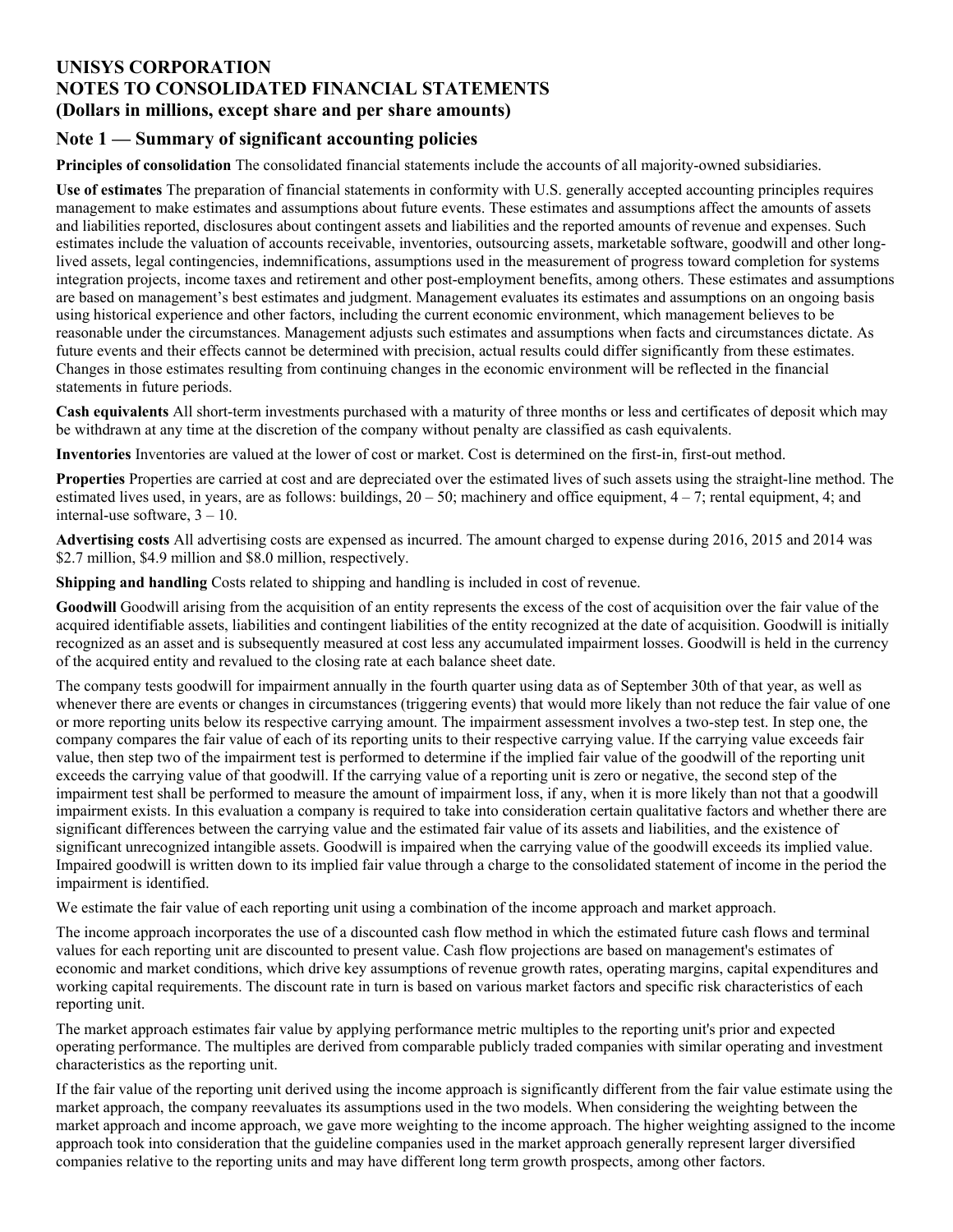In order to assess the reasonableness of the calculated reporting unit fair values, the company also compares the sum of the reporting units' fair values to its market capitalization (per share stock price multiplied by shares outstanding) and calculates an implied control premium (the excess of the sum of the reporting units' fair values over the market capitalization).

Estimating the fair value of reporting units requires the use of estimates and significant judgments that are based on a number of factors including actual operating results. It is reasonably possible that the judgments and estimates described above could change in future periods.

**Revenue recognition** Revenue is recognized when persuasive evidence of an arrangement exists, delivery has occurred or services have been rendered, the fee is fixed or determinable, and collectability is probable.

Revenue from hardware sales with standard payment terms is recognized upon the passage of title and the transfer of risk of loss. Outside the United States, the company recognizes revenue even if it retains a form of title to products delivered to customers, provided the sole purpose is to enable the company to recover the products in the event of customer payment default and the arrangement does not prohibit the customer's use of the product in the ordinary course of business.

Revenue from software licenses with standard payment terms is recognized at the inception of the initial license term and upon execution of an extension to the license term.

The company also enters into multiple-element arrangements, which may include any combination of software, hardware, or services. For example, a client may purchase an enterprise server that includes operating system software. In addition, the arrangement may include post-contract support for the software and a contract for post-warranty maintenance for service of the hardware. These arrangements consist of multiple deliverables, with software and hardware delivered in one reporting period and the software support and hardware maintenance services delivered across multiple reporting periods. In another example, the company may provide desktop managed services to a client on a long term multiple year basis and periodically sell software and hardware products to the client. The services are provided on a continuous basis across multiple reporting periods and the software and hardware products are delivered in one reporting period. To the extent that a deliverable in a multiple-deliverable arrangement is subject to specific guidance, that deliverable is accounted for in accordance with such specific guidance. Examples of such arrangements may include leased hardware which is subject to specific leasing guidance or software which is subject to specific software revenue recognition guidance.

In these transactions, the company allocates the total revenue to be earned under the arrangement among the various elements based on a selling price hierarchy. The selling price for a deliverable is based on its vendor specific objective evidence (VSOE) if available, third party evidence (TPE) if VSOE is not available, or the best estimated selling price (ESP) if neither VSOE nor TPE is available. VSOE of selling price is based upon the normal pricing and discounting practices for those services and products when sold separately. TPE of selling price is based on evaluating largely similar and interchangeable competitor products or services in standalone sales to similarly situated customers. ESP is established considering factors such as margin objectives, discounts off of list prices, market conditions, competition and other factors. ESP represents the price at which the company would transact for the deliverable if it were sold by the company regularly on a standalone basis.

As mentioned above, some of the company's multiple-element arrangements may include leased hardware which is subject to specific leasing guidance. Revenue under these arrangements is allocated considering the relative selling prices of the lease and non-lease elements. Lease deliverables include hardware, financing, maintenance and other executory costs, while non-lease deliverables generally consist of non-maintenance services. The determination of the amount of revenue allocated to the lease deliverables begins by allocating revenue to maintenance and other executory costs plus a profit thereon. These elements are generally recognized over the term of the lease. The remaining amounts are allocated to the hardware and financing elements. The amount allocated to hardware is recognized as revenue monthly over the term of the lease for those leases which are classified as operating leases and at the inception of the lease term for those leases which are classified as sales-type leases. The amount of finance income attributable to sales-type leases is recognized on the accrual basis using the effective interest method.

For multiple-element arrangements that involve the licensing, selling or leasing of software, for software and software-related elements, the allocation of revenue is based on VSOE. There may be cases in which there is VSOE of fair value of the undelivered elements but no such evidence for the delivered elements. In these cases, the residual method is used to allocate the arrangement consideration. Under the residual method, the amount of consideration allocated to the delivered elements equals the total arrangement consideration less the aggregate VSOE of fair value of the undelivered elements.

For multiple-element arrangements that include services or products that (a) do not include the licensing, selling or leasing of software, or (b) contain software that is incidental to the services or products as a whole or (c) contain software components that are sold, licensed or leased with tangible products when the software components and non-software components (i.e., the software and hardware) of the tangible product function together to deliver the tangible product's essential functionality (e.g., sales of the company's enterprise-class servers including software and hardware), or some combination of the above, the allocation of revenue is based on the relative selling prices of each of the deliverables in the arrangement based on the selling price hierarchy, discussed above.

For multiple-element arrangements that include both software and non-software deliverables, the company allocates arrangement consideration to the software group and to the non-software group based on the relative selling prices of the deliverables in the arrangement based on the selling price hierarchy discussed above. For the software group, arrangement consideration is further allocated using VSOE as described above.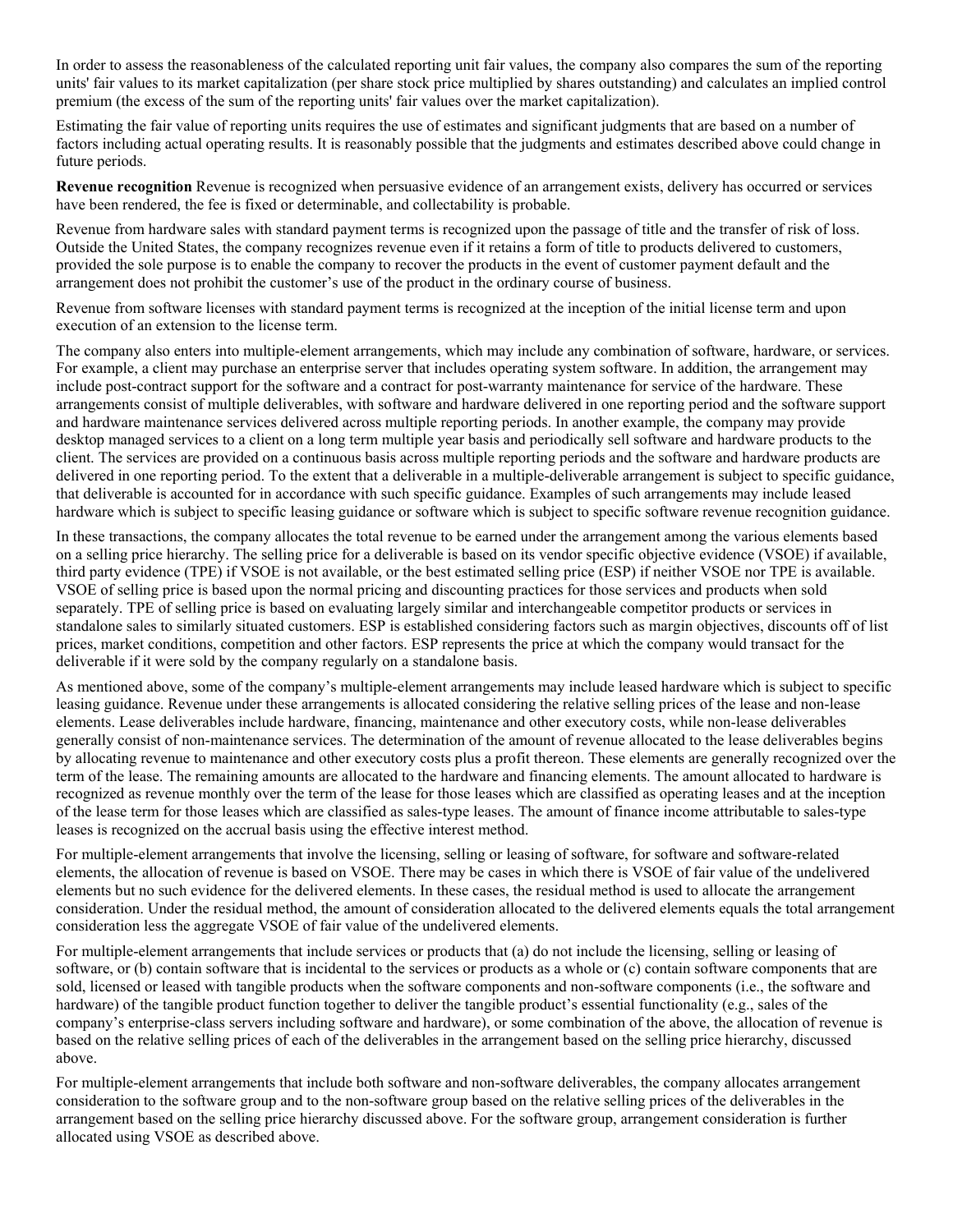The company recognizes revenue on delivered elements only if: (a) any undelivered services or products are not essential to the functionality of the delivered services or products, (b) the company has an enforceable claim to receive the amount due in the event it does not deliver the undelivered services or products, (c) there is evidence of the selling price for each undelivered service or product, and (d) the revenue recognition criteria otherwise have been met for the delivered elements. Otherwise, revenue on delivered elements is recognized as the undelivered elements are delivered. The company evaluates each deliverable in an arrangement to determine whether it represents a separate unit of accounting. A delivered element constitutes a separate unit of accounting when it has standalone value and there is no customer-negotiated refund or return right for the delivered elements. If these criteria are not met, the deliverable is combined with the undelivered elements and the allocation of the arrangement consideration and revenue recognition are determined for the combined unit as a single unit.

Revenue from hardware sales and software licenses with extended payment terms is recognized as payments from customers become due (assuming that all other conditions for revenue recognition have been satisfied).

Revenue for operating leases is recognized on a monthly basis over the term of the lease and for sales-type leases at the inception of the lease term.

Revenue from equipment and software maintenance and post-contract support is recognized on a straight-line basis as earned over the terms of the respective contracts. Cost related to such contracts is recognized as incurred.

Revenue and profit under systems integration contracts are recognized either on the percentage-of-completion method of accounting using the cost-to-cost method, or when services have been performed, depending on the nature of the project. For contracts accounted for on the percentage-of-completion basis, revenue and profit recognized in any given accounting period are based on estimates of total projected contract costs. The estimates are continually reevaluated and revised, when necessary, throughout the life of a contract. Any adjustments to revenue and profit resulting from changes in estimates are accounted for in the period of the change in estimate. When estimates indicate that a loss will be incurred on a contract upon completion, a provision for the expected loss is recorded in the period in which the loss becomes evident.

Revenue from time and materials service contracts and outsourcing contracts is recognized as the services are provided using either an objective measure of output or on a straight-line basis over the term of the contract.

**Income taxes** Income taxes are based on income before taxes for financial reporting purposes and reflect a current tax liability for the estimated taxes payable in the current-year tax returns and changes in deferred taxes. Deferred tax assets or liabilities are determined based on differences between financial reporting and tax bases of assets and liabilities and are measured using enacted tax laws and rates. A valuation allowance is provided on deferred tax assets if it is determined that it is more likely than not that the asset will not be realized. The company recognizes penalties and interest accrued related to income tax liabilities in provision for income taxes in its consolidated statements of income.

**Marketable software** The cost of development of computer software to be sold or leased, incurred subsequent to establishment of technological feasibility, is capitalized and amortized to cost of sales over the estimated revenue-producing lives of the products, but not in excess of three years following product release. The company performs quarterly reviews to ensure that unamortized costs remain recoverable from future revenue.

**Internal-use software** The company capitalizes certain internal and external costs incurred to acquire or create internal-use software, principally related to software coding, designing system interfaces, and installation and testing of the software. These costs are amortized in accordance with the fixed asset policy described above.

**Outsourcing assets** Costs on outsourcing contracts are generally expensed as incurred. However, certain costs incurred upon initiation of an outsourcing contract (principally initial customer setup) are deferred and expensed over the initial contract life. Fixed assets and software used in connection with outsourcing contracts are capitalized and depreciated over the shorter of the initial contract life or in accordance with the fixed asset policy described above.

Recoverability of outsourcing assets is subject to various business risks. Quarterly, the company compares the carrying value of the outsourcing assets with the undiscounted future cash flows expected to be generated by the outsourcing assets to determine if there is impairment. If impaired, the outsourcing assets are reduced to an estimated fair value on a discounted cash flow basis. The company prepares its cash flow estimates based on assumptions that it believes to be reasonable but are also inherently uncertain. Actual future cash flows could differ from these estimates.

**Translation of foreign currency** The local currency is the functional currency for most of the company's international subsidiaries, and as such, assets and liabilities are translated into U.S. dollars at year-end exchange rates. Income and expense items are translated at average exchange rates during the year. Translation adjustments resulting from changes in exchange rates are reported in other comprehensive income (loss). Exchange gains and losses on intercompany balances are reported in other income (expense), net.

For those international subsidiaries operating in highly inflationary economies, the U.S. dollar is the functional currency, and as such, nonmonetary assets and liabilities are translated at historical exchange rates, and monetary assets and liabilities are translated at current exchange rates. Exchange gains and losses arising from translation are included in other income (expense), net.

**Stock-based compensation plans** Stock-based compensation represents the cost related to stock-based awards granted to employees and directors. The company recognizes compensation expense for the fair value of stock options, which have graded vesting, on a straight-line basis over the requisite service period. The company estimates the fair value of stock options using a Black-Scholes valuation model. The expense is recorded in selling, general and administrative expenses.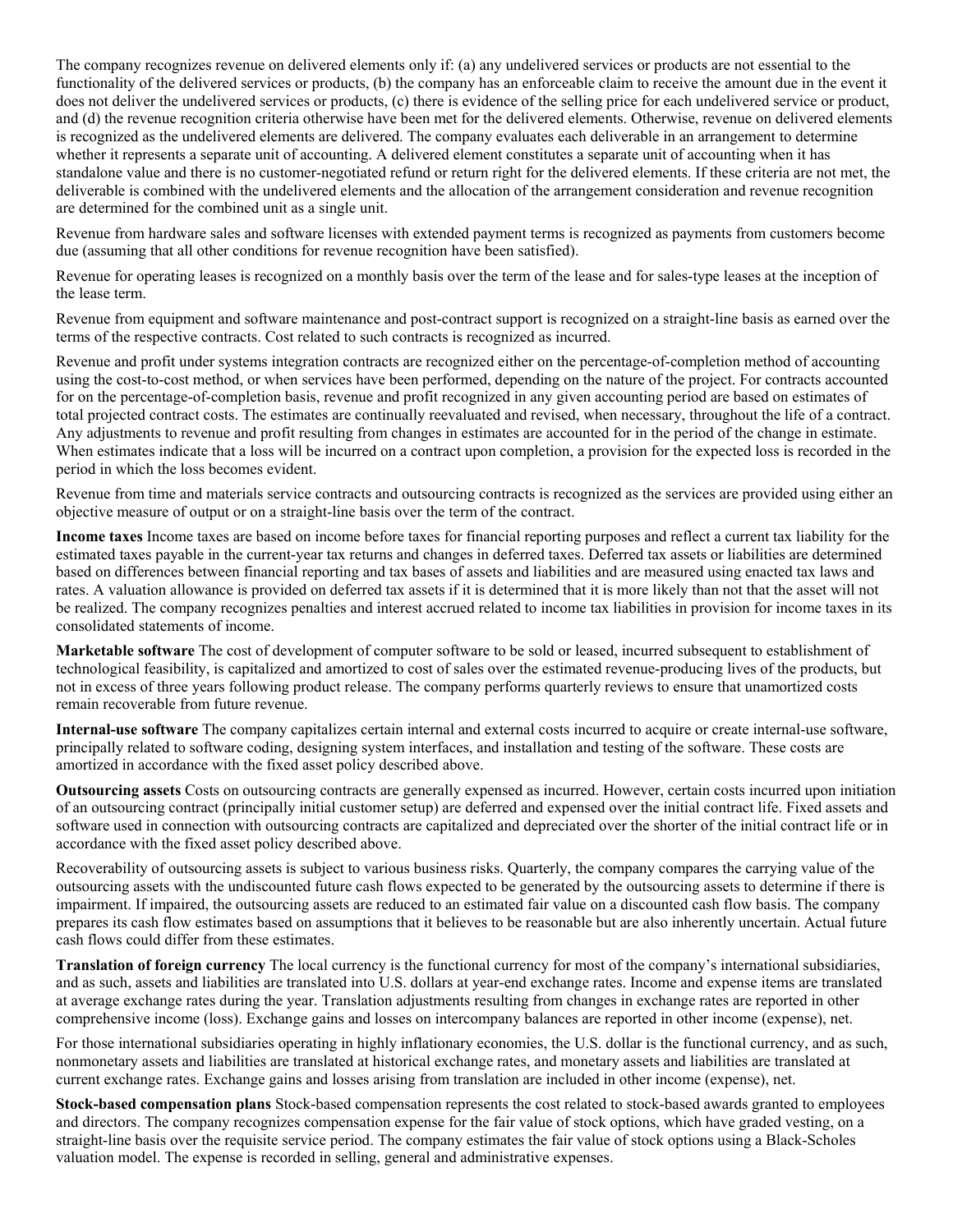**Retirement benefits** Accounting rules covering defined benefit pension plans and other postretirement benefits require that amounts recognized in financial statements be determined on an actuarial basis. A significant element in determining the company's retirement benefits expense or income is the expected long-term rate of return on plan assets. This expected return is an assumption as to the average rate of earnings expected on the funds invested or to be invested to provide for the benefits included in the projected pension benefit obligation. The company applies this assumed long-term rate of return to a calculated value of plan assets, which recognizes changes in the fair value of plan assets in a systematic manner over four years. This produces the expected return on plan assets that is included in retirement benefits expense or income. The difference between this expected return and the actual return on plan assets is deferred. The net deferral of past asset losses or gains affects the calculated value of plan assets and, ultimately, future retirement benefits expense or income.

At December 31 of each year, the company determines the fair value of its retirement benefits plan assets as well as the discount rate to be used to calculate the present value of plan liabilities. The discount rate is an estimate of the interest rate at which the retirement benefits could be effectively settled. In estimating the discount rate, the company looks to rates of return on high-quality, fixed-income investments currently available and expected to be available during the period to maturity of the retirement benefits. The company uses a portfolio of fixed-income securities, which receive at least the second-highest rating given by a recognized ratings agency.

**Fair value measurements** Fair value is defined as the price that would be received to sell an asset or paid to transfer a liability in an orderly transaction between market participants at the measurement date. When determining fair value measurements for assets and liabilities required to be recorded at fair value, the company assumes that the transaction is an orderly transaction that assumes exposure to the market for a period before the measurement date to allow for marketing activities that are usual and customary for transactions involving such assets or liabilities; it is not a forced transaction (for example, a forced liquidation or distress sale). The fair value hierarchy has three levels of inputs that may be used to measure fair value: Level 1 – Quoted prices (unadjusted) in active markets for identical assets or liabilities that the company can access at the measurement date; Level 2 – Inputs other than quoted prices within Level 1 that are observable for the asset or liability, either directly or indirectly; and Level 3 – Unobservable inputs for the asset or liability. The company has applied fair value measurements to its long-term debt (see note 12), derivatives (see note 12) and to its postretirement plan assets (see note 16).

**Noncontrolling interest** The company owns a fifty-one percent interest in Intelligent Processing Solutions Ltd. (iPSL), a U.K. business processing outsourcing joint venture. The remaining interests, which are reflected as a noncontrolling interest in the company's financial statements, are owned by three financial institutions for which iPSL performs services.

#### **Note 2 — Earnings per common share**

The following table shows how the earnings (loss) per common share attributable to Unisys Corporation were computed for the three years ended December 31, 2016.

| Year ended December 31,                                          | 2016   |    | 2015    |    | 2014   |
|------------------------------------------------------------------|--------|----|---------|----|--------|
| Basic earnings (loss) per common share computation               |        |    |         |    |        |
| Net income (loss) attributable to Unisys Corporation common      |        |    |         |    |        |
| shareholders                                                     | (47.7) | S  | (109.9) | S  | 44.0   |
| Weighted average shares (thousands)                              | 50,060 |    | 49,905  |    | 49,280 |
| Basic earnings (loss) per common share                           | (0.95) | \$ | (2.20)  | S  | 0.89   |
| Diluted earnings (loss) per common share computation             |        |    |         |    |        |
| Net income (loss) attributable to Unisys Corporation for diluted |        |    |         |    |        |
| earnings per share                                               | (47.7) | S  | (109.9) | \$ | 44.0   |
| Weighted average shares (thousands)                              | 50,060 |    | 49,905  |    | 49,280 |
| Plus incremental shares from assumed conversions:                |        |    |         |    |        |
| Employee stock plans                                             |        |    |         |    | 304    |
| Adjusted weighted average shares                                 | 50,060 |    | 49,905  |    | 49,584 |
| Diluted earnings (loss) per common share                         | (0.95) | S  | (2.20)  | \$ | 0.89   |

In 2016, 2015 and 2014, the following weighted-average number of stock options and restricted stock units were antidilutive and therefore excluded from the computation of diluted earnings per common share (in thousands): 3,553; 2,915; and 1,929, respectively. In 2016, the following weighted-average number of common shares issuable upon conversion of the 5.50% Convertible Senior Notes due 2021 were antidilutive and therefore excluded from the computation of diluted earnings per share (in thousands): 17,230. In 2014, the following weighted-average mandatory convertible preferred stock was antidilutive and therefore excluded from the computation of diluted earnings per share (in thousands): 1,171.

#### **Note 3 — Cost reduction actions**

In 2015, in connection with organizational initiatives to create a more competitive cost structure and rebalance the company's global skill set, the company initiated a plan to incur restructuring charges currently estimated at approximately \$300 million through 2017.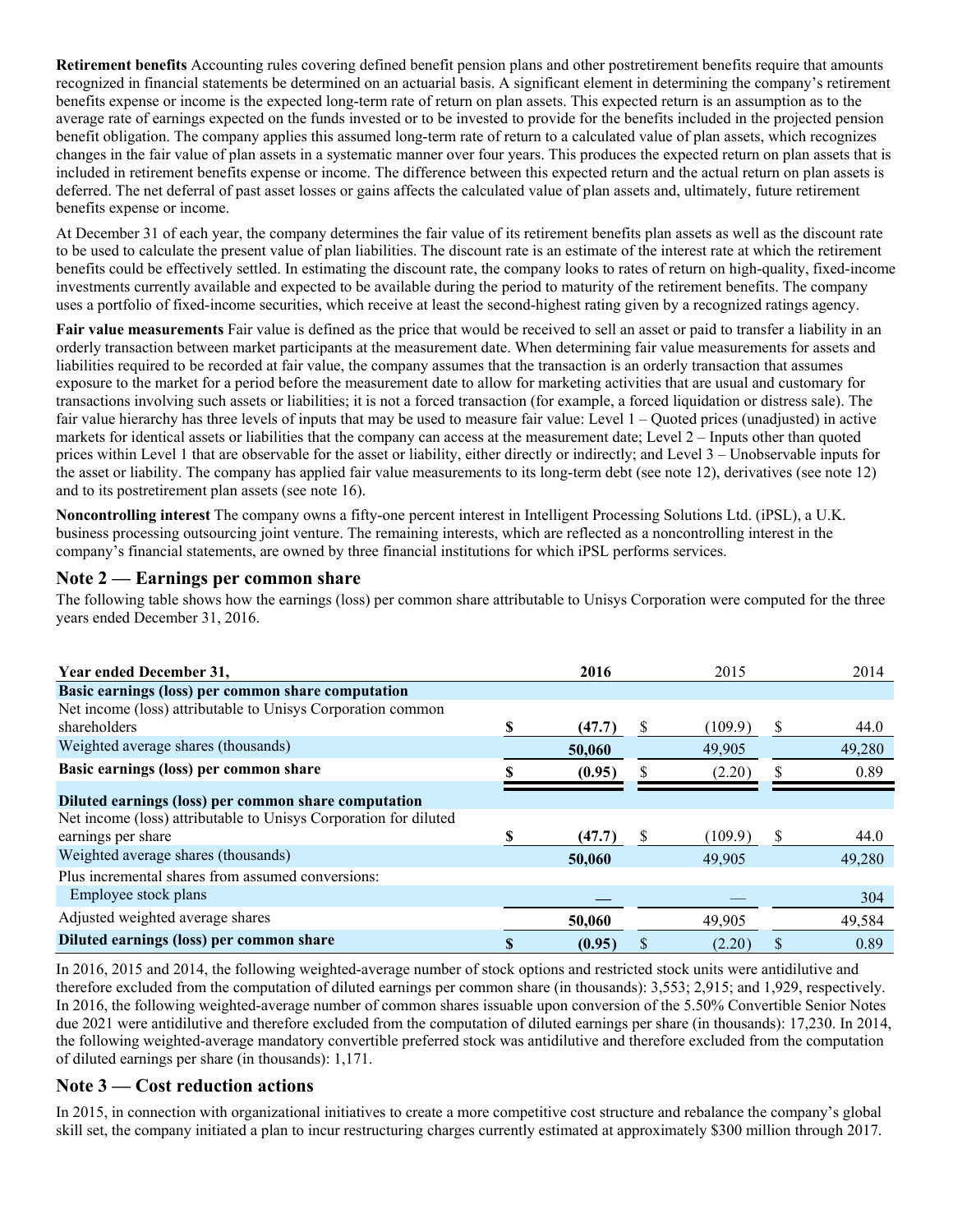During 2015, the company recognized charges of \$118.5 million in connection with this plan, principally related to a reduction in employees. The charges related to work-force reductions were \$78.8 million and were comprised of: (a) a charge of \$27.9 million for 700 employees in the U.S. and (b) a charge of \$50.9 million for 782 employees outside the U.S. In addition, the company recorded charges of \$39.7 million comprised of \$20.2 million for asset impairments and \$19.5 million for other expenses related to the cost reduction effort. The charges were recorded in the following statement of income classifications: cost of revenue – services, \$52.3 million; cost of revenue – technology, \$0.3 million; selling, general and administrative expenses, \$53.5 million; and research and development expenses, \$12.4 million.

During 2016, the company recognized charges of \$82.1 million in connection with this plan. The charges related to work-force reductions were \$62.6 million, principally related to severance costs, and were comprised of: (a) a charge of \$7.0 million for 351 employees in the U.S. and (b) a charge of \$55.6 million for 1,048 employees outside the U.S. In addition, the company recorded charges of \$19.5 million comprised of \$0.7 million for net asset sales and write-offs, \$5.5 million for idle leased facilities and contract amendment and termination costs and \$13.3 million for professional fees and other expenses related to the cost reduction effort. The charges were recorded in the following statement of income classifications: cost of revenue - services, \$42.4 million; selling, general and administrative expenses, \$38.0 million; and research and development expenses, \$1.7 million.

The following table presents a reconciliation of the work-force reduction liability:

|                                                          |               | <b>Total</b> |               | U.S.   |              | <b>International</b> |
|----------------------------------------------------------|---------------|--------------|---------------|--------|--------------|----------------------|
| Charges for work-force reductions                        | <sup>\$</sup> | 78.8         | $\mathbb{S}$  | 27.9   | S            | 50.9                 |
| Payments                                                 |               | (45.3)       |               | (23.7) |              | (21.6)               |
| Translation adjustments                                  |               | (0.5)        |               |        |              | (0.5)                |
| Balance at December 31, 2015                             |               | 33.0         |               | 4.2    |              | 28.8                 |
| <b>Additional Provisions</b>                             |               | 66.9         |               | 8.3    |              | 58.6                 |
| Payments                                                 |               | (59.3)       |               | (9.4)  |              | (49.9)               |
| Changes in estimates                                     |               | (4.3)        |               | (1.3)  |              | (3.0)                |
| Translation adjustments                                  |               | (1.1)        |               |        |              | (1.1)                |
| Balance at December 31, 2016                             |               | 35.2         | $\mathbf{S}$  | 1.8    | $\mathbf{S}$ | 33.4                 |
| Expected future payments on balance at December 31, 2016 |               |              |               |        |              |                      |
| In $2017$                                                | $\mathbf S$   | 21.2         | <sup>\$</sup> | 1.8    | S            | 19.4                 |
| Beyond 2017                                              |               | 14.0         |               |        |              | 14.0                 |

#### **Note 4 — Goodwill**

During the fourth quarter of 2016, the company performed its annual impairment test of goodwill for all of our reporting units. The fair values of each of the reporting units exceeded their carrying values; therefore, no goodwill impairment was required.

At December 31, 2016, the amount of goodwill allocated to reporting units with negative net assets was as follows: Business Processing Outsourcing Services, \$10.5.

Changes in the carrying amount of goodwill by segment for the years ended December 31, 2016 and 2015 were as follows:

|                              | <b>Total</b> | <b>Services</b> | Technology |
|------------------------------|--------------|-----------------|------------|
| Balance at December 31, 2014 | 183.9        | 75.2            | 108.7      |
| Translation adjustments      | (6.5)        | (6.5)           |            |
| Balance at December 31, 2015 | 177.4        | 68.7            | 108.7      |
| Translation adjustments      | 1.2          | 1.2             |            |
| Balance at December 31, 2016 | 178.6        | 69.9            | 108.7      |

#### **Note 5 — Recent accounting pronouncements and accounting changes**

Effective January 1, 2016, the company adopted new guidance issued by the Financial Accounting Standards Board ("FASB") on the presentation of debt issuance costs. The new guidance requires that debt issuance costs shall be reported in the balance sheet as a direct deduction from the face amount of that debt. Previously the company reported these costs in "Other long-term assets" in the company's consolidated balance sheets. At December 31, 2015, the amount reclassified was \$1.8 million. The new guidance has been applied on a retrospective basis whereby prior-period financial statements have been adjusted to reflect the application of the new guidance, as required by the FASB.

Effective January 1, 2016, the company adopted new guidance issued by the FASB that simplifies the measurement of inventory. The new guidance states that an entity should measure inventory at the lower of cost and net realizable value. Net realizable value is the estimate of estimated selling prices in the ordinary course of business, less reasonably predictable costs of completion, disposal and transportation. When evidence exists that the net realizable value of inventory is lower than its cost, the difference shall be recognized as a loss in the period in which it occurs. That loss may be required, for example, due to damage, physical deterioration, obsolescence,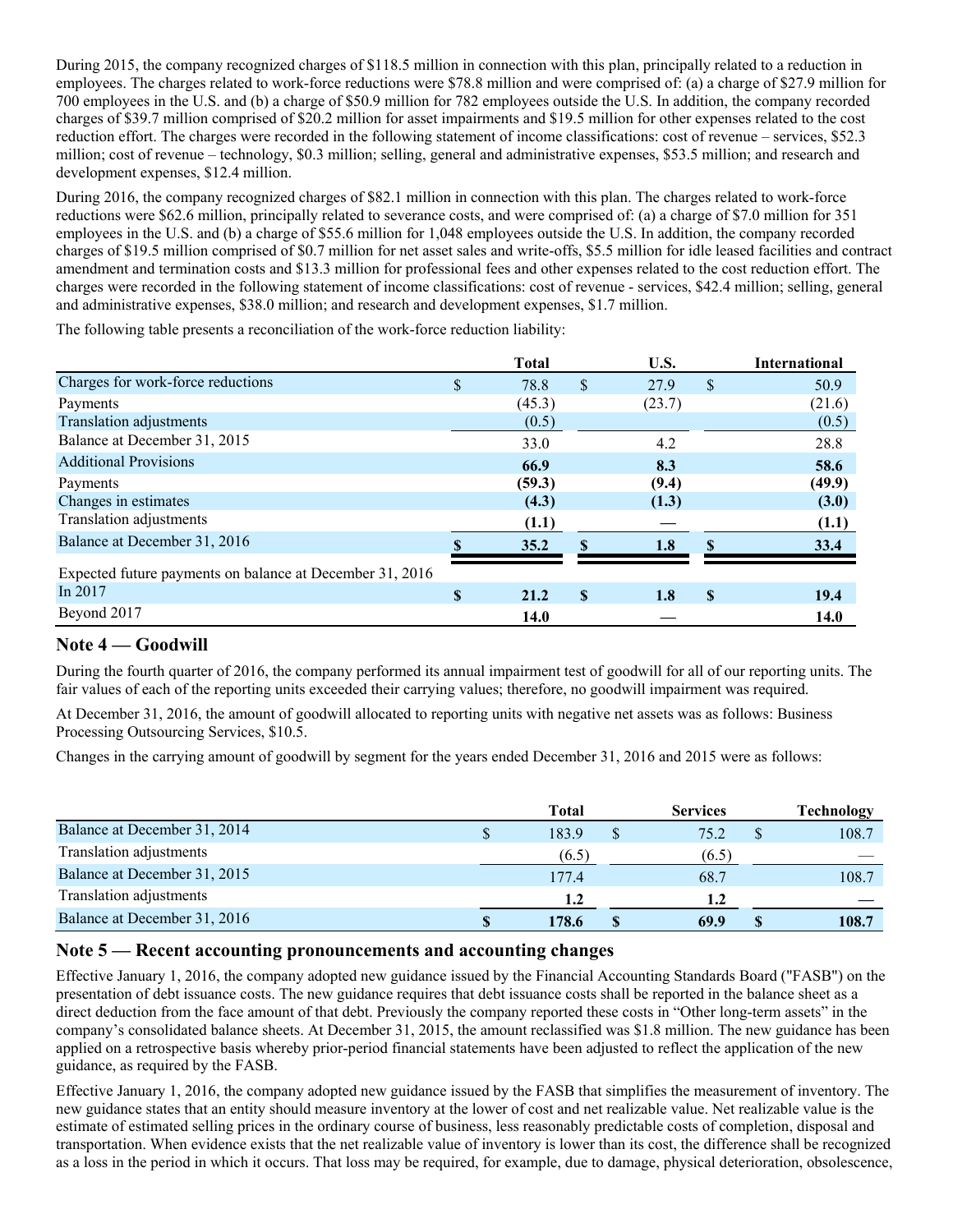changes in price levels, or other causes. Adoption of this new guidance had no impact on the company's consolidated results of operations and financial position.

Effective January 1, 2016, the company adopted new guidance issued by the FASB that simplifies the balance sheet classification of deferred income taxes. The new guidance requires that deferred tax liabilities and assets be classified as noncurrent in a classified statement of financial position. The new guidance also requires companies to offset all deferred tax assets and liabilities (and valuation allowances) for each tax-paying jurisdiction within each tax-paying component. The net deferred tax must be presented as a single noncurrent amount. Previous guidance required an entity to separate deferred income tax liabilities and assets into current and noncurrent amounts in a classified statement of financial position. The new guidance has been applied on a retrospective basis whereby prior-period financial statements have been adjusted to reflect the application of the new guidance. At December 31, 2015, the reclassification resulted in a reduction of current deferred income tax assets of \$24.1 million, a decrease in other current assets of \$0.1 million, an increase in noncurrent deferred income tax assets of \$12.9 million, a decrease in other long-term assets of \$0.1 million, a decrease in current other accrued liabilities of \$9.4 million and a decrease in other long-term liabilities of \$2.0 million.

Effective January 1, 2016, the company adopted new guidance issued by the FASB that removes the requirement to categorize within the fair value hierarchy and make certain disclosures for all investments that are eligible to be measured at fair value using the net asset value per share practical expedient. The new guidance has been applied on a retrospective basis whereby prior-period disclosures have been adjusted to reflect the application of the new guidance. Adoption of this new guidance had no impact on the company's consolidated results of operations and financial position.

Effective for the annual reporting period ended December 31, 2016, the company adopted new guidance issued by the FASB which requires management to evaluate whether there is substantial doubt about an entity's ability to continue as a going concern for each annual and interim reporting period. If substantial doubt exists, additional disclosure is required. Adoption of this new guidance had no impact on the company's consolidated results of operations and financial position.

In January 2017, the FASB issued new guidance which simplifies how an entity is required to test goodwill for impairment by eliminating Step 2 from the goodwill impairment test. Step 2 measures a goodwill impairment loss by comparing the implied fair value of a reporting unit's goodwill with the carrying amount of that goodwill. Under the amended guidance, an entity will perform its annual or interim goodwill impairment test by comparing the fair value of a reporting unit with its carrying amount. An impairment charge will be recognized for the amount by which the carrying amount exceeds the reporting unit's fair value. The guidance is effective for annual reporting periods beginning after December 15, 2019, with early adoption permitted for interim or annual goodwill impairment tests performed on testing dates after January 1, 2017. The company will adopt the new guidance on January 1, 2017. The company does not expect the adoption to have a material impact on its consolidated results of operations and financial position.

In October 2016, the FASB issued new guidance which reduces the complexity in the accounting standards by allowing the recognition of current and deferred income taxes for an intra-entity asset transfer, other than inventory, when the transfer occurs. Historically, recognition of the income tax consequence was not recognized until the asset was sold to an outside party. This amendment should be applied on a modified retrospective basis through a cumulative-effect adjustment directly to retained earnings as of the beginning of the period of adoption. This update is effective for annual periods beginning after December 15, 2017, and interim periods within those fiscal years, with earlier adoption permitted. The company will adopt the new guidance on January 1, 2017. The company does not expect the adoption to have a material impact on its consolidated results of operations and financial position.

In August 2016, the FASB issued new guidance which clarifies the treatment of several cash flow categories. In addition, the guidance also clarifies that when cash receipts and cash payments have aspects of more than one class of cash flows and cannot be separated, classification will depend on the predominant source or use. This update is effective for annual periods beginning after December 15, 2017, and interim periods within those fiscal years, with early adoption permitted, including adoption in an interim period. The company will adopt the new guidance on January 1, 2017. The company does not expect the adoption to have a material impact on its consolidated statements of cash flows.

In June 2016, the FASB issued new guidance that introduces a new model for recognizing credit losses on financial instruments based on an estimate of current expected losses. This includes trade and other receivables, loans and other financial instruments. This update is effective for annual periods beginning after December 15, 2019, with earlier adoption permitted. The company is currently assessing when it will choose to adopt, and is currently evaluating the impact of the adoption on its consolidated financial statements.

In March 2016, the FASB issued new guidance that will change certain aspects of accounting for share-based payments to employees. The new guidance will require all income tax effects of awards to be recognized in the income statement when the awards vest or are settled. It also will allow an employer to repurchase more of an employee's shares than it can today for tax withholding purposes without triggering liability accounting and to make a policy election to account for forfeitures as they occur. The guidance is effective for annual reporting periods beginning after December 15, 2016. The company will adopt the new guidance on January 1, 2017. The company does not expect the adoption to have a material impact on its consolidated results of operations and financial position.

In February 2016, the FASB issued a new lease accounting standard entitled "Leases." The new standard is intended to improve financial reporting about leasing transactions. The new rule will require organizations that lease assets, referred to as lessees, to recognize on the balance sheet the assets and liabilities for the rights and obligations created by those leases. The standard requires disclosures to help investors and other financial statement users better understand the amount, timing and uncertainty of cash flows arising from leases. The standard is effective for annual reporting periods beginning after December 15, 2018, which for the company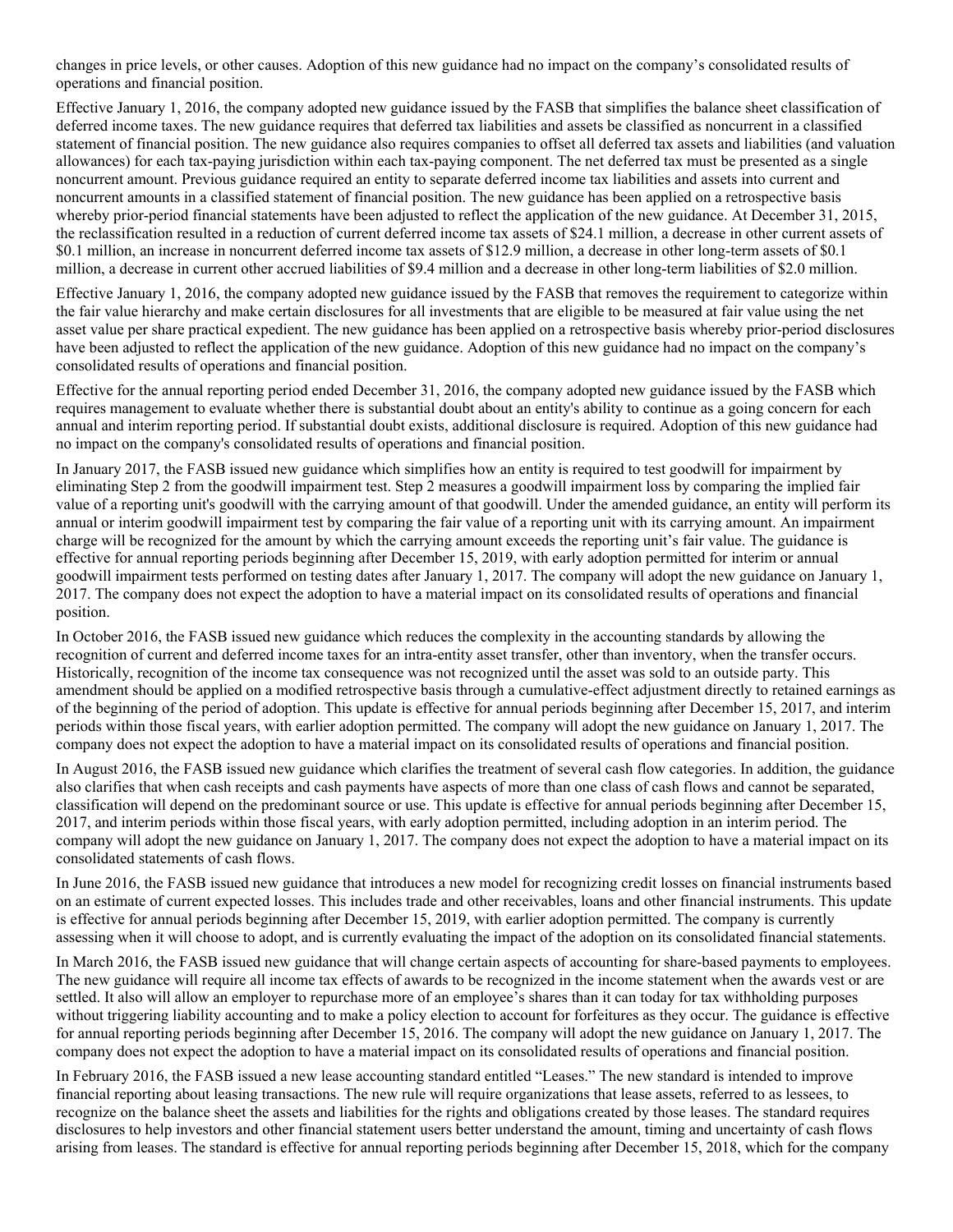is January 1, 2019. Earlier adoption is permitted. The company is currently assessing when it will choose to adopt, and is currently evaluating the impact of the adoption on its consolidated results of operations and financial position.

In 2014, the FASB issued a new revenue recognition standard entitled "Revenue from Contracts with Customers." The objective of the standard is to establish the principles that an entity shall apply to report useful information to users of financial statements about the nature, amount, timing, and uncertainty of revenue and cash flows from a contract with a customer. The standard, and its various amendments, is effective for annual reporting periods beginning after December 15, 2017, which for the company is January 1, 2018. Earlier application is permitted only as of annual reporting periods beginning after December 15, 2016, which for the company in January 1, 2017. The standard allows for either "full retrospective" adoption, meaning the standard is applied to all periods presented, or "modified retrospective" adoption, meaning the standard is applied only to the most current period presented in the financial statements. Generally, the new standard would require the company to recognize revenue for certain transactions, including extended payment term software licenses and short-term software licenses, sooner than the current rules would allow. The company will adopt the standard on January 1, 2018 using the modified retrospective method. The company is currently evaluating the impact the adoption of this new standard will have on its consolidated results of operations and financial position and currently does not believe that there will be a material impact upon adoption or on a go-forward basis. However, the final impact cannot be determined until the end of 2017 and it will be impacted by transactions entered into during 2017.

#### **Note 6 — Accounts receivable**

Accounts receivable consist principally of trade accounts receivable from customers and are generally unsecured and due within 30 to 90 days. Credit losses relating to these receivables consistently have been within management's expectations. Expected credit losses are recorded as an allowance for doubtful accounts in the consolidated balance sheets. Estimates of expected credit losses are based primarily on the aging of the accounts receivable balances. The company records a specific reserve for individual accounts when it becomes aware of a customer's inability to meet its financial obligations, such as in the case of bankruptcy filings or deterioration in the customer's operating results or financial position. The collection policies and procedures of the company vary by credit class and prior payment history of customers.

Revenue recognized in excess of billings on services contracts, or unbilled accounts receivable, was \$98.0 million and \$93.5 million at December 31, 2016 and 2015, respectively.

At December 31, 2016, receivables under sales-type leases before the allowance for unearned income were collectible as follows: 2017, \$27.9; 2018, \$30.0; 2019, \$20.3; 2020, \$8.1; 2021, \$0.6; and \$0.2 thereafter.

Unearned income, which is deducted from accounts and notes receivable, was \$7.0 million and \$10.9 million at December 31, 2016 and 2015, respectively. The allowance for doubtful accounts, which is reported as a deduction from accounts and notes receivable, was \$22.8 million and \$21.1 million at December 31, 2016 and 2015, respectively. The provision for doubtful accounts, which is reported in selling, general and administrative expenses in the consolidated statements of income, was expense of \$2.2 million, \$3.0 million and \$2.7 million, in 2016, 2015 and 2014, respectively.

#### **Note 7 — Income taxes**

Following is the total income (loss) before income taxes and the provision for income taxes for the three years ended December 31, 2016.

| Year ended December 31,                 |    | 2016   |               | 2015    | 2014         |
|-----------------------------------------|----|--------|---------------|---------|--------------|
| Income (loss) before income taxes       |    |        |               |         |              |
| <b>United States</b>                    | \$ | (88.3) | \$            | (130.6) | \$<br>(19.9) |
| Foreign                                 |    | 108.8  |               | 71.8    | 165.4        |
| Total income (loss) before income taxes | \$ | 20.5   | \$            | (58.8)  | \$<br>145.5  |
| Provision for income taxes              |    |        |               |         |              |
| Current                                 |    |        |               |         |              |
| <b>United States</b>                    | \$ | 6.7    | $\mathcal{S}$ | 1.0     | \$<br>2.1    |
| Foreign                                 |    | 47.7   |               | 42.2    | 59.4         |
| State and local                         |    |        |               | 0.3     | 1.0          |
| Total                                   |    | 54.4   |               | 43.5    | 62.5         |
| Deferred                                |    |        |               |         |              |
| <b>United States</b>                    |    |        |               |         |              |
| Foreign                                 |    | 2.8    |               | 0.9     | 23.7         |
| Total provision for income taxes        | S  | 57.2   | \$            | 44.4    | \$<br>86.2   |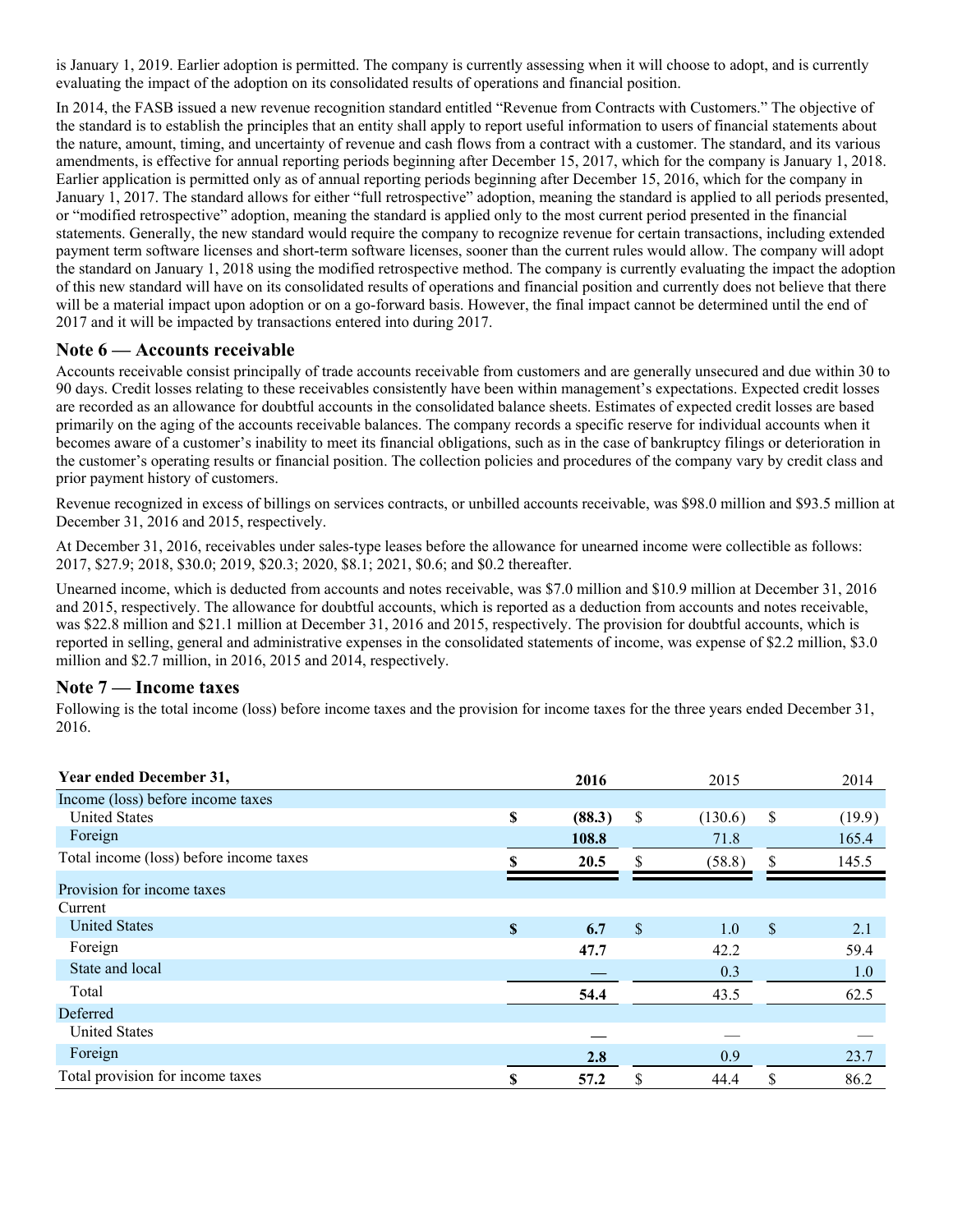Following is a reconciliation of the provision for income taxes at the United States statutory tax rate to the provision for income taxes as reported:

| Year ended December 31,                                                 |   | 2016   | 2015              | 2014   |
|-------------------------------------------------------------------------|---|--------|-------------------|--------|
| United States statutory income tax provision (benefit)                  | S | 7.2    | \$<br>(20.6)<br>S | 50.9   |
| Income and losses for which no provision or benefit has been recognized |   | 65.5   | 69.1              | 35.7   |
| Foreign rate differential and other foreign tax expense                 |   | (21.1) | (15.9)            | (22.0) |
| Income tax withholdings                                                 |   | 22.8   | 12.5              | 17.1   |
| Permanent items                                                         |   | (4.7)  | (1.9)             | 1.1    |
| Enacted rate changes                                                    |   | 3.5    | 9.1               |        |
| Change in uncertain tax positions                                       |   | 0.4    | 1.5               | 0.2    |
| Change in valuation allowances due to changes in judgment               |   | (16.4) | (5.4)             | 7.0    |
| Income tax credits, U.S.                                                |   |        | (4.0)             | (3.9)  |
| Other                                                                   |   |        |                   | 0.1    |
| Provision for income taxes                                              |   | 57.2   | 44.4              | 86.2   |

The 2016 and 2015 provision for income taxes included \$3.5 million and \$9.1 million due to a reduction in the UK income tax rate. The rate reductions were enacted in the third quarter of 2016 and the fourth quarter of 2015 and reduced the rate from 18% to 17% and from 20% to 18% effective April 1, 2020 and 2017, respectively. The tax provision was principally caused by a write down of the UK company's net deferred tax assets.

The tax effects of temporary differences and carryforwards that give rise to significant portions of deferred tax assets and liabilities at December 31, 2016 and 2015 were as follows:

| As of December 31,                     | 2016        | 2015        |
|----------------------------------------|-------------|-------------|
| Deferred tax assets                    |             |             |
| Tax loss carryforwards                 | \$<br>889.6 | \$<br>854.5 |
| Postretirement benefits                | 728.9       | 695.7       |
| Foreign tax credit carryforwards       | 317.6       | 263.2       |
| Other tax credit carryforwards         | 91.4        | 86.7        |
| Deferred revenue                       | 81.0        | 65.7        |
| Employee benefits and compensation     | 49.1        | 49.9        |
| Purchased capitalized software         | 32.6        | 39.5        |
| Depreciation                           | 28.3        | 36.8        |
| Warranty, bad debts and other reserves | 16.1        | 14.1        |
| Capitalized costs                      | 10.9        | 13.0        |
| Capitalized research and development   |             | 3.2         |
| Other                                  | 27.7        | 39.7        |
|                                        | 2,273.2     | 2,162.0     |
| Valuation allowance                    | (2,084.6)   | (2,024.9)   |
| Total deferred tax assets              | \$<br>188.6 | \$<br>137.1 |
| <b>Deferred tax liabilities</b>        |             |             |
| Capitalized research and development   | \$<br>20.3  | \$          |
| Other                                  | 28.4        | 22.7        |
| Total deferred tax liabilities         | \$<br>48.7  | \$<br>22.7  |
| Net deferred tax assets                | \$<br>139.9 | \$<br>114.4 |

At December 31, 2016, the company has tax effected U.S. Federal (\$455.5 million), state and local (\$199.3 million), and foreign (\$234.8 million) tax loss carryforwards, the total of which is \$889.6 million. These carryforwards will expire as follows: 2017, \$9.0; 2018, \$4.8; 2019, \$6.6; 2020, \$20.4; 2021, \$17.9; and \$830.9 thereafter. The company also has available tax credit carryforwards of \$408.9 million, which will expire as follows (in millions): 2017, \$48.1; 2018, \$21.0; 2019, \$19.7; 2020, \$45.9; 2021, \$41.4; and \$232.8 thereafter.

Failure to achieve forecasted taxable income might affect the ultimate realization of the company's net deferred tax assets. Factors that may affect the company's ability to achieve sufficient forecasted taxable income include, but are not limited to, the following: increased competition, a decline in sales or margins, loss of market share, the impact of the economic environment, delays in product availability and technological obsolescence.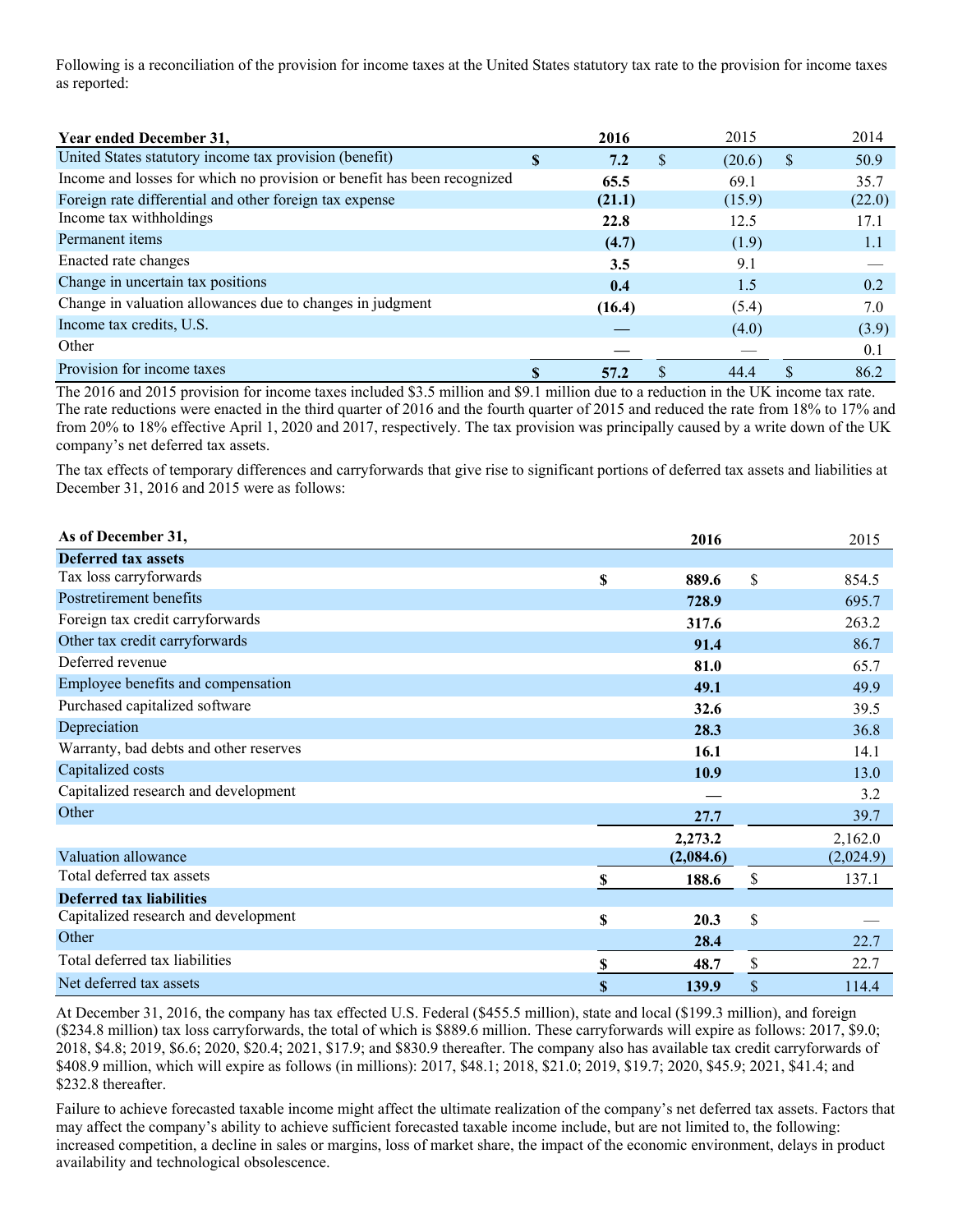Cumulative undistributed earnings of foreign subsidiaries, for which no U.S. income or foreign withholding taxes have been recorded, approximated \$1.5 billion at December 31, 2016. As the company currently intends to indefinitely reinvest all such earnings, no provision has been made for income taxes that may become payable upon distribution of such earnings, and it is not practicable to determine the amount of the related unrecognized deferred income tax liability.

Cash paid for income taxes, net of refunds, during 2016, 2015 and 2014 was \$46.4 million, \$59.7 million and \$73.9 million, respectively.

A reconciliation of the beginning and ending amount of unrecognized tax benefits is as follows:

| Year ended December 31,                                                | 2016  | 2015  | 2014  |
|------------------------------------------------------------------------|-------|-------|-------|
| Balance at January 1                                                   | 27.7  | 35.0  | 26.3  |
| Additions based on tax positions related to the current year           | 2.7   | 3.4   | 14.4  |
| Changes for tax positions of prior years                               | 2.0   | (4.0) | (1.4) |
| Reductions as a result of a lapse of applicable statute of limitations | (2.8) | (3.4) | (1.6) |
| <b>Settlements</b>                                                     | (0.1) | (0.9) | (0.9) |
| Changes due to foreign currency                                        | (3.7) | (2.4) | (1.8) |
| Balance at December 31                                                 | 25.8  | 27.1  | 35.0  |

The company recognizes penalties and interest accrued related to income tax liabilities in the provision for income taxes in its consolidated statements of income. At December 31, 2016 and 2015, the company had an accrual of \$1.2 million and \$1.0 million, respectively, for the payment of penalties and interest.

At December 31, 2016, all of the company's liability for unrecognized tax benefits, if recognized, would affect the company's effective tax rate. Within the next 12 months, the company believes that it is reasonably possible that the amount of unrecognized tax benefits may significantly change; however, various events could cause this belief to change in the future.

The company and its subsidiaries file income tax returns in the U.S. federal jurisdiction, and various states and foreign jurisdictions. Several U.S. state and foreign income tax audits are in process. The company is under an audit in India, for which years prior to 2006 are closed. For Brazil and the United Kingdom, which are the most significant jurisdictions outside the U.S., the audit periods through 2010 are closed. All of the various ongoing income tax audits throughout the world are not expected to have a material impact on the company's financial position.

Internal Revenue Code Sections 382 and 383 provide annual limitations with respect to the ability of a corporation to utilize its net operating loss (as well as certain built-in losses) and tax credit carryforwards, respectively ("Tax Attributes"), against future U.S. taxable income, if the corporation experiences an "ownership change." In general terms, an ownership change may result from transactions increasing the ownership of certain stockholders in the stock of a corporation by more than 50 percentage points over a three-year period. The company regularly monitors ownership changes (as calculated for purposes of Section 382). The company has determined that, for purposes of the rules of Section 382 described above, an ownership change occurred in February 2011. Any future transaction or transactions and the timing of such transaction or transactions could trigger additional ownership changes under Section 382.

As a result of the February 2011 ownership change, utilization for certain of the company's Tax Attributes, U.S. net operating losses and tax credits, is subject to an overall annual limitation of \$70.6 million. The cumulative limitation as of December 31, 2016 is approximately \$307.0 million. This limitation will be applied first to any recognized built in losses, then to any net operating losses, and then to any other Tax Attributes. Any unused limitation may be carried over to later years. Based on presently available information and the existence of tax planning strategies, the company does not expect to incur a U.S. cash tax liability in the near term. The company maintains a full valuation allowance against the realization of all U.S. deferred tax assets as well as certain foreign deferred tax assets in excess of deferred tax liabilities.

### **Note 8 — Properties**

Properties comprise the following:

| As of December 31,             | 2016       | 2015  |
|--------------------------------|------------|-------|
| Land                           | 2.7        | 2.8   |
| <b>Buildings</b>               | 88.2       | 93.1  |
| Machinery and office equipment | 591.7      | 586.8 |
| Internal-use software          | 145.9      | 144.5 |
| Rental equipment               | 58.1       | 49.4  |
| Total properties               | 886.6<br>S | 876.6 |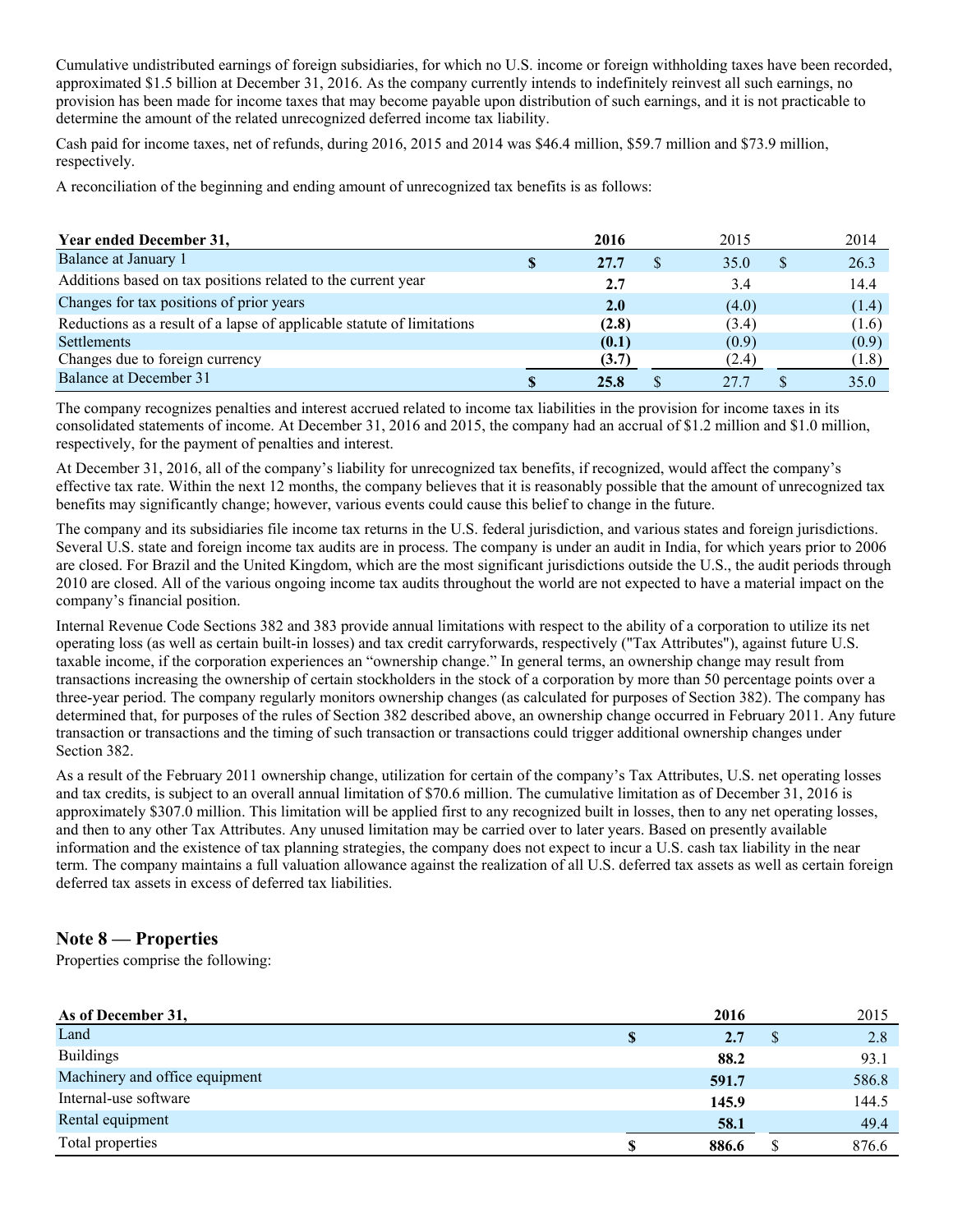### **Note 9 — Debt**

Long-term debt is comprised of the following:

| As of December 31,                                                                    | 2016        | 2015     |
|---------------------------------------------------------------------------------------|-------------|----------|
| 5.50% convertible senior notes due March 1, 2021 (\$213.5 million face value less     |             |          |
| unamortized discount and fees of \$34.4 million)                                      | 179.1       |          |
| 6.25% senior notes due August 15, 2017 (\$95.0 million and \$210.0 million face value |             |          |
| less unamortized discount and fees of \$0.3 million and \$1.8 million)                | 94.7        | $208.2*$ |
| Capital leases                                                                        | <b>10.1</b> | 12.5     |
| Other debt                                                                            | <b>16.1</b> | 24.0     |
| Total                                                                                 | 300.0       | 244.7*   |
| $Less - current maturities$                                                           | 106.0       | 11.0     |
| Total long-term debt                                                                  | 194.0       | $233.7*$ |

*\*Changed to conform to the current-year presentation. See Note 5.*

Long-term debt maturities in 2017, 2018, 2019, 2020, 2021 and thereafter are \$106.0 million, \$10.3 million, \$1.3 million, \$1.3 million, \$180.3 million and \$0.8 million, respectively. Included in the above are capital lease maturities in 2017, 2018, 2019, 2020, 2021 and thereafter of \$3.0 million, \$2.4 million, \$1.3 million, \$1.3 million, \$1.3 million and \$0.8 million, respectively.

Cash paid for interest during 2016, 2015 and 2014 was \$22.1 million, \$14.4 million and \$13.2 million, respectively. Capitalized interest expense during 2016, 2015 and 2014 was \$3.0 million, \$3.1 million and \$4.0 million, respectively.

The amount reported in other debt represents debt secured by the sale of an account receivable.

During 2016, the company retired an aggregate principal amount of \$115.0 million of its 6.25% senior notes due 2017. The company used cash on hand to fund the retirement of this debt. As a result of this retirement, the company recognized charges in "Other income (expense), net" of \$4.0 million (\$3.6 million of premium paid and \$0.4 million for the write-off of issuance costs).

On March 15, 2016, the company issued \$190.0 million aggregate principal amount of Convertible Senior Notes due 2021 (the notes). On April 13, 2016, the company issued an additional \$23.5 million of the notes pursuant to an over-allotment option exercised by the initial purchasers to buy additional notes, for a total of \$213.5 million of notes issued. The notes, which are senior unsecured obligations, bear interest at a coupon rate of 5.50% (or 9.5% effective interest rate) per year until maturity, payable semiannually in arrears on March 1 and September 1 of each year, beginning on September 1, 2016. The notes are not redeemable prior to maturity and are convertible into shares of the company's common stock. The conversion rate for the notes is 102.4249 shares of the company's common stock per \$1,000 principal amount of the notes (or a total amount of 21,867,716 shares), which is equivalent to an initial conversion price of approximately \$9.76 per share of the company's common stock. Upon any conversion, the company will settle its conversion obligation in cash, shares of its common stock, or a combination of cash and shares of its common stock, at its election.

In connection with the issuances of the notes, the company also paid \$27.3 million to enter into privately negotiated capped call transactions with the initial purchasers and/or affiliates of the initial purchasers. The capped call transactions will cover, subject to customary anti-dilution adjustments, the number of shares of the company's common stock that will initially underlie the notes. The capped call transactions will effectively raise the conversion premium on the notes from approximately 22.5% to approximately 60%, which raises the initial conversion price from approximately \$9.76 per share of common stock to approximately \$12.75 per share of common stock. The capped call transactions are expected to reduce potential dilution to the company's common stock and/or offset potential cash payments the company is required to make in excess of the principal amount upon any conversion of the notes.

In accordance with Accounting Standards Codification 470-20, a convertible debt instrument that may be settled entirely or partially in cash is required to be separated into a liability and equity component, such that interest expense reflects the issuer's non-convertible debt interest rate. Upon issuance, (i) a debt discount of \$33.6 million was recognized as a decrease in debt and an increase in additional-paid in capital and (ii) the cost of the capped call transactions of \$27.3 million was recognized as a decrease in cash and a decrease in additional paid-in capital. The debt component will accrete up to the principal amount and will be recognized as non-cash interest expense over the expected term of the notes. In 2016, \$14.5 million was recorded as interest expense on such convertible debt, which includes the contractual interest coupon: (\$9.2 million), amortization of the debt discount: (\$4.3 million), and amortization of the debt issuance costs: (\$1.0 million).

The company has a secured revolving credit facility expiring in June 2018, that provides for loans and letters of credit up to an aggregate amount of \$150.0 million (with a limit on letters of credit of \$100.0 million). At December 31, 2016, the company had no borrowings and \$11.3 million letters of credit outstanding under this facility. Borrowing limits under the facility are based upon the amount of eligible U.S. accounts receivable. At December 31, 2016, availability under the facility was \$102.5 million net of letters of credit issued. Borrowings under the facility bear interest based on short term rates. The credit agreement contains customary representations and warranties, including that there has been no material adverse change in the company's business, properties, operations or financial condition. The company is required to maintain a minimum fixed charge coverage ratio if the availability under the credit facility falls below the greater of 12.5% of the lenders' commitments under the facility and \$18.75 million. The credit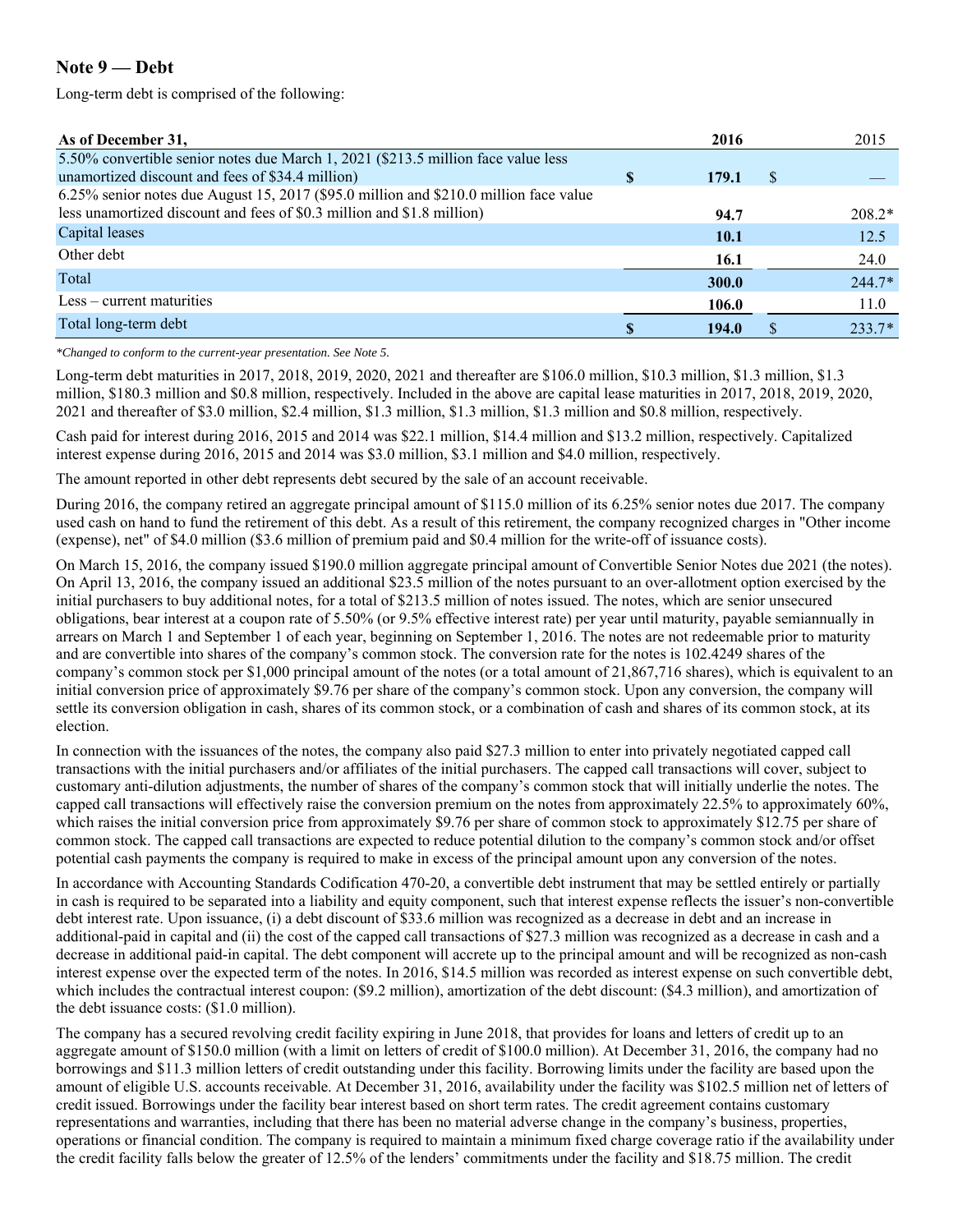agreement allows the company to pay dividends on its capital stock in an amount up to \$22.5 million per year unless the company is in default and to, among other things, repurchase its equity, prepay other debt, incur other debt or liens, dispose of assets and make acquisitions, loans and investments, provided the company complies with certain requirements and limitations set forth in the agreement. Events of default include non-payment, failure to comply with covenants, materially incorrect representations and warranties, change of control and default under other debt aggregating at least \$50.0 million. The credit facility is guaranteed by Unisys Holding Corporation, Unisys NPL, Inc., Unisys AP Investment Company I and any future material domestic subsidiaries. The facility is secured by the assets of Unisys Corporation and the subsidiary guarantors, other than certain excluded assets. The company may elect to prepay or terminate the credit facility without penalty.

At December 31, 2016, the company has met all covenants and conditions under its various lending agreements. The company expects to continue to meet these covenants and conditions.

The company's principal sources of liquidity are cash on hand, cash from operations and its revolving credit facility, discussed above. The company and certain international subsidiaries have access to uncommitted lines of credit from various banks.

The company's anticipated future cash expenditures include anticipated contributions to its defined benefit pension plans. The company believes that it has adequate sources of liquidity to meet its expected 2017 cash requirements.

### **Note 10 — Other accrued liabilities**

Other accrued liabilities (current) are comprised of the following:

| As of December 31,                     |   | 2016  |   | 2015    |
|----------------------------------------|---|-------|---|---------|
| Payrolls and commissions               | S | 110.6 | S | 102.7   |
| Accrued vacations                      |   | 47.1  |   | 51.1    |
| Income taxes                           |   | 35.3  |   | $22.6*$ |
| Taxes other than income taxes          |   | 25.4  |   | 32.7    |
| Cost reduction (work-force reductions) |   | 21.2  |   | 33.0    |
| Postretirement                         |   | 19.3  |   | 20.7    |
| Accrued interest                       |   | 6.1   |   | 4.9     |
| Other                                  |   | 84.2  |   | 62.2    |
| Total other accrued liabilities        |   | 349.2 |   | 329.9*  |

*\*Changed to conform to the current-year presentation. See Note 5.*

#### **Note 11 — Rental expense and commitments**

Rental expense, less income from subleases, for 2016, 2015 and 2014 was \$77.4 million, \$80.6 million and \$83.7 million, respectively. Income from subleases, for 2016, 2015 and 2014 was \$7.8 million, \$9.1 million and \$8.5 million, respectively.

Minimum net rental commitments under noncancelable operating leases, including idle leases, outstanding at December 31, 2016, substantially all of which relate to real properties, were as follows: 2017, \$47.8 million; 2018, \$37.7 million; 2019, \$30.6 million; 2020, \$22.8 million; 2021, \$13.1 million; and \$21.1 million thereafter. Such rental commitments have been reduced by minimum sublease rentals of \$17.7 million, due in the future under noncancelable subleases.

At December 31, 2016, the company had outstanding standby letters of credit and surety bonds totaling approximately \$298 million related to performance and payment guarantees. On the basis of experience with these arrangements, the company believes that any obligations that may arise will not be material. In addition, at December 31, 2016, the company had deposits and collateral of approximately \$44 million in other long-term assets, principally related to collateralized letters of credit, and to tax and labor contingencies in Brazil.

#### **Note 12 — Financial instruments and concentration of credit risks**

Due to its foreign operations, the company is exposed to the effects of foreign currency exchange rate fluctuations on the U.S. dollar, principally related to intercompany account balances. The company uses derivative financial instruments to reduce its exposure to market risks from changes in foreign currency exchange rates on such balances. The company enters into foreign exchange forward contracts, generally having maturities of 3 months or less, which have not been designated as hedging instruments. At December 31, 2016 and 2015, the notional amount of these contracts was \$428.9 million and \$940.1 million, respectively, and the fair value of such contracts was a net gain of \$0.5 million and a net loss of \$4.4 million, respectively, of which a gain of \$2.4 million and \$2.2 million, respectively, has been recognized in "Prepaid expenses and other current assets" and a loss of \$1.9 million and \$6.6 million, respectively, has been recognized in "Other accrued liabilities." Changes in the fair value of these instruments was a loss of \$29.1 million, a gain of \$15.6 million and a gain of \$17.3 million, respectively, for years ended December 31, 2016, 2015 and 2014, which has been recognized in earnings in "Other income (expense), net" in the company's consolidated statements of income. The fair value of these forward contracts is based on quoted prices for similar but not identical financial instruments; as such, the inputs are considered Level 2 inputs.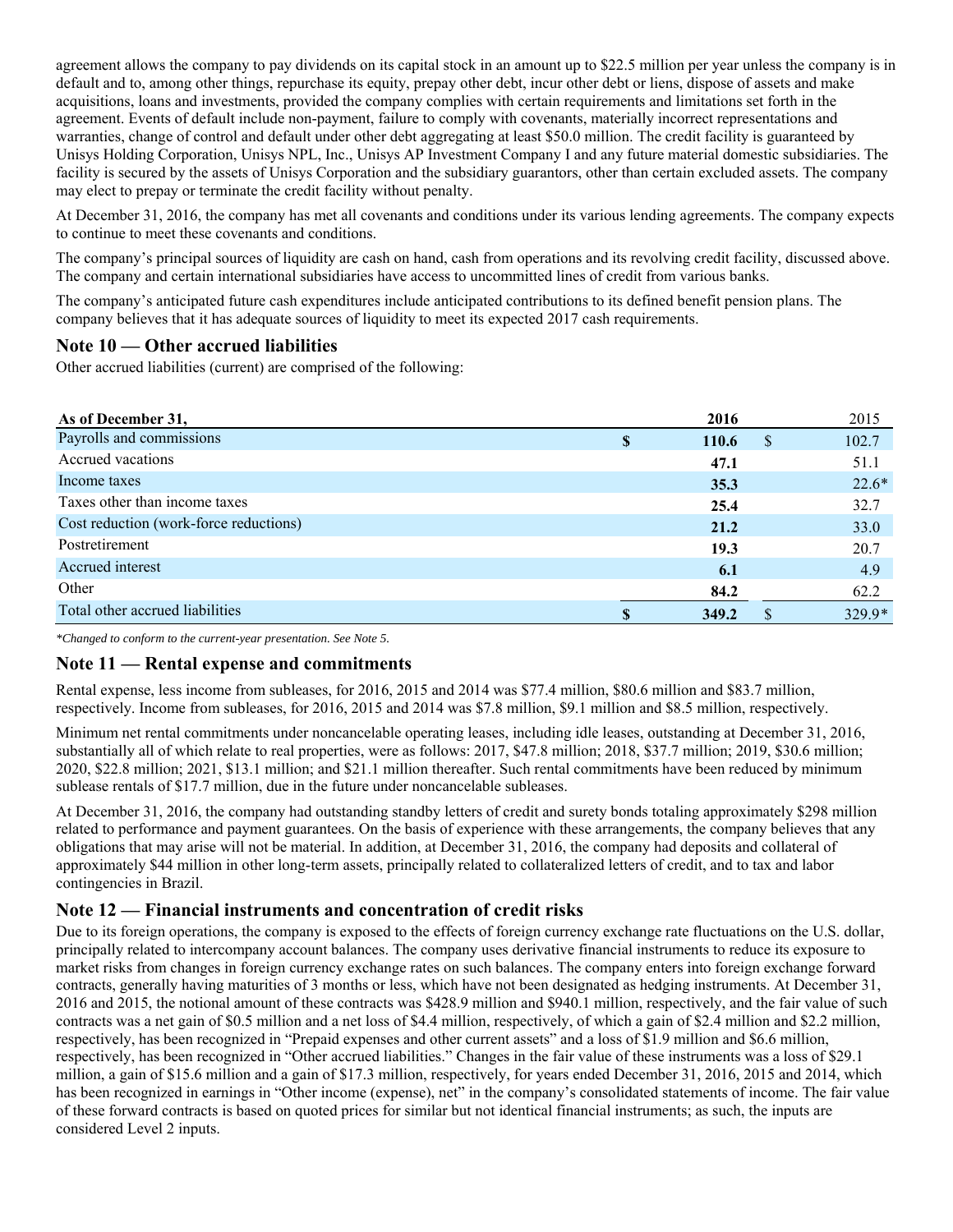Financial instruments also include temporary cash investments and customer accounts receivable. Temporary investments are placed with creditworthy financial institutions, primarily in money market funds, time deposits and certificate of deposits which may be withdrawn at any time at the discretion of the company without penalty. At December 31, 2016 and 2015, the company's cash equivalents principally have maturities of less than one month or can be withdrawn at any time at the discretion of the company without penalty. Due to the short maturities of these instruments, they are carried on the consolidated balance sheets at cost plus accrued interest, which approximates market value. Realized gains or losses during 2016, 2015 and 2014, as well as unrealized gains or losses at December 31, 2016 and 2015, were immaterial. Receivables are due from a large number of customers that are dispersed worldwide across many industries. At December 31, 2016 and 2015, the company had no significant concentrations of credit risk with any one customer. At December 31, 2016 and 2015 the company had approximately \$74 million and \$99 million, respectively, of receivables due from various U.S. federal governmental agencies. At December 31, 2016 and 2015, the carrying amount of cash and cash equivalents approximated fair value. The fair value of long-term debt is based on market prices (Level 2 inputs). At December 31, 2016 and December 31, 2015, the fair value of the company's Senior Notes due 2017, of which a portion was retired in 2016, was \$97.8 million and \$213.2 million, respectively. At December 31, 2016 the fair value of the company's Convertible Senior Notes due 2021, which were issued in March and April of 2016, was \$379.8 million.

### **Note 13 — Foreign currency translation**

During the years ended December 31, 2016, 2015 and 2014, the company recorded foreign exchange losses related to its Venezuelan subsidiary of \$0.4 million, \$8.4 million and \$7.4 million, respectively. At December 31, 2016, the company's operations in Venezuela had an immaterial amount of net monetary assets denominated in local currency.

During the years ended December 31, 2016, 2015 and 2014, the company recognized foreign exchange gains (losses) in "Other income (expense), net" in its consolidated statements of income of \$2.3 million, \$8.1 million and \$(7.0) million, respectively.

### **Note 14 — Litigation and contingencies**

There are various lawsuits, claims, investigations and proceedings that have been brought or asserted against the company, which arise in the ordinary course of business, including actions with respect to commercial and government contracts, labor and employment, employee benefits, environmental matters, intellectual property, and non-income tax matters. The company records a provision for these matters when it is both probable that a liability has been incurred and the amount of the loss can be reasonably estimated. Any provisions are reviewed at least quarterly and are adjusted to reflect the impact and status of settlements, rulings, advice of counsel and other information and events pertinent to a particular matter.

The company believes that it has valid defenses with respect to legal matters pending against it. Based on its experience, the company also believes that the damage amounts claimed in the lawsuits disclosed below are not a meaningful indicator of the company's potential liability. Litigation is inherently unpredictable, however, and it is possible that the company's results of operations or cash flows could be materially affected in any particular period by the resolution of one or more of the legal matters pending against it.

In April 2007, the Ministry of Justice of Belgium sued Unisys Belgium SA-NV, a Unisys subsidiary (Unisys Belgium), in the Court of First Instance of Brussels. The Belgian government had engaged the company to design and develop software for a computerized system to be used to manage the Belgian court system. The Belgian State terminated the contract and in its lawsuit has alleged that the termination was justified because Unisys Belgium failed to deliver satisfactory software in a timely manner. It claims damages of approximately €28.0 million. Unisys Belgium filed its defense and counterclaim in April 2008, in the amount of approximately €18.5 million. The company believes it has valid defenses to the claims and contends that the Belgian State's termination of the contract was unjustified.

The company's Brazilian operations, along with those of many other companies doing business in Brazil, are involved in various litigation matters, including numerous governmental assessments related to indirect and other taxes, as well as disputes associated with former employees and contract labor. The tax-related matters pertain to value added taxes, customs, duties, sales and other nonincome related tax exposures. The labor-related matters include claims related to compensation matters. The company believes that appropriate accruals have been established for such matters based on information currently available. At December 31, 2016, excluding those matters that have been assessed by management as being remote as to the likelihood of ultimately resulting in a loss, the amount related to unreserved tax-related matters, inclusive of any related interest, is estimated to be up to approximately \$126.0 million.

On June 26, 2014, the State of Louisiana filed a Petition for Damages against, among other defendants, the company and Molina Information Systems, LLC, in the Parish of East Baton Rouge, 19th Judicial District. The State alleged that between 1989 and 2012 the defendants, each acting successively as the State's Medicaid fiscal intermediary, utilized an incorrect reimbursement formula for the payment of pharmaceutical claims causing the State to pay excessive amounts for prescription drugs. The State contends overpayments of approximately \$68.0 million for the period January 2002 through July 2011 and is seeking data to identify the claims at issue for the remaining time period. The company believes that it has valid defenses to Louisiana's claims and is asserting them in the pending litigation.

With respect to the specific legal proceedings and claims described above, except as otherwise noted, either (i) the amount or range of possible losses in excess of amounts accrued, if any, is not reasonably estimable or (ii) the company believes that the amount or range of possible losses in excess of amounts accrued that are estimable would not be material.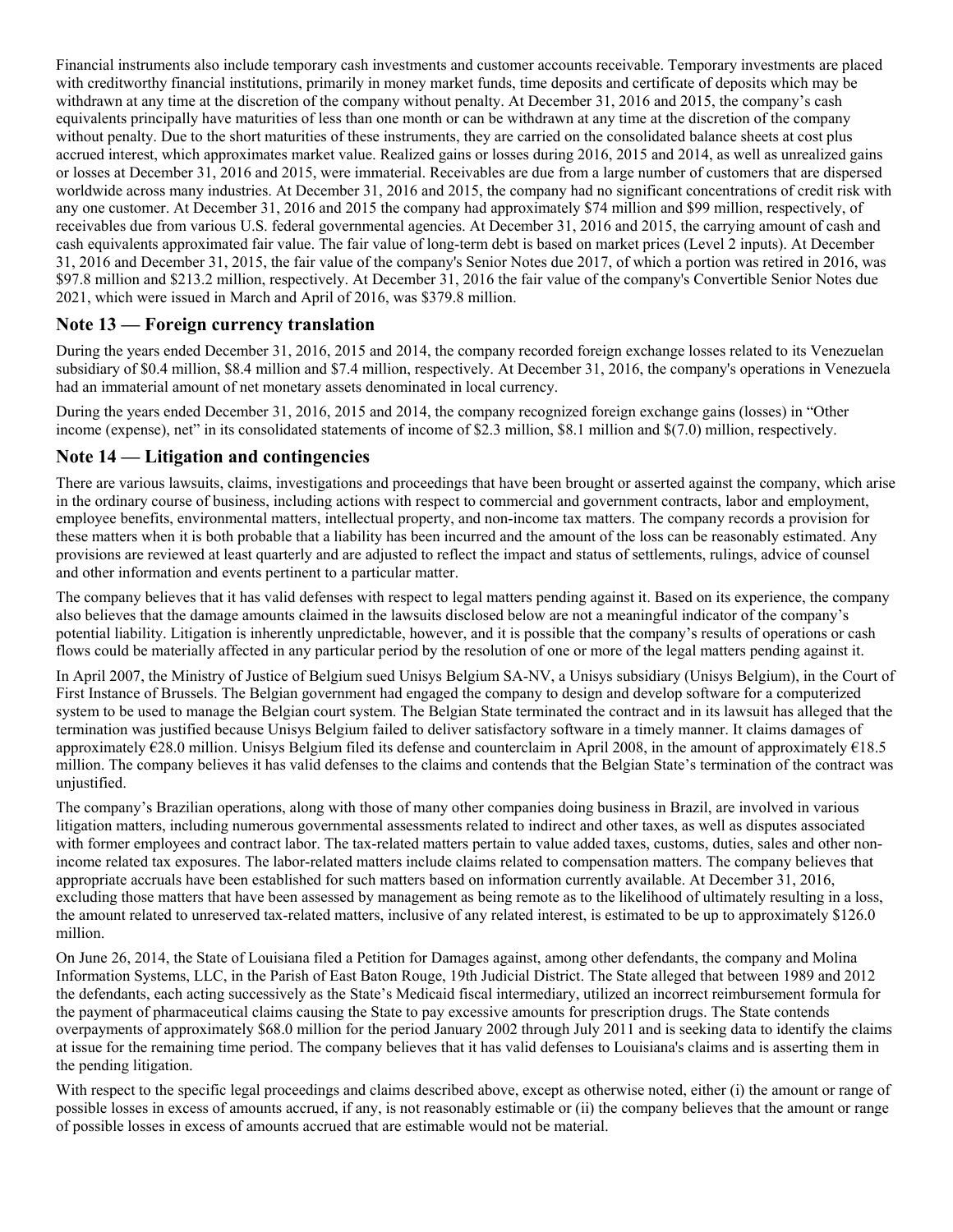Litigation is inherently unpredictable and unfavorable resolutions could occur. Accordingly, it is possible that an adverse outcome from such matters could exceed the amounts accrued in an amount that could be material to the company's financial condition, results of operations and cash flows in any particular reporting period.

Notwithstanding that the ultimate results of the lawsuits, claims, investigations and proceedings that have been brought or asserted against the company are not currently determinable, the company believes that at December 31, 2016, it has adequate provisions for any such matters.

### **Note 15 — Segment information**

The company has two business segments: Services and Technology. Revenue classifications within the Services segment are as follows:

- Cloud and infrastructure services. This represents revenue from helping clients apply cloud and as-a-service delivery models to capitalize on business opportunities, make their end users more productive, and manage and secure their IT infrastructure and operations more economically.<br>Application services. This represents revenue from helping clients transform their business processes by providing
- advanced solutions for select industries, developing and managing new leading-edge applications, offering advanced data analytics and modernizing existing enterprise applications.<br>Business process outsourcing (BPO) services. This represents revenue from the management of critical processes and
- functions for clients in target industries, helping them improve performance and reduce costs.

The accounting policies of each business segment are the same as those followed by the company as a whole. Intersegment sales and transfers are priced as if the sales or transfers were to third parties. Accordingly, the Technology segment recognizes intersegment revenue and manufacturing profit on software and hardware shipments to customers under Services contracts. The Services segment, in turn, recognizes customer revenue and marketing profits on such shipments of company software and hardware to customers. The Services segment also includes the sale of software and hardware products sourced from third parties that are sold to customers through the company's Services channels. In the company's consolidated statements of income, the manufacturing costs of products sourced from the Technology segment and sold to Services customers are reported in cost of revenue for Services.

Also included in the Technology segment's sales and operating profit are sales of software and hardware sold to the Services segment for internal use in Services engagements. The amount of such profit included in operating income of the Technology segment for the years ended December 31, 2016, 2015 and 2014 was \$0.7 million, \$9.2 million and \$17.0 million, respectively. The profit on these transactions is eliminated in Corporate.

The company evaluates business segment performance based on operating income exclusive of pension income or expense, restructuring charges and unusual and nonrecurring items, which are included in Corporate. All other corporate and centrally incurred costs are allocated to the business segments based principally on revenue, employees, square footage or usage. No single customer accounts for more than 10% of revenue. Revenue from various agencies of the U.S. Government, which is reported in both business segments, was approximately \$564 million, \$569 million and \$529 million in 2016, 2015 and 2014, respectively.

Corporate assets are principally cash and cash equivalents, prepaid postretirement assets and deferred income taxes. The expense or income related to corporate assets is allocated to the business segments.

Customer revenue by classes of similar products or services, by segment, is presented below:

| Year ended December 31,         |   | 2016    |   | 2015    | 2014    |
|---------------------------------|---|---------|---|---------|---------|
| Services                        |   |         |   |         |         |
| Cloud & infrastructure services | S | 1,352.9 | S | 1,513.1 | 1,704.9 |
| Application services            |   | 859.0   |   | 868.9   | 819.8   |
| <b>BPO</b> services             |   | 194.4   |   | 223.6   | 261.0   |
|                                 |   | 2,406.3 |   | 2,605.6 | 2,785.7 |
| Technology                      |   | 414.4   |   | 409.5   | 570.7   |
| Total                           | D | 2,820.7 |   | 3,015.1 | 3,356.4 |

Presented below is a reconciliation of segment operating income to consolidated income (loss) before income taxes:

| Year ended December 31,                 |    | 2016   | 2015    | 2014   |
|-----------------------------------------|----|--------|---------|--------|
| Total segment operating income          | S. | 208.4  | 174.9   | 233.6  |
| Interest expense                        |    | (27.4) | (11.9)  | (9.2)  |
| Other income (expense), net             |    | 0.3    | 8.2     | (0.2)  |
| Cost reduction charges                  |    | (82.1) | (118.5) |        |
| Corporate and eliminations              |    | (78.7) | (111.5) | (78.7) |
| Total income (loss) before income taxes |    | 20.5   | (58.8)  | 145.5  |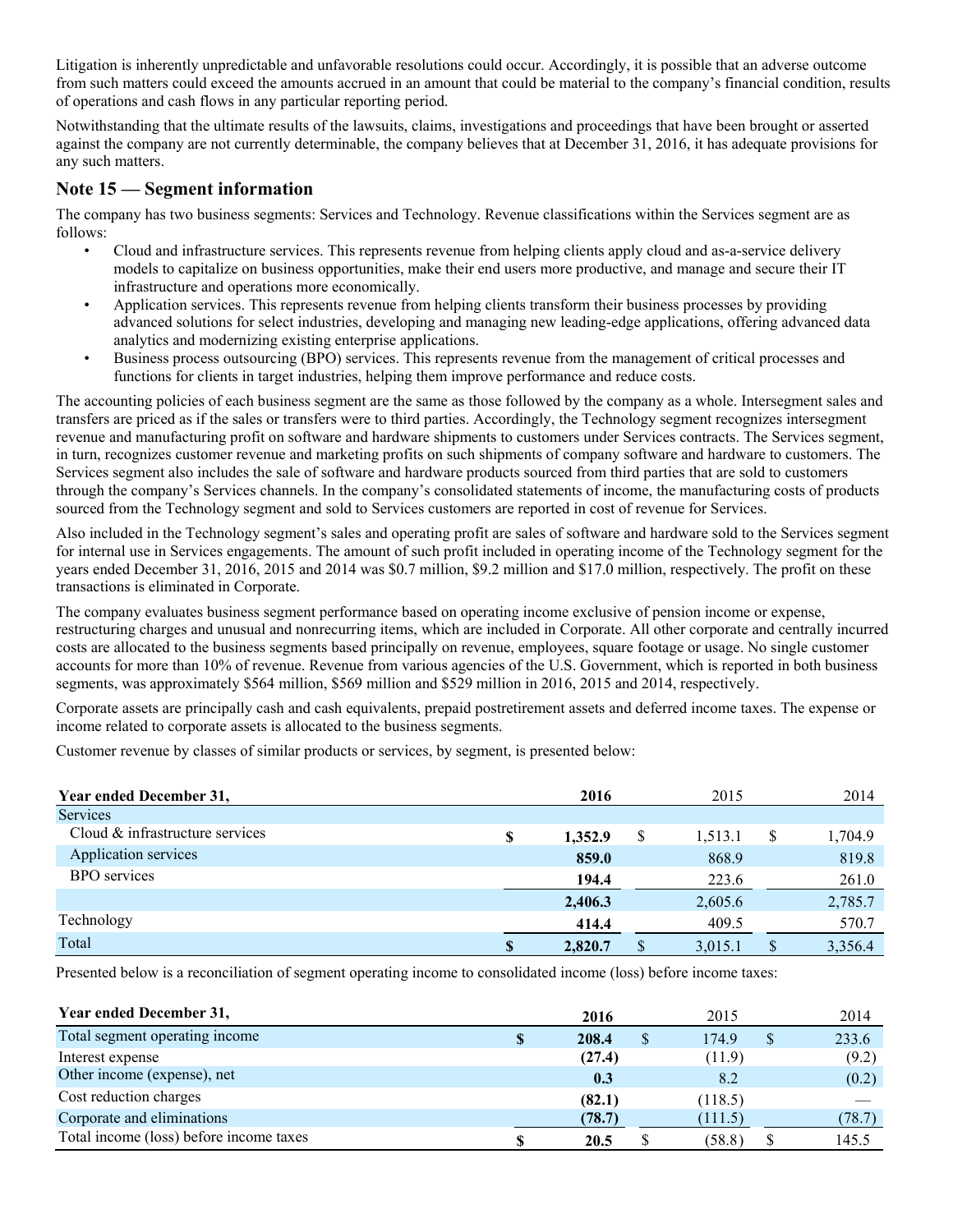Presented below is a reconciliation of total business segment assets to consolidated assets:

| As of December 31,            |   | 2016    | 2015          | 2014          |
|-------------------------------|---|---------|---------------|---------------|
| Total segment assets          | S | 1,339.0 | \$<br>1,486.0 | \$<br>1,533.8 |
| Cash and cash equivalents     |   | 370.6   | 365.2         | 494.3         |
| Deferred income taxes         |   | 146.1   | $127.4*$      | $146.3*$      |
| Prepaid postretirement assets |   | 33.3    | 45.1          | 19.9          |
| Other corporate assets        |   | 132.6   | $106.3*$      | 126.7*        |
| Total assets                  | S | 2,021.6 | $2,130.0*$    | $2,321.0*$    |

*\*Changed to conform to the current-year presentation. See Note 5.*

A summary of the company's operations by business segment for 2016, 2015 and 2014 is presented below:

|                               |      |                           | Total      |               | Corporate |                           | Services |                           | Technology |
|-------------------------------|------|---------------------------|------------|---------------|-----------|---------------------------|----------|---------------------------|------------|
|                               | 2016 |                           |            |               |           |                           |          |                           |            |
| Customer revenue              |      | $\boldsymbol{\mathsf{S}}$ | 2,820.7    |               |           | \$                        | 2,406.3  | \$                        | 414.4      |
| Intersegment                  |      |                           |            | $\mathbb S$   | (22.6)    |                           |          |                           | 22.6       |
| Total revenue                 |      | $\boldsymbol{\mathsf{S}}$ | 2,820.7    | $\mathbf S$   | (22.6)    | $\mathbf S$               | 2,406.3  | $\boldsymbol{\mathsf{S}}$ | 437.0      |
| Operating income (loss)       |      | $\mathbf S$               | 47.6       | $\mathbf S$   | (160.8)   | $\boldsymbol{\mathsf{S}}$ | 46.9     | $\mathbf S$               | 161.5      |
| Depreciation and amortization |      |                           | 155.6      |               |           |                           | 81.8     |                           | 73.8       |
| <b>Total</b> assets           |      |                           | 2,021.6    |               | 682.6     |                           | 963.3    |                           | 375.7      |
| Capital expenditures          |      |                           | 147.1      |               | 3.0       |                           | 74.8     |                           | 69.3       |
|                               | 2015 |                           |            |               |           |                           |          |                           |            |
| Customer revenue              |      | $\mathcal{S}$             | 3,015.1    |               |           | \$                        | 2,605.6  | $\mathbb{S}$              | 409.5      |
| Intersegment                  |      |                           |            | $\$$          | (49.0)    |                           | 0.1      |                           | 48.9       |
| Total revenue                 |      | $\mathbb S$               | 3,015.1    | \$            | (49.0)    | $\mathbb S$               | 2,605.7  | $\$$                      | 458.4      |
| Operating income (loss)       |      | $\mathcal{S}$             | (55.1)     | $\mathcal{S}$ | (230.0)   | \$                        | 61.2     | \$                        | 113.7      |
| Depreciation and amortization |      |                           | 180.1      |               |           |                           | 104.8    |                           | 75.3       |
| <b>Total</b> assets           |      |                           | $2,130.0*$ |               | $644.0*$  |                           | 1,081.7  |                           | 404.3      |
| Capital expenditures          |      |                           | 213.7      |               | 1.9       |                           | 143.3    |                           | 68.5       |
|                               | 2014 |                           |            |               |           |                           |          |                           |            |
| Customer revenue              |      | $\mathsf{\$}$             | 3,356.4    |               |           | \$                        | 2,785.7  | \$                        | 570.7      |
| Intersegment                  |      |                           |            | $\$$          | (58.4)    |                           | 0.3      |                           | 58.1       |
| Total revenue                 |      | $\mathbb{S}$              | 3,356.4    | $\mathbb{S}$  | (58.4)    | $\mathbb S$               | 2,786.0  | $\$$                      | 628.8      |
| Operating income              |      | $\mathcal{S}$             | 154.9      | $\mathcal{S}$ | (78.7)    | $\mathbb{S}$              | 96.0     | \$                        | 137.6      |
| Depreciation and amortization |      |                           | 168.6      |               |           |                           | 103.2    |                           | 65.4       |
| <b>Total</b> assets           |      |                           | $2,321.0*$ |               | 787.2*    |                           | 1,099.2  |                           | 434.6      |
| Capital expenditures          |      |                           | 212.8      |               | 4.9       |                           | 133.8    |                           | 74.1       |

*\*Changed to conform to the current-year presentation. See Note 5.*

Geographic information about the company's revenue, which is principally based on location of the selling organization, properties and outsourcing assets, is presented below:

| Year ended December 31, |               | 2016    |    | 2015    | 2014          |
|-------------------------|---------------|---------|----|---------|---------------|
| Revenue                 |               |         |    |         |               |
| <b>United States</b>    | \$            | 1,309.3 | S  | 1,454.9 | \$<br>1,378.1 |
| United Kingdom          |               | 348.0   |    | 375.8   | 435.4         |
| Other foreign           |               | 1,163.4 |    | 1,184.4 | 1,542.9       |
| Total                   |               | 2,820.7 |    | 3,015.1 | \$<br>3,356.4 |
| Properties, net         |               |         |    |         |               |
| <b>United States</b>    | <sup>\$</sup> | 91.4    | \$ | 96.9    | \$<br>111.9   |
| United Kingdom          |               | 15.1    |    | 18.8    | 22.0          |
| Other foreign           |               | 38.8    |    | 38.1    | 34.8          |
|                         |               |         |    |         |               |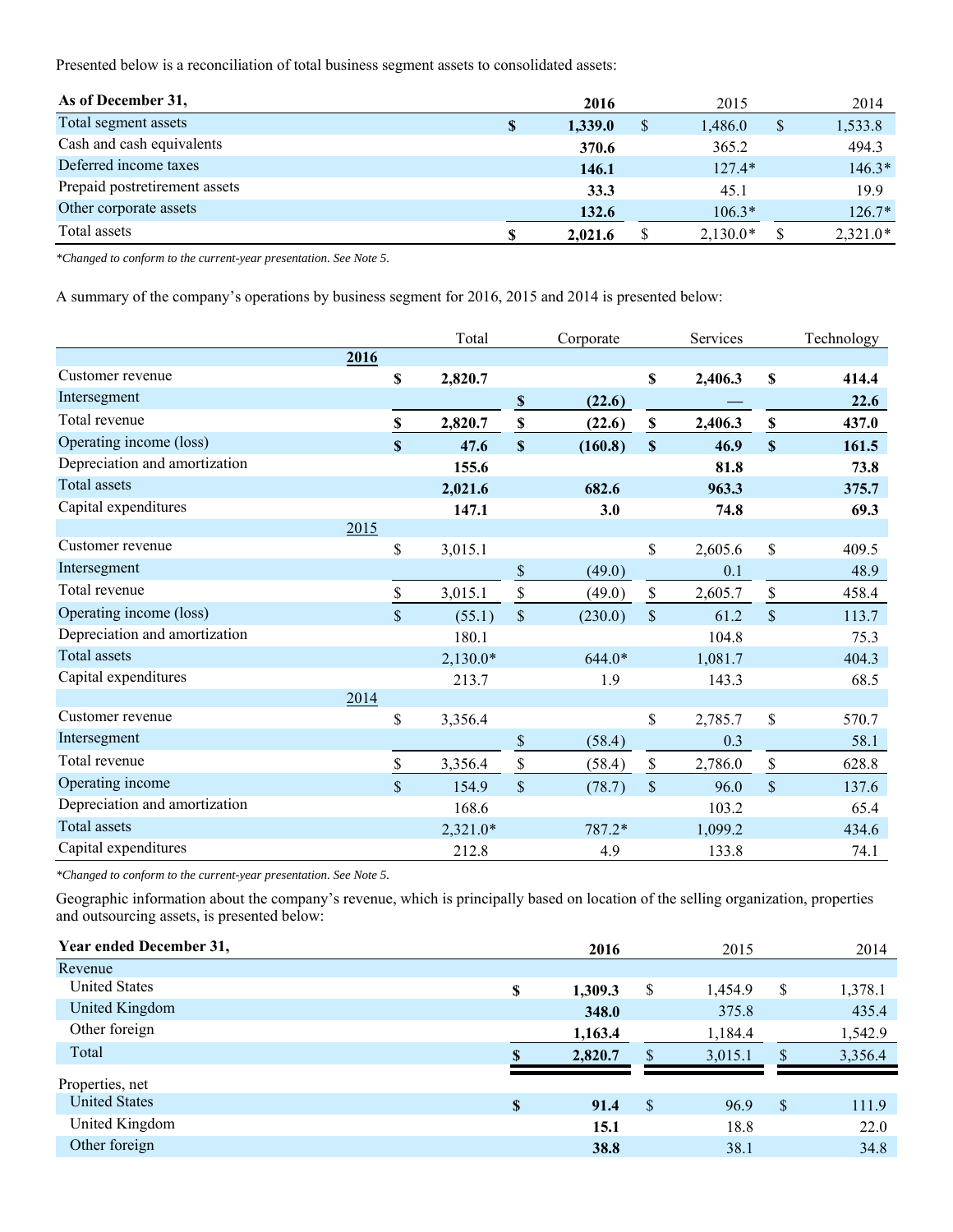| Total                   | œ<br>٨D  | 145.3       | 153.8 | 168.7 |
|-------------------------|----------|-------------|-------|-------|
| Outsourcing assets, net |          |             |       |       |
| <b>United States</b>    | S        | 105.1       | 119.4 | 99.7  |
| United Kingdom          |          | <b>39.0</b> | 36.6  | 25.8  |
| Other foreign           |          | 28.4        | 26.0  | 25.4  |
| Total                   | <b>S</b> | 172.5       | 182.0 | 150.9 |

### **Note 16 — Employee plans**

**Stock plans** Under stockholder approved stock-based plans, stock options, stock appreciation rights, restricted stock and restricted stock units may be granted to officers, directors and other key employees. At December 31, 2016, 3.8 million shares of unissued common stock of the company were available for granting under these plans.

As of December 31, 2016, the company has granted non-qualified stock options and restricted stock units under these plans. The company recognizes compensation cost net of a forfeiture rate in selling, general and administrative expenses, and recognizes the compensation cost for only those awards expected to vest. The company estimates the forfeiture rate based on its historical experience and its expectations about future forfeitures.

The company's employee stock option grants include a provision that, if termination of employment occurs after the participant has attained age 55 and completed 5 years of service with the company, the participant shall continue to vest in each of his or her awards in accordance with the vesting schedule set forth in the applicable award agreement. Compensation expense for such awards is recognized over the period to the date the employee first becomes eligible for retirement. Time-based restricted stock unit grants for the company's directors vest upon award and compensation expense for such awards is recognized upon grant.

Options have been granted to purchase the company's common stock at an exercise price equal to or greater than the fair market value at the date of grant, generally have a maximum duration of seven years for options issued in 2015 and five years for options issued before 2015, and become exercisable in annual installments over a three -year period following date of grant.

During the years ended December 31, 2016, 2015 and 2014, the company recognized \$9.5 million, \$9.4 million and \$10.4 million of share-based compensation expense, which is comprised of \$7.5 million, \$4.7 million and \$3.3 million of restricted stock unit expense and \$2.0 million, \$4.7 million and \$7.1 million of stock option expense, respectively.

For stock options, the fair value is estimated at the date of grant using a Black-Scholes option pricing model. Principal assumptions used are as follows: (a) expected volatility for the company's stock price is based on historical volatility and implied market volatility, (b) historical exercise data is used to estimate the options' expected term, which represents the period of time that the options granted are expected to be outstanding, and (c) the risk-free interest rate is the rate on zero-coupon U.S. government issues with a remaining term equal to the expected life of the options. The company recognizes compensation expense for the fair value of stock options, which have graded vesting, on the straight-line basis over the requisite service period of the awards. The compensation expense recognized as of any date must be at least equal to the portion of the grant-date fair value that is vested at that date.

The fair value of stock option awards was estimated using the Black-Scholes option pricing model with the following assumptions and weighted-average fair values as follows:

| <b>Year Ended December 31,</b>       | 2016      | 2015   | 2014   |
|--------------------------------------|-----------|--------|--------|
| Weighted-average fair value of grant | 4.53<br>S | 8.92   | 11.24  |
| Risk-free interest rate              | 1.29%     | 1.28%  | 1.04%  |
| Expected volatility                  | 51.30%    | 45.46% | 45.65% |
| Expected life of options in years    | 4.90      | 4.92   | 3.71   |
| Expected dividend yield              |           |        |        |

A summary of stock option activity for the year ended December 31, 2016 follows (shares in thousands):

|                                       | <b>Shares</b> |   | Weighted-<br>Average<br><b>Exercise Price</b> | <b>Weighted-Average</b><br>Remaining<br><b>Contractual Term</b><br>(years) |      | Aggregate<br><b>Intrinsic</b><br>Value (\$ in<br>millions) |
|---------------------------------------|---------------|---|-----------------------------------------------|----------------------------------------------------------------------------|------|------------------------------------------------------------|
| Outstanding at December 31, 2015      | 2,723         | S | 27.88                                         |                                                                            |      |                                                            |
| Granted                               | 11            |   | 10.85                                         |                                                                            |      |                                                            |
| Exercised                             |               |   |                                               |                                                                            |      |                                                            |
| Forfeited and expired                 | (635)         |   | 35.76                                         |                                                                            |      |                                                            |
| Outstanding at December 31, 2016      | 2,099         |   | 25.41                                         | 2.28                                                                       | - \$ |                                                            |
| Expected to vest at December 31, 2016 | 608           |   | 26.06                                         | 3.70                                                                       | -S   |                                                            |
| Exercisable at December 31, 2016      | 1.478         |   | 25.17                                         | 1.67                                                                       | -8   |                                                            |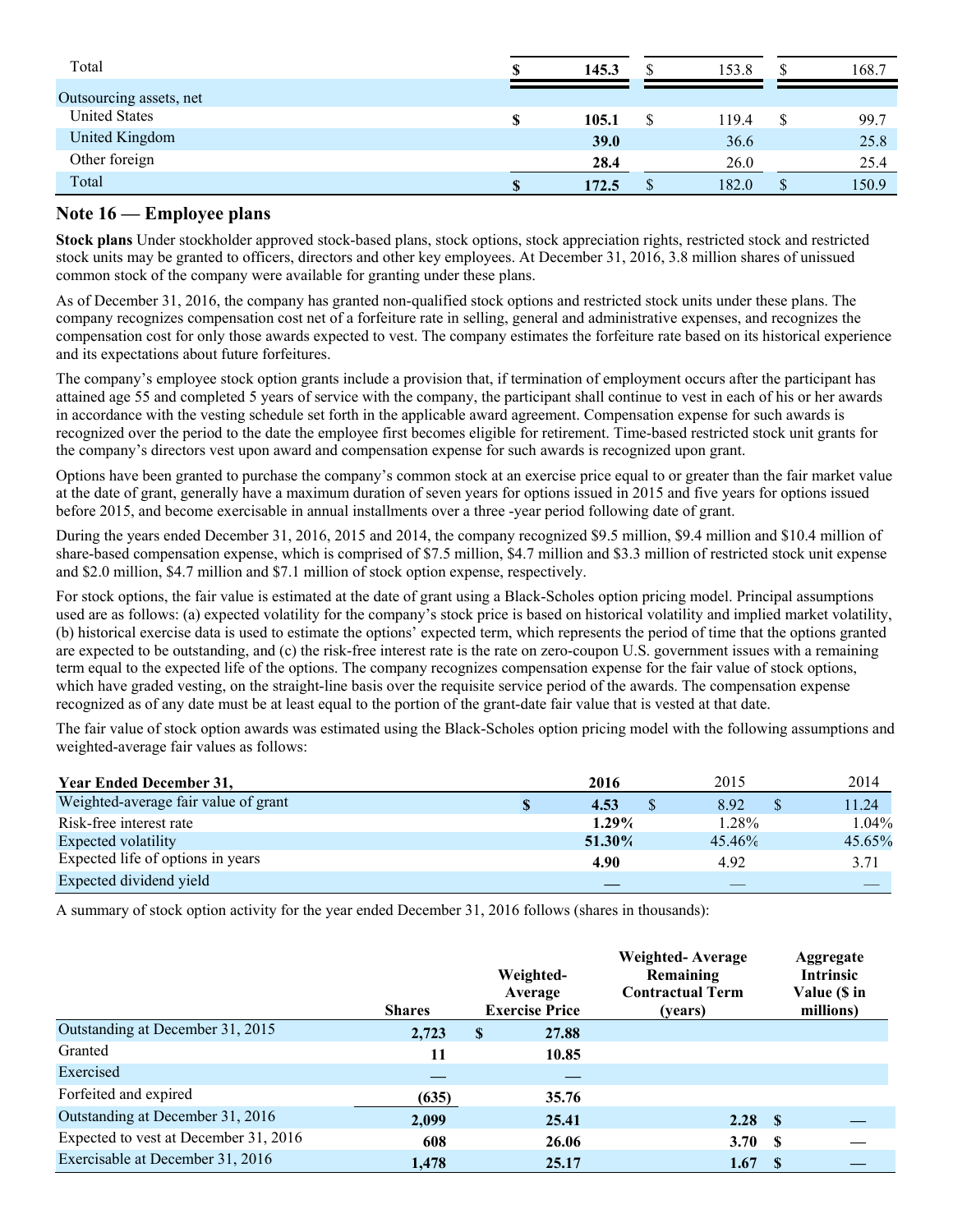The aggregate intrinsic value represents the total pretax value of the difference between the company's closing stock price on the last trading day of the period and the exercise price of the options, multiplied by the number of in-the-money stock options that would have been received by the option holders had all option holders exercised their options on December 31, 2016. The intrinsic value of the company's stock options changes based on the closing price of the company's stock. The total intrinsic value of options exercised for the years ended December 31, 2016, 2015 and 2014 was zero, \$0.6 million and \$4.7 million, respectively. As of December 31, 2016, \$1.4 million of total unrecognized compensation cost related to stock options is expected to be recognized over a weightedaverage period of 1.2 years.

Restricted stock unit awards may contain time-based units, performance-based units or a combination of both. Each performancebased unit will vest into zero to 2.0 shares depending on the degree to which the performance goals are met. Compensation expense resulting from these awards is recognized as expense ratably for each installment from the date of grant until the date the restrictions lapse and is based on the fair market value at the date of grant and the probability of achievement of the specific performance-related goals.

A summary of restricted stock unit activity for the year ended December 31, 2016 follows (shares in thousands):

|                                  | <b>Restricted</b><br><b>Stock Units</b> |   | Weighted-Average Grant-<br>Date Fair Value |
|----------------------------------|-----------------------------------------|---|--------------------------------------------|
| Outstanding at December 31, 2015 | 469                                     | S | 23.57                                      |
| Granted                          | 1,306                                   |   | 9.91                                       |
| Vested                           | (187)                                   |   | 18.94                                      |
| Forfeited and expired            | (134)                                   |   | 15.50                                      |
| Outstanding at December 31, 2016 | 1.454                                   |   | 12.68                                      |

The fair value of restricted stock units is determined based on the trading price of the company's common shares on the date of grant. The aggregate weighted-average grant-date fair value of restricted stock units granted during the years ended December 31, 2016, 2015 and 2014 was \$12.9 million, \$10.2 million and \$12.8 million, respectively. As of December 31, 2016, there was \$8.2 million of total unrecognized compensation cost related to outstanding restricted stock units granted under the company's plans. That cost is expected to be recognized over a weighted-average period of 2.0 years. The aggregate weighted-average grant-date fair value of restricted stock units vested during the years ended December 31, 2016, 2015 and 2014 was \$3.5 million, \$2.1 million and \$3.3 million, respectively.

Common stock issued upon exercise of stock options or upon lapse of restrictions on restricted stock units are newly issued shares. Cash received from the exercise of stock options was zero and \$3.7 million for the years ended December 31, 2016 and 2015, respectively. During 2016 and 2015, the company did not recognize any tax benefits from the exercise of stock options or upon issuance of stock upon lapse of restrictions on restricted stock units because of its tax position. Any such tax benefits resulting from tax deductions in excess of the compensation costs recognized are classified as financing cash flows.

**Defined contribution and compensation plans** U.S. employees are eligible to participate in an employee savings plan. Under this plan, employees may contribute a percentage of their pay for investment in various investment alternatives. The company matches 50 percent of the first 6 percent of eligible pay contributed by participants to the plan on a before-tax basis (subject to IRS limits). The company funds the match with cash. The charge to income related to the company match for the years ended December 31, 2016, 2015 and 2014, was \$10.7 million, \$9.9 million and \$10.6 million, respectively.

The company has defined contribution plans in certain locations outside the United States. The charge to income related to these plans was \$19.0 million, \$21.4 million and \$25.2 million, for the years ended December 31, 2016, 2015 and 2014, respectively.

The company has non-qualified compensation plans, which allow certain highly compensated employees and directors to defer the receipt of a portion of their salary, bonus and fees. Participants can earn a return on their deferred balance that is based on hypothetical investments in various investment vehicles. Changes in the market value of these investments are reflected as an adjustment to the liability with an offset to expense. As of December 31, 2016 and 2015, the liability to the participants of these plans was \$12.3 million and \$12.6 million, respectively. These amounts reflect the accumulated participant deferrals and earnings thereon as of that date. The company makes no contributions to the deferred compensation plans and remains contingently liable to the participants.

**Retirement benefits** For the company's more significant defined benefit pension plans, including the U.S. and the U.K., accrual of future benefits under the plans has ceased.

In December 2016, the company completed a lump-sum offer for eligible former associates who had a deferred vested benefit under the company's U.S. pension plan to receive the value of their entire pension benefit in a lump-sum payment. As a result, the pension plan trust made lump sum payments to approximately 5,800 former associates of \$215.9 million. In accordance with accounting guidance on settlements of a pension benefit obligation, no settlement charges were recorded as a result of this action.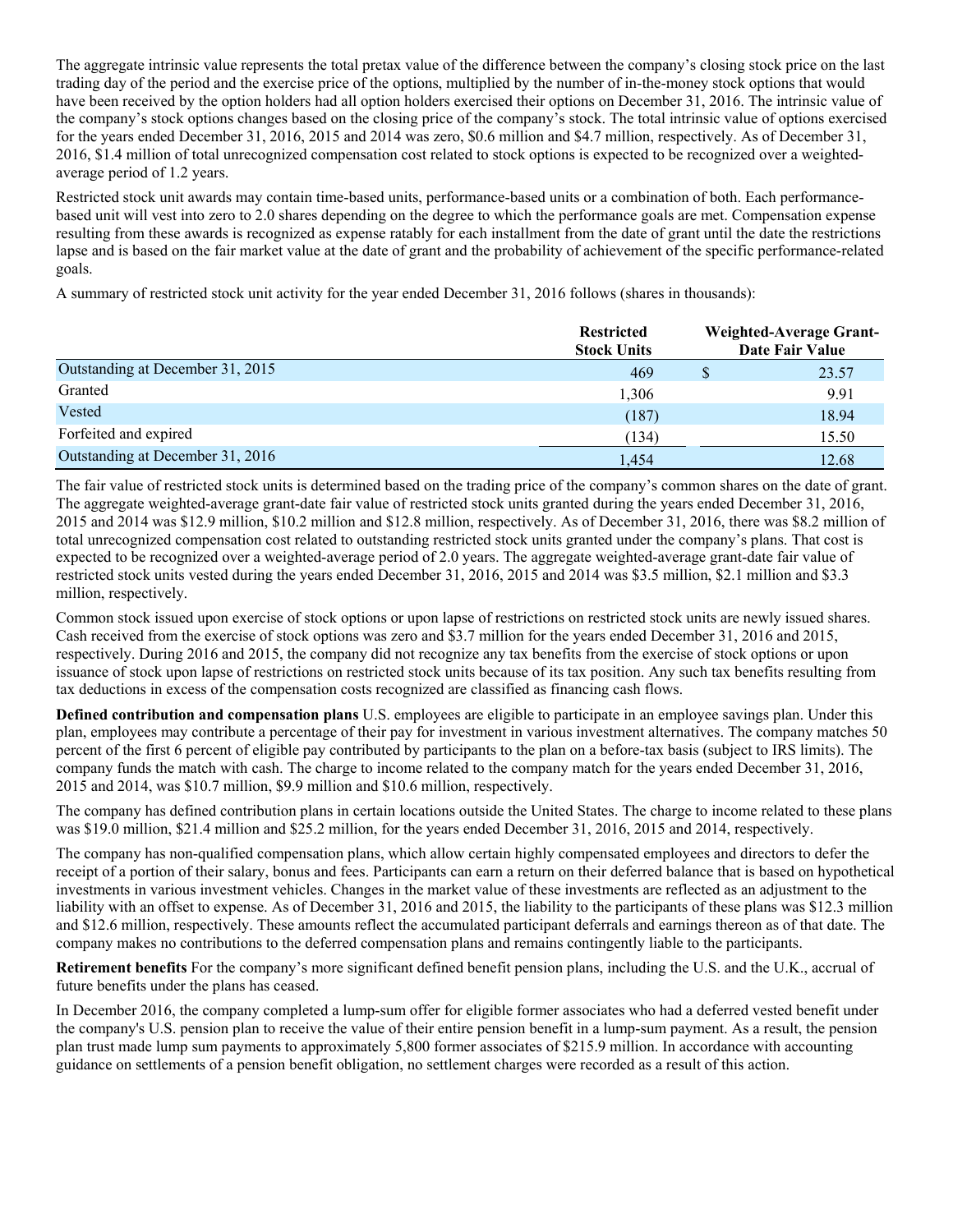Retirement plans' funded status and amounts recognized in the company's consolidated balance sheets at December 31, 2016 and 2015 follows:

|                                                                      | U.S. Plans         |           |               |           |                           |         | <b>International Plans</b> |         |
|----------------------------------------------------------------------|--------------------|-----------|---------------|-----------|---------------------------|---------|----------------------------|---------|
| As of December 31,                                                   |                    | 2016      |               | 2015      |                           | 2016    |                            | 2015    |
| Change in projected benefit obligation                               |                    |           |               |           |                           |         |                            |         |
| Benefit obligation at beginning of year                              | \$                 | 5,231.4   | \$            | 5,665.5   | S                         | 2,987.8 | \$                         | 3,354.9 |
| Service cost                                                         |                    |           |               |           |                           | 7.4     |                            | 8.7     |
| Interest cost                                                        |                    | 231.3     |               | 224.1     |                           | 87.8    |                            | 94.1    |
| Plan participants' contributions                                     |                    |           |               |           |                           | 2.3     |                            | 2.5     |
| Plan amendment                                                       |                    |           |               | (2.7)     |                           |         |                            | (32.3)  |
| Plan curtailment                                                     |                    |           |               |           |                           | (3.7)   |                            |         |
| Actuarial loss (gain)                                                |                    | 87.2      |               | (285.0)   |                           | 502.2   |                            | (79.5)  |
| Benefits paid                                                        |                    | (577.9)   |               | (370.5)   |                           | (110.0) |                            | (112.8) |
| Foreign currency translation adjustments                             |                    |           |               |           |                           | (397.6) |                            | (247.8) |
| Benefit obligation at end of year                                    | $\mathbf S$        | 4,972.0   | $\$$          | 5,231.4   | $\mathbb S$               | 3,076.2 | $\$$                       | 2,987.8 |
| Change in plan assets                                                |                    |           |               |           |                           |         |                            |         |
| Fair value of plan assets at beginning of year                       | $\mathbf S$        | 3,759.4   | $\mathcal{S}$ | 4,069.7   | $\mathbf S$               | 2,496.8 | \$                         | 2,718.9 |
| Actual return on plan assets                                         |                    | 211.8     |               | (5.6)     |                           | 287.7   |                            | 18.6    |
| Employer contribution                                                |                    | 58.8      |               | 65.8      |                           | 73.7    |                            | 82.5    |
| Plan participants' contributions                                     |                    |           |               |           |                           | 2.3     |                            | 2.5     |
| Benefits paid                                                        |                    | (577.9)   |               | (370.5)   |                           | (110.0) |                            | (112.8) |
| Foreign currency translation adjustments                             |                    |           |               |           |                           | (320.8) |                            | (212.9) |
| Fair value of plan assets at end of year                             | $\pmb{\mathbb{S}}$ | 3,452.1   | $\mathbb{S}$  | 3,759.4   | $\pmb{\mathbb{S}}$        | 2,429.7 | $\boldsymbol{\mathsf{S}}$  | 2,496.8 |
| Funded status at end of year                                         | $\overline{s}$     | (1,519.9) | \$            | (1,472.0) | $\pmb{\mathbb{S}}$        | (646.5) | $\mathbb{S}$               | (491.0) |
| Amounts recognized in the consolidated balance<br>sheets consist of: |                    |           |               |           |                           |         |                            |         |
| Prepaid postretirement assets                                        | \$                 |           | \$            |           | \$                        | 31.9    | \$                         | 43.8    |
| Other accrued liabilities                                            |                    | (6.7)     |               | (6.8)     |                           | (0.2)   |                            | (0.2)   |
| Long-term postretirement liabilities                                 |                    | (1,513.2) |               | (1,465.2) |                           | (678.2) |                            | (534.6) |
| Total funded status                                                  | $\mathbf S$        | (1,519.9) | $\sqrt{\ }$   | (1,472.0) | $\mathbb S$               | (646.5) | $\boldsymbol{\mathsf{S}}$  | (491.0) |
| Accumulated other comprehensive loss, net of tax                     |                    |           |               |           |                           |         |                            |         |
| Net loss                                                             | \$                 | 2,828.8   | \$            | 2,816.2   | \$                        | 1,144.7 | \$                         | 1,018.6 |
| Prior service credit                                                 | \$                 | (42.4)    | \$            | (44.9)    | \$                        | (27.7)  | \$                         | (35.8)  |
| Accumulated benefit obligation                                       | \$                 | 4,972.0   | \$            | 5,231.4   | $\boldsymbol{\mathsf{S}}$ | 3,072.1 | \$                         | 2,983.1 |

Information for defined benefit retirement plans with an accumulated benefit obligation in excess of plan assets at December 31, 2016 and 2015 follows:

| As of December 31,             | 2016    | 2015    |
|--------------------------------|---------|---------|
| Accumulated benefit obligation | 7.551.8 | 7.231.2 |
| Fair value of plan assets      | 5,357.2 | 5,228.6 |

Information for defined benefit retirement plans with a projected benefit obligation in excess of plan assets at December 31, 2016 and 2015 follows:

| As of December 31,           | 2016    | 2015    |
|------------------------------|---------|---------|
| Projected benefit obligation | 7,555.2 | 7,235.4 |
| Fair value of plan assets    | 5.357.2 | 5,228.6 |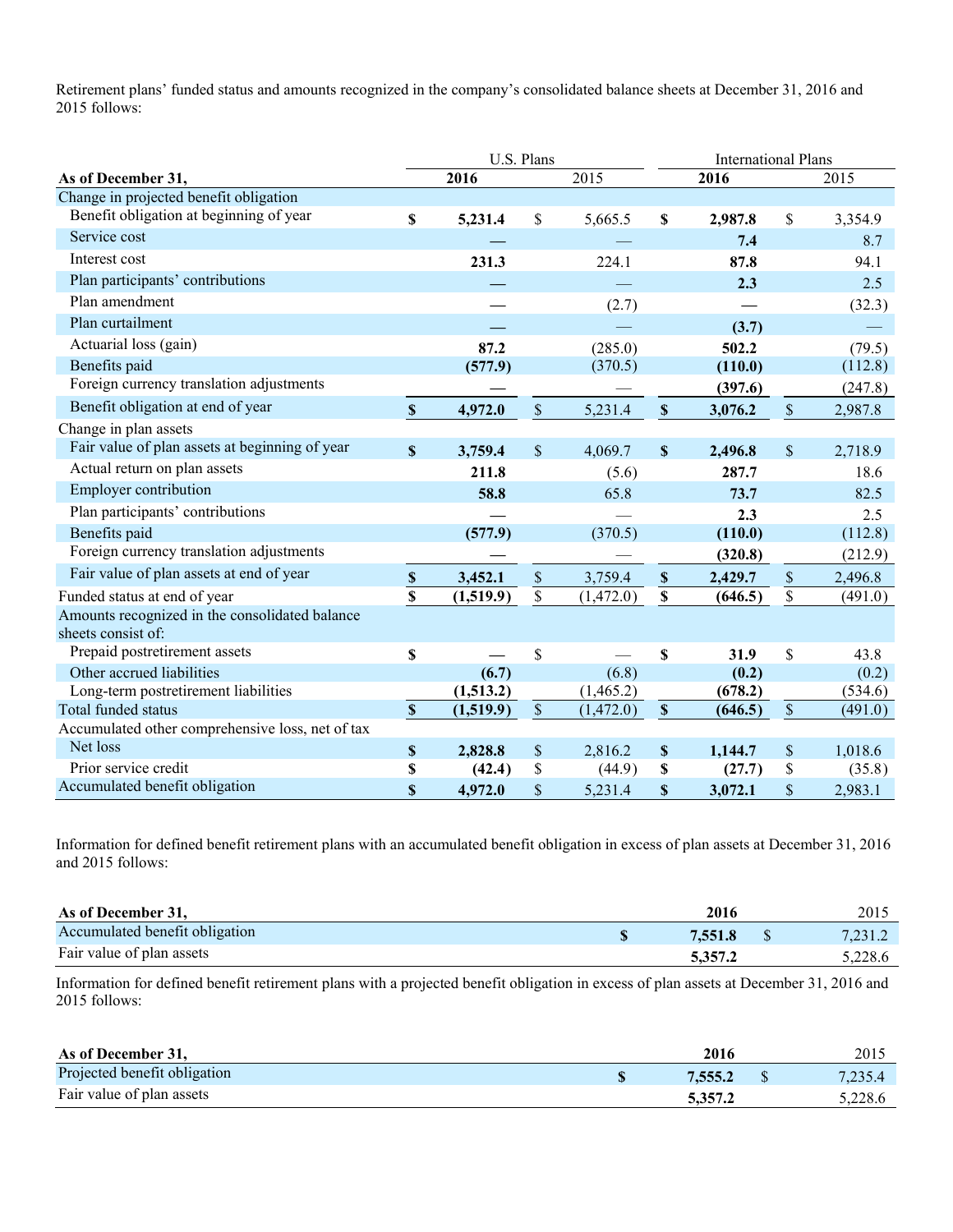Net periodic pension cost for 2016, 2015 and 2014 includes the following components:

|                                |    |         |   | U.S. Plans |    |         | <b>International Plans</b> |         |   |         |   |         |
|--------------------------------|----|---------|---|------------|----|---------|----------------------------|---------|---|---------|---|---------|
| Year ended December 31,        |    | 2016    |   | 2015       |    | 2014    |                            | 2016    |   | 2015    |   | 2014    |
| Service cost                   | \$ |         |   |            | S  |         | S                          | 7.4     | S | 8.7     | S | 8.4     |
| Interest cost                  |    | 231.3   |   | 224.1      |    | 248.3   |                            | 87.8    |   | 94.1    |   | 117.9   |
| Expected return on plan assets |    | (253.1) |   | (254.8)    |    | (287.1) |                            | (139.5) |   | (155.4) |   | (160.5) |
| Amortization of prior service  |    |         |   |            |    |         |                            |         |   |         |   |         |
| credit                         |    | (2.5)   |   | (2.4)      |    | (0.4)   |                            | (3.0)   |   | (1.9)   |   | (2.1)   |
| Recognized net actuarial loss  |    | 116.0   |   | 132.7      |    | 109.7   |                            | 40.3    |   | 63.6    |   | 40.2    |
| Curtailment gain               |    |         |   |            |    |         |                            | (2.0)   |   |         |   | (0.6)   |
| Net periodic pension cost      | ¢  | 91.7    | S | 99.6       | \$ | 70.5    | S                          | (9.0)   |   | 9.1     | S | 3.3     |

Weighted-average assumptions used to determine net periodic pension cost for the years ended December 31 were as follows:

|                                                                                                    |          | U.S. Plans |          | <b>International Plans</b> |          |       |  |  |
|----------------------------------------------------------------------------------------------------|----------|------------|----------|----------------------------|----------|-------|--|--|
| Year ended December 31,                                                                            | 2016     | 2015       | 2014     | 2016                       | 2015     | 2014  |  |  |
| Discount rate                                                                                      | 4.56%    | $4.09\%$   | $5.02\%$ | 3.30%                      | $3.05\%$ | 4.15% |  |  |
| Rate of compensation increase                                                                      | N/A      | N/A        | N/A      | 1.66%                      | 1.68%    | 2.08% |  |  |
| Expected long-term rate of return                                                                  |          |            |          |                            |          |       |  |  |
| on assets                                                                                          | $6.80\%$ | $6.80\%$   | $7.72\%$ | $5.99\%$                   | 6.45%    | 6.45% |  |  |
| Weighted-average assumptions used to determine benefit obligations at December 31 were as follows: |          |            |          |                            |          |       |  |  |
| Discount rate                                                                                      | 4.38%    | $4.56\%$   | $4.09\%$ | 2.34%                      | $3.30\%$ | 3.05% |  |  |
| Rate of compensation increase                                                                      | N/A      | N/A        | N/A      | $1.66\%$                   | 1.68%    | 1.68% |  |  |

The expected pretax amortization in 2017 of net periodic pension cost is as follows: net loss, \$174.1 million; and prior service credit, \$(5.1) million. The amortization of these items is recorded as an element of pension expense. In 2016, pension expense included amortization of \$156.3 million of net losses and \$(5.5) million of prior service credit.

The company's investment policy targets and ranges for each asset category are as follows:

|                       |               | U.S.       |               |           |  |
|-----------------------|---------------|------------|---------------|-----------|--|
| <b>Asset Category</b> | <b>Target</b> | Range      | <b>Target</b> | Range     |  |
| Equity securities     | 58%           | $52 - 64%$ | 29%           | 23-35%    |  |
| Debt securities       | 36%           | 33-39%     | 55%           | 48-61%    |  |
| Real estate           | 6%            | $3 - 9\%$  | $1\%$         | $0 - 3\%$ |  |
| Cash                  | $-$ %         | $0 - 5\%$  | $1\%$         | $0 - 5\%$ |  |
| Other                 | $-$ %         | $-$ %      | 14%           | $7 - 21%$ |  |

The company periodically reviews its asset allocation, taking into consideration plan liabilities, local regulatory requirements, plan payment streams and then-current capital market assumptions. The actual asset allocation for each plan is monitored at least quarterly, relative to the established policy targets and ranges. If the actual asset allocation is close to or out of any of the ranges, a review is conducted. Rebalancing will occur toward the target allocation, with due consideration given to the liquidity of the investments and transaction costs.

The objectives of the company's investment strategies are as follows: (a) to provide a total return that, over the long term, increases the ratio of plan assets to liabilities by maximizing investment return on assets, at a level of risk deemed appropriate, (b) to maximize return on assets by investing primarily in equity securities in the U.S. and for international plans by investing in appropriate asset classes, subject to the constraints of each plan design and local regulations, (c) to diversify investments within asset classes to reduce the impact of losses in single investments, and (d) for the U.S. plan to invest in compliance with the Employee Retirement Income Security Act of 1974 (ERISA), as amended and any subsequent applicable regulations and laws, and for international plans to invest in a prudent manner in compliance with local applicable regulations and laws.

The company sets the expected long-term rate of return based on the expected long-term return of the various asset categories in which it invests. The company considered the current expectations for future returns and the actual historical returns of each asset class. Also, since the company's investment policy is to actively manage certain asset classes where the potential exists to outperform the broader market, the expected returns for those asset classes were adjusted to reflect the expected additional returns.

In 2017, the company expects to make cash contributions of \$127.7 million to its worldwide defined benefit pension plans, which is comprised of \$73.3 million primarily for non-U.S. defined benefit pension plans and \$54.4 million for the company's U.S. qualified defined benefit pension plan.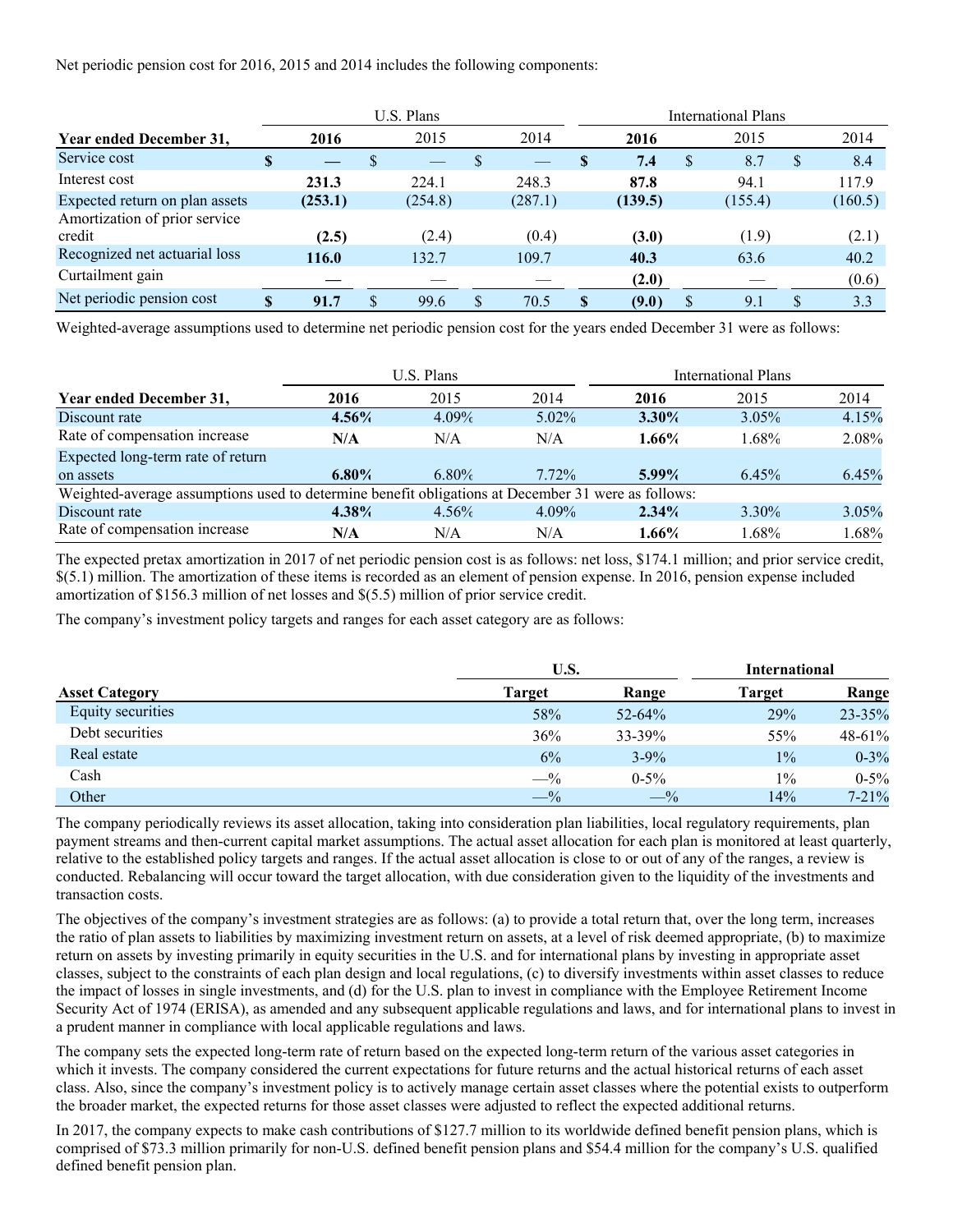As of December 31, 2016, the following benefit payments, which reflect expected future service where applicable, are expected to be paid from the defined benefit pension plans:

| <b>Year ending December 31,</b> |      | U.S.        | <b>International</b> |
|---------------------------------|------|-------------|----------------------|
|                                 | 2017 | 364.1<br>\$ | 93.9                 |
|                                 | 2018 | 362.2       | 95.5                 |
|                                 | 2019 | 360.9       | 97.5                 |
|                                 | 2020 | 359.7       | 98.9                 |
|                                 | 2021 | 358.6       | 100.4                |
| 2022 - 2026                     |      | 1,735.0     | 520.7                |

**Other postretirement benefits** A reconciliation of the benefit obligation, fair value of the plan assets and the funded status of the postretirement benefit plan at December 31, 2016 and 2015, follows:

| As of December 31,                                                |                           | 2016    |               | 2015    |
|-------------------------------------------------------------------|---------------------------|---------|---------------|---------|
| Change in accumulated benefit obligation                          |                           |         |               |         |
| Benefit obligation at beginning of year                           | \$                        | 131.5   | \$            | 150.0   |
| Service cost                                                      |                           | 0.4     |               | 0.6     |
| Interest cost                                                     |                           | 6.2     |               | 6.9     |
| Plan participants' contributions                                  |                           | 3.8     |               | 4.2     |
| Amendments                                                        |                           | (3.3)   |               |         |
| Actuarial gain                                                    |                           | (1.4)   |               | (8.0)   |
| Federal drug subsidy                                              |                           | 1.4     |               | 1.5     |
| Benefits paid                                                     |                           | (16.9)  |               | (21.4)  |
| Foreign currency translation and other adjustments                |                           | (1.6)   |               | (2.3)   |
| Benefit obligation at end of year                                 | $\boldsymbol{\mathsf{S}}$ | 120.1   | $\$$          | 131.5   |
| Change in plan assets                                             |                           |         |               |         |
| Fair value of plan assets at beginning of year                    | $\mathbf S$               | 7.7     | $\mathcal{S}$ | 9.1     |
| Actual return on plan assets                                      |                           | (0.3)   |               | (0.1)   |
| <b>Employer contributions</b>                                     |                           | 13.6    |               | 15.9    |
| Plan participants' contributions                                  |                           | 3.8     |               | 4.2     |
| Benefits paid                                                     |                           | (16.9)  |               | (21.4)  |
| Fair value of plan assets at end of year                          | \$                        | 7.9     | \$            | 7.7     |
| Funded status at end of year                                      | $\overline{\mathbf{s}}$   | (112.2) | $\mathsf{\$}$ | (123.8) |
| Amounts recognized in the consolidated balance sheets consist of: |                           |         |               |         |
| Prepaid postretirement assets                                     | $\mathbf S$               | 1.4     | $\mathcal{S}$ | 1.3     |
| Other accrued liabilities                                         |                           | (12.4)  |               | (13.7)  |
| Long-term postretirement liabilities                              |                           | (101.2) |               | (111.4) |
| Total funded status                                               | $\mathbb S$               | (112.2) | $\$$          | (123.8) |
| Accumulated other comprehensive loss, net of tax                  |                           |         |               |         |
| Net loss                                                          | \$                        | 19.0    | \$            | 21.3    |
| Prior service (credit) cost                                       |                           | (3.2)   |               | 0.1     |

Net periodic postretirement benefit cost for 2016, 2015 and 2014, follows:

| Year ended December 31,            | 2016  | 2015  | 2014  |
|------------------------------------|-------|-------|-------|
| Service cost                       | 0.4   | 0.6   | 0.6   |
| Interest cost                      | 6.2   | 6.9   | 7.6   |
| Expected return on assets          | (0.4) | (0.4) | (0.5) |
| Amortization of prior service cost |       | 1.1   |       |
| Recognized net actuarial loss      | 0.5   | 1.8   |       |
| Net periodic benefit cost          | 6.7   | 10.0  |       |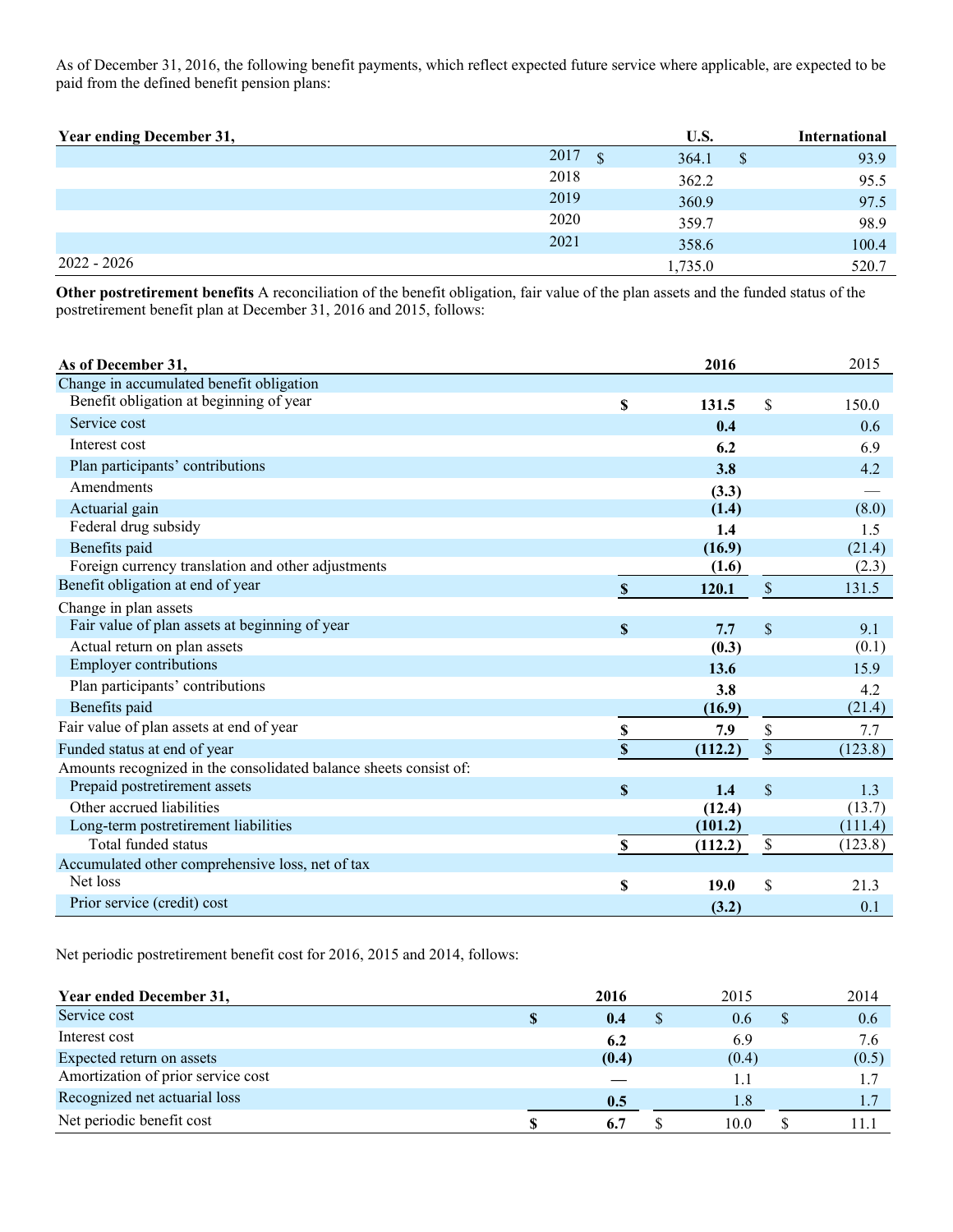Weighted-average assumptions used to determine net periodic postretirement benefit cost for the years ended December 31 were as follows:

| Year ended December 31,                                                                           | 2016  | 2015     | 2014  |
|---------------------------------------------------------------------------------------------------|-------|----------|-------|
| Discount rate                                                                                     | 5.61% | $5.27\%$ | 5.86% |
| Expected return on plan assets                                                                    | 5.50% | 5.50%    | 6.75% |
| Weighted-average assumptions used to determine benefit obligation at December 31 were as follows: |       |          |       |
| Discount rate                                                                                     | 5.53% | 5.61%    | 5.27% |

The expected pretax amortization in 2017 of net periodic postretirement benefit cost is as follows: net loss, \$1.2 million; and prior service credit, \$(0.4) million.

The company reviews its asset allocation periodically, taking into consideration plan liabilities, plan payment streams and then-current capital market assumptions. The company sets the long-term expected return on asset assumption, based principally on the long-term expected return on debt securities. These return assumptions are based on a combination of current market conditions, capital market expectations of third-party investment advisors and actual historical returns of the asset classes. In 2017, the company expects to contribute approximately \$13 million to its postretirement benefit plan.

| Assumed health care cost trend rates at December 31,                              | 2016 | 2015    |
|-----------------------------------------------------------------------------------|------|---------|
| Health care cost trend rate assumed for next year                                 | 5.8% | $6.1\%$ |
| Rate to which the cost trend rate is assumed to decline (the ultimate trend rate) | 4.8% | $4.8\%$ |
| Year that the rate reaches the ultimate trend rate                                | 2023 | 2023    |

A one-percentage-point change in assumed health care cost trend rates would have the following effects:

|                                             | 1-Percentage-Point<br>Increase | 1-Percentage-Point<br><b>Decrease</b> |
|---------------------------------------------|--------------------------------|---------------------------------------|
| Effect on service and interest cost         | 0.2                            | (0.2)                                 |
| Effect on postretirement benefit obligation |                                | (2.4)                                 |

As of December 31, 2016, the following benefits are expected to be paid to or from the company's postretirement plan:

| <b>Year ending December 31,</b> |               |               | Gross<br>Medicare<br>Part D<br><b>Receipts</b> |   | Gross<br><b>Expected</b><br><b>Payments</b> |
|---------------------------------|---------------|---------------|------------------------------------------------|---|---------------------------------------------|
|                                 | 2017          | $\mathcal{S}$ | 0.3                                            | S | 13.8                                        |
|                                 | 2018          |               | 0.1                                            |   | 13.4                                        |
|                                 | 2019          |               |                                                |   | 12.7                                        |
|                                 | 2020          |               |                                                |   | 12.0                                        |
|                                 | 2021          |               |                                                |   | 11.2                                        |
|                                 | $2022 - 2026$ |               |                                                |   | 41.6                                        |

The following provides a description of the valuation methodologies and the levels of inputs used to measure fair value, and the general classification of investments in the company's U.S. and international defined benefit pension plans, and the company's other postretirement benefit plan.

Level 1 – These investments include cash, common stocks, real estate investment trusts, exchange traded funds, exchange traded futures, and U.S. government securities. These investments are valued using quoted prices in an active market. Payables and receivables are also included as Level 1 investments and are valued at face value.

Level 2 – These investments include the following:

Pooled Funds – These investments are comprised of money market funds and fixed income securities. The money market funds are valued using the readily determinable fair value (RDFV) provided by trustees of the funds. The fixed income securities are valued based on quoted prices for identical or similar investments in markets that may not be active.

Commingled Funds – These investments are comprised of debt, equity and other securities and are valued using the RDFV provided by trustees of the funds. The fair value per share for these funds are published and are the basis for current transactions.

Other Fixed Income – These investments are comprised of corporate and government fixed income investments and asset and mortgage backed securities for which there are quoted prices for identical or similar investments in markets that may not be active.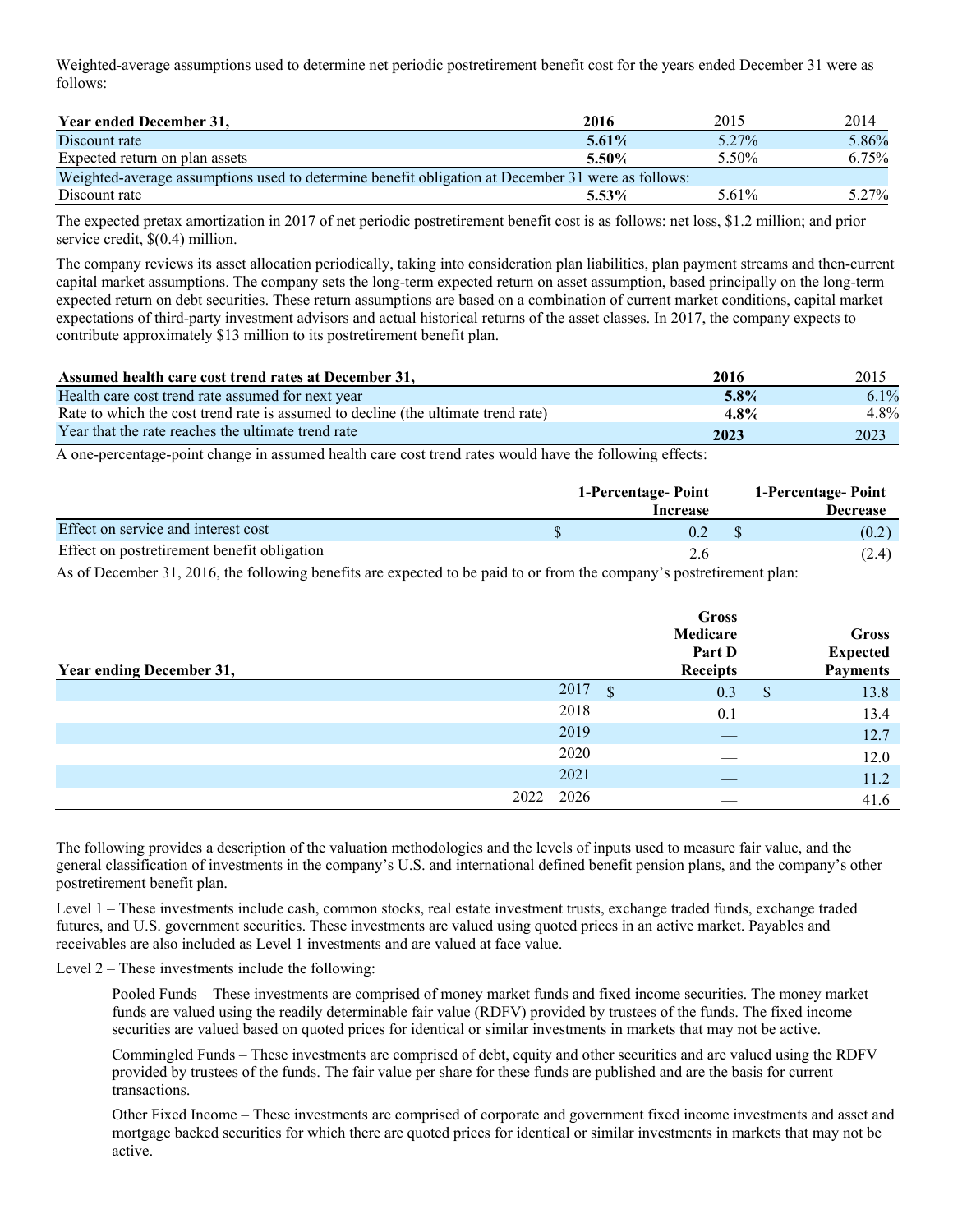Derivatives – These investments include forward exchange contracts and options, which are traded on an active market, but not on an exchange; therefore, the inputs may not be readily observable. These investments also include fixed income futures and other derivative instruments.

Level 3 – These investments include the following:

Insurance Contracts – These investments are insurance contracts which are carried at book value, are not publicly traded and are reported at a fair value determined by the insurance provider.

Certain investments are valued using net asset value (NAV) as a practical expedient. These investments may not be redeemable on a daily basis and may have redemption notice periods of up to 90 days. These investments include the following:

Commingled Funds – These investments are comprised of debt, equity and other securities.

Private Real Estate and Private Equity - These investments represent interests in limited partnerships which invest in privately held companies or privately held real estate or other real assets. Net asset values are developed and reported by the general partners that manage the partnerships. These valuations are based on property appraisals, utilization of market transactions that provide valuation information for comparable companies, discounted cash flows, and other methods. These valuations are reported quarterly and adjusted as necessary at year end based on cash flows within the most recent period.

In accordance with the new guidance issued by the FASB discussed in Note 5, pension investments that are measured using NAV as a practical expedient have been removed from the fair value hierarchy. As the new guidance was adopted retrospectively, prior-period investments have been restated accordingly, resulting in the removal of \$150.5 million and \$1,631.3 million of investments, respectively, from the fair value hierarchy for U.S. and International plans, respectively, on December 31, 2015.

The following table sets forth by level, within the fair value hierarchy, the plans' assets (liabilities) at fair value at December 31, 2016.

|                              |                   |           | <b>International Plans</b> |           |                   |                           |           |               |         |               |       |               |         |
|------------------------------|-------------------|-----------|----------------------------|-----------|-------------------|---------------------------|-----------|---------------|---------|---------------|-------|---------------|---------|
| As of December 31,           | Fair              |           |                            |           |                   |                           | Fair      |               |         |               |       |               |         |
| 2016                         | Value             | Level 1   |                            | Level 2   | Level 3           |                           | Value     |               | Level 1 | Level 2       |       |               | Level 3 |
| Pension plans                |                   |           |                            |           |                   |                           |           |               |         |               |       |               |         |
| <b>Equity Securities</b>     |                   |           |                            |           |                   |                           |           |               |         |               |       |               |         |
| <b>Common Stocks</b>         | \$1,443.1         | \$1,438.3 | $\mathbf S$                | 4.8       | $\mathbf S$       | $\boldsymbol{\mathsf{S}}$ |           | $\mathbf S$   |         | $\mathbf{\$}$ |       | $\mathbf{\$}$ |         |
| Commingled Funds             | 517.9             |           |                            | 517.9     |                   |                           | 76.0      |               |         |               | 76.0  |               |         |
| <b>Debt Securities</b>       |                   |           |                            |           |                   |                           |           |               |         |               |       |               |         |
| U.S. Govt. Securities        | 158.5             | 158.5     |                            |           |                   |                           |           |               |         |               |       |               |         |
| Other Fixed Income           | 812.4             |           |                            | 812.4     |                   |                           | 241.4     |               | 0.5     |               | 240.9 |               |         |
| <b>Insurance Contracts</b>   |                   |           |                            |           |                   |                           | 116.2     |               |         |               |       |               | 116.2   |
| <b>Commingled Funds</b>      |                   |           |                            |           |                   |                           | 242.8     |               |         |               | 242.8 |               |         |
| Real Estate                  |                   |           |                            |           |                   |                           |           |               |         |               |       |               |         |
| <b>Real Estate</b>           |                   |           |                            |           |                   |                           |           |               |         |               |       |               |         |
| <b>Investment Trusts</b>     | 156.2             | 156.2     |                            |           |                   |                           | 1.6       |               | 1.2     |               | 0.4   |               |         |
| Other                        |                   |           |                            |           |                   |                           |           |               |         |               |       |               |         |
| Derivatives                  | 3.1               | (1.1)     |                            | 4.2       |                   |                           | 4.9       |               |         |               | 4.9   |               |         |
| Commingled Funds             |                   |           |                            |           |                   |                           | 294.5     |               |         |               | 294.5 |               |         |
| Pooled Funds                 | 272.0             |           |                            | 272.0     |                   |                           | 6.7       |               |         |               | 6.7   |               |         |
| Cash                         | 12.2              | 12.2      |                            |           |                   |                           | 11.4      |               | 11.4    |               |       |               |         |
| Receivables                  | 107.2             | 107.2     |                            |           |                   |                           |           |               |         |               |       |               |         |
| Payables                     | (195.3)           | (195.3)   |                            |           |                   |                           |           |               |         |               |       |               |         |
| Total plan assets in fair    |                   |           |                            |           |                   |                           |           |               |         |               |       |               |         |
| value hierarchy              | \$3,287.3         | \$1,676.0 |                            | \$1,611.3 | $\boldsymbol{\$}$ | $\pmb{\mathbb{S}}$        | 995.5     | $\mathbf{\$}$ | 13.1    | \$866.2       |       |               | \$116.2 |
| Plan assets measured         |                   |           |                            |           |                   |                           |           |               |         |               |       |               |         |
| using NAV as a               |                   |           |                            |           |                   |                           |           |               |         |               |       |               |         |
| practical expedient (1):     |                   |           |                            |           |                   |                           |           |               |         |               |       |               |         |
| <b>Commingled Funds</b>      |                   |           |                            |           |                   |                           |           |               |         |               |       |               |         |
| Equity                       | \$<br><u>in a</u> |           |                            |           |                   | $\mathbf S$               | 726.7     |               |         |               |       |               |         |
| Debt                         | 18.6              |           |                            |           |                   |                           | 640.0     |               |         |               |       |               |         |
| Other                        | 104.6             |           |                            |           |                   |                           | 25.8      |               |         |               |       |               |         |
| Private Real Estate          | 40.5              |           |                            |           |                   |                           | 41.7      |               |         |               |       |               |         |
| Private Equity               | 1.1               |           |                            |           |                   |                           |           |               |         |               |       |               |         |
| Total pension plan<br>assets | \$3,452.1         |           |                            |           |                   |                           | \$2,429.7 |               |         |               |       |               |         |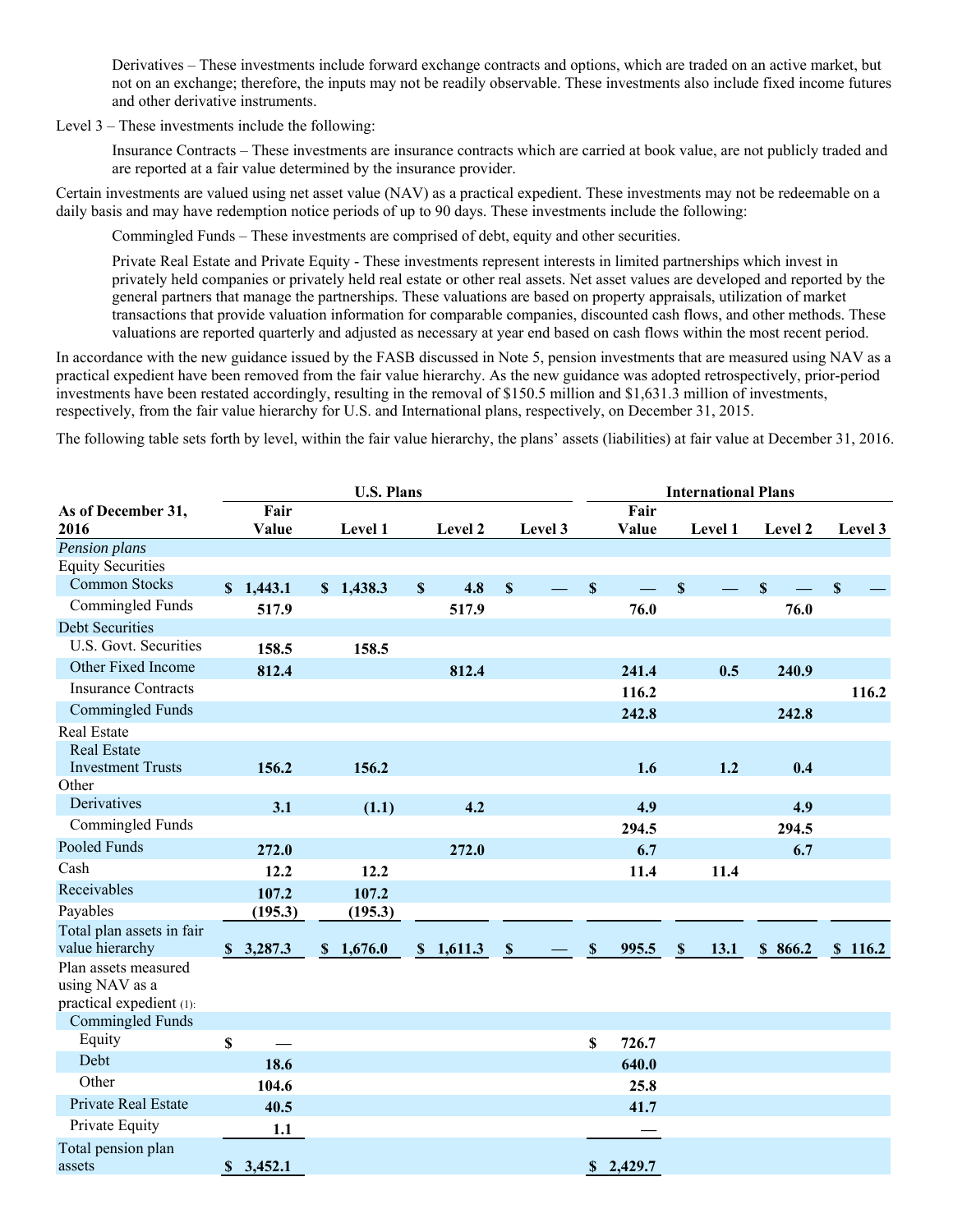| Other postretirement       |     |    |
|----------------------------|-----|----|
| plans                      |     |    |
| <b>Insurance Contracts</b> | 7.9 | 70 |

*(1) Investments measured at fair value using NAV as a practical expedient have not been classified in the fair value hierarchy. The fair value amounts presented in this table for these investments are included to permit reconciliation of the fair value hierarchy to the total plan assets.*

The following table sets forth by level, within the fair value hierarchy, the plans' assets (liabilities) at fair value at December 31, 2015.

|                            | <b>U.S. Plans</b> |              |           |             |           |              |         |              | <b>International Plans</b> |               |         |    |         |               |         |  |  |  |
|----------------------------|-------------------|--------------|-----------|-------------|-----------|--------------|---------|--------------|----------------------------|---------------|---------|----|---------|---------------|---------|--|--|--|
| As of December 31,         | Fair              |              |           |             |           |              |         |              | Fair                       |               |         |    |         |               |         |  |  |  |
| 2015                       | Value             |              | Level 1   |             | Level 2   |              | Level 3 |              | Value                      |               | Level 1 |    | Level 2 |               | Level 3 |  |  |  |
| Pension plans              |                   |              |           |             |           |              |         |              |                            |               |         |    |         |               |         |  |  |  |
| <b>Equity Securities</b>   |                   |              |           |             |           |              |         |              |                            |               |         |    |         |               |         |  |  |  |
| <b>Common Stocks</b>       | \$1,686.4         |              | \$1,680.6 | $\sqrt{\ }$ | 5.8       | \$           |         | $\mathbb{S}$ | 0.6                        | $\mathsf{\$}$ | 0.6     | \$ |         | $\mathcal{S}$ |         |  |  |  |
| Commingled Funds           | 411.9             |              |           |             | 411.9     |              |         |              | 75.3                       |               |         |    | 75.3    |               |         |  |  |  |
| <b>Debt Securities</b>     |                   |              |           |             |           |              |         |              |                            |               |         |    |         |               |         |  |  |  |
| U.S. Govt. Securities      | 162.2             |              | 162.2     |             |           |              |         |              |                            |               |         |    |         |               |         |  |  |  |
| Other Fixed Income         | 974.7             |              |           |             | 974.7     |              |         |              | 248.5                      |               |         |    | 248.5   |               |         |  |  |  |
| <b>Insurance Contracts</b> |                   |              |           |             |           |              |         |              | 120.6                      |               |         |    |         |               | 120.6   |  |  |  |
| <b>Commingled Funds</b>    |                   |              |           |             |           |              |         |              | 272.8                      |               |         |    | 272.8   |               |         |  |  |  |
| <b>Real Estate</b>         |                   |              |           |             |           |              |         |              |                            |               |         |    |         |               |         |  |  |  |
| <b>Real Estate</b>         |                   |              |           |             |           |              |         |              |                            |               |         |    |         |               |         |  |  |  |
| <b>Investment Trusts</b>   | 170.7             |              | 170.7     |             |           |              |         |              | 0.7                        |               | 0.7     |    |         |               |         |  |  |  |
| Other                      |                   |              |           |             |           |              |         |              |                            |               |         |    |         |               |         |  |  |  |
| Derivatives                | 0.8               |              | 0.3       |             | 0.5       |              |         |              | 7.0                        |               |         |    | 7.0     |               |         |  |  |  |
| Commingled Funds           |                   |              |           |             |           |              |         |              | 112.6                      |               |         |    | 112.6   |               |         |  |  |  |
| Pooled Funds               | 263.1             |              |           |             | 263.1     |              |         |              |                            |               |         |    |         |               |         |  |  |  |
| Cash                       | 1.9               |              | 1.9       |             |           |              |         |              | 27.4                       |               | 27.4    |    |         |               |         |  |  |  |
| Receivables                | 77.1              |              | 77.1      |             |           |              |         |              |                            |               |         |    |         |               |         |  |  |  |
| Payables                   | (139.9)           |              | (139.9)   |             |           |              |         |              |                            |               |         |    |         |               |         |  |  |  |
| Total plan assets in fair  |                   |              |           |             |           |              |         |              |                            |               |         |    |         |               |         |  |  |  |
| value hierarchy            | \$3,608.9         | $\mathbb{S}$ | 1,952.9   |             | \$1,656.0 | $\mathbb{S}$ |         | $\$$         | 865.5                      | $\sqrt{\ }$   | 28.7    |    | \$716.2 |               | \$120.6 |  |  |  |
| Plan assets measured       |                   |              |           |             |           |              |         |              |                            |               |         |    |         |               |         |  |  |  |
| using NAV as a             |                   |              |           |             |           |              |         |              |                            |               |         |    |         |               |         |  |  |  |
| practical expedient (1):   |                   |              |           |             |           |              |         |              |                            |               |         |    |         |               |         |  |  |  |
| <b>Commingled Funds</b>    |                   |              |           |             |           |              |         |              |                            |               |         |    |         |               |         |  |  |  |
| Equity                     | \$                |              |           |             |           |              |         | \$           | 880.8                      |               |         |    |         |               |         |  |  |  |
| Debt                       |                   |              |           |             |           |              |         |              | 632.6                      |               |         |    |         |               |         |  |  |  |
| Other                      | 105.3             |              |           |             |           |              |         |              | 76.1                       |               |         |    |         |               |         |  |  |  |
| Private Real Estate        | 37.6              |              |           |             |           |              |         |              | 41.8                       |               |         |    |         |               |         |  |  |  |
| Private Equity             | 7.6               |              |           |             |           |              |         |              |                            |               |         |    |         |               |         |  |  |  |
| Total pension plan         |                   |              |           |             |           |              |         |              |                            |               |         |    |         |               |         |  |  |  |
| assets                     | \$3,759.4         |              |           |             |           |              |         |              | \$2,496.8                  |               |         |    |         |               |         |  |  |  |
| Other postretirement       |                   |              |           |             |           |              |         |              |                            |               |         |    |         |               |         |  |  |  |
| plans                      |                   |              |           |             |           |              |         |              |                            |               |         |    |         |               |         |  |  |  |
| <b>Insurance Contracts</b> | \$<br>7.7         |              |           |             |           | $\$$         | 7.7     |              |                            |               |         |    |         |               |         |  |  |  |

*(1) Investments measured at fair value using NAV as a practical expedient have not been classified in the fair value hierarchy. The fair value amounts presented in this table for these investments are included to permit reconciliation of the fair value hierarchy to the total plan assets.*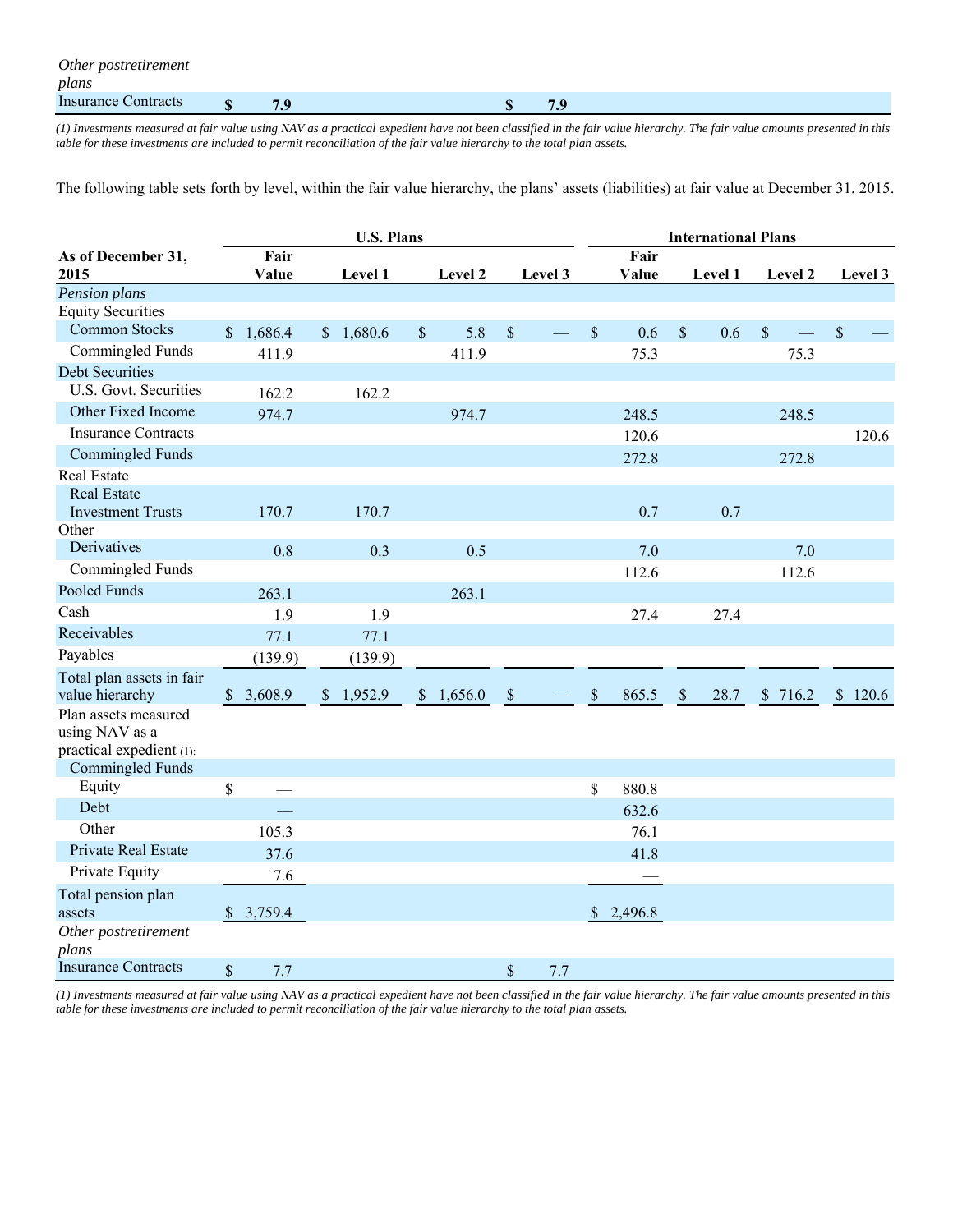The following table sets forth a summary of changes in the fair value of the plans' Level 3 assets for the year ended December 31, 2016.

|                                              |              | January 1,<br>2016 |               | <b>Realized</b><br>gains<br>(losses) |               | <b>Purchases</b><br><sub>or</sub><br>acquisitions |                           | <b>Sales</b><br><sub>or</sub><br>dispositions |    | <b>Currency and</b><br>unrealized gains<br>(losses) relating<br>to instruments<br>still held at<br>December 31,<br>2016 |               | December 31,<br>2016 |
|----------------------------------------------|--------------|--------------------|---------------|--------------------------------------|---------------|---------------------------------------------------|---------------------------|-----------------------------------------------|----|-------------------------------------------------------------------------------------------------------------------------|---------------|----------------------|
| <b>U.S.</b> plans                            |              |                    |               |                                      |               |                                                   |                           |                                               |    |                                                                                                                         |               |                      |
| <i>Other</i><br>postretirement<br>plans      |              |                    |               |                                      |               |                                                   |                           |                                               |    |                                                                                                                         |               |                      |
| <b>Insurance Contracts</b>                   | $\mathbf{s}$ | 7.7                | <sup>\$</sup> | (0.3)                                | \$            | 0.5                                               | $\boldsymbol{\mathsf{S}}$ |                                               | S  |                                                                                                                         | <sup>\$</sup> | 7.9                  |
| <i>International</i><br><i>pension plans</i> |              |                    |               |                                      |               |                                                   |                           |                                               |    |                                                                                                                         |               |                      |
| <b>Insurance Contracts</b>                   | $\mathbf{s}$ | 120.6              | \$            |                                      | <sup>\$</sup> | 4.7                                               | \$                        | (11.0)                                        | \$ | 1.9                                                                                                                     | S             | 116.2                |

The following table sets forth a summary of changes in the fair value of the plans' Level 3 assets for the year ended December 31, 2015.

|                                              |               | January 1,<br>2015 |              | <b>Realized</b><br>gains<br>(losses) |      | <b>Purchases</b><br><sub>or</sub><br>acquisitions |                           | <b>Sales</b><br><sub>or</sub><br>dispositions |                           | <b>Currency and</b><br>unrealized<br>gains (losses)<br>relating to<br>instruments still<br>held at<br>December 31,<br>2015 |      | December 31,<br>2015 |
|----------------------------------------------|---------------|--------------------|--------------|--------------------------------------|------|---------------------------------------------------|---------------------------|-----------------------------------------------|---------------------------|----------------------------------------------------------------------------------------------------------------------------|------|----------------------|
| <b>U.S.</b> plans                            |               |                    |              |                                      |      |                                                   |                           |                                               |                           |                                                                                                                            |      |                      |
| Pension plan                                 |               |                    |              |                                      |      |                                                   |                           |                                               |                           |                                                                                                                            |      |                      |
| <b>Insurance Contracts</b>                   | $\mathbb{S}$  | 17.4               | $\mathbb{S}$ | (0.4)                                | $\$$ |                                                   | \$                        | (16.6)                                        | $\boldsymbol{\mathsf{S}}$ | (0.4)                                                                                                                      | $\$$ |                      |
| <i>Other</i><br>postretirement<br>plans      |               |                    |              |                                      |      |                                                   |                           |                                               |                           |                                                                                                                            |      |                      |
| <b>Insurance Contracts</b>                   | $\mathbb{S}$  | 7.3                | $\sqrt{\ }$  | (0.1)                                | \$   | 0.5                                               | $\boldsymbol{\mathsf{S}}$ |                                               | \$                        |                                                                                                                            | \$   | 7.7                  |
| <i>International</i><br><i>pension plans</i> |               |                    |              |                                      |      |                                                   |                           |                                               |                           |                                                                                                                            |      |                      |
| <b>Insurance Contracts</b>                   | $\mathbf{\$}$ | 135.5              | \$           |                                      | \$   | 9.4                                               | \$                        | (10.9)                                        | $\mathcal{S}$             | (13.4)                                                                                                                     | \$   | 120.6                |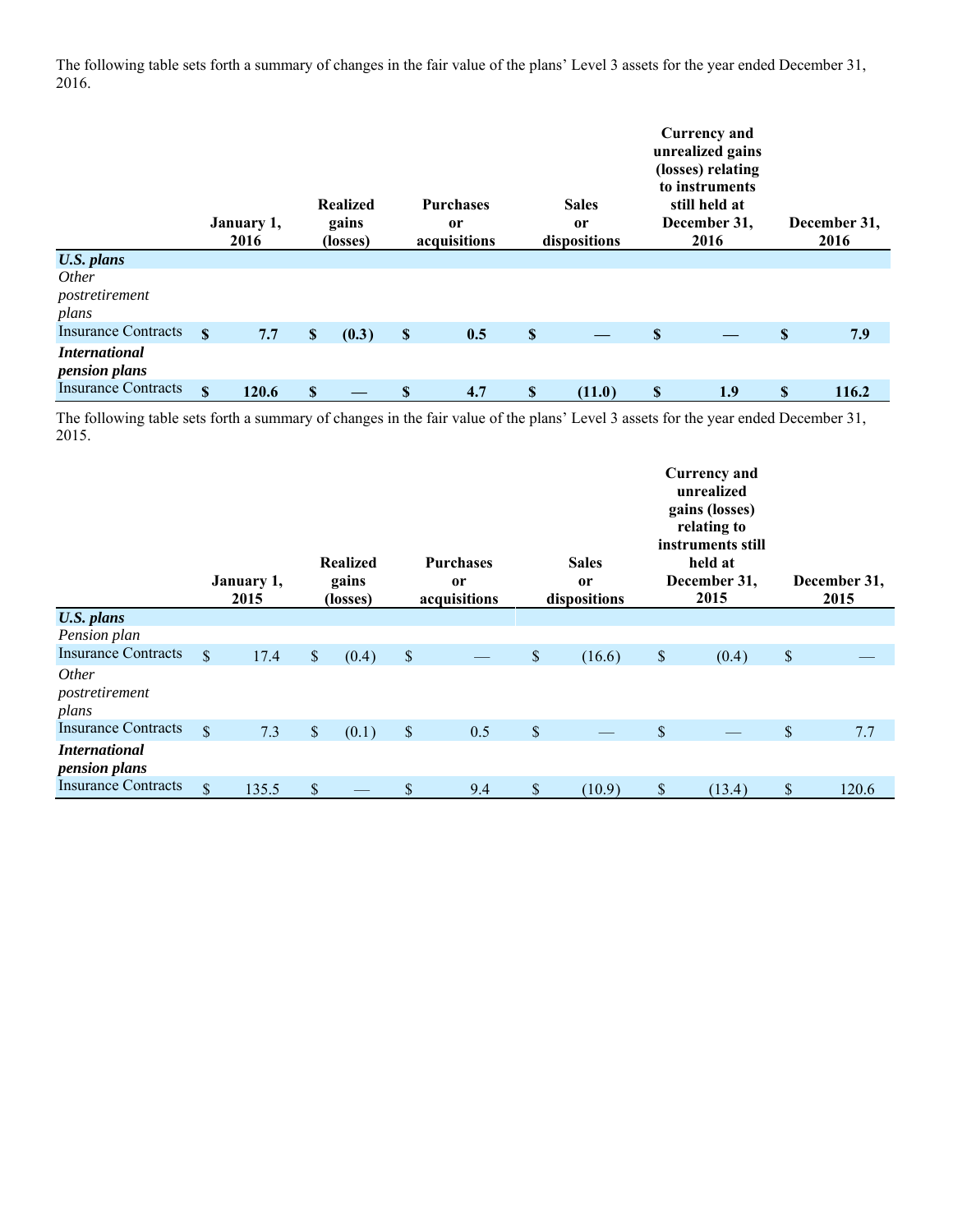The following table presents additional information about plan assets valued using the net asset value as a practical expedient within the fair value hierarchy table.

|                                              |                           |                   | 2016                                  |  |                           |                   | 2015          |                                       |                                    |                                                |
|----------------------------------------------|---------------------------|-------------------|---------------------------------------|--|---------------------------|-------------------|---------------|---------------------------------------|------------------------------------|------------------------------------------------|
|                                              |                           | <b>Fair Value</b> | <b>Unfunded</b><br><b>Commitments</b> |  |                           | <b>Fair Value</b> |               | <b>Unfunded</b><br><b>Commitments</b> | Redemption<br>Frequency            | Redemption<br><b>Notice</b><br>Period<br>Range |
| U.S. plans                                   |                           |                   |                                       |  |                           |                   |               |                                       |                                    |                                                |
| Commingled Funds                             |                           |                   |                                       |  |                           |                   |               |                                       |                                    |                                                |
| Debt                                         | $\boldsymbol{\mathsf{S}}$ | 18.6              | $\mathbf S$                           |  | $\$$                      |                   | $\mathcal{S}$ |                                       | Daily                              | 5 days                                         |
| Other                                        |                           | 104.6             |                                       |  |                           | 105.3             |               |                                       | Monthly                            | 5 days                                         |
| Private Real Estate<br>(1)                   |                           | 40.5              |                                       |  |                           | 37.6              |               |                                       | Quarterly                          | 60 days                                        |
| Private Equity (2)                           |                           | 1.1               |                                       |  |                           | 7.6               |               |                                       |                                    |                                                |
| Total                                        | $\boldsymbol{\mathsf{S}}$ | 164.8             | $\mathbf{\$}$                         |  | $\boldsymbol{\mathsf{S}}$ | 150.5             | $\mathbb{S}$  |                                       |                                    |                                                |
| <b>International</b><br><i>pension plans</i> |                           |                   |                                       |  |                           |                   |               |                                       |                                    |                                                |
| Commingled Funds                             |                           |                   |                                       |  |                           |                   |               |                                       |                                    |                                                |
| Equity                                       | \$                        | 726.7             | \$                                    |  | \$                        | 880.8             | \$            |                                       | Weekly,<br>Monthly                 | Up to 90 days                                  |
|                                              |                           |                   |                                       |  |                           |                   |               |                                       | Weekly,<br>Biweekly,<br>Bimonthly, |                                                |
| Debt                                         |                           | 640.0             |                                       |  |                           | 632.6             |               |                                       | Monthly                            | Up to 90 days                                  |
| Other                                        |                           | 25.8              |                                       |  |                           | 76.1              |               |                                       | Monthly,<br>Quarterly              | Up to 90 days                                  |
|                                              |                           |                   |                                       |  |                           |                   |               |                                       | Monthly,                           |                                                |
| Private Real Estate                          |                           | 41.7              |                                       |  |                           | 41.8              |               |                                       | Quarterly                          | Up to 90 days                                  |
| Total                                        | \$                        | 1,434.2           | \$                                    |  | \$                        | 1,631.3           | \$            |                                       |                                    |                                                |

*(1) Includes investments in a private real estate fund and limited partnerships. The fund invests in U.S. real estate and allows redemptions quarterly, though queues, restrictions, and gates may extend the period. The limited partnerships include investments in primarily U.S. real estate, and can never be redeemed. The partnerships are all currently being wound up, and are expected to make all distributions over the next three years.*

*(2) Includes investments in limited partnerships, which invest primarily in U.S. buyouts and venture capital. The investments can never be redeemed. The partnerships are all currently being wound up, and are expected to make all distributions over the next three years.*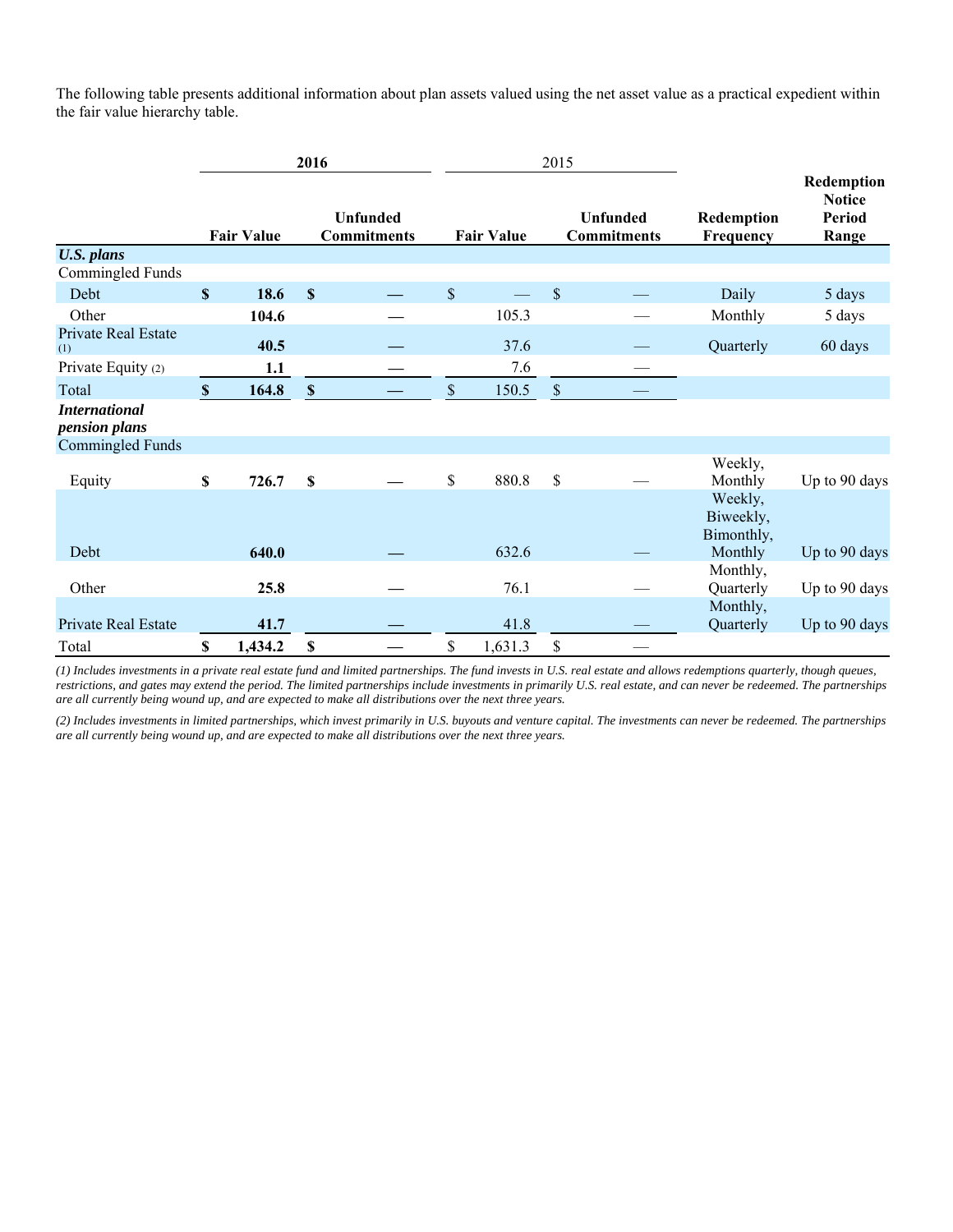### **Note 17 — Stockholders' equity**

The company has 100 million authorized shares of common stock, par value \$.01 per share, and 40 million shares of authorized preferred stock, par value \$1 per share, issuable in series.

At December 31, 2016, 35.7 million shares of unissued common stock of the company were reserved for stock-based incentive plans and the company's convertible senior notes.

Accumulated other comprehensive income (loss) as of December 31, 2016, 2015 and 2014, is as follows:

|                                                           |                 |               | <b>Translation</b> |              | <b>Postretirement</b> |
|-----------------------------------------------------------|-----------------|---------------|--------------------|--------------|-----------------------|
|                                                           | <b>Total</b>    |               | <b>Adjustments</b> |              | <b>Plans</b>          |
| Balance at December 31, 2013                              | \$<br>(3,333.4) | $\mathcal{S}$ | (676.8)            | $\mathbb{S}$ | (2,656.6)             |
| Other comprehensive income before reclassifications       | (638.8)         |               | (61.0)             |              | (577.8)               |
| Amounts reclassified from accumulated other comprehensive |                 |               |                    |              |                       |
| income                                                    | (141.2)         |               |                    |              | (141.2)               |
| Current period other comprehensive income                 | (780.0)         |               | (61.0)             |              | (719.0)               |
| Balance at December 31, 2014                              | (4, 113.4)      |               | (737.8)            |              | (3,375.6)             |
| Other comprehensive income before reclassifications       | 346.2           |               | (96.0)             |              | 442.2                 |
| Amounts reclassified from accumulated other comprehensive |                 |               |                    |              |                       |
| income                                                    | (178.1)         |               |                    |              | (178.1)               |
| Current period other comprehensive income                 | 168.1           |               | (96.0)             |              | 264.1                 |
| Balance at December 31, 2015                              | (3,945.3)       |               | (833.8)            |              | (3,111.5)             |
| Other comprehensive income before reclassifications       | (64.9)          |               | (93.3)             |              | 28.4                  |
| Amounts reclassified from accumulated other comprehensive |                 |               |                    |              |                       |
| income                                                    | (142.6)         |               |                    |              | (142.6)               |
| Current period other comprehensive income                 | (207.5)         |               | (93.3)             |              | (114.2)               |
| Balance at December 31, 2016                              | (4,152.8)       |               | (927.1)            |              | (3,225.7)             |

Amounts related to postretirement plans not reclassified in their entirety out of accumulated other comprehensive income were as follows:

| Year ended December 31,             | 2016    | 2015    |
|-------------------------------------|---------|---------|
| Amortization of prior service cost* | 5.6     |         |
| Amortization of actuarial losses*   | (155.2) | (189.7) |
| Curtailment gain*                   | 2.0     |         |
| Total before tax                    | (147.6) | (186.6) |
| Income tax benefit                  | 5.0     | 8.5     |
| Net of tax                          | (142.6) | (178.1) |

*\* These items are included in net periodic postretirement cost (see note 16).*

The following table summarizes the changes in shares of preferred stock, common stock and treasury stock during the three years ended December 31, 2016

|                              | <b>Preferred</b><br><b>Stock</b> | Common<br><b>Stock</b> | <b>Treasury</b><br><b>Stock</b> |
|------------------------------|----------------------------------|------------------------|---------------------------------|
| Balance at December 31, 2013 | 2.6                              | 45.1                   | 1.1                             |
| Common stock repurchases     |                                  |                        | 1.6                             |
| Stock-based compensation     |                                  | 0.4                    |                                 |
| Preferred stock conversion   | (2.6)                            | 6.9                    |                                 |
| Balance at December 31, 2014 |                                  | 52.4                   | 2.7                             |
| Stock-based compensation     |                                  | 0.2                    |                                 |
| Balance at December 31, 2015 |                                  | 52.6                   | 2.7                             |
| Stock-based compensation     |                                  | 0.2                    |                                 |
| Balance at December 31, 2016 |                                  | 52.8                   |                                 |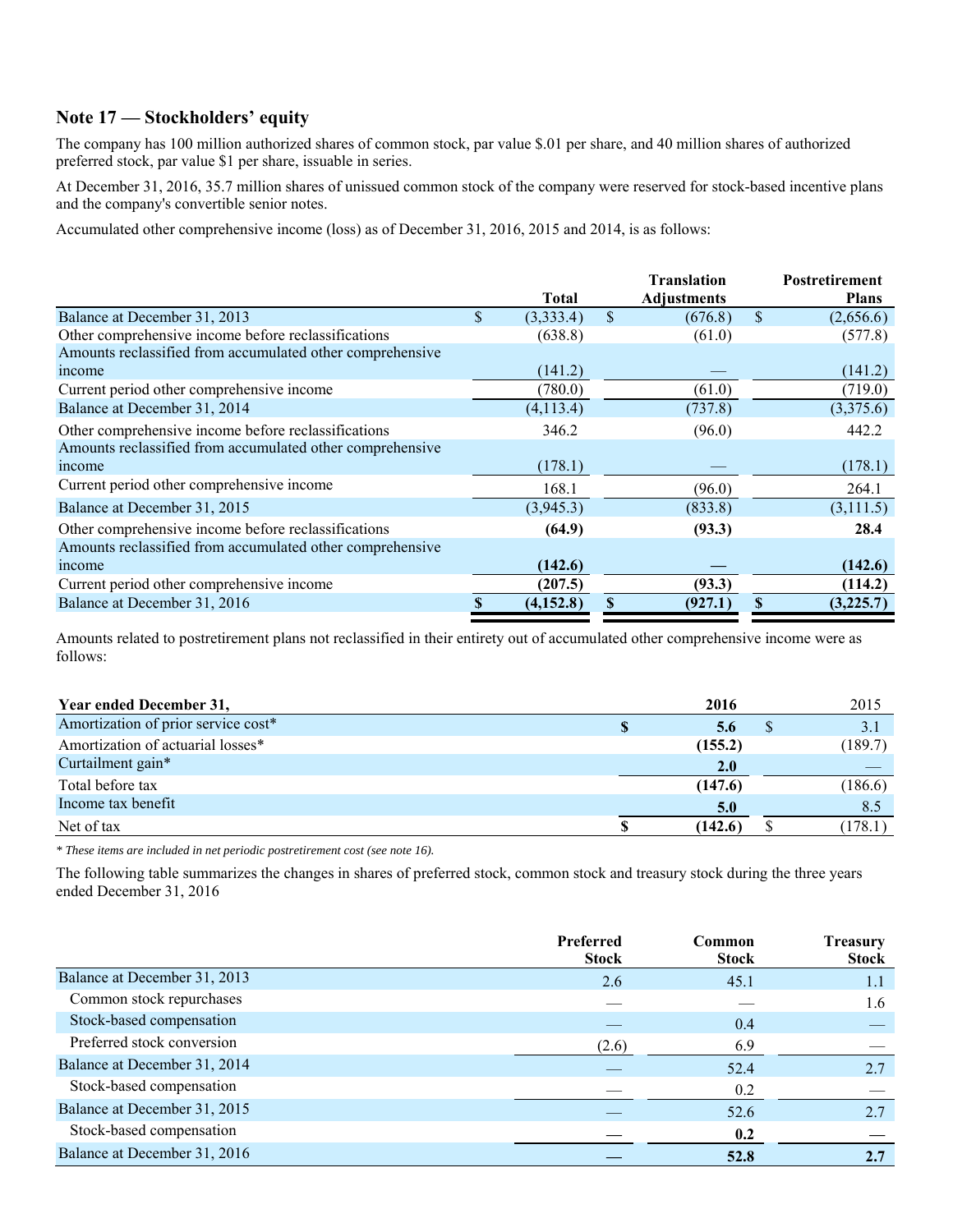### **Note 18 — Quarterly financial information (unaudited)**

|                                                                                                                                                       | First<br>Quarter |     | <b>Second</b><br>Quarter | <b>Third</b><br>Quarter | Fourth<br>Quarter | Year          |
|-------------------------------------------------------------------------------------------------------------------------------------------------------|------------------|-----|--------------------------|-------------------------|-------------------|---------------|
| 2016                                                                                                                                                  |                  |     |                          |                         |                   |               |
| Revenue                                                                                                                                               | \$<br>666.8      | \$  | 748.9                    | \$<br>683.3             | \$<br>721.7       | \$<br>2,820.7 |
| Gross profit                                                                                                                                          | 98.5             |     | 178.3                    | 121.6                   | 160.2             | 558.6         |
| Income (loss) before income taxes                                                                                                                     | (33.2)           |     | 44.3                     | (15.2)                  | 24.6              | 20.5          |
| Net income (loss) attributable to Unisys<br>Corporation common shareholders<br>Earnings (loss) per common share                                       | (39.9)           |     | 21.6                     | (28.2)                  | (1.2)             | (47.7)        |
| attributable to Unisys Corporation                                                                                                                    |                  |     |                          |                         |                   |               |
| <b>Basic</b>                                                                                                                                          | (0.80)           |     | 0.43                     | (0.56)                  | (0.02)            | (0.95)        |
| Diluted                                                                                                                                               | (0.80)           |     | 0.36                     | (0.56)                  | (0.02)            | (0.95)        |
| 2015                                                                                                                                                  |                  |     |                          |                         |                   |               |
| Revenue                                                                                                                                               | \$<br>721.2      | \$. | 764.8                    | \$<br>739.2             | \$<br>789.9       | \$<br>3,015.1 |
| Gross profit                                                                                                                                          | 117.0            |     | 124.3                    | 140.6                   | 159.0             | 540.9         |
| Income (loss) before income taxes                                                                                                                     | (27.7)           |     | (50.8)                   | 7.3                     | 12.4              | (58.8)        |
| Net income (loss) attributable to Unisys<br>Corporation common shareholders<br>Earnings (loss) per common share<br>attributable to Unisys Corporation | (43.2)           |     | (58.2)                   | (9.6)                   | 1.1               | (109.9)       |
| Basic                                                                                                                                                 | (0.87)           |     | (1.17)                   | (0.19)                  | 0.02              | (2.20)        |
| Diluted<br>$0.0012 - 1$                                                                                                                               | (0.87)           |     | (1.17)                   | (0.19)                  | 0.02              | (2.20)        |

*In the fourth quarter of 2016, the company recorded pretax losses on debt extinguishment of \$4.0 million. See Note 9, "Debt," of the Notes to Consolidated Financial Statements.*

*In the first, second, third and fourth quarters of 2016, the company recorded pretax cost-reduction and other charges of \$26.9 million, \$10.2 million, \$31.9 million and \$13.1 million respectively. See Note 3, "Cost reduction actions," of the Notes to Consolidated Financial Statements.*

*In the second, third and fourth quarters of 2015, the company recorded pretax cost-reduction and other charges of \$52.6 million, \$17.4 million and \$48.5 million, respectively. See Note 3, "Cost reduction actions," of the Notes to Consolidated Financial Statements.*

The individual quarterly per-share amounts may not total to the per-share amount for the full year because of accounting rules governing the computation of earnings *per share.*

# **ITEM 9. CHANGES IN AND DISAGREEMENTS WITH ACCOUNTANTS ON ACCOUNTING AND FINANCIAL DISCLOSURE**

Not applicable.

# **ITEM 9A. CONTROLS AND PROCEDURES**

### **Evaluation of Disclosure Controls and Procedures**

As of the end of the period covered by this Annual Report, management performed, with the participation of the Chief Executive Officer ("CEO") and the Chief Financial Officer ("CFO"), an evaluation of the effectiveness of the company's disclosure controls and procedures as defined in Rules 13a-15(e) and 15d-15(e) of the Securities Exchange Act of 1934 (the "Exchange Act"). In designing and evaluating the disclosure controls and procedures, management recognized that any controls and procedures, no matter how well designed and operated, can provide only reasonable assurance of achieving the desired control objectives. Based upon that evaluation, the CEO and the CFO concluded that, as of December 31, 2016 , the company's disclosure controls and procedures were effective to provide reasonable assurance that information required to be disclosed in our Exchange Act reports is recorded, processed, summarized and reported within the time periods specified by the SEC, and that such information is accumulated and communicated to management, including the CEO and CFO, as appropriate, to allow timely decisions regarding required disclosure.

### **Management's Annual Report on Internal Control over Financial Reporting**

Refer to Management's Report on Internal Control over Financial Reporting.

### **Attestation Report of the Registered Public Accounting Firm**

Refer to Report of Independent Registered Public Accounting Firm.

### **Changes in Internal Control over Financial Reporting**

There have been no changes in the company's internal control over financial reporting during the most recently completed fiscal quarter that have materially affected, or are reasonably likely to materially affect, the company's internal control over financial reporting.

## **ITEM 9B. OTHER INFORMATION**

Not applicable.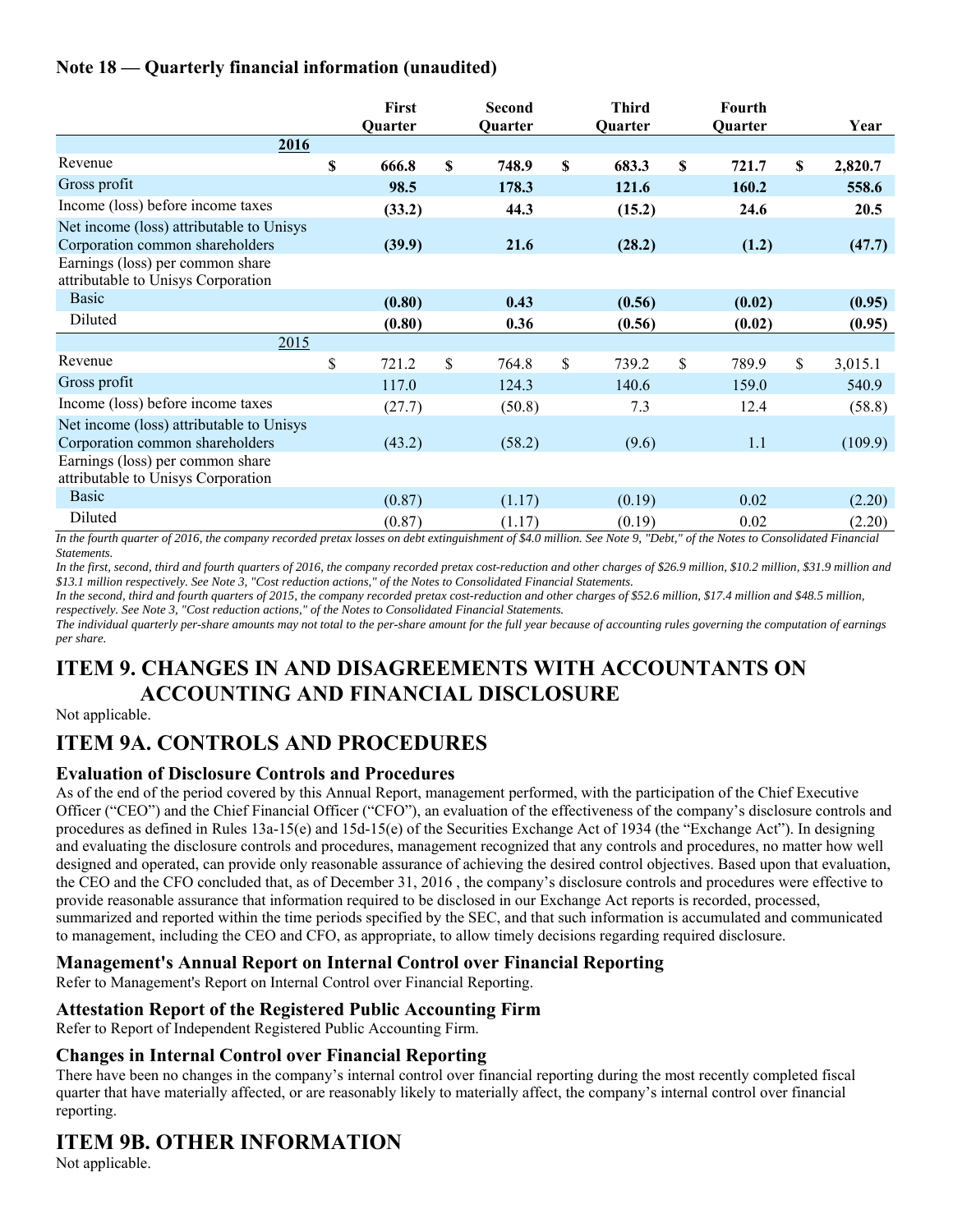# **PART III**

## **ITEM 10. DIRECTORS, EXECUTIVE OFFICERS AND CORPORATE GOVERNANCE**

Information regarding our executive officers appears in Part I, Item 1 of this Form 10-K.

The following information is incorporated herein by reference to our Definitive Proxy Statement for the 2017 Annual Meeting of Stockholders (the "Proxy Statement"):

- Information regarding our directors is set forth under the heading "Nominees for Election to the Board of Directors".
- Information regarding the Unisys Code of Ethics and Business Conduct is set forth under the heading "Code of Ethics and Business Conduct". • Information regarding our audit and finance committee and audit committee financial experts is set forth under the heading
- "Committees". Information regarding compliance with Section 16(a) is set forth under the heading "Section 16(a) Beneficial Ownership
- Reporting Compliance."
- Information regarding our director nomination process is set forth under the heading "Director Nomination Process."

## **ITEM 11. EXECUTIVE COMPENSATION**

Information regarding executive compensation is set forth under the heading "EXECUTIVE COMPENSATION" in the Proxy Statement and is incorporated herein by reference.

## **ITEM 12. SECURITY OWNERSHIP OF CERTAIN BENEFICIAL OWNERS AND MANAGEMENT AND RELATED STOCKHOLDER MATTERS**

The following information is incorporated herein by reference to the Proxy Statement:

- Information regarding securities authorized for issuance under equity compensation plans is set forth under the heading "EQUITY COMPENSATION PLAN INFORMATION".
- Information regarding the security ownership of certain beneficial owners, directors and executive officers is set forth under the heading "SECURITY OWNERSHIP BY CERTAIN BENEFICIAL OWNERS AND MANAGEMENT".

# **ITEM 13. CERTAIN RELATIONSHIPS AND RELATED TRANSACTIONS, AND DIRECTOR INDEPENDENCE**

The following information is incorporated herein by reference to the Proxy Statement:

- Information regarding transactions with related persons is set forth under the heading "Related Party Transactions".
- Information regarding director independence is set forth under the heading "Independence of Directors".

# **ITEM 14. PRINCIPAL ACCOUNTANT FEES AND SERVICES**

Information concerning fees and services of the company's principal accountants is set forth under the heading "Independent Registered Public Accounting Firm Fees and Services" in the Proxy Statement and is incorporated herein by reference.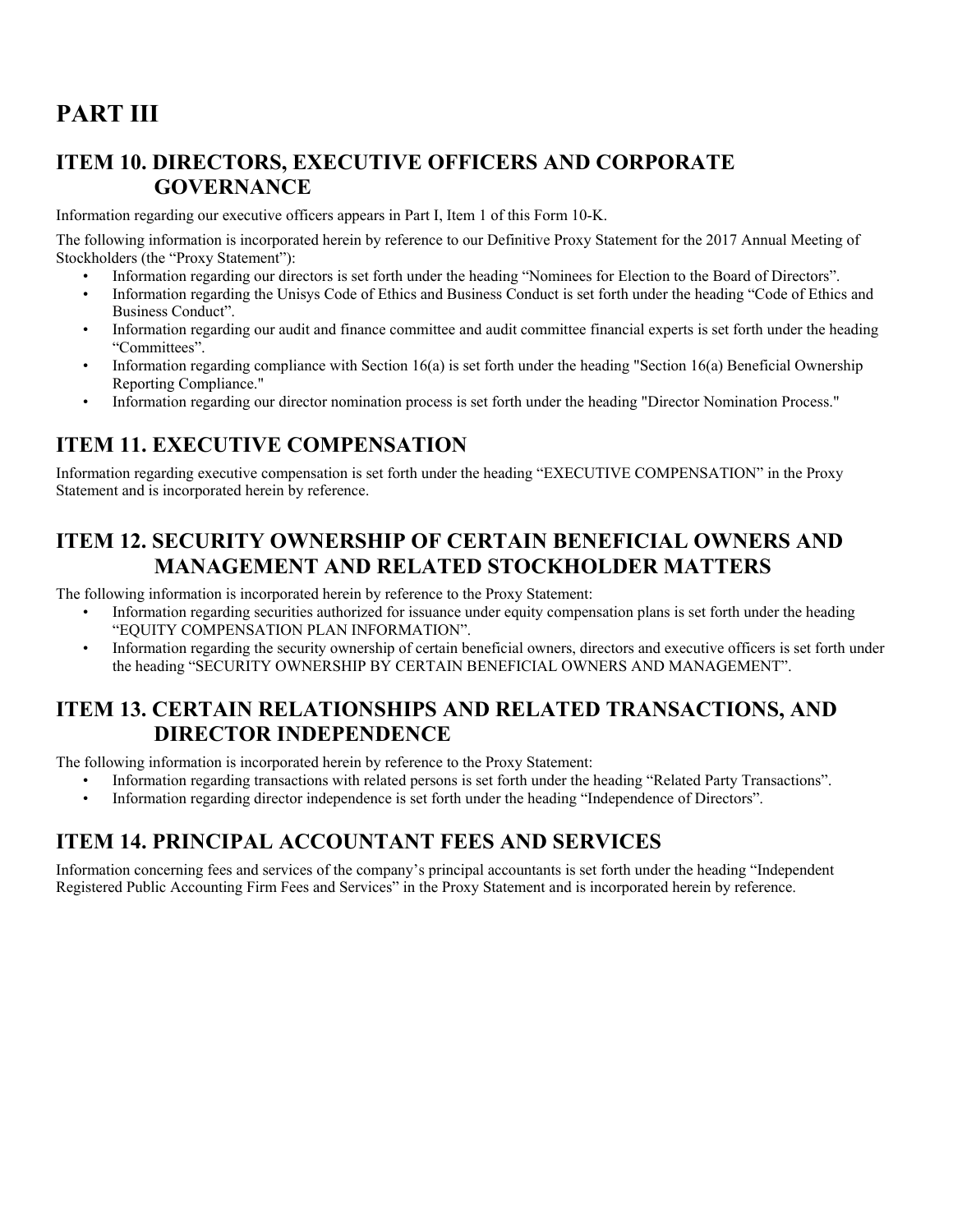# **PART IV**

# **ITEM 15. EXHIBITS AND FINANCIAL STATEMENT SCHEDULES**

1. Unisys Corporation's consolidated financial statements are filed as a part of this report on Form 10-K in Item 8, Financial Statements and Supplementary Data, and a list of Unisys Corporation's consolidated financial statements are found on this report. Schedule II, Valuation and Qualifying Accounts, is found on this report; all other financial statement schedules are omitted because the required information is not applicable, or because the information required is included in the consolidated financial statements and notes thereto.

2. Exhibits required to be filed by Item 601 of Regulation S-K:

| <b>Exhibit</b><br><b>Number</b> | <b>Description</b>                                                                                                                                                                                                                                                                                                                                                               |
|---------------------------------|----------------------------------------------------------------------------------------------------------------------------------------------------------------------------------------------------------------------------------------------------------------------------------------------------------------------------------------------------------------------------------|
| 3.1                             | Restated Certificate of Incorporation of Unisys Corporation (incorporated by reference to Exhibit 3.1 to the Company's<br>Current Report on Form 8-K filed on April 30, 2010)                                                                                                                                                                                                    |
| 3.2                             | Certificate of Amendment to Restated Certificate of Incorporation of Unisys Corporation (incorporated by reference to<br>Exhibit 3.1 to the Company's Current Report on Form 8–K filed on April 28, 2011)                                                                                                                                                                        |
| 3.3                             | By-Laws of Unisys Corporation, as amended through April 30, 2015 (incorporated by reference to Exhibit 3.3 to the<br>Company's Quarterly Report on Form 10-Q filed on April 30, 2015)                                                                                                                                                                                            |
| 4.1                             | Agreement to furnish to the Commission on request a copy of any instrument defining the rights of the holders of long-term<br>debt which authorizes a total amount of debt not exceeding 10% of the total assets of the Company (incorporated by<br>reference to Exhibit 4 to the Company's Annual Report on Form 10-K for the year ended December 31, 1982 (File No. 1-<br>145) |
| 4.2                             | Senior Indenture, dated as of June 1, 2012, between Unisys Corporation and Wells Fargo Bank, National Association, as<br>Trustee (incorporated by reference to Exhibit 4.1 to the Company's Registration Statement on Form S-3 (Registration No.<br>$333 - 181874)$                                                                                                              |
| 4.3                             | First Supplemental Indenture, dated as of August 21, 2012, between Unisys Corporation and Wells Fargo Bank, National<br>Association, as Trustee (the "Trustee"), to the Senior Indenture, dated as of June 1, 2012, between the Company and the<br>Trustee (incorporated by reference to Exhibit 4.1 to the Company's Current Report on Form 8-K filed on August 22, 2012)       |
| 4.4                             | Indenture, dated as of March 15, 2016, between Unisys Corporation and Wells Fargo Bank, National Association, as<br>Trustee (incorporated by reference to Exhibit 4.1 to the Company's Current Report on Form 8-K filed on March 15, 2016)                                                                                                                                       |
| 10.1                            | Form of Indemnification Agreement between Unisys Corporation and each of its Directors (incorporated by reference to<br>Exhibit B to the Company's Proxy Statement, dated March 22, 1988, for its 1988 Annual Meeting of Stockholders)                                                                                                                                           |
| 10.2                            | Unisys Corporation Director Stock Unit Plan, as amended and restated effective September 22, 2000 (incorporated by<br>reference to Exhibit 10.5 to the Company's Quarterly Report on Form 10-Q for the quarterly period ended<br>September 30, 2000)                                                                                                                             |
| 10.3                            | Deferred Compensation Plan for Directors of Unisys Corporation, as amended and restated effective April 22, 2004<br>(incorporated by reference to Exhibit 10.2 to the Company's Quarterly Report on Form 10-Q for the quarterly period ended<br>June 30, 2004)                                                                                                                   |
| 10.4                            | 2005 Deferred Compensation Plan for Directors of Unisys Corporation, as amended and restated effective December 2,<br>2010 except as otherwise noted therein (incorporated by reference to Exhibit 10.17 to the Company's Annual Report on<br>Form 10-K for the year ended December 31, 2010)                                                                                    |

10.5 Unisys Corporation 2003 Long-Term Incentive and Equity Compensation Plan, as amended and restated effective January 1, 2009 (incorporated by reference to Exhibit 10.13 to the Company's Annual Report on Form 10-K for the year ended December 31, 2008)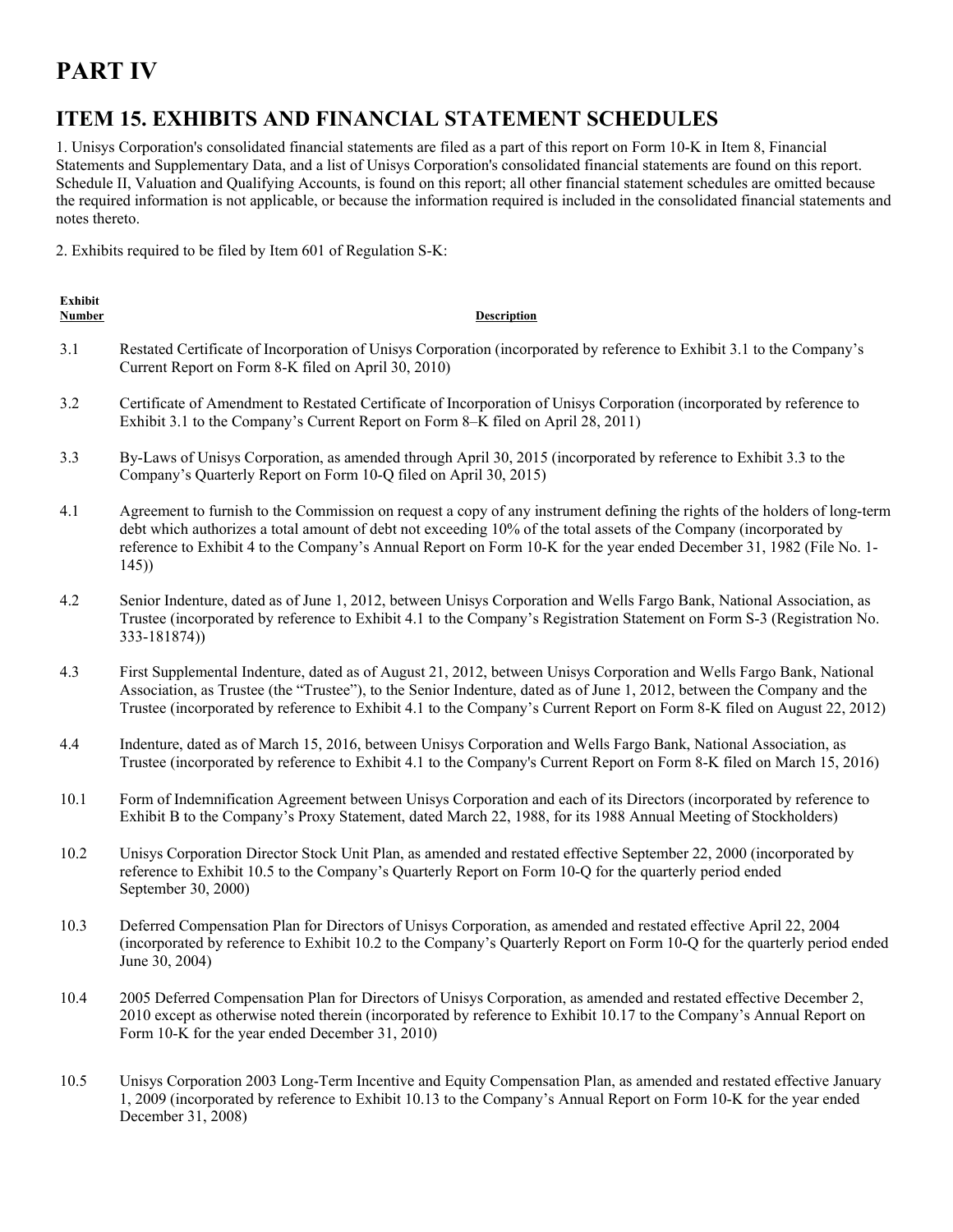- 10.6 Amendment to Unisys Corporation 2003 Long-Term Incentive and Equity Compensation Plan, effective February 12, 2009 (incorporated by reference to Exhibit 10.14 to the Company's Annual Report on Form 10-K for the year ended December 31, 2008)
- 10.7 Unisys Corporation 2007 Long-Term Incentive and Equity Compensation Plan, as amended and restated effective January 1, 2009 (incorporated by reference to Exhibit 10.20 to the Company's Annual Report on Form 10-K for the year ended December 31, 2008)
- 10.8 Amendment to Unisys Corporation 2007 Long-Term Incentive and Equity Compensation Plan, effective February 12, 2009 (incorporated by reference to Exhibit 10.21 to the Company's Annual Report on Form 10-K for the year ended December 31, 2008)
- 10.9 Unisys Corporation 2010 Long-Term Incentive and Equity Compensation Plan (incorporated by reference to Appendix E to the Company's Proxy Statement, dated March 18, 2010, for its 2010 Annual Meeting of Stockholders)
- 10.10 Unisys Corporation 2016 Long-Term Incentive and Equity Compensation Plan (incorporated by reference to Exhibit 10.1 to the Company's Quarterly Report on Form 10-Q for the quarterly period ended March 31, 2016)
- 10.11 Form of Performance-Based Restricted Stock Unit Agreement (incorporated by reference to Exhibit 10.10 to the Company's Annual Report on Form 10-K for the year ended December 31, 2015)
- 10.12 Form of Time-Based Restricted Stock Unit Agreement (incorporated by reference to Exhibit 10.11 to the Company's Annual Report on Form 10-K for the year ended December 31, 2014)
- 10.13 Form of Stock Option Agreement (incorporated by reference to Exhibit 10.12 to the Company's Annual Report on Form 10- K for the year ended December 31, 2014)
- 10.14 Form of Performance Cash Award Agreement (incorporated by reference to Exhibit 10.2 to the Company's Quarterly Report on Form 10-Q for the quarterly period ended March 31, 2016)
- 10.15 Unisys Executive Annual Variable Compensation Plan (incorporated by reference to Exhibit A to the Company's Proxy Statement, dated March 23, 1993, for its 1993 Annual Meeting of Stockholders)
- 10.16 Unisys Corporation Deferred Compensation Plan as amended and restated effective September 22, 2000 (incorporated by reference to Exhibit 10.3 to the Company's Quarterly Report on Form 10-Q for the quarterly period ended September 30, 2000)
- 10.17 Unisys Corporation 2005 Deferred Compensation Plan, as amended and restated effective September 19, 2014 except as otherwise noted therein (incorporated by reference to Exhibit 10.1 to the Company's Quarterly Report on Form 10-Q for the quarterly period ended September 30, 2014)
- 10.18 Form of Executive Employment Agreement for U.S. executive officers (incorporated by reference to Exhibit 10.11 to the Company's Annual Report on Form 10-K for the year ended December 31, 2012)
- 10.19 Agreement dated as of October 14, 2016 by and between Unisys Europe Limited and Andrew J. Stafford
- 10.20 Form of letter agreement by and between Unisys Corporation and each of its executive officers who report directly to the Chief Executive Officer (incorporated by reference to Exhibit 10.3 to the Company's Current Report on Form 8-K filed on December 16, 2014)
- 10.21 Letter agreement dated as of July 20, 2016 by and between Unisys Europe Limited and Andrew J. Stafford
- 10.22 Unisys Corporation Executive Life Insurance Program, as amended and restated effective April 22, 2004 (incorporated by reference to Exhibit 10.21 to the Company's Annual Report on Form 10-K for the year ended December 31, 2005)
- 10.23 Amendment to the Unisys Corporation Executive Life Insurance Program, effective January 1, 2009 (incorporated by reference to Exhibit 10.23 to the Company's Annual Report on Form 10-K for the year ended December 31, 2008)
- 10.24 Unisys Corporation Supplemental Executive Retirement Income Plan, as amended and restated effective January 1, 2009 (incorporated by reference to Exhibit 10.25 to the Company's Annual Report on Form 10-K for the year ended December 31, 2008)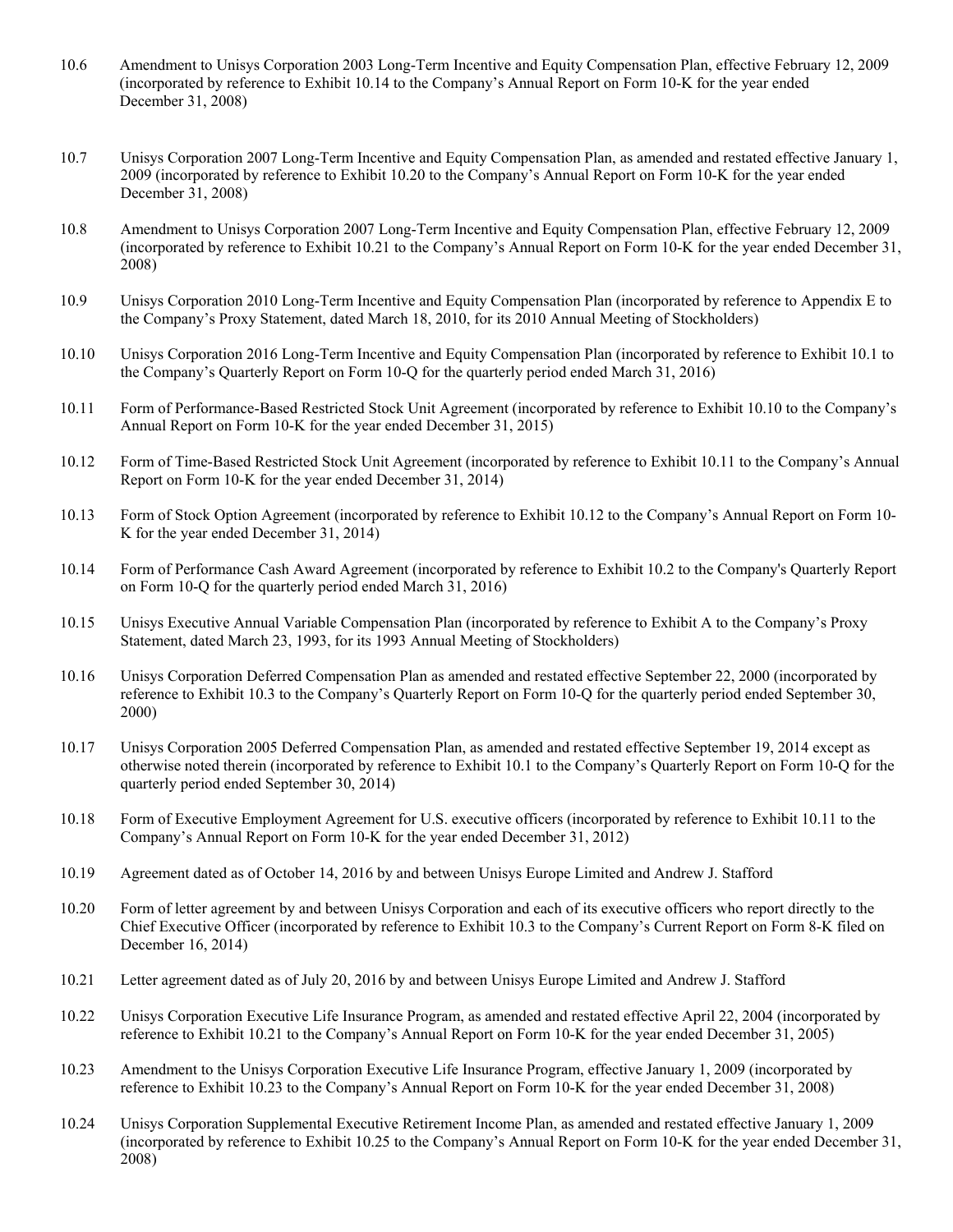- 10.25 Unisys Corporation Elected Officer Pension Plan, as amended and restated effective January 1, 2009 (incorporated by reference to Exhibit 10.26 to the Company's Annual Report on Form 10-K for the year ended December 31, 2008)
- 10.26 Unisys Corporation Savings Plan, as amended and restated effective January 1, 2016 (incorporated by reference to Exhibit 10.23 to the Company's Annual Report on Form 10-K for the year ended December 31, 2015)
- 10.27 Amendment 2017-1 to the Unisys Savings Plan effective January 1, 2017
- 10.28 Summary of supplemental benefits provided to elected officers of Unisys Corporation (incorporated by reference to Exhibit 10.25 to the Company's Annual Report on Form 10-K for the year ended December 31, 2014)
- 10.29 Letter Agreement, dated December 12, 2014, between Unisys Corporation and Peter Altabef (incorporated by reference to Exhibit 10.1 to the Company's Current Report on Form 8-K filed on December 16, 2014)
- 10.30 Employment Agreement, dated December 12, 2014, between Unisys Corporation and Peter Altabef (incorporated by reference to Exhibit 10.2 to the Company's Current Report on Form 8-K filed on December 16, 2014)
- 10.31 Credit Agreement dated as of June 23, 2011 by and among Unisys Corporation as the Borrower, the other persons party thereto that are designated as Credit Parties, General Electric Capital Corporation, for itself, as a Lender and Swingline Lender, and as Agent for all Lenders, and the other financial institutions party thereto, as Lenders (incorporated by reference to Exhibit 10.28 to the Company's Annual Report on Form 10-K for the year ended December 31, 2015)
- 10.32 Amendment No. 1 dated as of November 21, 2013 to Credit Agreement dated as of June 23, 2011 (incorporated by reference to Exhibit 10.29 to the Company's Annual Report on Form 10-K for the year ended December 31, 2015)
- 10.33 Amendment No. 2 dated as of July 29, 2014 to Credit Agreement dated as of June 23, 2011 (incorporated by reference to Exhibit 10.30 to the Company's Annual Report on Form 10-K for the year ended December 31, 2015)
- 10.34 Amendment No. 3 dated as of September 25, 2014 to Credit Agreement dated as of June 23, 2011(incorporated by reference to Exhibit 10.31 to the Company's Annual Report on Form 10-K for the year ended December 31, 2015)
- 10.35 Amendment No. 4 dated as of April 1, 2015 to Credit Agreement dated as of June 23, 2011 (incorporated by reference to Exhibit 10.32 to the Company's Annual Report on Form 10-K for the year ended December 31, 2015)
- 10.36 Amendment No. 5 dated as of June 30, 2015 to Credit Agreement dated as of June 23, 2011 (incorporated by reference to Exhibit 10.33 to the Company's Annual Report on Form 10-K for the year ended December 31, 2015)
- 10.37 Amendment No. 6 dated as of March 4, 2016 to Credit Agreement dated as of June 23, 2011 (incorporated by reference to Exhibit 10.1 to the Company's Quarterly Report on Form 10-Q for the quarterly period ended June 30, 2016)
- 10.38 Amendment No. 7 dated as of July 25, 2016 to Credit Agreement dated as of June 23, 2011 (incorporated by reference to Exhibit 10.2 to the Company's Quarterly Report on Form 10-Q for the quarterly period ended June 30, 2016)
- 12 Statement of Computation of Ratio of Earnings to Combined Fixed Charges and Preferred Stock Dividends
- 21 Subsidiaries of the Company
- 23 Consent of KPMG LLP
- 24 Power of Attorney
- 31.1 Certification of Peter A. Altabef required by Rule 13a-14(a) or Rule 15d-14(a)
- 31.2 Certification of Inder M. Singh required by Rule 13a-14(a) or Rule 15d-14(a)
- 32.1 Certification of Peter A. Altabef required by Rule 13a-14(b) or Rule 15d-14(b) and Section 906 of the Sarbanes-Oxley Act of 2002, 18 U.S.C. Section 1350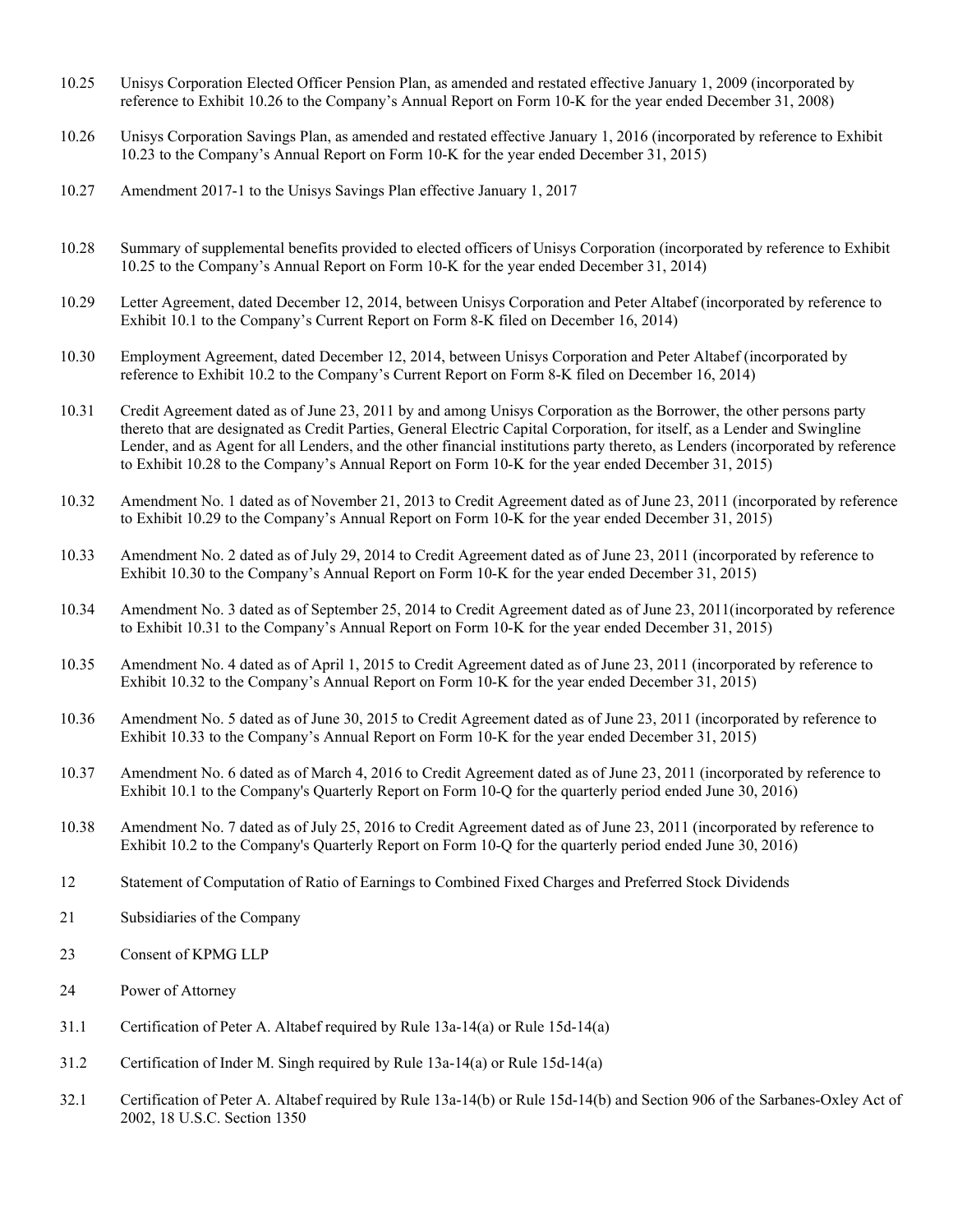- 32.2 Certification of Inder M. Singh required by Rule 13a-14(b) or Rule 15d-14(b) and Section 906 of the Sarbanes-Oxley Act of 2002, 18 U.S.C. Section 1350<br>101.INSXBRL Instance Docum
- Instance Document
- 101.SCHXBRL Taxonomy Extension Schema Document
- 101.CALXBRL Taxonomy Extension Calculation Linkbase Document
- 101.LABXBRL Taxonomy Extension Labels Linkbase Document
- 101.PREXBRL Taxonomy Extension Presentation Linkbase Document

101.DEFXBRL Taxonomy Extension Definition Linkbase Document

### **ITEM 16. FORM 10-K SUMMARY**

None.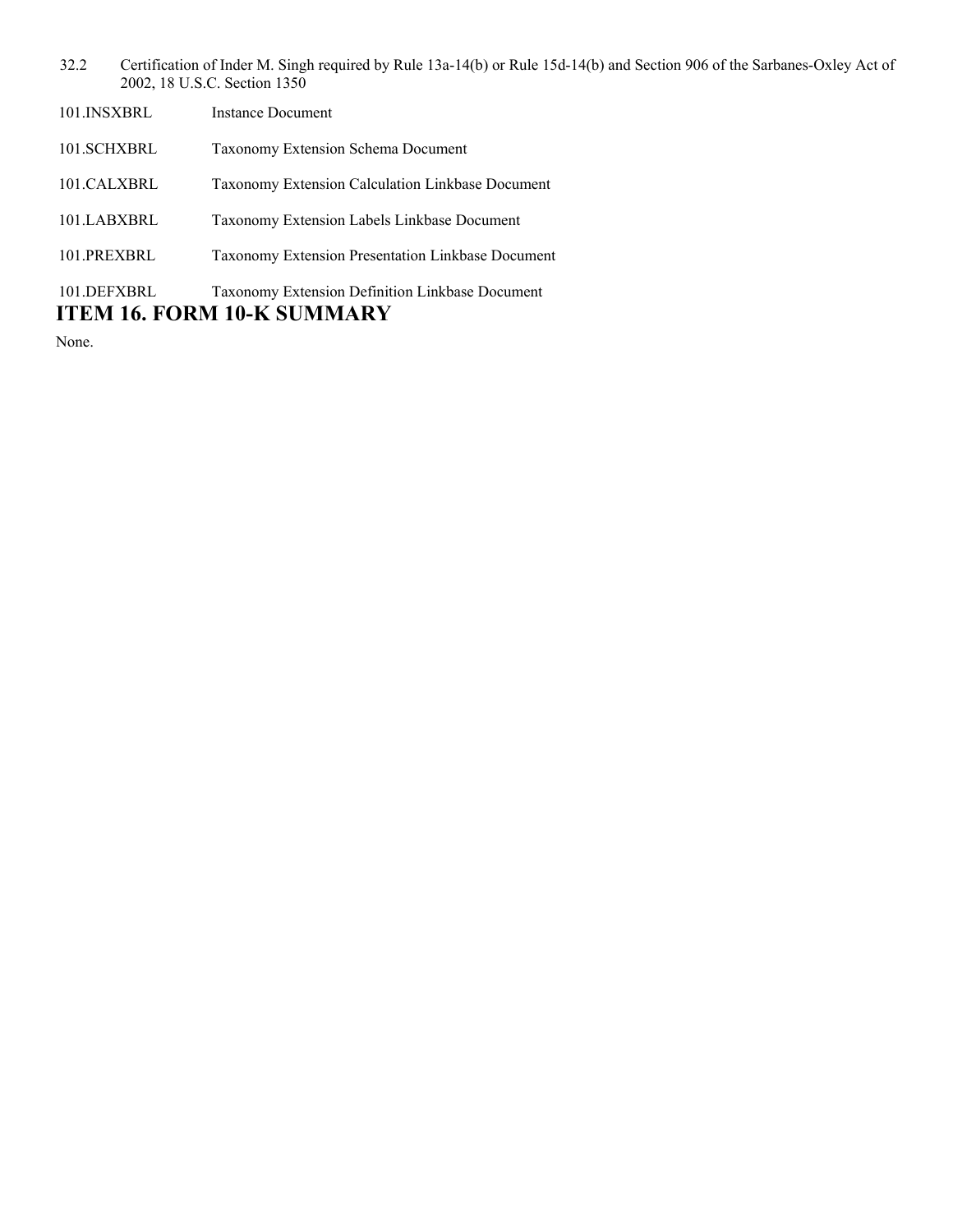#### **SIGNATURES**

Pursuant to the requirements of Section 13 or 15(d) of the Securities Exchange Act of 1934, the registrant has duly caused this report to be signed on its behalf by the undersigned, thereunto duly authorized.

#### UNISYS CORPORATION

By: /s/ Peter A. Altabef

**Peter A. Altabef President and Chief Executive Officer**

Date: February 21, 2017

Pursuant to the requirements of the Securities Exchange Act of 1934, this report has been signed below by the following persons on behalf of the registrant and in the capacities indicated on February 21, 2017.

> /s/ Peter A. Altabef \*Denise K. Fletcher **Peter A. Altabef Denise K. Fletcher**

**Director, President and Chief Executive Officer**

**(principal executive officer)**

**Inder M. Singh Philippe Germond Senior Vice President and Chief Financial Officer Director (principal financial officer)**

/s/ Michael M. Thomson \*Leslie F. Kenne

**Vice President and Corporate Controller Director (principal accounting officer)**

> \*Jared L. Cohon **Jared L. Cohon Paul E. Martin**

**Director Director**

\*Nathaniel A. Davis \*Paul E. Weaver

**Nathaniel A. Davis Paul E. Weaver Director Director**

\*By: /s/ Peter A. Altabef **Peter A. Altabef**

**Attorney-in-fact**

**Director**

/s/ Inder M. Singh \*Philippe Germond

**Michael M. Thomson Leslie F. Kenne**

**Director Director**

\*Alison Davis \*Lee D. Roberts **Alison Davis Lee D. Roberts**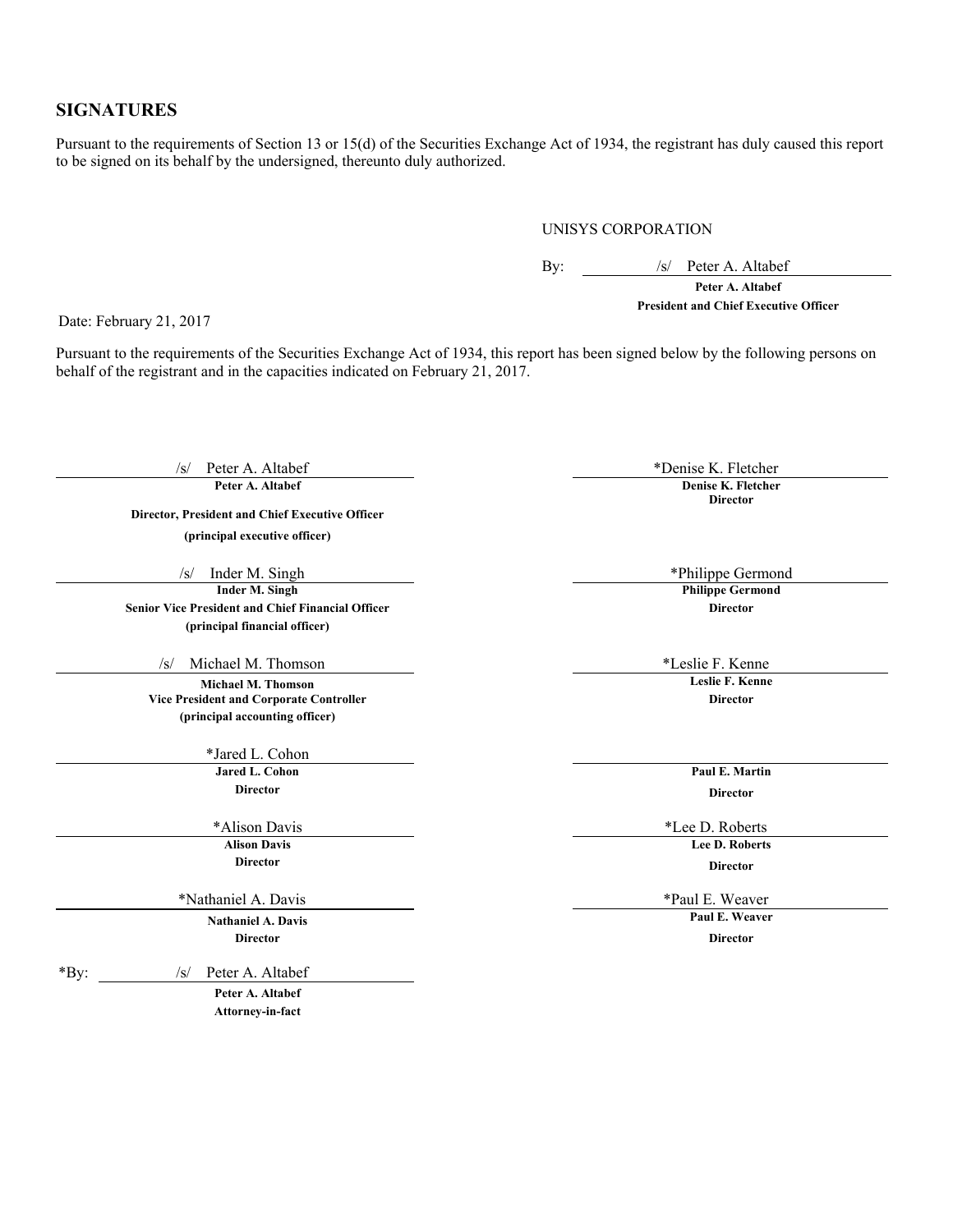### **Report of Independent Registered Public Accounting Firm**

The Board of Directors and Stockholders Unisys Corporation:

Under date of February 21, 2017, we reported on the consolidated balance sheets of Unisys Corporation and subsidiaries as of December 31, 2016 and 2015, and the related consolidated statements of income, comprehensive income, deficit and cash flows for each of the years in the three-year period ended December 31, 2016, as contained in the Annual Report to Stockholders for the year ended December 31, 2016 incorporated in this Form 10-K. In connection with our audits of the aforementioned consolidated financial statements, we also audited the related consolidated financial statement schedule referred to in Item 15(2) in this Form 10-K. This financial statement schedule is the responsibility of the Company's management. Our responsibility is to express an opinion on the financial statement schedule based on our audits.

In our opinion, such financial statement schedule, when considered in relation to the basic consolidated financial statements taken as a whole, presents fairly, in all material respects, the information set forth therein.

/s/ KPMG LLP Philadelphia, Pennsylvania February 21, 2017

#### **UNISYS CORPORATION SCHEDULE II - VALUATION AND QUALIFYING ACCOUNTS (Millions)**

| <b>Description</b>                                                                | <b>Balance at</b><br><b>Beginning</b><br>of Period |      | <b>Additions</b><br>Charged to<br>Costs and<br><b>Expenses</b> |     |    | Deductions (1) | <b>Balance at</b><br>End of<br>Period |      |  |
|-----------------------------------------------------------------------------------|----------------------------------------------------|------|----------------------------------------------------------------|-----|----|----------------|---------------------------------------|------|--|
| Allowance for doubtful accounts (deducted from accounts<br>and notes receivable): |                                                    |      |                                                                |     |    |                |                                       |      |  |
| Year Ended December 31, 2014                                                      | S                                                  | 28.3 |                                                                | 2.7 |    | (0.9)          | \$                                    | 30.1 |  |
| Year Ended December 31, 2015                                                      | \$                                                 | 30.1 |                                                                | 3.0 | \$ | (12.0)         | \$                                    | 21.1 |  |
| Year Ended December 31, 2016                                                      | S                                                  | 21.1 | S                                                              | 2.2 | S  | (0.5)          | \$                                    | 22.8 |  |

(1) Includes write-off of bad debts less recoveries, reclassifications from other current liabilities and foreign currency translation adjustments.

73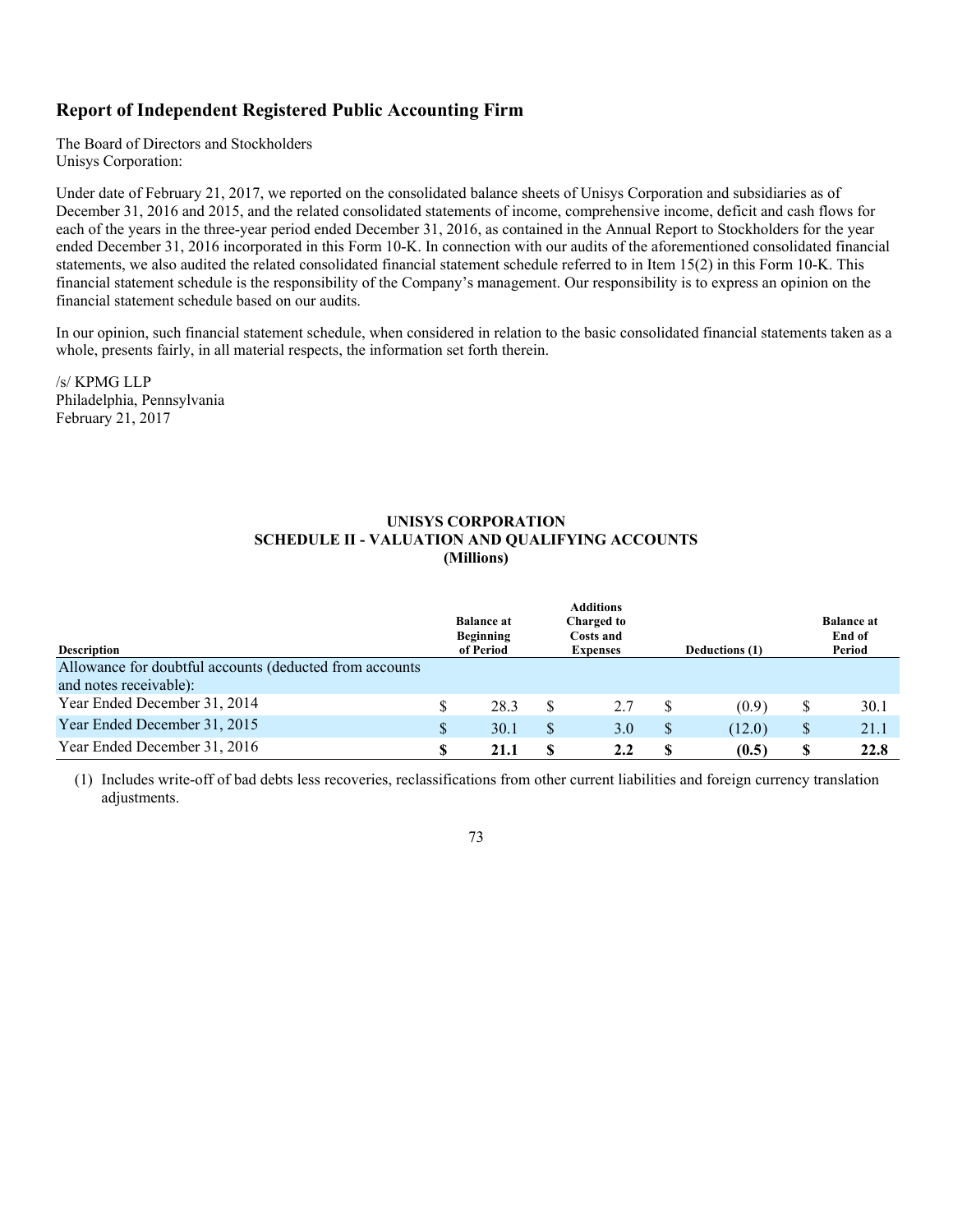#### **CHANGE OF CONTROL AGREEMENT**

AGREEMENT by and between Unisys Europe Limited, a company organized under the laws of England (the "Company"), and Andrew J. Stafford (the "Executive"), dated as of 14 October 2016.

The Board of Directors (the "Board") of Unisys Corporation ("Unisys") has determined that it is in the best interests of Unisys and its stockholders to assure that Unisys will have the continued dedication of the Executive, notwithstanding the possibility, threat or occurrence of a Change of Control (as defined below) of Unisys. The Board believes it is imperative to diminish the inevitable distraction of the Executive by virtue of the personal uncertainties and risks created by a pending or threatened Change of Control and to encourage the Executive's full attention and dedication to Unisys and the Company currently and in the event of any threatened or pending Change of Control, and to provide the Executive with compensation and benefits arrangements upon a Change of Control which ensure that the compensation and benefits expectations of the Executive will be satisfied and which are competitive with those of other corporations. Therefore, in order to accomplish these objectives, the Company has agreed to enter into this Change of Control Agreement with Executive, dated as of the date set forth above (the "Agreement").

#### NOW, THEREFORE, IT IS HEREBY AGREED AS FOLLOWS:

1. Certain Definitions. (a) The "Effective Date" shall mean the first date during the Change of Control Period (as defined in Section 1(b)) on which a Change of Control (as defined in Section 2) occurs. Anything in this Agreement to the contrary notwithstanding, if a Change of Control occurs and if the Executive's employment with the Company is terminated within the twelve (12) month period prior to the date on which the Change of Control occurs, and if it is reasonably demonstrated by the Executive that such termination of employment (i) was at the request of a third party who has taken steps reasonably calculated to effect a Change of Control or (ii) otherwise arose in connection with or anticipation of a Change of Control, then for all purposes of this Agreement the "Effective Date" shall mean the date immediately prior to the date of such termination of employment.

(b) The "Change of Control Period" shall mean the period commencing on the date hereof and ending on the third anniversary of the date hereof; provided, however, that commencing on the date one year after the date hereof, and on each annual anniversary of such date (such date and each annual anniversary thereof shall be hereinafter referred to as the "Renewal Date"), unless previously terminated, the Change of Control Period shall be automatically extended so as to terminate three years from such Renewal Date, unless at least 60 days prior to the Renewal Date the Company shall give notice to the Executive that the Change of Control Period shall not be so extended.

2. Change of Control. For the purpose of this Agreement, a "Change of Control" shall mean, at any time while the Executive serves as an officer of Unisys:

(a) The acquisition by any individual, entity or group (within the meaning of Section  $13(d)(3)$  or  $14(d)(2)$  of the Securities Exchange Act of 1934, as amended (the "Exchange Act")) (a "Person") of beneficial ownership (within the meaning of Rule 13d-3 promulgated under the Exchange Act) of 20% or more of either (i) the then outstanding shares of common stock of Unisys (the "Outstanding Company Common Stock") or (ii) the combined voting power of the then outstanding voting securities of Unisys entitled to vote generally in the election of directors (the "Outstanding Company Voting Securities"); provided, however, that for purposes of this subsection (a), the following acquisitions shall not constitute a Change of Control: (i) any acquisition directly from Unisys, (ii) any acquisition by Unisys, (iii) any acquisition by any employee benefit plan (or related trust) sponsored or maintained by Unisys or any corporation controlled by Unisys or (iv) any acquisition by any corporation pursuant to a transaction which complies with clauses (i), (ii) and (iii) of subsection (c) of this Section 2; or

(b) Individuals who, as of the date hereof, constitute the Board (the "Incumbent Board") cease for any reason to constitute at least a majority of the Board; provided, however, that any individual becoming a director subsequent to the date hereof whose election, or nomination for election by Unisys' stockholders, was approved by a vote of at least a majority of the directors then comprising the Incumbent Board shall be considered as though such individual were a member of the Incumbent Board, but excluding, for this purpose, any such individual whose initial assumption of office occurs as a result of an actual or threatened election contest with respect to the election or removal of directors or other actual or threatened solicitation of proxies or consents by or on behalf of a Person other than the Board; or

(c) Consummation of a reorganization, merger or consolidation or sale or other disposition of all or substantially all of the assets of Unisys (a "Business Combination"), in each case, unless, following such Business Combination, (i) all or substantially all of the individuals and entities who were the beneficial owners, respectively, of the Outstanding Company Common Stock and Outstanding Company Voting Securities immediately prior to such Business Combination beneficially own, directly or indirectly, more than 50% of, respectively, the then outstanding shares of common stock and the combined voting power of the then outstanding voting securities entitled to vote generally in the election of directors, as the case may be, of the corporation resulting from such Business Combination (including, without limitation, a corporation which as a result of such transaction owns Unisys or all or substantially all of Unisys' assets either directly or through one or more subsidiaries) in substantially the same proportions as their ownership, immediately prior to such Business Combination of the Outstanding Company Common Stock and Outstanding Company Voting Securities, as the case may be, (ii) no Person (excluding any corporation resulting from such Business Combination or any employee benefit plan (or related trust) of Unisys or such corporation resulting from such Business Combination) beneficially owns, directly or indirectly, 20% or more of, respectively, the then outstanding shares of common stock of the corporation resulting from such Business Combination or the combined voting power of the then outstanding voting securities of such corporation except to the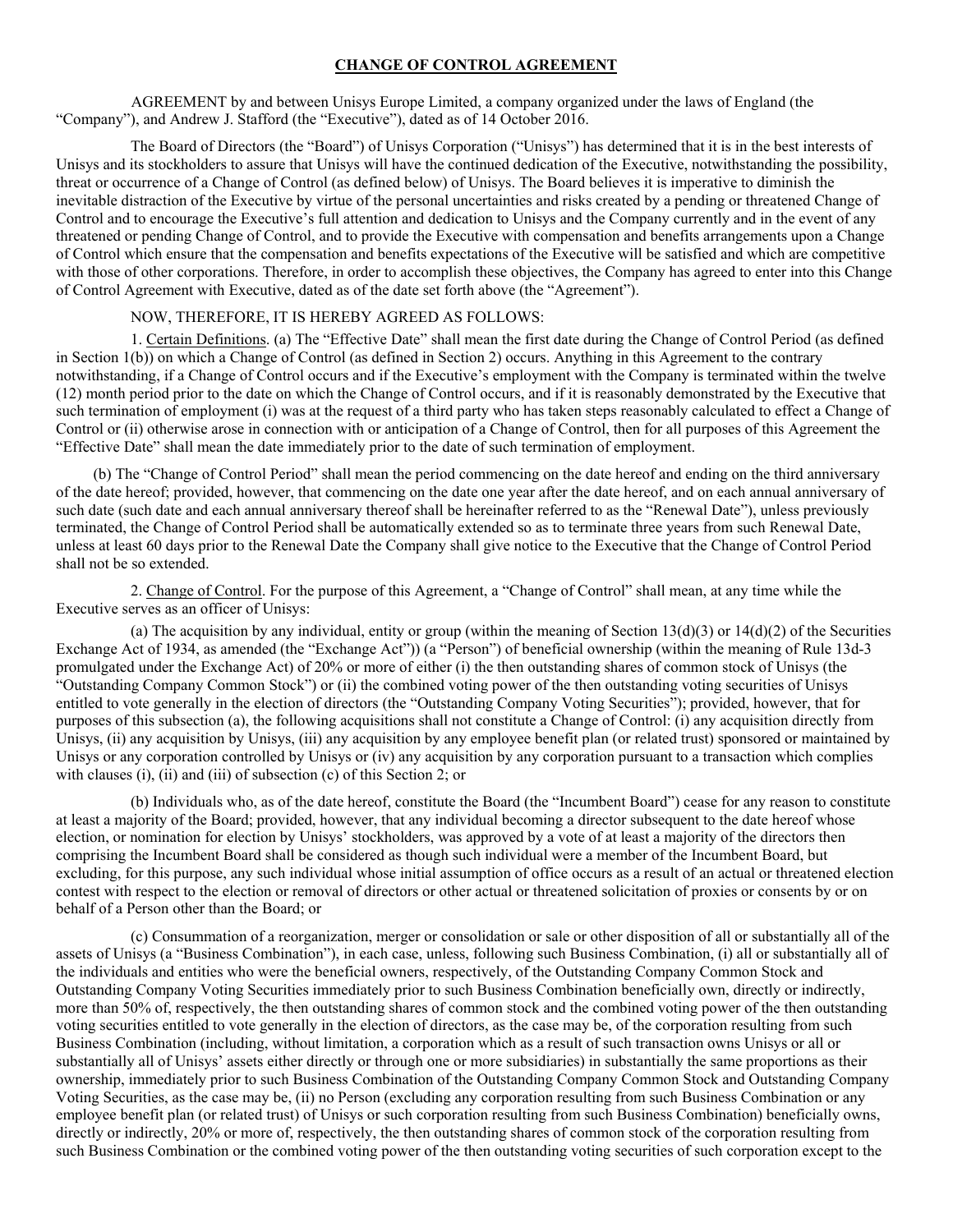extent that such ownership existed prior to the Business Combination and (iii) at least a majority of the members of the board of directors of the corporation resulting from such Business Combination were members of the Incumbent Board at the time of the execution of the initial agreement, or of the action of the Board, providing for such Business Combination; or

(d) Approval by the stockholders of Unisys of a complete liquidation or dissolution of Unisys.

3. Employment Period. The Company hereby agrees to continue the Executive in its employ, and the Executive hereby agrees to remain in the employ of the Company and to continue to serve as an officer of Unisys subject to the terms and conditions of this Agreement, for the period commencing on the Effective Date and ending on the third anniversary of such date (the "Employment Period").

4. Terms of Employment. (a) Position and Duties. (i) During the Employment Period, (A) the Executive's position (including status, offices, titles and reporting requirements), authority, duties and responsibilities with the Company and Unisys shall be at least commensurate in all material respects with the most significant of those held, exercised and assigned at any time during the 120-day period immediately preceding the Effective Date and (B) the Executive's services shall be performed at the location where the Executive was employed immediately preceding the Effective Date or any office or location less than 35 miles from such location.

(ii) During the Employment Period, and excluding any periods of vacation and sick leave to which the Executive is entitled, the Executive agrees to devote reasonable attention and time during normal business hours to the business and affairs of the Company and Unisys and, to the extent necessary to discharge the responsibilities assigned to the Executive hereunder, to use the Executive's reasonable best efforts to perform faithfully and efficiently such responsibilities. During the Employment Period it shall not be a violation of this Agreement for the Executive to (A) serve on corporate, civic or charitable boards or committees, (B) deliver lectures, fulfill speaking engagements or teach at educational institutions and (C) manage personal investments, so long as such activities do not significantly interfere with the performance of the Executive's responsibilities as an employee of the Company and officer of Unisys in accordance with this Agreement. It is expressly understood and agreed that to the extent that any such activities have been conducted by the Executive prior to the Effective Date, the continued conduct of such activities (or the conduct of activities similar in nature and scope thereto) subsequent to the Effective Date shall not thereafter be deemed to interfere with the performance of the Executive's responsibilities to the Company and Unisys.

(b) Compensation. (i) Base Salary. During the Employment Period, the Executive shall receive an annual base salary ("Annual Base Salary"), which shall be paid at a monthly rate, at least equal to twelve times the highest monthly base salary paid or payable, including any base salary which has been earned but deferred, to the Executive by the Company and its affiliated companies in respect of the twelve-month period immediately preceding the month in which the Effective Date occurs. During the Employment Period, the Annual Base Salary shall be reviewed no more than 12 months after the last salary increase awarded to the Executive prior to the Effective Date and thereafter at least annually. Any increase in Annual Base Salary shall not serve to limit or reduce any other obligation to the Executive under this Agreement. Annual Base Salary shall not be reduced after any such increase and the term Annual Base Salary as utilized in this Agreement shall refer to Annual Base Salary as so increased. As used in this Agreement, the term "affiliated companies" shall include any company controlled by, controlling or under common control with the Company.

(ii) Annual Bonus. In addition to Annual Base Salary, the Executive shall be awarded, for each fiscal year ending during the Employment Period, an annual bonus (the "Annual Bonus") in cash at least equal to the Executive's highest bonus under Unisys' Executive Variable Compensation Plan, or any comparable bonus or retention amount under any predecessor or successor plan or retention agreement, for the last three full fiscal years prior to the Effective Date (annualized in the event that the Executive was not employed by the Company for the whole of such fiscal year) (the "Recent Annual Bonus"). Each such Annual Bonus shall be paid on or after January 1 of the fiscal year next following the fiscal year for which the Annual Bonus is awarded, but not later than March 15 of such fiscal year, unless the Executive shall elect to defer the receipt of such Annual Bonus in accordance with the terms of the applicable deferred compensation plan.

(iii) Incentive, Savings and Retirement Plans. During the Employment Period, the Executive shall be entitled to participate in all incentive, savings and retirement plans, practices, policies and programs applicable generally to other peer executives of Unisys and its affiliated companies and consistent with applicable local laws and customs, if any, but in no event shall such plans, practices, policies and programs provide the Executive with incentive opportunities (measured with respect to both regular and special incentive opportunities, to the extent, if any, that such distinction is applicable), savings opportunities and retirement benefit opportunities, in each case, less favorable, in the aggregate, than the most favorable of those provided by Unisys and its affiliated companies for the Executive under such plans, practices, policies and programs as in effect at any time during the 120-day period immediately preceding the Effective Date or if more favorable to the Executive, those provided generally at any time after the Effective Date to other peer executives of Unisys and its affiliated companies, consistent with applicable local laws and customs, if any.

(iv) Welfare Benefit Plans. During the Employment Period, the Executive and/or the Executive's family, as the case may be, shall be eligible for participation in and shall receive all benefits under welfare benefit plans, practices, policies and programs provided by Unisys and its affiliated companies (including, without limitation, medical, prescription, dental, disability, employee life, group life, accidental death and travel accident insurance plans and programs) to the extent applicable generally to other peer executives of Unisys and its affiliated companies and consistent with applicable local laws and customs, if any, but in no event shall such plans, practices, policies and programs provide the Executive with benefits which are less favorable, in the aggregate,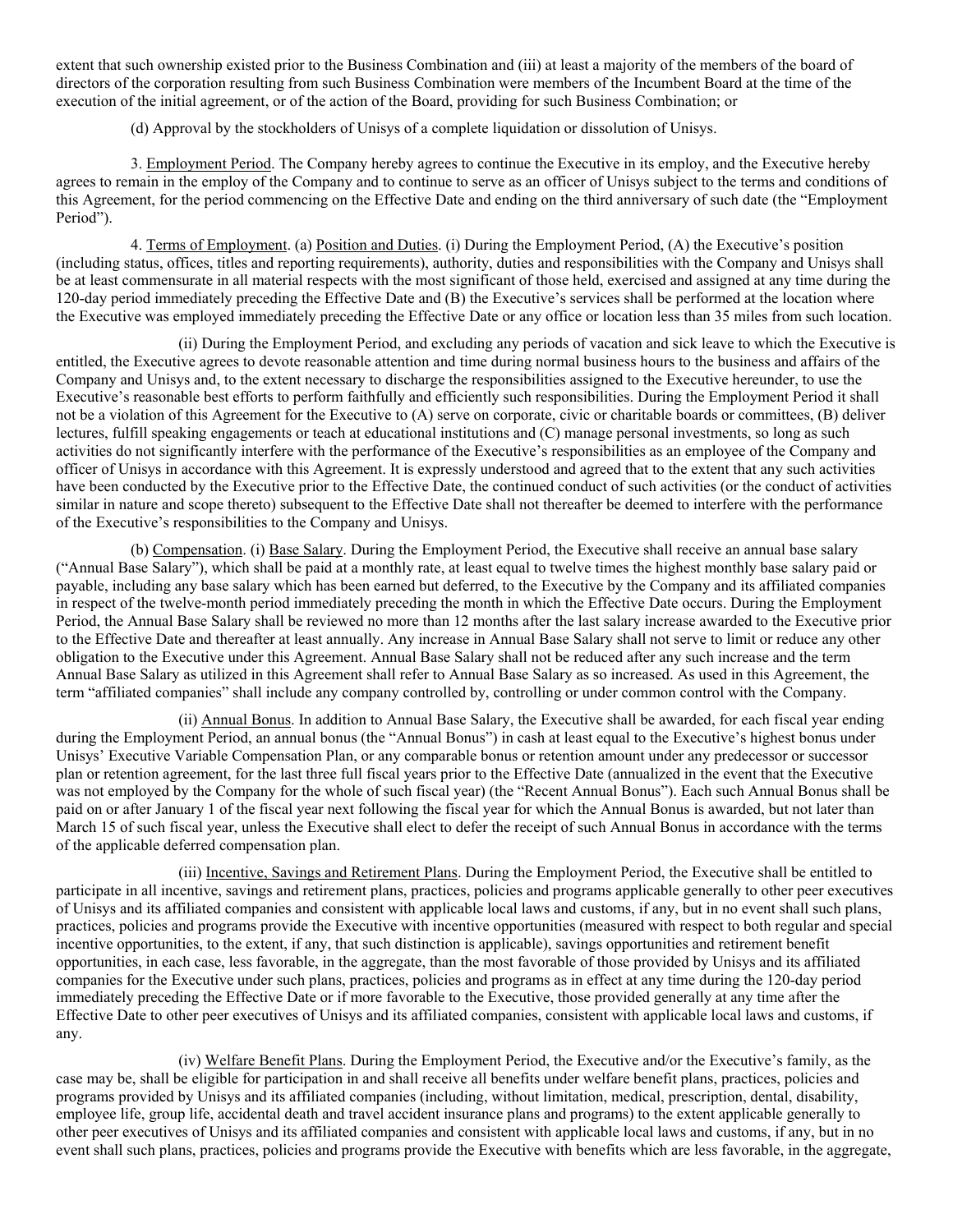than the most favorable of such plans, practices, policies and programs in effect for the Executive at any time during the 120-day period immediately preceding the Effective Date or, if more favorable to the Executive, those provided generally at any time after the Effective Date to other peer executives of Unisys and its affiliated companies, consistent with applicable local laws and customs, if any.

(v) Expenses. During the Employment Period, the Executive shall be entitled to receive prompt reimbursement for all reasonable expenses incurred by the Executive in accordance with the most favorable policies, practices and procedures of Unisys and its affiliated companies in effect for the Executive at any time during the 120-day period immediately preceding the Effective Date or, if more favorable to the Executive, as in effect generally at any time thereafter with respect to other peer executives of Unisys and its affiliated companies, consistent with applicable local laws and customs, if any.

(vi) Fringe Benefits. During the Employment Period, the Executive shall be entitled to fringe benefits, including, without limitation, tax and financial planning services, payment of club dues, and, if applicable, use of an automobile and payment of related expenses, in accordance with the most favorable plans, practices, programs and policies of Unisys and its affiliated companies in effect for the Executive at any time during the 120-day period immediately preceding the Effective Date or, if more favorable to the Executive, as in effect generally at any time thereafter with respect to other peer executives of Unisys and its affiliated companies, consistent with applicable local laws and customs, if any.

(vii) Office and Support Staff. During the Employment Period, the Executive shall be entitled to an office or offices of a size and with furnishings and other appointments, and to exclusive personal secretarial and other assistance, at least equal to the most favorable of the foregoing provided to the Executive by Unisys and its affiliated companies at any time during the 120-day period immediately preceding the Effective Date or, if more favorable to the Executive, as provided generally at any time thereafter with respect to other peer executives of Unisys and its affiliated companies, consistent with applicable local laws and customs, if any.

(viii) Vacation. During the Employment Period, the Executive shall be entitled to paid vacation in accordance with the most favorable plans, policies, programs and practices of Unisys and its affiliated companies as in effect for the Executive at any time during the 120-day period immediately preceding the Effective Date or, if more favorable to the Executive, as in effect generally at any time thereafter with respect to other peer executives of Unisys and its affiliated companies, consistent with applicable local laws and customs, if any.

5. Termination of Employment. (a) Death or Disability. The Executive's employment by the Company and service as an officer of Unisys shall terminate automatically upon the Executive's death during the Employment Period. If the Company determines in good faith that the Disability of the Executive has occurred during the Employment Period (pursuant to the definition of Disability set forth below), it may give to the Executive written notice in accordance with Section 11(b) of this Agreement of its intention to terminate the Executive's employment. In such event, the Executive's employment with the Company and service as an officer of Unisys shall terminate effective on the 30th day after receipt of such notice by the Executive (the "Disability Effective Date"), provided that, within the 30 days after such receipt, the Executive shall not have returned to full-time performance of the Executive's duties. For purposes of this Agreement, "Disability" shall mean the absence of the Executive from the Executive's duties with the Company and Unisys on a full-time basis for 180 consecutive business days as a result of incapacity due to mental or physical illness which is determined to be total and permanent by a physician selected by the Company or its insurers and acceptable to the Executive or the Executive's legal representative.

(b) Cause. The Company may terminate the Executive's employment during the Employment Period for Cause. For purposes of this Agreement, "Cause" shall mean:

(i) the willful and continued failure of the Executive to perform substantially the Executive's duties with the Company and Unisys or one of its affiliates (other than any such failure resulting from incapacity due to physical or mental illness), after a written demand for substantial performance is delivered to the Executive by the Company, the Board or the Chief Executive Officer of Unisys which specifically identifies the manner in which the Company, the Board or the Chief Executive Officer of Unisys believes that the Executive has not substantially performed the Executive's duties, or

(ii) the willful engaging by the Executive in illegal conduct or gross misconduct which is materially and demonstrably injurious to the Company or Unisys.

For purposes of this provision, no act or failure to act, on the part of the Executive, shall be considered "willful" unless it is done, or omitted to be done, by the Executive in bad faith or without reasonable belief that the Executive's action or omission was in the best interests of the Company or Unisys. Any act, or failure to act, based upon authority given pursuant to a resolution duly adopted by the Board or upon the instructions of the Chief Executive Officer or a senior officer of Unisys or based upon the advice of counsel for Unisys shall be conclusively presumed to be done, or omitted to be done, by the Executive in good faith and in the best interests of the Company and Unisys. The cessation of employment of the Executive shall not be deemed to be for Cause unless and until there shall have been delivered to the Executive a copy of a resolution duly adopted by the affirmative vote of not less than three-quarters of the entire membership of the Board at a meeting of the Board called and held for such purpose (after reasonable notice is provided to the Executive and the Executive is given an opportunity, together with counsel, to be heard before the Board), finding that, in the good faith opinion of the Board, the Executive is guilty of the conduct described in subparagraph (i) or (ii) above, and specifying the particulars thereof in detail.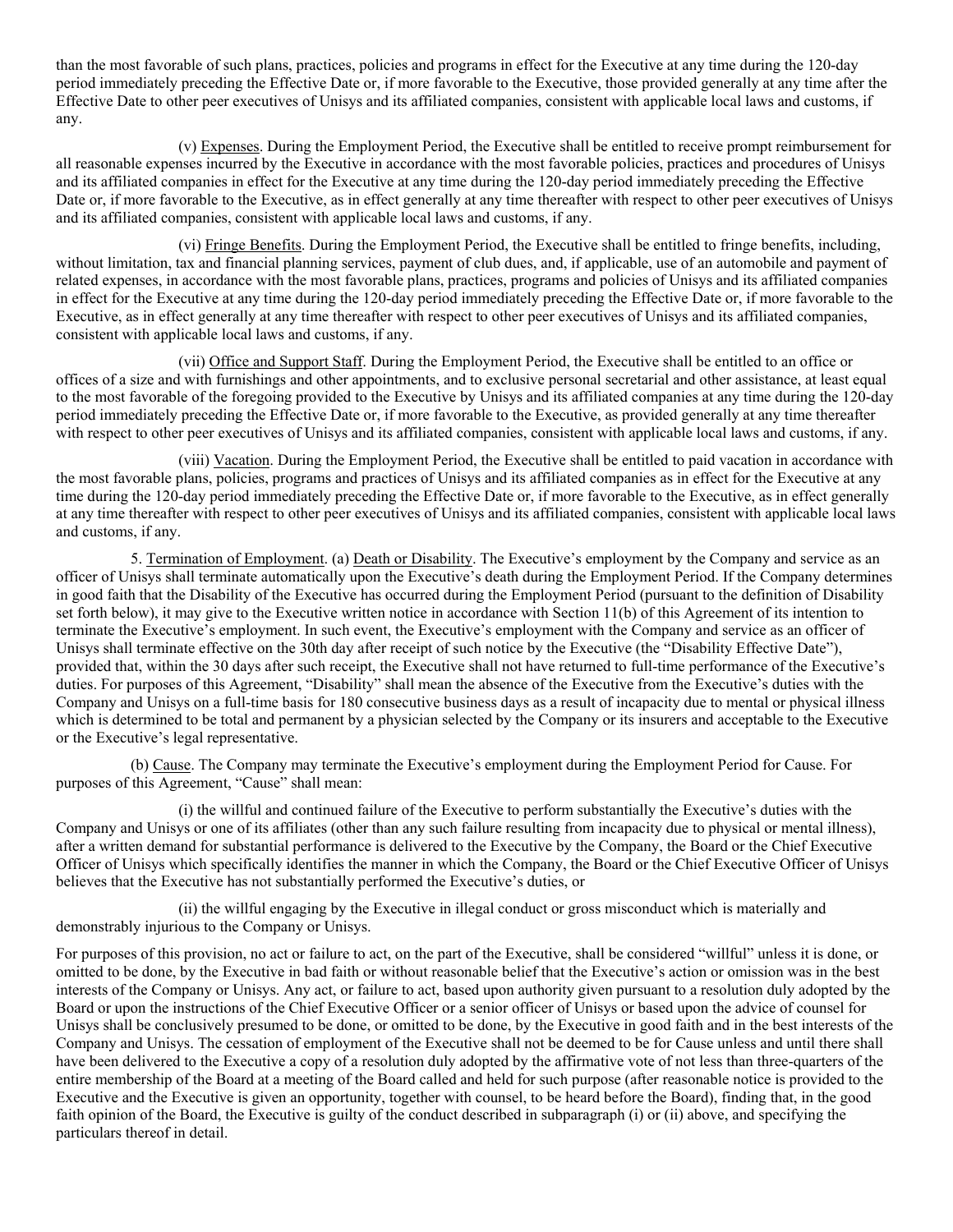(c) Good Reason. The Executive's employment may be terminated by the Executive for Good Reason. For purposes of this Agreement, "Good Reason" shall mean:

(i) the assignment to the Executive of any duties inconsistent in any respect with the Executive's position (including status, offices, titles and reporting requirements), authority, duties or responsibilities as contemplated by Section 4(a) of this Agreement, or any other action by the Company or Unisys which results in a diminution in such position, authority, duties or responsibilities, excluding for this purpose an isolated, insubstantial and inadvertent action not taken in bad faith and which is remedied by the Company or Unisys promptly after receipt of notice thereof given by the Executive;

(ii) any failure by the Company to comply with any of the provisions of Section 4(b) of this Agreement, other than an isolated, insubstantial and inadvertent failure not occurring in bad faith and which is remedied by the Company promptly after receipt of notice thereof given by the Executive;

(iii) a requirement by the Company or Unisys that the Executive be based at any office or location other than as provided in Section 4(a)(i)(B) hereof or a requirement by the Company or Unisys that the Executive travel on Company or Unisys business to a substantially greater extent than required immediately prior to the Effective Date;

(iv) any purported termination by the Company of the Executive's employment otherwise than as expressly permitted by this Agreement; or

(v) any failure by the Company to comply with and satisfy Section 10(c) of this Agreement.

For purposes of this Section 5(c), any good faith determination of "Good Reason" made by the Executive shall be conclusive.

(d) Notice of Termination. Any termination by the Company for Cause, or by the Executive for Good Reason, shall be communicated by Notice of Termination to the other party hereto given in accordance with Section 11(b) of this Agreement. For purposes of this Agreement, a "Notice of Termination" means a written notice which (i) indicates the specific termination provision in this Agreement relied upon, (ii) to the extent applicable, sets forth in reasonable detail the facts and circumstances claimed to provide a basis for termination of the Executive's employment under the provision so indicated and (iii) if the Date of Termination (as defined below) is other than the date of receipt of such notice, specifies the termination date (which date shall be not more than thirty days after the giving of such notice). The failure by the Executive or the Company to set forth in the Notice of Termination any fact or circumstance which contributes to a showing of Good Reason or Cause shall not waive any right of the Executive or the Company, respectively, hereunder or preclude the Executive or the Company, respectively, from asserting such fact or circumstance in enforcing the Executive's or the Company's rights hereunder.

(e) Date of Termination. "Date of Termination" means (i) if the Executive's employment is terminated by the Company for Cause, or by the Executive for Good Reason, the date of receipt of the Notice of Termination or any later date specified therein, as the case may be, (ii) if the Executive's employment is terminated by the Company other than for Cause or Disability, the Date of Termination shall be the date on which the Company notifies the Executive of such termination or any later date specified therein, as the case may be, and (iii) if the Executive's employment is terminated by reason of death or Disability, the Date of Termination shall be the date of death of the Executive or the Disability Effective Date, as the case may be.

6. Obligations of the Company upon Termination. (a) Good Reason; Other Than for Cause, Death or Disability. If, during the Employment Period, the Company shall terminate the Executive's employment other than for death, Cause or Disability or the Executive shall terminate employment for Good Reason:

(i) the Company shall pay to the Executive in a lump sum in cash within 75 days after the Date of Termination the aggregate of the following amounts:

A. the sum of (1) the Executive's Annual Base Salary through the Date of Termination to the extent not theretofore paid or deferred, (2) the product of (x) the higher of (I) the Recent Annual Bonus and (II) the Annual Bonus paid or payable, including any bonus or portion thereof which has been earned but deferred (and annualized for any fiscal year consisting of less than twelve full months or during which the Executive was employed for less than twelve full months), for the most recently completed fiscal year during the Employment Period, if any (such higher amount being referred to as the "Highest Annual Bonus") and (y) a fraction, the numerator of which is the number of days in the current fiscal year through the Date of Termination, and the denominator of which is 365 and (3) any accrued vacation pay, to the extent not theretofore paid (the sum of the amounts described in clauses (1), (2), and (3) shall be hereinafter referred to as the "Accrued Obligations"; provided, however, that any such amounts that Executive shall have previously elected to defer shall not be paid in a lump sum in cash but shall instead be credited to the Executive's account under the relevant deferred compensation plan and paid to the Executive in accordance with the terms of such plan); and

B. the amount equal to the product of  $(1)$  two and  $(2)$  the sum of  $(x)$  the Executive's Annual Base Salary and  $(y)$  the Highest Annual Bonus less any payment received pursuant to clause 16 (*Pay In Lieu of Notice*) of the Contract of Employment dated as of March 25, 2016 between the Company and Executive, as may be amended from time to time;

C. an amount equal to the product of (1) two and (2) the value of the Company funded portion of your relevant annual UK Healthcare benefit.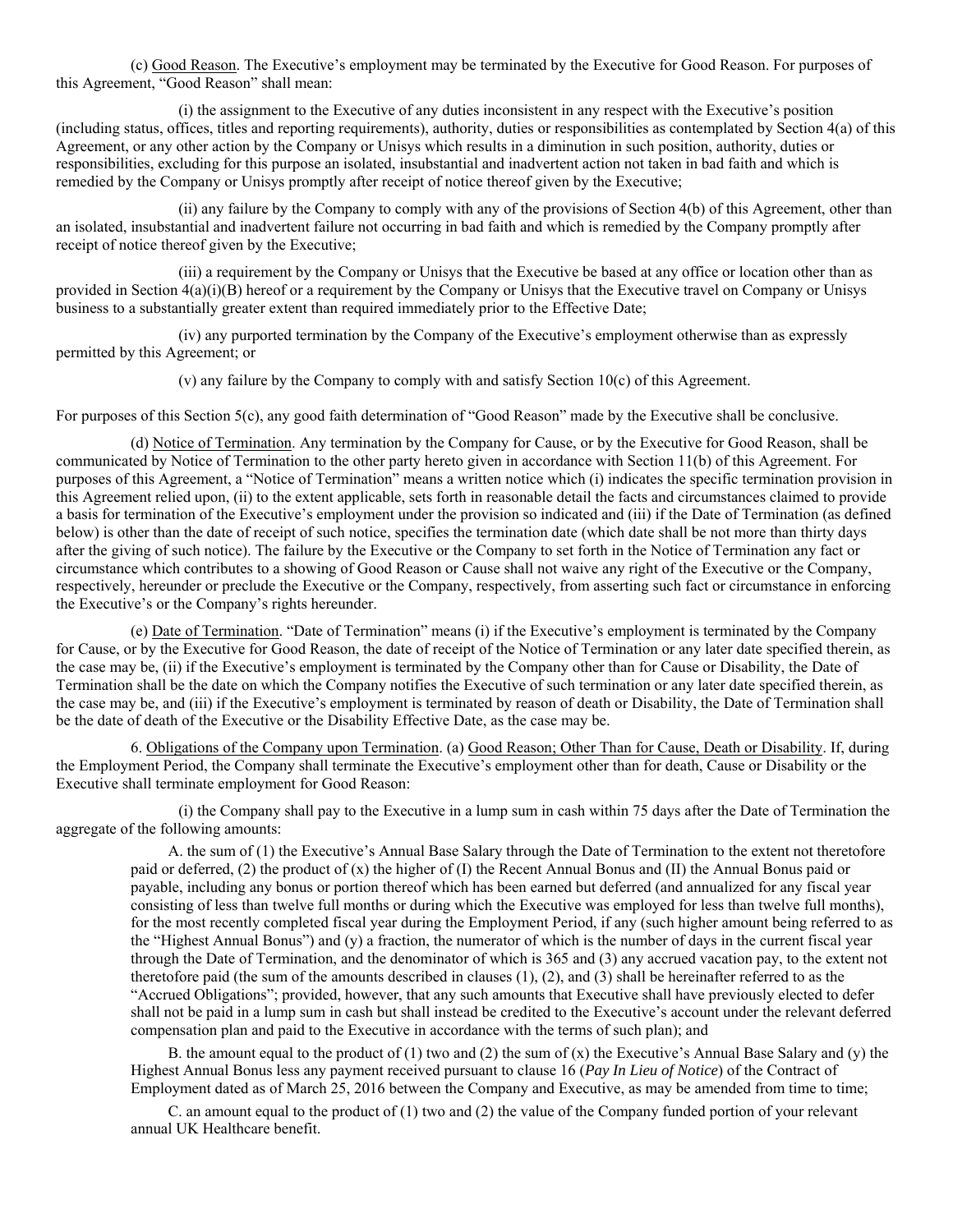(iii) the Company shall, at its sole expense as actually incurred by Executive, provide the Executive with reasonable outplacement services directly related to the termination of Executive's employment with the Company, the provider of which shall be selected by the Executive in his sole discretion, provided that such outplacement service coverage shall not extend beyond the last day of the second taxable year of Executive following the taxable year of Executive in which the termination of employment occurred; and

(iv) to the extent not theretofore paid or provided, in accordance with the terms of the relevant plans, programs, policies or practices or contracts or agreements, the Company shall timely pay or provide to the Executive any other amounts or benefits required to be paid or provided or which the Executive is eligible to receive under any such plan, program, policy or practice or contract or agreement of the Company and its affiliated companies (such other amounts and benefits shall be hereinafter referred to as the "Other Benefits").

If the Executive becomes entitled to the severance benefits provided in this Section  $6(a)$  as a result of Section  $1(a)$  of this Agreement and Executive's termination prior to the Change of Control was for a reason under this Section 6(a), (A) the cash severance benefits payable to the Executive under clause  $6(a)(i)$  shall be reduced by the amount payable to Executive on account of Executive's termination prior to the Change of Control and shall be paid to Executive within 75 days following the date of the Change of Control; (B) severance benefits provided pursuant to clause  $6(a)(ii)$  shall only be applicable if the period provided in clause  $6(a)(ii)$  is longer than that provided to Executive on Executive's Date of Termination, and in such event, the period of time such severance benefits are provided shall be extended to reflect the additional period provided in clause 6(a)(ii) as measured from Executive's Date of Termination; (C) severance benefits provided in clause 6(a)(iii) shall apply as of the date of the Change of Control; and (D) the Other Benefits shall be payable in accordance with the terms of the applicable plans, programs, policies or practices or contracts or agreements.

(b) Death. If the Executive's employment is terminated by reason of the Executive's death during the Employment Period, this Agreement shall terminate without further obligations to the Executive's legal representatives under this Agreement, other than for payment of Accrued Obligations and the timely payment or provision of Other Benefits. Accrued Obligations shall be paid to the Executive's estate or beneficiary, as applicable, in a lump sum in cash within 75 days following the Date of Termination. With respect to the provision of Other Benefits, the term Other Benefits as utilized in this Section 6(b) shall include, without limitation, and the Executive's estate and/or beneficiaries shall be entitled to receive, benefits at least equal to the most favorable benefits provided by Unisys and affiliated companies to the estates and beneficiaries of peer executives of Unisys and such affiliated companies under such plans, programs, practices and policies relating to death benefits, if any, as in effect with respect to other peer executives and their beneficiaries at any time during the 120-day period immediately preceding the Effective Date or, if more favorable to the Executive's estate and/or the Executive's beneficiaries, as in effect on the date of the Executive's death with respect to other peer executives of Unisys and its affiliated companies and their beneficiaries, consistent with applicable local laws and customs, if any.

(c) Disability. If the Executive's employment is terminated by reason of the Executive's Disability during the Employment Period, this Agreement shall terminate without further obligations to the Executive, other than for payment of Accrued Obligations and the timely payment or provision of Other Benefits. Accrued Obligations shall be paid to the Executive in a lump sum in cash within 75 days following the Date of Termination.

(d) Cause; Other than for Good Reason. If the Executive's employment shall be terminated for Cause during the Employment Period, this Agreement shall terminate without further obligations to the Executive other than the obligation to pay to the Executive (x) his Annual Base Salary through the Date of Termination, and (y) Other Benefits, in each case to the extent not theretofore paid or deferred. If the Executive voluntarily terminates employment during the Employment Period, excluding a termination for Good Reason, this Agreement shall terminate without further obligations to the Executive, other than for Accrued Obligations and the timely payment or provision of Other Benefits. In such case, all Accrued Obligations shall be paid to the Executive in a lump sum in cash within 75 days following the Date of Termination.

7. Non-exclusivity of Rights. Nothing in this Agreement shall prevent or limit the Executive's continuing or future participation in any plan, program, policy or practice provided by Unisys or any of its affiliated companies and for which the Executive may qualify, nor shall anything herein limit or otherwise affect such rights as the Executive may have under any contract or agreement with the Company, Unisys or any of its affiliated companies. Amounts which are vested benefits or which the Executive is otherwise entitled to receive under any plan, policy, practice or program of or any contract or agreement with the Company, Unisys or any of its affiliated companies at or subsequent to the Date of Termination shall be payable in accordance with such plan, policy, practice or program or contract or agreement except as explicitly modified by this Agreement.

8. Full Settlement. The Company's obligation to make the payments provided for in this Agreement and otherwise to perform its obligations hereunder shall not be affected by any set-off, counterclaim, recoupment, defense or other claim, right or action which the Company or Unisys may have against the Executive or others. In no event shall the Executive be obligated to seek other employment or take any other action by way of mitigation of the amounts payable to the Executive under any of the provisions of this Agreement and such amounts shall not be reduced whether or not the Executive obtains other employment. The Company agrees to pay as incurred, to the full extent permitted by law, all legal fees and expenses which the Executive may reasonably incur as a result of any contest (regardless of the outcome thereof) by the Company, the Executive or others of the validity or enforceability of, or liability under, any provision of this Agreement or any guarantee of performance thereof (including as a result of any contest by the Executive about the amount of any payment pursuant to this Agreement), plus in each case interest on any delayed payment at a rate of 1% plus the Bank of England's base interest rate.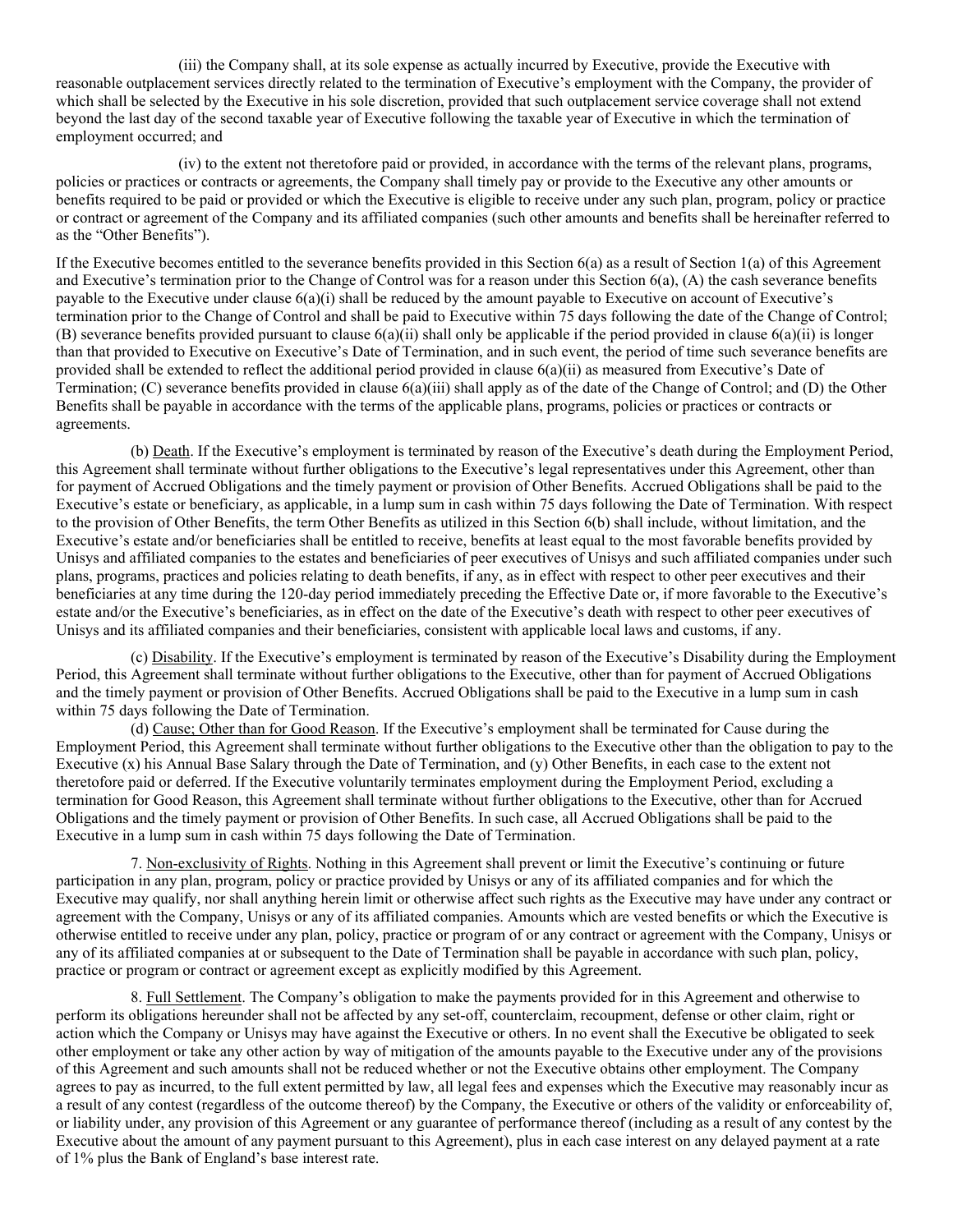9. Confidential Information. The Executive shall hold in a fiduciary capacity for the benefit of the Company and Unisys all secret or confidential information, knowledge or data relating to the Company, Unisys or any of their affiliated companies, and their respective businesses, which shall have been obtained by the Executive during the Executive's employment by the Company and service as an officer of Unisys or employment by or service with any of their affiliated companies and which shall not be or become public knowledge (other than by acts by the Executive or representatives of the Executive in violation of this Agreement). After termination of the Executive's employment with the Company and service as an officer of Unisys, the Executive shall not, without the prior written consent of Unisys or as may otherwise be required by law or legal process, communicate or divulge any such information, knowledge or data to anyone other than Unisys and those designated by it. In no event shall an asserted violation of the provisions of this Section 9 constitute a basis for deferring or withholding any amounts otherwise payable to the Executive under this Agreement.

10. Successors. (a) This Agreement is personal to the Executive and without the prior written consent of the Company shall not be assignable by the Executive otherwise than by will or the laws of descent and distribution. This Agreement shall inure to the benefit of and be enforceable by the Executive's legal representatives.

(b) This Agreement shall inure to the benefit of and be binding upon the Company and its successors and assigns. The Company shall have the right to assign this Agreement to Unisys or other direct or indirect subsidiaries of Unisys.

(c) The Company will require any successor (whether direct or indirect, by purchase, merger, consolidation or otherwise) to all or substantially all of the business and/or assets of the Company to assume expressly and agree to perform this Agreement in the same manner and to the same extent that the Company would be required to perform it if no such succession had taken place. As used in this Agreement, "Company" shall mean the Company as hereinbefore defined and any successor to its business and/or assets as aforesaid which assumes and agrees to perform this Agreement by operation of law, or otherwise.

11. Miscellaneous. (a) This Agreement shall be governed by and construed in accordance with English law. The captions of this Agreement are not part of the provisions hereof and shall have no force or effect. This Agreement may not be amended or modified otherwise than by a written agreement executed by the parties hereto or their respective successors and legal representatives.

(b) All notices and other communications hereunder shall be in writing and shall be given by hand delivery to the other party or by registered or certified mail, return receipt requested, postage prepaid, addressed as follows:

If to the Executive: Prae Wood House Hemel Hempstead Road St Albans Hertfordshire AL3 6AB

If to the Company: Unisys Europe Limited Building 6 Chiswick Park 566 Chiswick High Road London WR 5HR

with a copy to: Unisys Corporation 801 Lakeview Drive, Suite 100 Blue Bell, PA 19422 USA Attention: General Counsel

or to such other address as either party shall have furnished to the other in writing in accordance herewith. Notice and communications shall be effective when actually received by the addressee.

(c) The invalidity or unenforceability of any provision of this Agreement shall not affect the validity or enforceability of any other provision of this Agreement.

(d) The Company may withhold from any amounts payable under this Agreement such income or foreign taxes as shall be required to be withheld pursuant to any applicable law or regulation.

(e) The Executive's or the Company's failure to insist upon strict compliance with any provision of this Agreement or the failure to assert any right the Executive or the Company may have hereunder, including, without limitation, the right of the Executive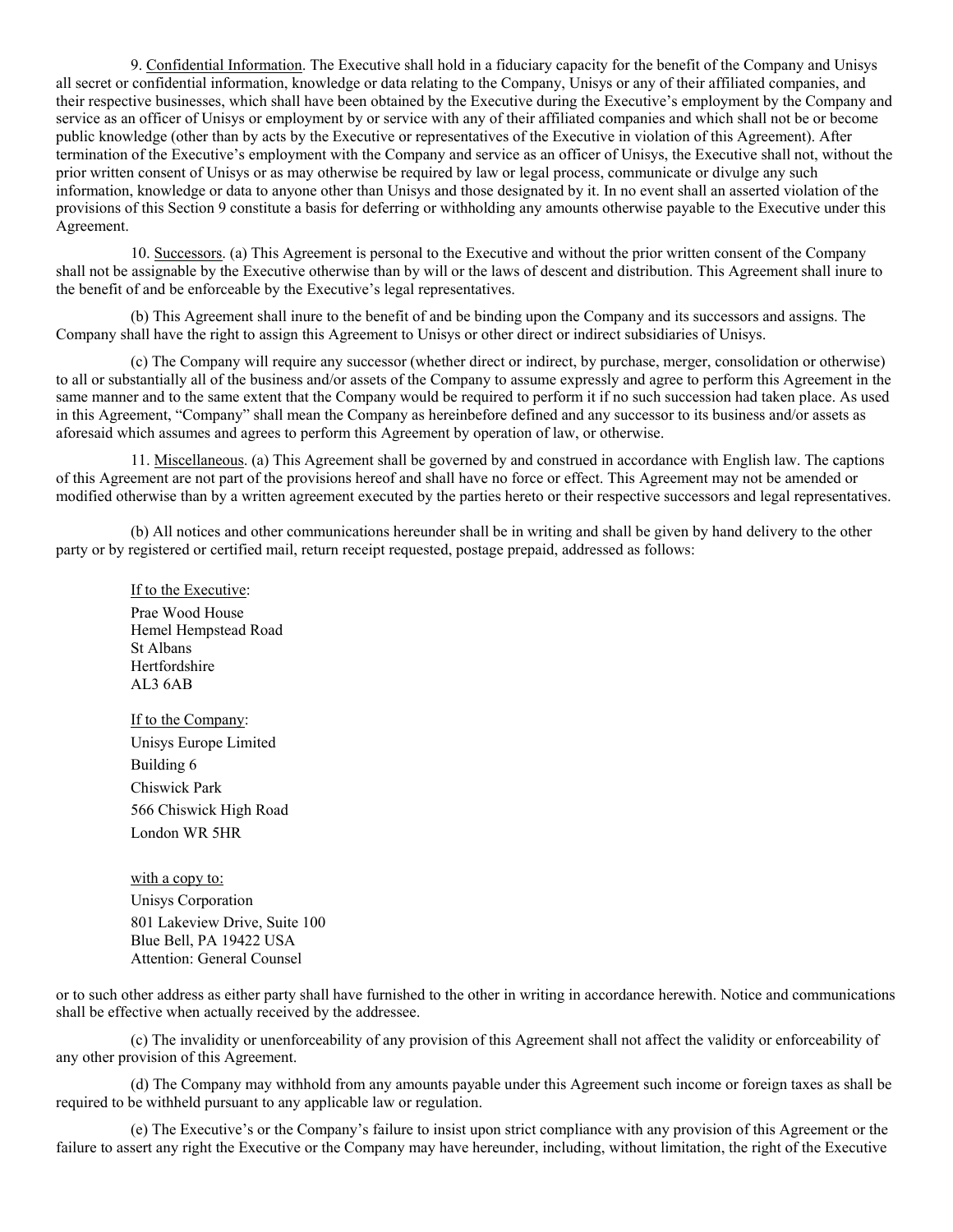to terminate employment for Good Reason pursuant to Section 5(c)(i)-(v) of this Agreement, shall not be deemed to be a waiver of such provision or right or any other provision or right of this Agreement.

IN WITNESS WHEREOF, the Executive has hereunto set the Executive's hand and the Company has caused these presents to be executed in its name on its behalf, all as of the day and year first above written.

Dated: 14 October 2016 /s/ Andrew J. Stafford Andrew J. Stafford

UNISYS EUROPE LIMITED

Dated: 11 October 2016 By: Martin Godfrey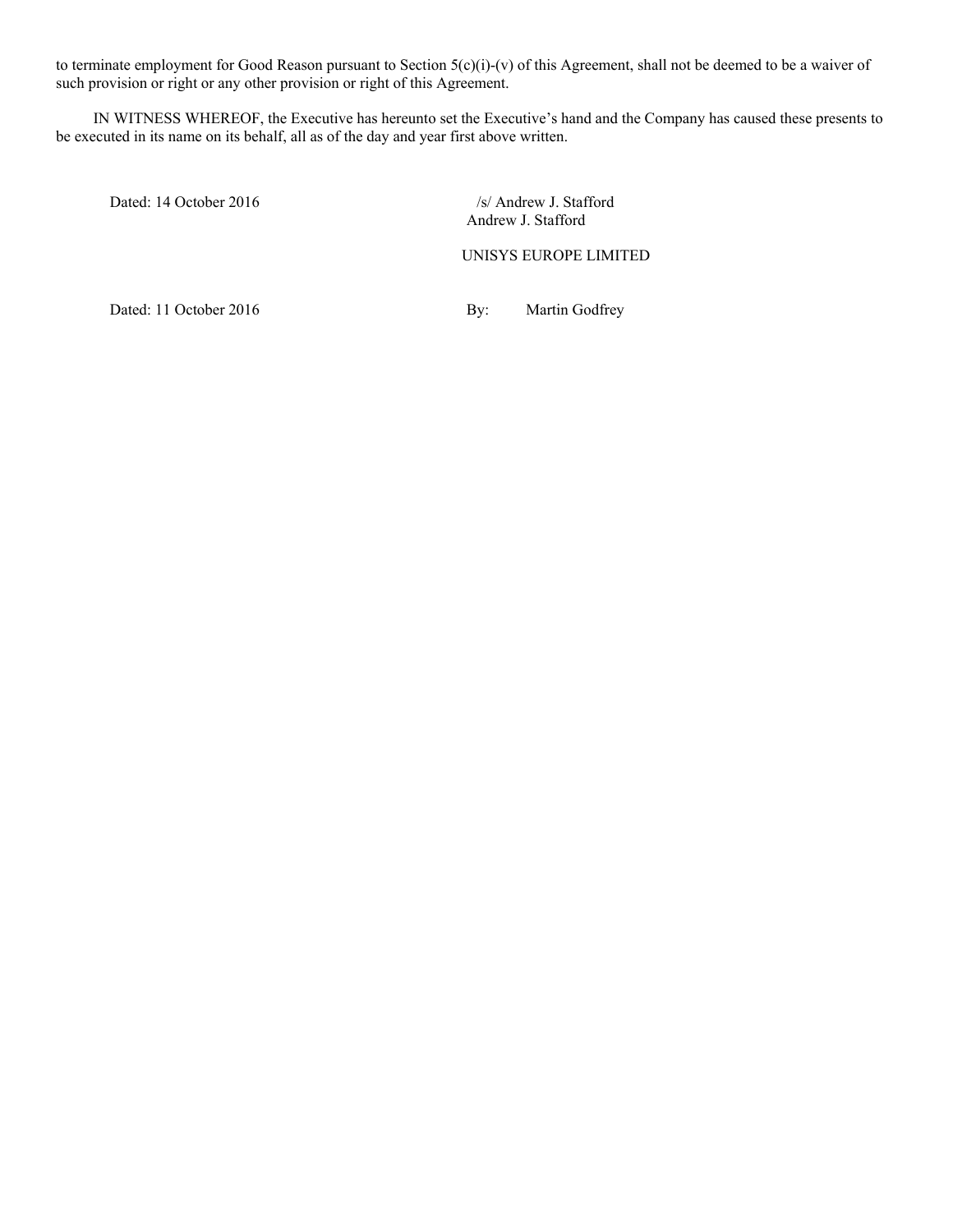Unisys Europe Limited Building 6 Chiswick Park 566 Chiswick High Road London WR 5HR



20th July 2016

Mr. Andrew J. Stafford Prae Wood House Hemel Hempstead Road St Albans Hertfordshire AL3 6AB

Dear Andy,

As an employee of Unisys Europe Limited (the "Company") and an elected officer of Unisys Corporation (collectively with its subsidiaries and affiliates, including the Company, "Unisys"), you are a valued contributor to the success of Unisys. The Company is offering to you the severance benefits described below in this letter agreement (this "Agreement") if your employment is terminated as set forth in this Agreement.

1. **Certain Defined Terms**. In addition to terms defined elsewhere herein, the following terms have the following meanings when used in this Agreement with initial capital letters:

(a) "Annual Base Salary" means your annual base salary rate, exclusive of bonuses, commissions and other incentive pay, as in effect immediately preceding your Termination Date (but prior to taking into account any reduction that constitutes Good Reason).

(b) "Annual Bonus" means your target bonus under Unisys Corporation's Executive Variable Compensation Plan or any successor plan, as in effect immediately preceding your Termination Date (but prior to taking into account any reduction in your Annual Base Salary that constitutes Good Reason).

(c) "Board" means the Board of Directors of Unisys Corporation.

(d) "Cause" means:

(i) your willful and continued failure to perform substantially, or your willful and continued taking of actions substantially inconsistent with, your duties with the Company, Unisys Corporation or any of their affiliates (other than any such failure resulting from incapacity due to physical or mental illness), after a written demand for substantial performance is delivered to you by the Board or the Chief Executive Officer of Unisys Corporation which specifically identifies the manner in which the Board or Chief Executive Officer believes that you have not substantially performed, or have taken actions substantially inconsistent with, your duties, or

Unisys.

(ii) you willfully engaging in illegal conduct or gross misconduct which is materially and demonstrably injurious to

For purposes of this provision, no act or failure to act, on your part, shall be considered "willful" unless it is done, or omitted to be done, by you in bad faith or without reasonable belief that your action or omission was in the best interests of Unisys. Any act, or failure to act, based upon authority given pursuant to a resolution duly adopted by the Board or upon the instructions of the Chief Executive Officer or a senior officer of Unisys Corporation or based upon the advice of counsel for Unisys Corporation shall be conclusively presumed to be done, or omitted to be done, by you in good faith and in the best interests of Unisys. The cessation of your employment shall not be deemed to be for Cause unless and until there shall have been delivered to you a copy of a resolution duly adopted by the affirmative vote of not less than three-quarters of the entire membership of the Board at a meeting of the Board called and held for such purpose (after reasonable notice is provided to you and you are given an opportunity, together with counsel, to be heard before the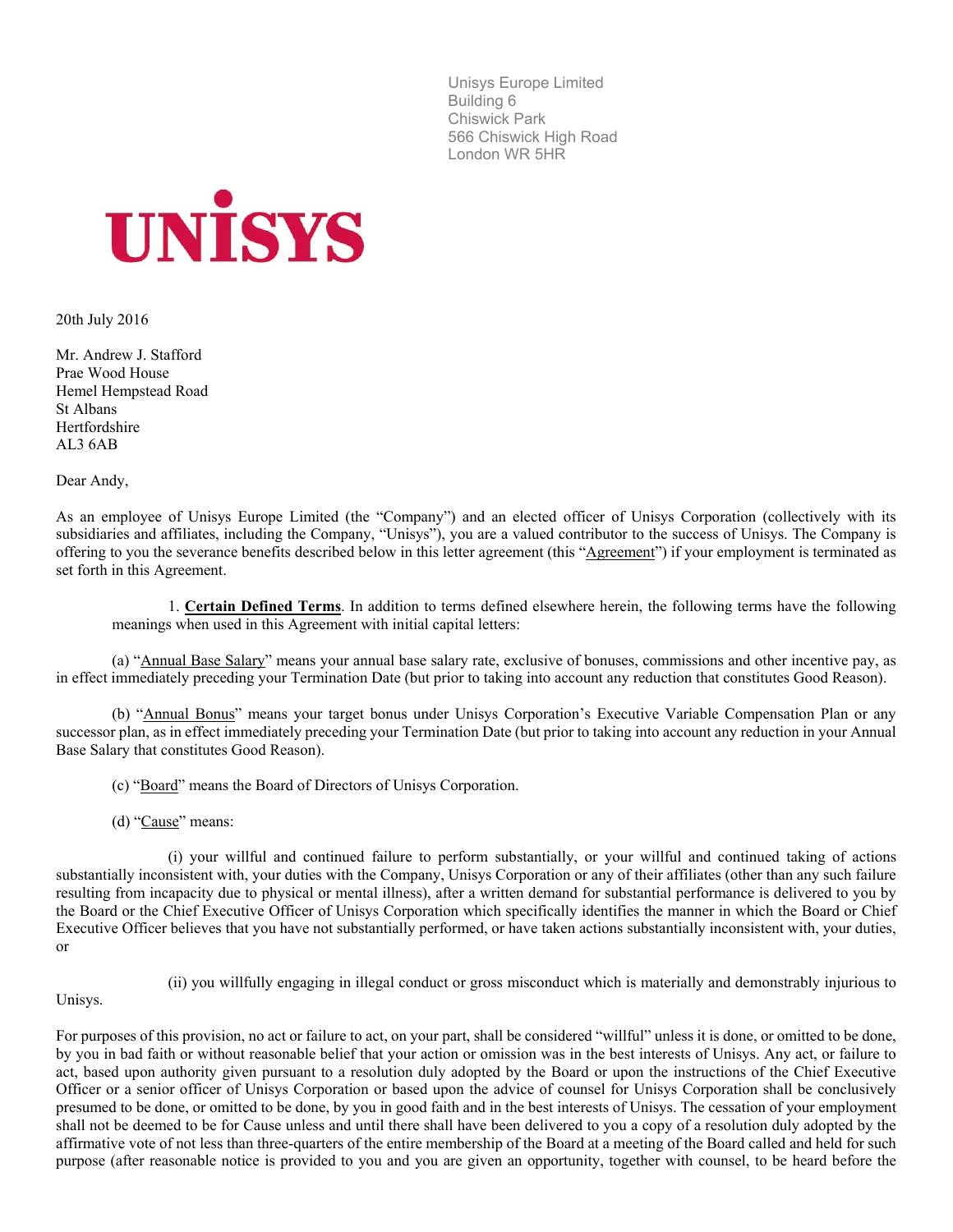Board), finding that, in the good faith opinion of the Board, you are guilty of the conduct described in subparagraph (i) or (ii) above, and specifying the particulars thereof in detail.

(e) "Disability" means your absence from your duties with the Company or Unisys on a full-time basis for 180 consecutive business days as a result of incapacity due to mental or physical illness which is determined to be total and permanent by a doctor selected by the Company or its insurers and acceptable to you or your legal representative.

 (f) "Good Reason "means:

(i) the assignment to you of any duties inconsistent in any respect with your position (including status, offices, titles and reporting requirements), authority, duties or responsibilities, or any other action by Unisys which results in a material diminution in such position, authority, duties or responsibilities;

or

(ii) a material diminution of your Annual Base Salary (exclusive of bonuses, commissions and other incentive pay);

(iii) you are required to relocate from your principal residence or you are required to perform your principal duties in a new location (a change in location of your office will be considered material only if it increases your current one-way commute by more than 35 miles).

Notwithstanding the foregoing, for you to be able to terminate your employment with the Company on account of Good Reason, you must provide notice of the occurrence of the event constituting Good Reason and your desire to terminate your employment with the Company on account of such occurrence within ninety (90) days following the initial existence of the condition constituting Good Reason, and the Company must have a period of thirty (30) days following receipt of such notice to cure the condition. If the Company does not cure the event constituting Good Reason within such thirty (30) day period, your Termination Date shall be the day immediately following the end of such thirty (30) day period, unless the Company provides for an earlier Termination Date.

(g) "Termination Date" means the last day of your employment with the Company.

2. **Compensation Upon Termination**: Subject to the provisions of Section 4 hereof, in the event a termination by the Company for any reason other than on account of Cause, death or Disability or by you for Good Reason as described above, the Company shall provide you with the following, provided that you execute and do not revoke the Settlement Agreement (as defined in Section 4):

(a) An amount (the "Severance Payment") equal to the sum of (i) your Annual Base Salary and (ii) your Annual Bonus, less any payment received pursuant to clause 16 (*Pay In Lieu of Notice*) of the Contract of Employment dated as of March 25, 2016 between the Company and you (as may be amended from time to time, the "Employment Agreement"). The Severance Payment shall be paid in substantially equal installments on the Company's regular payroll dates occurring during the twelve (12) month period following your Termination Date. The payments will commence within sixty (60) days after your Termination Date, and each successive installment shall be paid on successive payroll dates thereafter for the remainder of such twelve (12) month period. Any payments not paid during the sixty (60) day period shall be paid in a lump sum on the date that the installment payments commence in accordance with the immediately preceding sentence.

(b) Following your Termination Date, you will receive an amount equal to the annual value of the Company-funded portion of your relevant UK Healthcare benefit as in effect immediately preceding your Termination Date (but prior to taking into account any reduction that constitutes Good Reason). This amount will be paid within sixty (60) days following the Termination Date.

In addition, you shall be entitled to (i) any accrued, but unpaid, Annual Base Salary as of your Termination Date, (ii) any accrued, but unused, vacation as of your Termination Date and (iii) any accrued or owing but not yet paid vested benefits under the plans and programs in which you were participating as of your Termination Date, in accordance with the governing terms of such plans and programs (collectively, the " Accrued Benefits "); provided, that you shall not be entitled to receive severance benefits under any other Company severance plan, agreement or offer letter. Except as otherwise provided under the terms of the applicable benefit plans or programs, the Accrued Benefits will be paid within thirty (30) days following the Termination Date. To the extent that you are entitled to any benefits under the Change of Control Agreement dated as of the date hereof (the "Change of Control Agreement") between you and the Company as a result of a Change of Control (as defined in the Change of Control Agreement), you shall not be entitled to any benefits hereunder.

### 3. **Termination on Account of Disability, Death, Cause or Voluntarily Without Good Reason.**

(a) Termination on Account of Disability. If the Company determines in good faith that your Disability has occurred during your employment by the Company, the Company may give to you written notice in accordance with Section 13 of this Agreement of its intention to terminate your employment. In such event, your employment with the Company shall terminate effective on the 30th day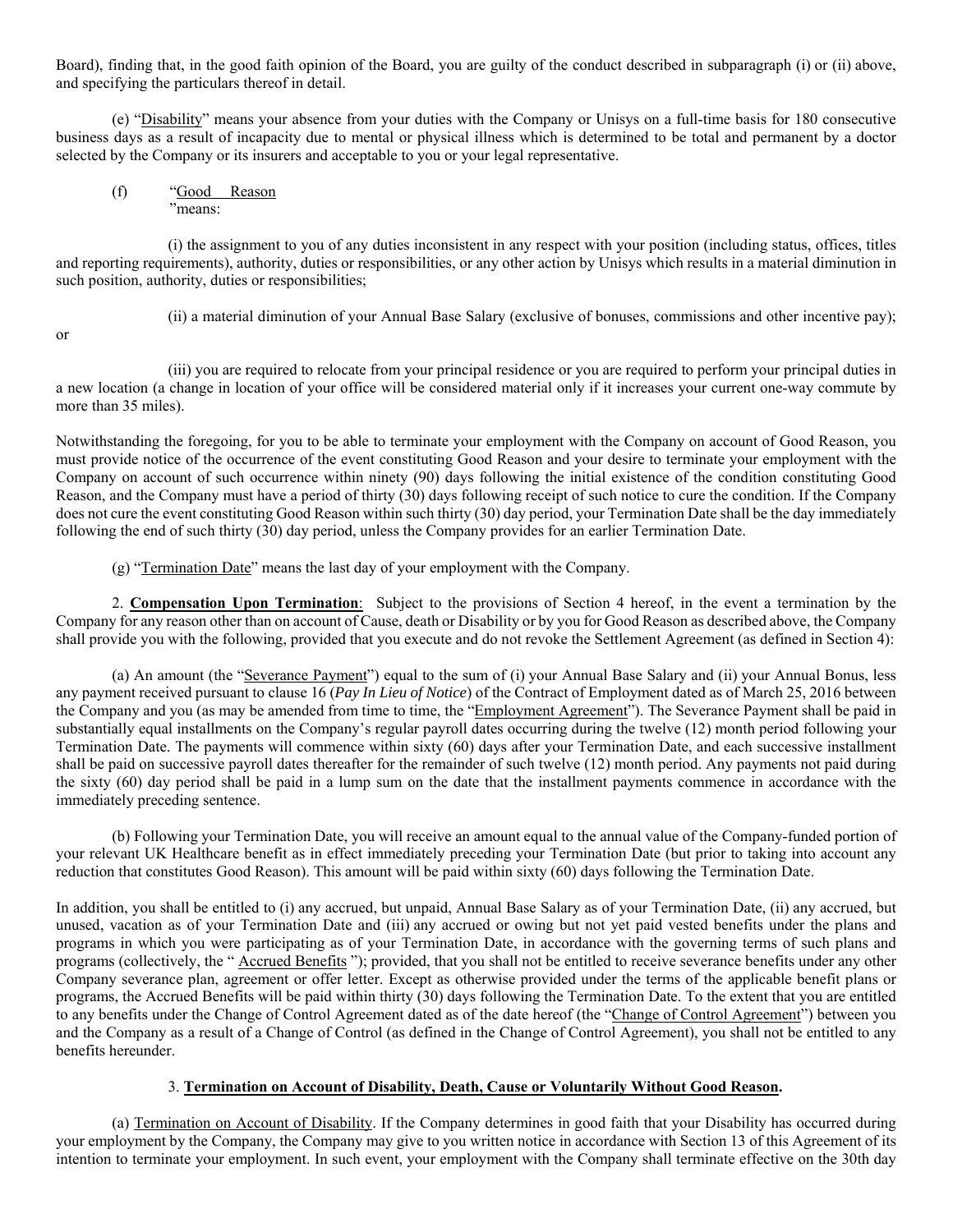after your receipt of such notice if, within the 30 days after such receipt, you shall not have returned to full-time performance of your duties with the Company or Unisys. Upon such termination, you shall be entitled to receive disability benefits under any disability program maintained by the Company, if any, under which you are covered, and you shall not receive any benefits pursuant to Section 2 hereof. However, you shall receive any Accrued Benefits, which shall be paid to you within thirty (30) days following the Termination Date, except as otherwise provided under the terms of the applicable benefit plans or programs.

(b) Termination on Account of Death. Notwithstanding anything in this Agreement to the contrary, if your employment terminates on account of death, your beneficiary shall be entitled to receive death benefits under any death benefit program maintained by the Company, if any, under which you are covered, and you shall not receive any benefits pursuant to Section 2 hereof. In addition, your beneficiary shall receive any Accrued Benefits, which shall be paid to your beneficiary within thirty (30) days following the Termination Date, except as otherwise provided under the terms of the applicable benefit plans or programs.

(c) Termination on Account of Cause. Notwithstanding anything in this Agreement to the contrary, if your employment terminates by the Company on account of Cause, you shall not receive any benefits pursuant to Section 2 hereof. However, you shall receive any Accrued Benefits, which shall be paid to you within thirty (30) days following the Termination Date, except as otherwise provided under the terms of the applicable benefit plans or programs.

(d) Termination on Account of Voluntary Resignation Without Good Reason. Notwithstanding anything in this Agreement to the contrary, if your employment terminates on account of your resignation for no reason or any reason other than on account of Good Reason, you shall not receive any benefits pursuant to Section 2 hereof. However, you shall receive any Accrued Benefits, which shall be paid to you within thirty (30) days following the Termination Date, except as otherwise provided under the terms of the applicable benefit plans or programs.

4. **Settlement Agreement**. Notwithstanding the foregoing, no payments under Section 2 of this Agreement shall be made unless you execute, and do not revoke, the Company's standard written settlement agreement, the current version of which is substantially in the form attached hereto as Annex A (the "Settlement Agreement"), of any and all claims against the Company and all related parties with respect to all matters arising out of your employment by the Company (other than entitlements under the terms of this Agreement) or a termination thereof.

#### 5. **Conduct After Termination**.

(a) For a period of twelve (12) months from and after the termination of your employment for any reason:

(i) You shall not negatively comment publicly or privately about Unisys, any of its products, services or other businesses, its present or past Board of Directors, its officers, or its employees, nor shall you in any way discuss the circumstances of your termination of employment, except that (v) you may give truthful testimony before a court or governmental agency, (w) you may make comments about the circumstances of your termination with the prior written approval of the Company, (x) you may respond publicly to any untrue public comment made by Unisys, (y) you may discuss the circumstances of your termination with your legal advisers, financial and tax advisers, members of your family and any prospective employer, provided that you take all necessary steps to assure that each such person does not, as a result of these discussions, make any such negative comment prohibited under this Agreement and (z) you may make comments to an arbitrator or court for the purpose of determining or enforcing your rights under this Agreement or any entitlement under any agreement, plan, award, policy or program with or sponsored by Unisys;

(ii) You shall not, directly or indirectly, induce or attempt to induce any employee of Unisys to render services for any other person, firm or business entity, except that you will be permitted to give recommendations, if requested, for employees seeking employment outside of Unisys;

(iii) The Company, for itself and on behalf of Unisys, agrees not to negatively comment publicly or privately about you or the circumstances of your termination of employment, except (u) Unisys may give truthful testimony before a court or governmental agency, (v) Unisys may make comments about the circumstances of your termination with your prior written approval, (w) Unisys may respond publicly to any untrue public comment made by you, (x) Unisys may discuss the circumstances of your termination with its legal advisers and its financial and tax advisers, provided that it takes reasonable steps to assure that each such person does not, as a result of Unisys' discussions with them, make any such negative comment prohibited under this Agreement, (y) Unisys may make comments to an arbitrator or court for the purpose of determining its rights under this Agreement or any agreement, plan, award, policy or program with or sponsored by Unisys and (z) Unisys may make such disclosures as are required by law or regulation.

(b) From and after the termination of your employment for any reason, you shall not use, furnish or divulge to any other person, firm or business entity any confidential information relating to Unisys' business, or any trade secrets, processes, contracts or arrangements involved in any such business, except (i) when required to do so by a court of law, by any governmental agency having supervisory authority over the business of Unisys or by any administrative or legislative body (including a committee thereof) with apparent jurisdiction to order you to divulge, disclose or make accessible such information, in each case with advance written notice to Unisys in sufficient time to allow Unisys to challenge the disclosure of such information if it so chooses, (ii) to a legal adviser as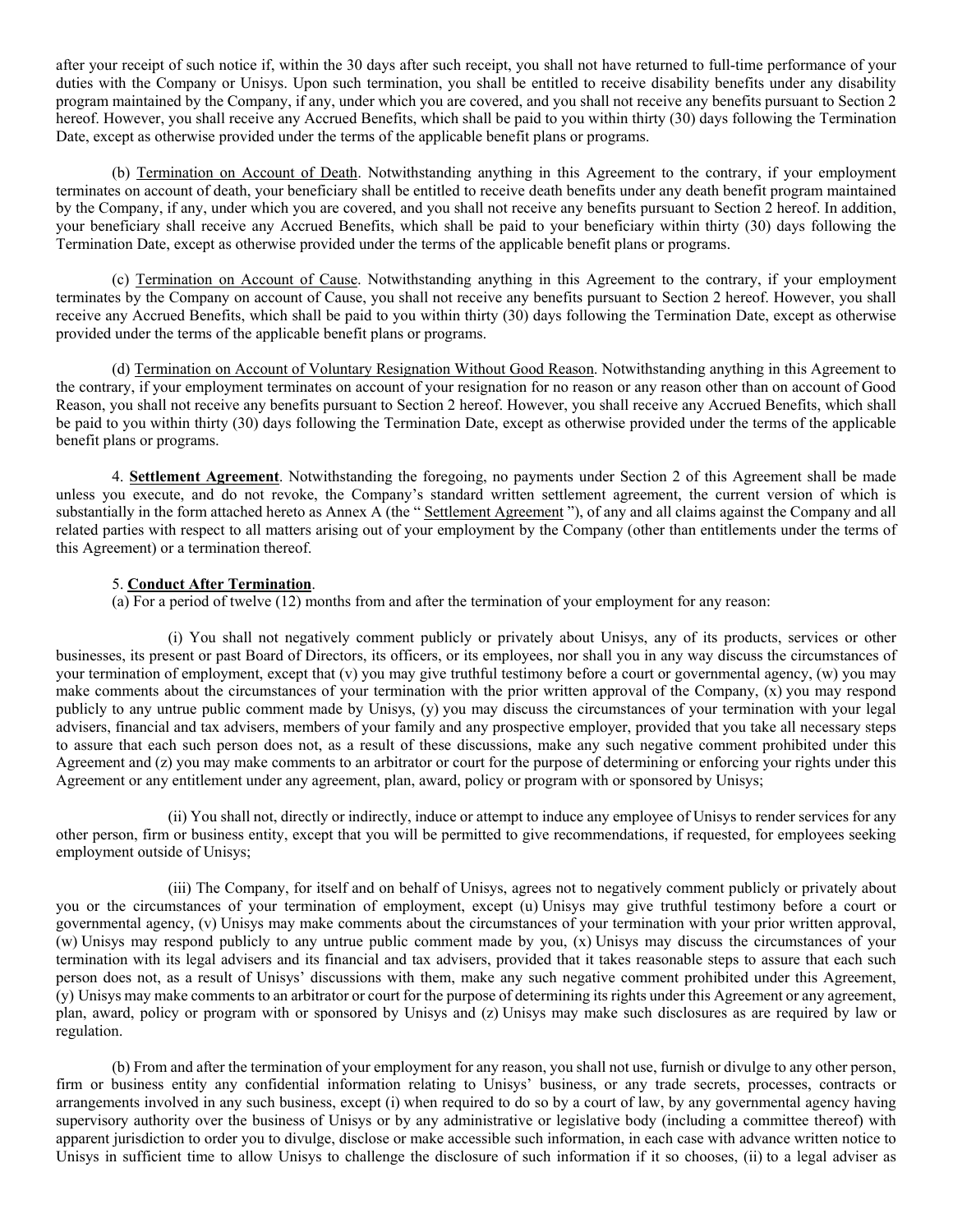necessary to enforce your rights under this Agreement, or any other agreement, plan, policy, award or program with or sponsored by Unisys or (iii) after such information becomes known to the public or within the relevant industry to which such confidential information pertains.

(c) In the event that you should materially breach your obligations under this Section 5, (i) the Company shall have the right, in addition to any other legal or equitable remedies, to terminate any payments due you under Section 2 and (ii) you agree that you shall repay to the Company any payments previously made to you under Section 2.

6. **No Mitigation Obligation**. You shall not be required to mitigate the amount of any payment or benefit provided for in this Agreement by seeking other employment or otherwise, nor shall the amount of any payment or benefit provided for herein be reduced by any compensation earned by other employment or otherwise.

7. **Cooperation.** At Unisys' request, you agree, to the extent permitted by law, to assist, consult with, and cooperate with Unisys in any litigation, investigation, administrative procedures, or legal proceedings or inquiries that involve Unisys, either now existing or which may hereafter be instituted by or against Unisys, including, but not limited to, engaging in interviews related to Unisys' investigations, appearing upon Unisys' reasonable request as a witness and/or consultant in connection with any litigation, investigation, administrative procedures, or legal proceedings or inquiries, and meeting in advance with Unisys and its representatives to prepare for any such appearance or any appearance by you at any such proceeding compelled by law. In addition, at Unisys' request, you agree to provide information regarding your ownership of securities issued by Unisys to the extent such information is required to be disclosed by Unisys pursuant to any law or regulation. To the extent permitted by applicable law, Unisys will reimburse you for the reasonable legal fees and reasonable out-of-pocket expenses, if any, that you incur in connection with any such cooperation; provided, that such counsel is selected by Unisys or approved by Unisys.

8. **Employment Rights**. Nothing expressed or implied in this Agreement will create any right or duty on your part or on the part of the Company to have you remain in the employment of the Company or any subsidiary or affiliate at any time.

9. **Withholding of Taxes**. All amounts payable under this Agreement to you are subject to applicable tax withholding requirements and the Company may withhold from any amounts payable under this Agreement all income tax and national insurance contributions as the Company is required to withhold pursuant to any applicable law, regulation or ruling.

10. **Term of Agreement**. This Agreement shall continue in full force and effect for the duration of your employment with the Company, unless terminated at any earlier time by mutual agreement between you and the Company; provided, however, that after the termination of your employment during the term of this Agreement, this Agreement, the Employment Agreement, the Proprietary Information, Invention and Non-Competition Agreement, and the Nonqualified Stock Option Agreement and Restricted Stock Unit Agreement shall remain in effect until all of the obligations of the parties hereunder are satisfied or have expired.

#### 11. **Successors and Binding Agreement.**

(a) The Company will require any successor (whether direct or indirect, by purchase, merger, consolidation, reorganization or otherwise) to all or substantially all of the business or assets of the Company expressly to assume and agree to perform this Agreement in the same manner and to the same extent the Company would be required to perform if no such succession had taken place. This Agreement will be binding upon and inure to the benefit of the Company and any successor to the Company, including without limitation any persons acquiring directly or indirectly all or substantially all of the business or assets of the Company whether by purchase, merger, consolidation, reorganization or otherwise (and such successor will thereafter be deemed the "Company" for the purposes of this Agreement), but will not otherwise be assignable, transferable or delegable by the Company, except to Unisys Corporation or other direct or indirect subsidiaries of Unisys Corporation.

(b) This Agreement will inure to the benefit of and be enforceable by your personal or legal representatives, executors, administrators, successors, heirs, distributees and legatees. Except with respect to the Change of Control Agreement, this Agreement will supersede the provisions of any employment, severance or other agreement or offer letter between you and the Company that relate to payments on account of the termination of your employment, and such provisions in such other agreements will be null and void.

(c) This Agreement is personal in nature and neither of the parties hereto will, without the consent of the other, assign, transfer or delegate this Agreement or any rights or obligations hereunder except as expressly provided in Sections 11(a) and 11(b). Without limiting the generality or effect of the foregoing, your right to receive payments hereunder will not be assignable, transferable or delegable, whether by pledge, creation of a security interest, or otherwise, other than by a transfer by your will or by the laws of descent and distribution and, in the event of any attempted assignment or transfer contrary to this Section 11(c), the Company will have no liability to pay any amount so attempted to be assigned, transferred or delegated.

12. **Notices.** For all purposes of this Agreement, all communications, including without limitation notices, consents, requests or approvals, required or permitted to be given hereunder will be in writing and will be deemed to have been duly given when hand delivered or dispatched by electronic facsimile transmission (with receipt thereof orally confirmed), or two (2) business days after having been mailed by United Kingdom registered or certified mail, return receipt requested, postage prepaid, or two (2) business days after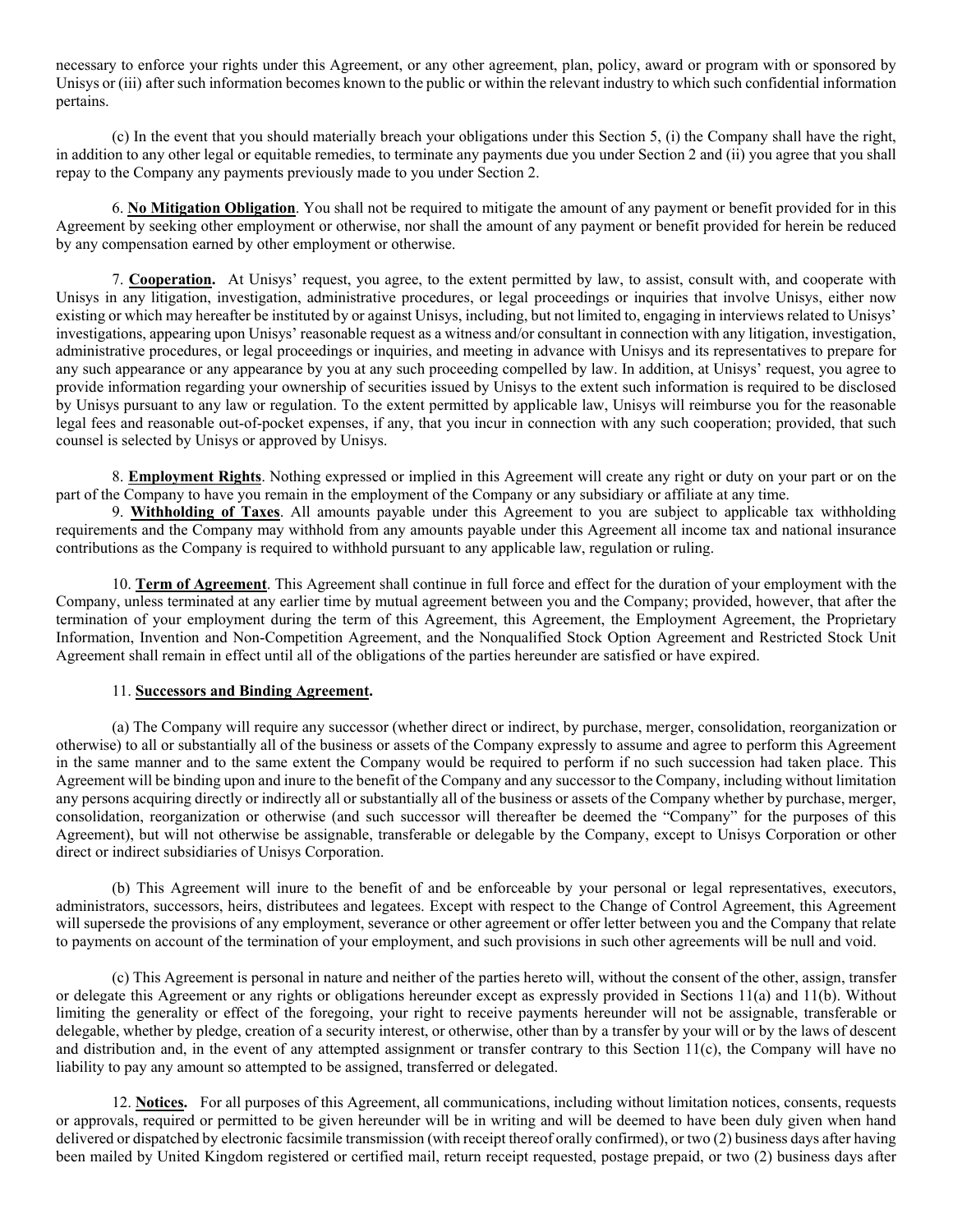having been sent by a nationally recognized overnight courier service such as FedEx or UPS, addressed to the Company (to the attention of the Secretary of the Company) at its principal executive office and to you at your principal residence, or to such other address as any party may have furnished to the other in writing and in accordance herewith, except that notices of changes of address will be effective only upon receipt.

13. **Governing Law**. The validity, interpretation, construction and performance of this Agreement will be construed in accordance with English law and the parties irrevocably submit to the exclusive jurisdiction of the English courts to settle any disputes which may arise in connection with this Agreement.

14. **Validity**. If any provision of this Agreement or the application of any provision hereof to any person or circumstances is held invalid, unenforceable or otherwise illegal, the remainder of this Agreement and the application of such provision to any other person or circumstances will not be affected, and the provision so held to be invalid, unenforceable or otherwise illegal will be reformed to the extent (and only to the extent) necessary to make it enforceable, valid or legal.

15. **Miscellaneous**. No provision of this Agreement may be modified, waived or discharged unless such waiver, modification or discharge is agreed to in writing signed by you and the Company. No waiver by either party hereto at any time of any breach by the other party hereto or compliance with any condition or provision of this Agreement to be performed by such other party will be deemed a waiver of similar or dissimilar provisions or conditions at the same or at any prior or subsequent time. No agreements or representations, oral or otherwise, expressed or implied with respect to the subject matter hereof have been made by either party that are not set forth expressly in this Agreement. References to Sections are to references to Sections of this Agreement. Any reference in this Agreement to a provision of a statute, rule or regulation will also include any successor provision thereto.

16. **Counterparts.** This Agreement may be executed in one or more counterparts, each of which will be deemed to be an original but all of which together will constitute one and the same agreement.

Sincerely,

UNISYS EUROPE LIMITED

By: /s/ Martin Godfrey Name: Martin Godfrey Title: Senior HR Director, EMEA

Accepted and agreed to by:

/s/ Andrew J. Stafford Andrew J. Stafford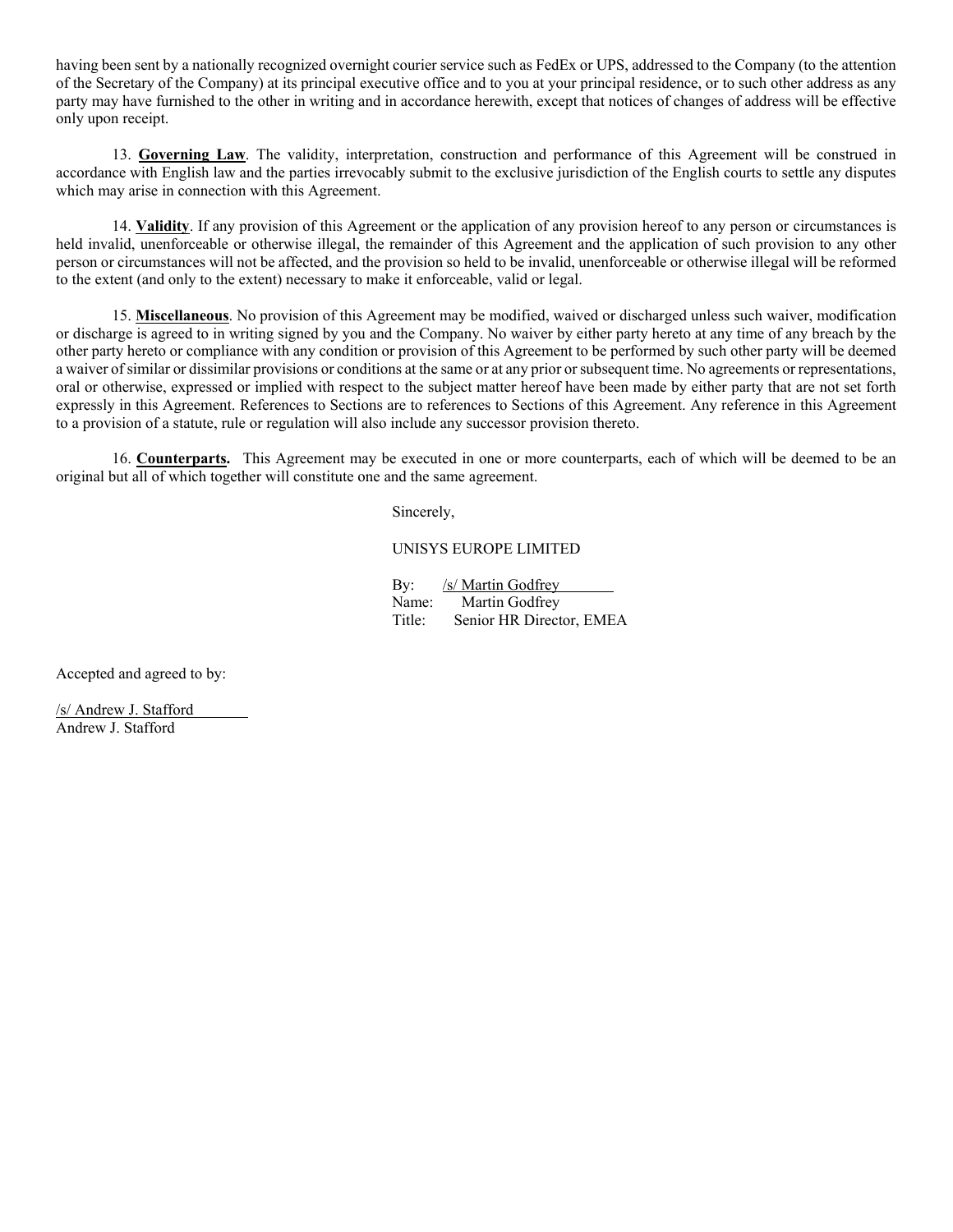# **ANNEX A**

# **FORM OF SETTLEMENT AGREEMENT**

**Without prejudice Subject to contract**

[DATE]

**Private & Confidential** Mr. Andrew J. Stafford [Address of Employee]

Dear Andy:

I am writing to you to confirm the terms of your agreement with Unisys Europe Limited (the "**Company**") in connection with the termination of your employment.

For the purpose of these proposals, the references to the Group mean the Company, its subsidiaries and subsidiary undertakings and any holding company or parent undertaking of the Company and all other subsidiaries and subsidiary undertakings of any holding company or parent undertaking of the Company, in each case as at the Termination Date (as defined below), where "holding company", "parent undertaking", "subsidiary" and "subsidiary undertaking" have the meanings given to them in the Companies Act 2006 (the " **Group** "). Any reference to the Companies Act 2006 includes any consolidation or re-enactment, modification or replacement of this Act.

This Settlement Agreement is entered into by the Company for itself and in trust for each member of the Group and for those persons listed in paragraph 11(a) (*Full and final settlement*) with the intention that each member of the Group or person will be entitled to enforce it directly against you.

## 1. **Termination**

- (a) Your employment with the Company will come to an end on [DATE] (the " **Termination Date** ") when all your entitlements in connection with your employment, whether or not under the Contract of Employment between you and the Company dated as of March 25, 2016 (as may be amended from time to time, the " **Employment Agreement** "), will cease.
- (b) Until the Termination Date, you will continue to be employed by the Company on your current terms.
- (c) Until the Termination Date:
	- (i) you will not attend for work, involve yourself or be involved in the business carried on by the Company unless you are specifically requested by a director of the Company to do so. You should therefore be available in case you are needed, except when you are on holiday;
	- (ii) your holiday should be approved in the usual way. You will be paid a sum of £[INSERT AMOUNT] in respect of your [INSERT NUMBER OF DAYS] days' accrued but unused holiday entitlement as at the Termination Date. Payment of such amount will be included in your final salary payment less such deductions as the Company acknowledges that it is required by law to make; and
	- (iii) the parties will comply with the terms of this agreement whether express or implied (except as expressly varied by this Settlement Agreement) and your employment will not be terminated by either party other than in circumstances justifying its lawful termination without notice. You may not therefore, for example, perform any work for a third party without the prior written consent of a director of the Company and may not contact any customer of the Company or, except for purely social purposes, any employee of the Company. So long as you comply with the terms of this paragraph, you will continue to receive your salary and other contractual benefits, as amended by this Settlement Agreement. If your employment is lawfully terminated by the Company, then you will cease to have any entitlements under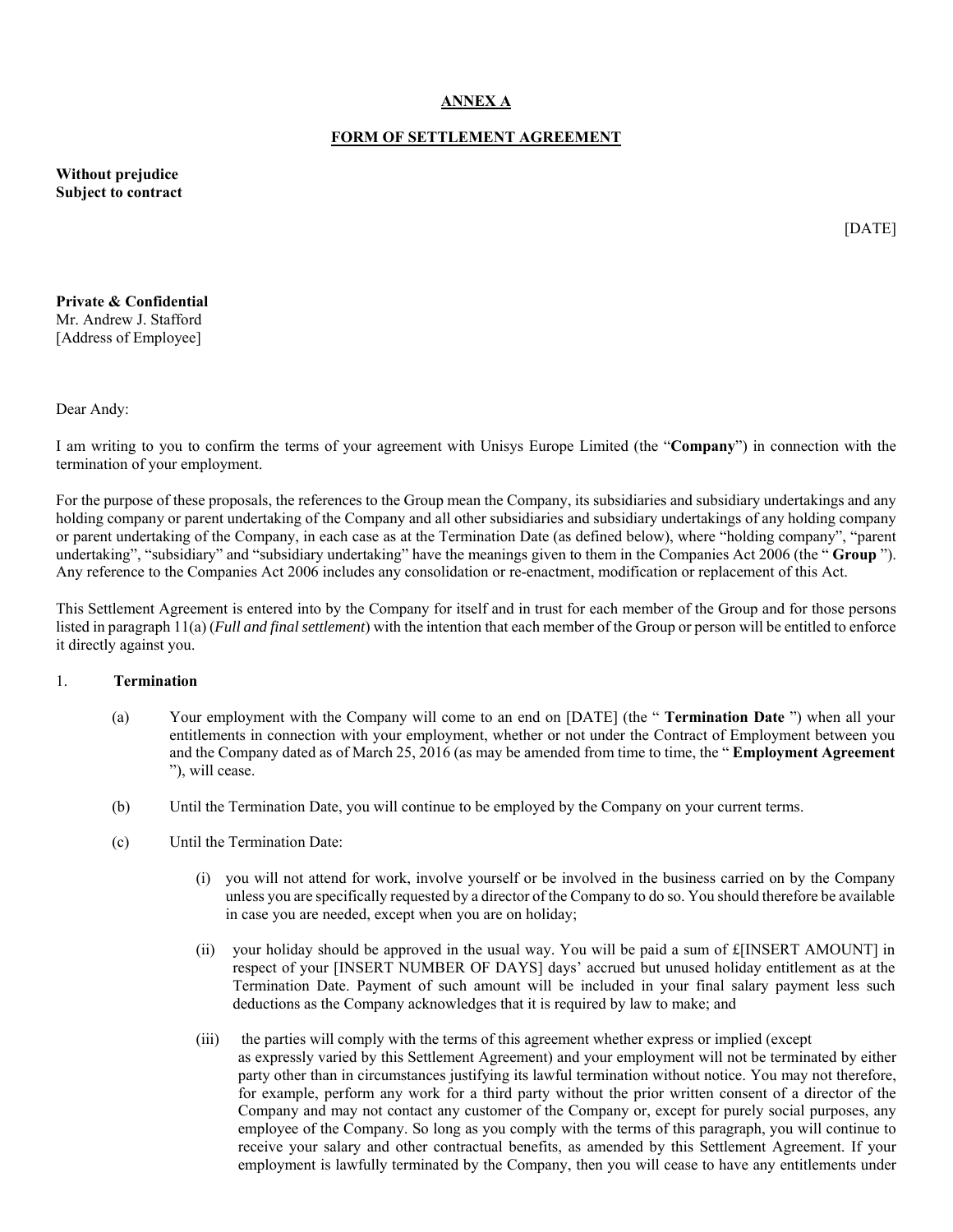this Settlement Agreement to any payment or benefits, but this Settlement Agreement will otherwise remain in force.

(iv) the parties will comply with the terms of the Employment Agreement whether express or implied (except as expressly varied by this Settlement Agreement) and your employment will not be terminated by either party other than in circumstances justifying its lawful termination without notice. So long as you comply with the terms of this paragraph, you will continue to receive your salary and other contractual benefits, as amended by this Settlement Agreement. If your employment is lawfully terminated by the Company, then you will cease to have any entitlements under this Settlement Agreement to any payment or benefits but this Settlement Agreement will otherwise remain in force.

When your employment ends, the Company will issue your P45 made up to the Termination Date.

#### $\overline{2}$ . 2. **Pre-condition(s)**

You undertake that you will have by the Termination Date returned all documents, equipment, information (however it is stored) and other property belonging to the Group or relating to any of its business (including, but not limited to, any Blackberry or iPhone, tablet or iPad, laptop computer, company credit card and security pass), without you or anyone on your behalf retaining copies of such documents or extracts from them and with such property being in good condition (fair wear and tear excepted). You undertake that you have not downloaded any information (however it is stored) save in the fulfilment of your obligations to the Group and that you will not do so and you also undertake that you will not copy any software or information.

# **3. Severance Payment**

(a) The Company will pay you (without admission of liability) by way of compensation for the termination of your employment and in respect of any Statutory Claim (as defined in paragraph 11(d) ( *Full and final settlement* )) that you may have a severance payment of  $f$  insert amount> (the " **Severance Payment** ") in accordance with the terms and conditions set forth in the letter agreement dated as of \_\_\_\_\_\_\_\_\_, 2016 between you and the Company (the " **Severance Agreement** ").

The Company will deduct income tax in accordance with the PAYE regulations from the amount by which the Severance Payment exceeds £30,000 and will account to HM Revenue & Customs for the tax so deducted. You will account to HM Revenue & Customs for any additional tax payable in respect of the Severance Payment.

- (b) The net Severance Payment, less any sums due from you to any member of the Group, will be paid to you in accordance with the terms of the Severance Agreement, provided that:
	-
	- (i) the Company has received a duly signed copy of this Settlement Agreement; (ii) the Company has received a duly completed certificate attached at Schedule 1 ( *Certificate of Adviser* );
	- (iii) the conditions in paragraph 2 ( $Pre-condition(s)$ ) of this Settlement Agreement have been satisfied;
	- (iv) you have complied and will continue to comply with the terms of this Settlement Agreement; and
	- (v) you have complied with the warranty in paragraph 11(a) ( *Warranties* ) of this Settlement Agreement,

# together, the "**Payment Conditions**".

(c) If any of the Payment Conditions have not been satisfied as at the due date for any payment under paragraph 3 of this Settlement Agreement, your entitlement to such payment will lapse. Without prejudice to any other rights which the Company may have, if any of the Payment Conditions have not been satisfied either before or after the Termination Date, the Company will be entitled to recover in full all sums paid, and the value of benefits provided to you, under this Settlement Agreement, from you immediately, but this Settlement Agreement will otherwise remain in force.

# 4. **Legal costs**

Within 28 days of the Termination Date or 28 days after receipt of the account (whichever is the later date), the Company will make a contribution of up to £500 plus VAT direct to your solicitors for your reasonable legal fees for advice in connection with the terms and effect of this Settlement Agreement provided that:

(a) the Payment Conditions have been satisfied; and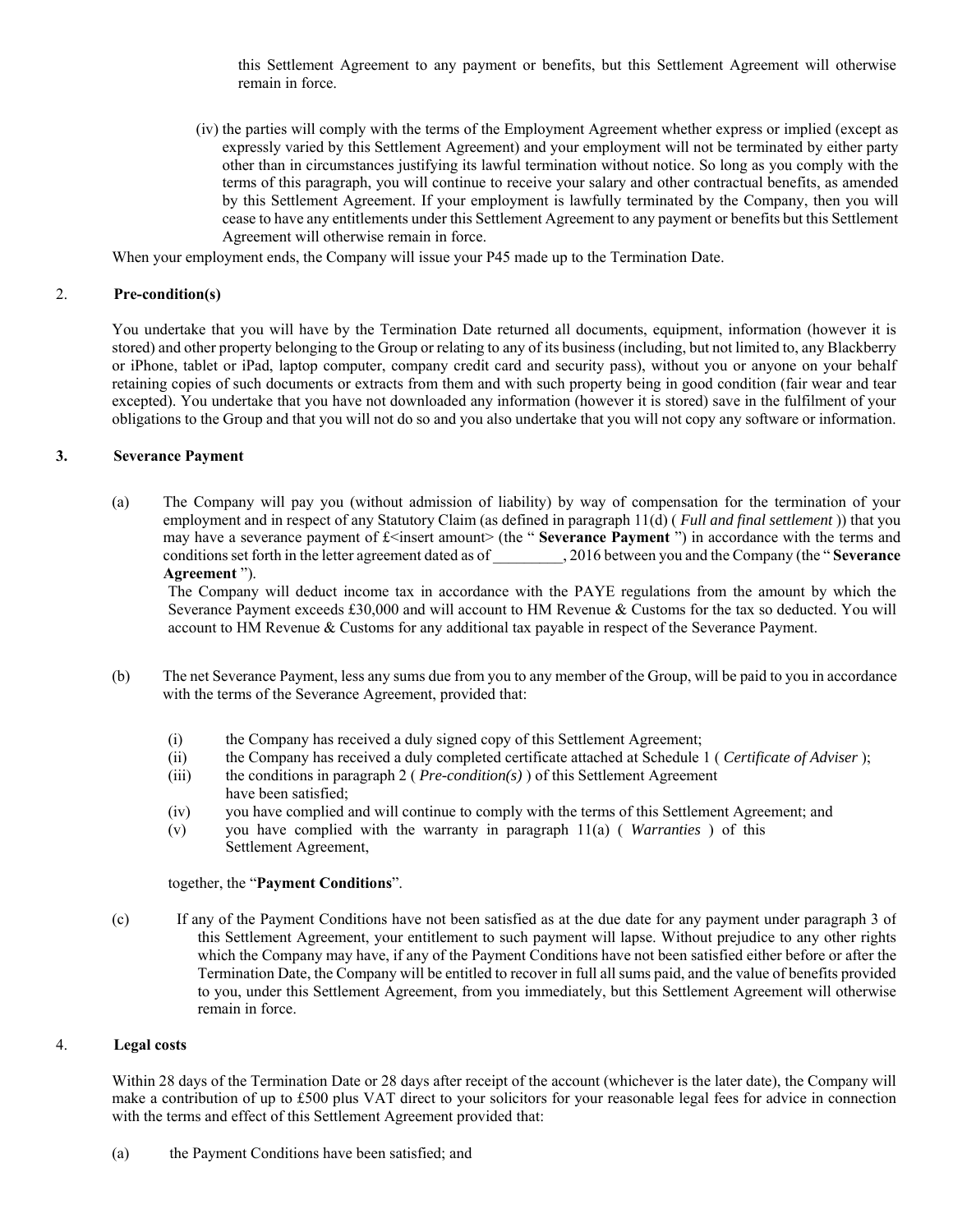(b) the Company has received a copy of an account from [INSERT FIRM'S NAME] addressed to you (but marked payable by the Company).

#### 5. 5. **Tax and national insurance**

You will be responsible for all income taxes and employee national insurance contributions (if any) which may be payable in respect of all payments and arrangements contained in this Settlement Agreement. You agree to indemnify the Company and all other members of the Group and to keep them indemnified against such taxes and employee national insurance contributions, interest, charges, penalties and costs, except that this indemnity will not apply to tax deducted by the Company under the terms of this Settlement Agreement.

#### 6. 6. **Future conduct**

Subject always to your legal and regulatory obligations (and without prejudice to paragraph 7 (*Restrictions*) of this Settlement Agreement), you undertake that you will not provide information known to you as a result of your employment or its termination to, or otherwise assist any person or organisation to make or continue any claim or proceedings against the Company or any member of the Group or any of its or their directors, officers, employees or workers.

### 7. **Restrictions**

You undertake to continue to observe the restrictions set out in the Severance Agreement, notwithstanding the termination of your employment.

### 8. **Statements**

In consideration of the promises contained in this paragraph, the Company and you agree that:

- (a) you will not make or publish any adverse, untrue or misleading statement or comment about the Group or its officers and employees and that you will not represent yourself as continuing to be employed by or connected with any member of the Group after the Termination Date; and
- (b) the directors of the Company will not make or authorise the making of any adverse, untrue or misleading statement or comment about you, subject always, in relation to adverse comments, to the Company's legal obligations to third parties.

# 9. **Secrecy**

- (a) In consideration of the promises contained in this paragraph, the Company and you agree that the terms of this Settlement Agreement are strictly confidential and will not be disclosed, communicated or otherwise made public:
	- (i) by you, except for the purpose of taking professional advice in connection with this Settlement Agreement or if you are required by law to do so. In particular you agree not to disclose the terms of this Settlement Agreement to any employee of the Group; and
	- (ii) by the Company, except for the purpose of taking professional advice in connection with this Settlement Agreement or if required by law to do so or in connection with the proper performance of the Group's business.
- (b) You will procure that your Adviser will maintain the confidentiality of all aspects of this Settlement Agreement and will not discuss, disclose or otherwise make use of the information contained in this Settlement Agreement to any third party including any future clients of the Adviser.
- (c) You acknowledge that any breach by you (or your Adviser) of this paragraph 9 will be a material breach of the Payment Conditions.

## 10. **Warranties**

In signing this Settlement Agreement you are representing and warranting that:

(a) you have not committed any material breach of the terms of your employment, such that the Company would be entitled to dismiss you summarily and without compensation; and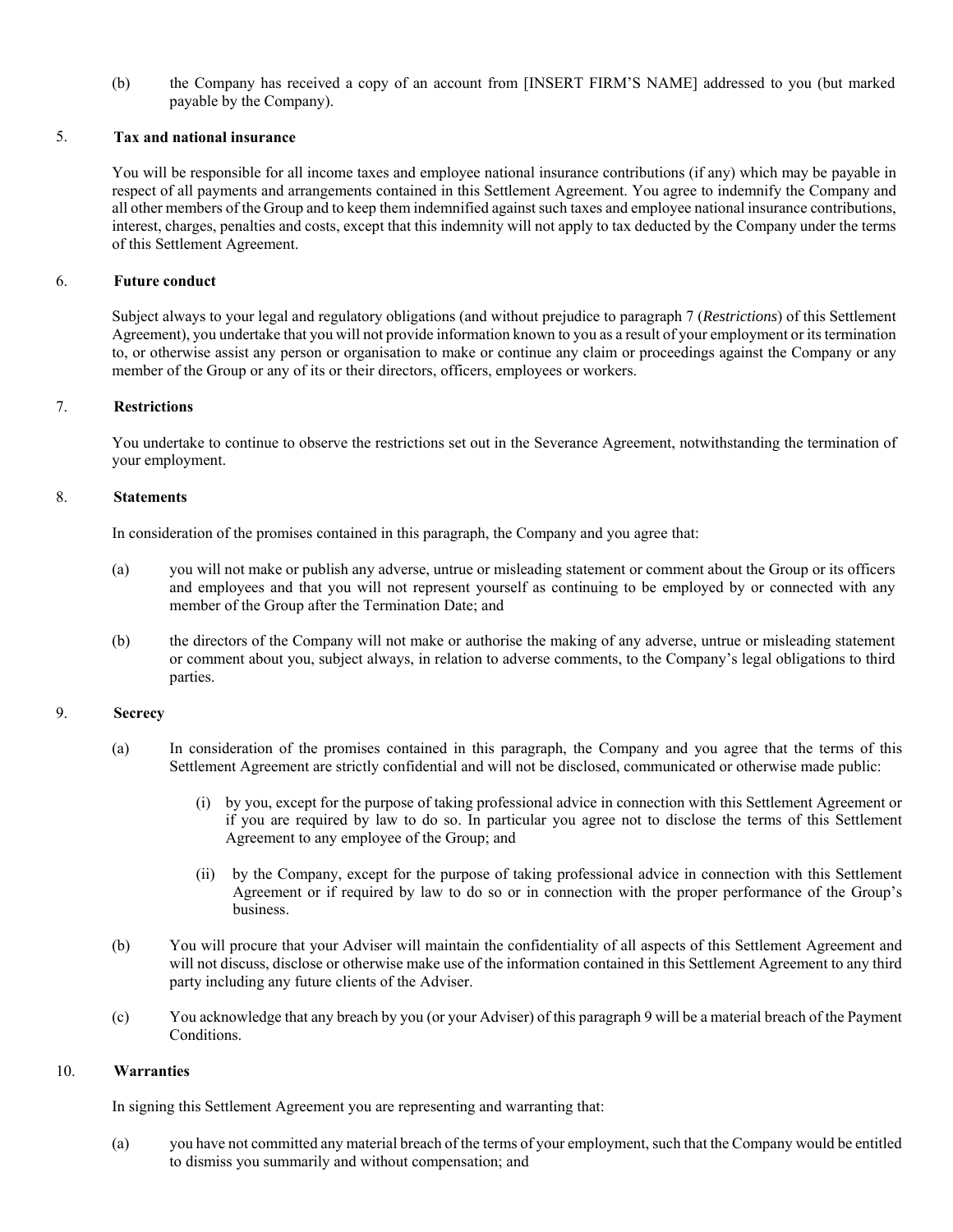(b) you are not aware of any claims or causes of action against any member of the Group by any third party of which the Company is not aware.

#### 11. 11. **Full and final settlement**

Subject to paragraph 11(c) below, you accept the terms of this Settlement Agreement in full and final settlement of all (if any) claims of any nature which you have or may have against the Company and any other member of the Group and their respective directors, officers and employees arising out of or in connection with your employment and its termination, any Statutory Claim as defined in paragraph 11(e) below, or any other matter whether such claims arise under English or European law or any other jurisdiction outside England (including without limitation any claim arising under the federal laws of the United States or the law of state or local jurisdiction thereof), including any claim for injury to feelings or personal injury. We both acknowledge that it is our express intention, when entering into this Settlement Agreement, that it covers all such claims, whether known or unknown to one or other or neither or both of us, and whether or not the factual or legal basis for the claim is known or could have been known to one or other or neither or both of us. Furthermore you acknowledge that you have taken independent legal advice from [NAME OF LEGAL ADVISER] of [NAME OF FIRM] (your " **Adviser** ") on the terms and effect of this Settlement Agreement, that you will be entering into it voluntarily, without reservation and with the intention that it will be binding on you as a settlement agreement or otherwise and that the conditions regarding settlement agreements and compromise agreements under s203 Employment Rights Act 1996, s77 Sex Discrimination Act 1975, s72 Race Relations Act 1976, Paragraph 2(2), Schedule 3A Disability Discrimination Act 1995, Regulation 35 Working Time Regulations 1998, s288 Trade Union and Labour Relations (Consolidation) Act 1992, Regulation 9 Part-time Workers (Prevention of Less Favourable Treatment) Regulations 2000, Regulation 10 Fixed-Term Employees (Prevention of Less Favourable Treatment) Regulations 2002, Regulation 41 Transnational Information and Consultation of Employees Regulations 1999, Paragraph 2(2), Schedule 4 Employment Equality (Religion or Belief) Regulations 2003, Paragraph 2(2), Schedule 4 Employment Equality (Sexual Orientation) Regulations 2003, Regulation 40 Information and Consultation of Employees Regulations 2004, Paragraph 2 of Schedule 5 of the Employment Equality (Age) Regulations 2006, Paragraph 13 of the Schedule to the Occupational and Personal Pension Schemes (Consultation by Employers and Miscellaneous Amendment) Regulations 2006 and s147 Equality Act 2010 (collectively "**the Employment Legislation**") have been satisfied. You also warrant the accuracy of paragraph 2 of the certificate attached at Schedule 1 (*Certificate of Adviser*) and acknowledge that the Severance Payment includes any statutory compensation to which you may be entitled and that it would not be just and equitable for you to receive any further compensation.

- (b) This Settlement Agreement also covers all claims for wrongful termination, constructive discharge, termination in violation of public policy, claims for compensation or any other monies allegedly due to you from Company, claims for severance pay or benefits, claims for breach of express or implied contract, any tort of any nature, claims for discrimination or harassment based on age, sex, race, religion, pregnancy, marital status, national origin, sexual orientation, and/or disability arising under federal, state, local, or common law, including but not limited to Title VII of the Civil Rights Act of 1964, as amended, the Age Discrimination in Employment Act ("ADEA"), the Civil Rights Act of 1991, the Older Workers Benefit Protection Act, the Worker Adjustment and Retraining Notification Act ("WARN"), the Americans with Disabilities Act, the Family and Medical Leave Act, the Equal Pay Act and/or all state and local human or civil rights statutes.
- (c) Paragraphs 11(a) and (b) above will not apply to:
	- (i) your accrued entitlements and options under the Company's pension scheme as at the Termination Date; and
	- (ii) any claim for personal injury (other than any claim for injury to feelings or personal injury which may be made in any Employment Tribunal) that you are not aware of as at the date of signing this Settlement Agreement and which arises out of any failure by the Company or any other member of the Group to comply with its obligations under current health and safety legislation.
- (d) In signing this Settlement Agreement you are representing and warranting that:
	- (i) you have instructed your Adviser to advise you whether you have or may have any Statutory Claim (as defined in paragraph 11(e) below) against the Company or any other member of the Group or their respective directors, officers and employees arising out of or in connection with your employment and its termination;
	- (ii) you have provided your Adviser with whatever information is in your possession which your Adviser requires to advise you whether you have or may have any such Statutory Claim;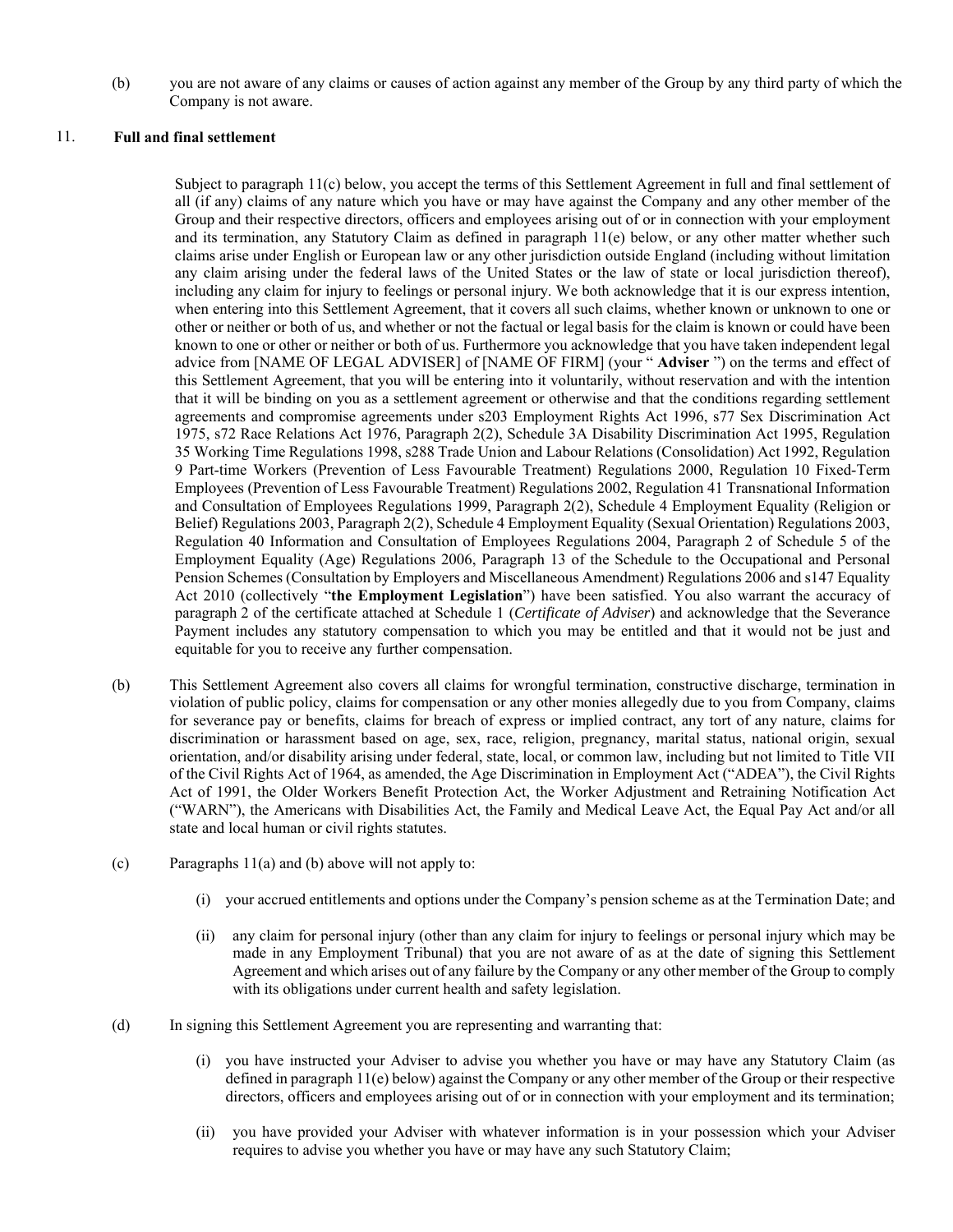- (iii) your only Statutory Claims or particular complaints are for [INSERT CLAIMS] **[** *adviser to insert further claims, if any* ];
- (iv) your Adviser has advised you that, on the basis of the information available to your Adviser, you have no other Statutory Claim against the Company or any other member of the Group or their respective directors, officers and employees;
- (v) as at the date of signing this Settlement Agreement, you are not aware of any facts or circumstances that could give rise to any claim for personal injury; and
- (vi) your Adviser is a relevant independent Adviser for the purposes of each statute or statutory instrument in the Employment Legislation and an independent Adviser for the purposes of s147 of the Equality Act 2010.
- (e) A " **Statutory Claim** " means any claim for or relating to unfair dismissal, a redundancy payment, equal pay, sex, race or disability discrimination, discrimination on the grounds of age, religion, belief or sexual orientation or any protected characteristic under the Equality Act 2010, working time, unauthorised deduction from wages or any claim for the infringement of any other statutory employment rights which you may have under the Employment Rights Act 1996, the Equal Pay Act 1970, the Sex Discrimination Act 1975, the Race Relations Act 1976, the Trade Union and Labour Relations (Consolidation) Act 1992, the Disability Discrimination Act 1995, the Human Rights Act 1998, the Working Time Regulations 1998, the National Minimum Wage Act 1998, the Employment Relations Act 1999, Part VII Transnational Information and Consultation of Employees Regulations 1999, the Part-time Workers (Prevention of Less Favourable Treatment) Regulations 2000, the Fixed-Term Employees (Prevention of Less Favourable Treatment) Regulations 2002, the Employment Equality (Religion or Belief) Regulations 2003, the Employment Equality (Sexual Orientation) Regulations 2003, Part VIII Information and Consultation of Employees Regulations 2004, the Employment Equality (Age) Regulations 2006, the Transfer of Undertakings (Protection of Employment) Regulations 2006, the Schedule to the Occupational and Personal Pension Schemes (Consultation by Employers and Miscellaneous Amendment) Regulations 2006, the Equality Act 2010 or, in relation to all such matters, any claims under related European law or legislation.
- (f) You acknowledge that the Company and the Group are relying on paragraphs 11(a) and 11(b) above in deciding to enter into this Settlement Agreement. If you breach either of these paragraphs and a judgment or order is made against any member of the Group, you acknowledge that it will have a claim against you for damages of not less than the judgment or order.

## 12. **Entire agreement**

This Settlement Agreement constitutes the entire agreement and understanding between the parties in relation to the termination of your employment. The Company or any other member of the Group will have no liability or remedy in tort against it in respect of any representation, warranty or other statement (other than those contained in this Settlement Agreement) being false, inaccurate or incomplete unless it was made fraudulently. You acknowledge that you are not entering into this Settlement Agreement in reliance on any representation, warranty or undertaking which is not contained in this Settlement Agreement.

#### 13. **Applicable law**

This Settlement Agreement will be construed in accordance with English law and the parties irrevocably submit to the exclusive jurisdiction of the English courts to settle any disputes which may arise in connection with this Settlement Agreement.

If these proposals are acceptable, would you please confirm your acceptance by signing and returning the enclosed copy of this letter to me. In doing so you will be confirming that you have complied with the conditions in paragraph 2 (*Pre-condition(s)*). Once signed and received by us, together with the certificate attached at Schedule 1 (*Certificate of Adviser*) duly signed and dated, the Settlement Agreement will be binding and the "Without Prejudice" label will cease to apply.

Yours sincerely

………………………………………………………………….. **For and on behalf of the Company**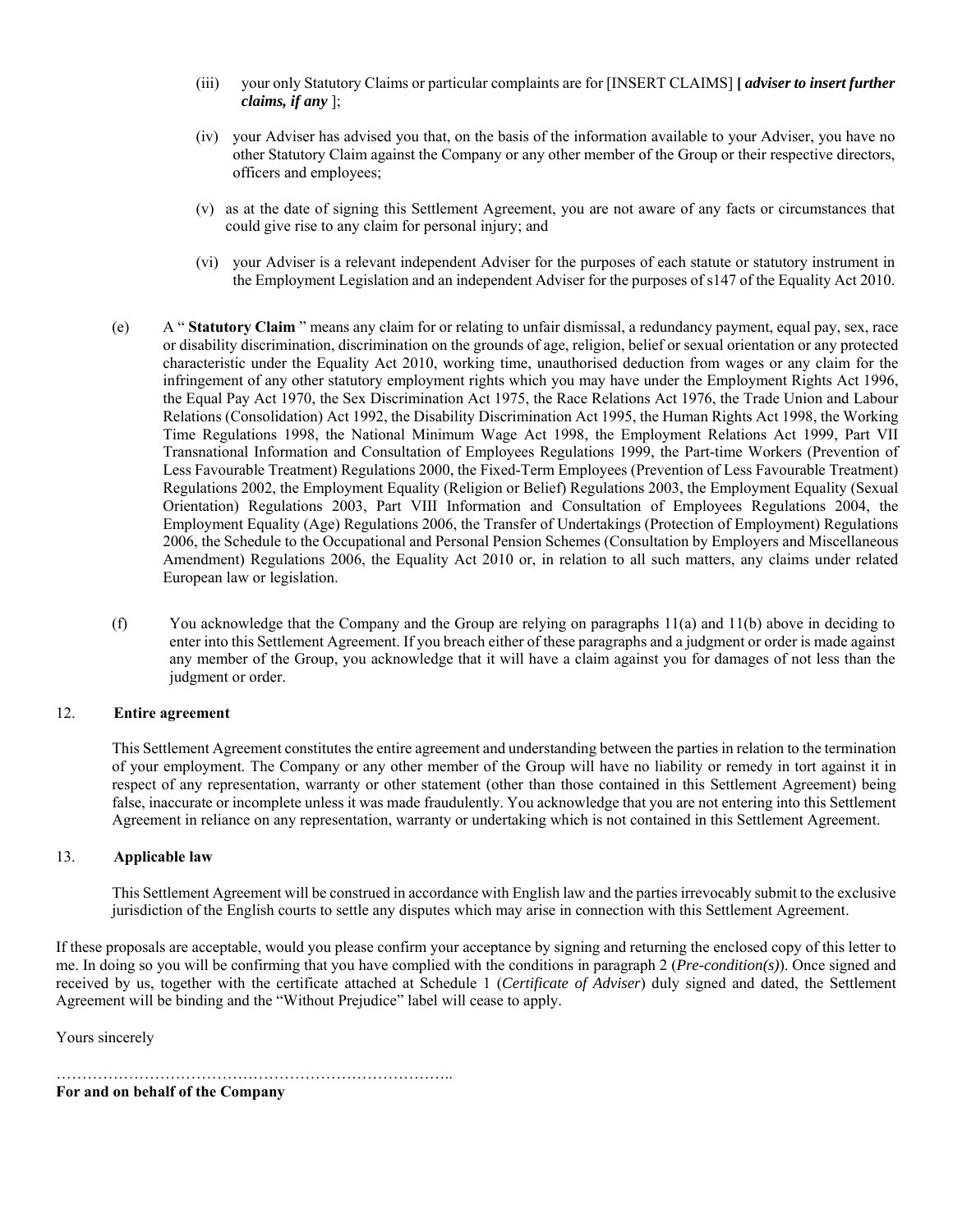# **On Copy:**

I, Andrew J. Stafford, accept these proposals:

| Signed: |  |
|---------|--|
| Dated:  |  |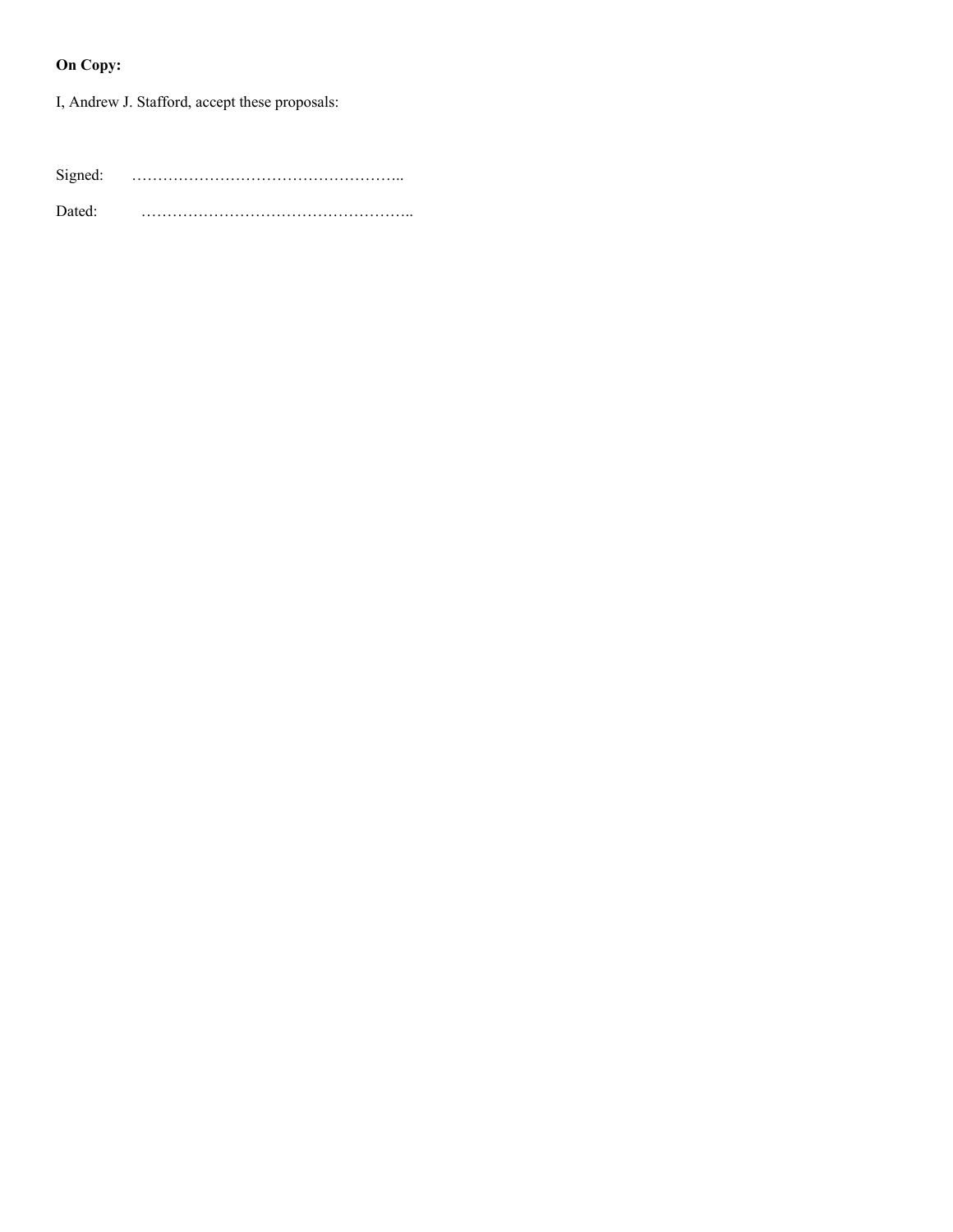## **SCHEDULE 1**

## **Certificate of Adviser**

I hereby certify as follows:

- $1.$ 1. I am a relevant independent adviser as defined in each statute or statutory instrument in the Employment Legislation, as defined in paragraph 11(a) ( *Full and Final Settlement* ) and an independent adviser as defined in s147 of the Equality Act 2010.
- $\overline{2}$ . 2. I have advised Andrew J. Stafford (" **my Client** ") on the terms and effect of the Settlement Agreement dated [Date] between Unisys Europe Limited (the " **Company** ") and my Client and, in particular, its effect on my Client's ability to pursue my Client's rights before an Employment Tribunal, including the matters set out in the paragraph of the Settlement Agreement headed "Full and final settlement".
- $3.$ I am not acting (and have not acted) in relation to this matter for the Company or any associated employer.
- 4. There is in force a contract of insurance or an indemnity provided for members of a profession or professional body covering the risk of a claim by my Client in respect of loss arising in consequence of the advice I have given.
- 5. I confirm that paragraphs 11(d) (i), (iii), (iv) and (vi) ( *Full and final settlement* ) of the Settlement Agreement are accurate.

SIGNED:

Name of Independent Adviser:

Firm:

Address:

Dated: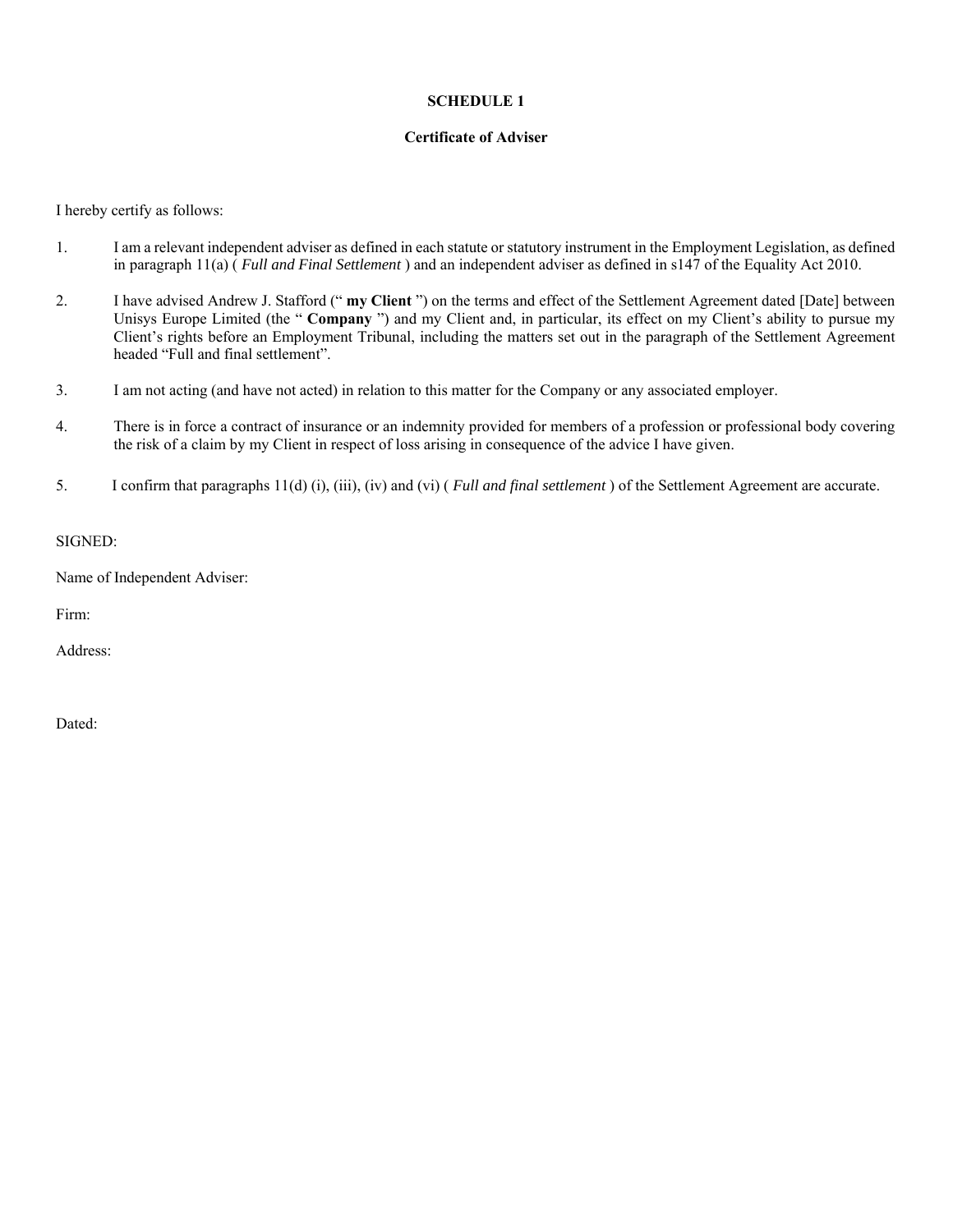### **AMENDMENT 2017-1 TO THE UNISYS SAVINGS PLAN**

Pursuant to Section 13.01 of the Unisys Savings Plan (the "Plan"), the Plan is hereby amended, effective January 1, 2017 except as otherwise provided herein, as follows:

1. Effective December 30, 2016, Article I of the Plan is hereby amended by adding the following provision to the end thereof to read, in its entirety, as follows:

"1.06 Plan Merger. Effective December 30, 2016, the Unisys Technical Services Savings Plan (the 'UTS' Plan) and its trust shall be merged with and into the Plan and its Trust. All beneficiary designations and contribution, investment, distribution and withdrawal elections made by a Participant, and in effect on December 30, 2016, under the Unisys Technical Services Savings Plan shall remain in effect under this Plan until changed by the Participant in accordance with the applicable provisions of the Plan. Any outstanding loan taken by a Participant under the UTS Plan shall be repaid under this Plan and shall be taken into account when determining eligibility for a loan under this Plan."

2. Section 2.17 of the Plan is hereby amended in its entirety to read as follows:

"2.17 'Compensation' means a Participant's wages or salary paid by an Employer to an Employee, including amounts deducted in accordance with sections  $125$ ,  $132(f)(4)$  or  $401(k)$  of the Code, overtime pay, shift differentials, overseas hardship and war risk premiums, payments for accrued but unused vacation, commissions paid under the terms of a written ongoing sales commission plan, paid bonuses paid under the terms of a written ongoing bonus plan approved as such by the Plan Manager, military differential wage payments made by the Employer to a Participant in accordance with section 3401(h) and section 414(u)(12) of the Code and Workers' Compensation differential wage payments made by the Employer to a Participant, but excluding any amounts received by an Employee while he is not a Participant, additional fringe benefit payments related to the Service Contract Act, any other deferred compensation, 'garden leave payments,' California additional short-term disability, family medical leave and meal premium payments and penalties, and amounts in excess of the dollar limitation in effect under section  $401(a)(17)$  of the Code with respect to any Plan Year, and any amounts that are excluded from the definition of compensation set forth in section  $415(c)(3)$  of the Code. Notwithstanding the foregoing, any amounts deducted on a pre-tax basis for group health coverage because the Participant is unable to certify that he or she has other health coverage, so long as the Employer does not otherwise request or collect information regarding the Participant's other health coverage as part of the enrollment process for the Employer's health plan, shall be included as Compensation.

For purposes of this Section 2.17, 'garden leave payments' are certain amounts negotiated under a Participant's termination agreement that are paid during periods when no services are performed by such Participant."

3. Section  $4.01(a)(2)$  of the Plan is hereby amended in its entirety to read as follows:

"(2) The amount of the Tax Deferred Contribution made for a Participant with respect to any Plan Year pursuant to this subsection (a) shall be the amount specified in the salary reduction notice. The percentage specified shall be a whole percentage of the Participant's Compensation not to exceed (A) 80% (30% for periods prior to January 1, 2016) with respect to a Participant who is a Non-Highly Compensated Employee or (B) 9% (18% for periods prior to January 1, 2017) with respect to a Participant who is a Highly Compensated Employee. The Plan Manager may, in its discretion, increase or decrease the maximum permissible amount of Tax Deferred Contributions at any time and from time to time as it deems appropriate. Any salary reduction notice shall relate only to Compensation as yet unearned when the notice is filed and may not be amended during the period to which it pertains, except that it may be terminated as to amounts unearned at the date of a Participant's Termination of Employment."

4. Section 10.06(a) (formerly Section 10.07(a)) of the Plan is hereby amended in its entirety to read as follows:

"(a) Subject to the requirements set forth in Section 10.01 and in subsection (b) of this Section 10.06, and, if applicable, in accordance with Appendix B, a Participant may elect a withdrawal from his Account (excluding any earnings credited to his Tax Deferred Account after December 31, 1988), on account of an immediate and heavy financial hardship; provided, however, that the amount of such withdrawal must be necessary to satisfy the immediate and heavy financial need as determined under subsections (c) and (d)."

5. In all respects not amended, the Plan is hereby ratified and affirmed.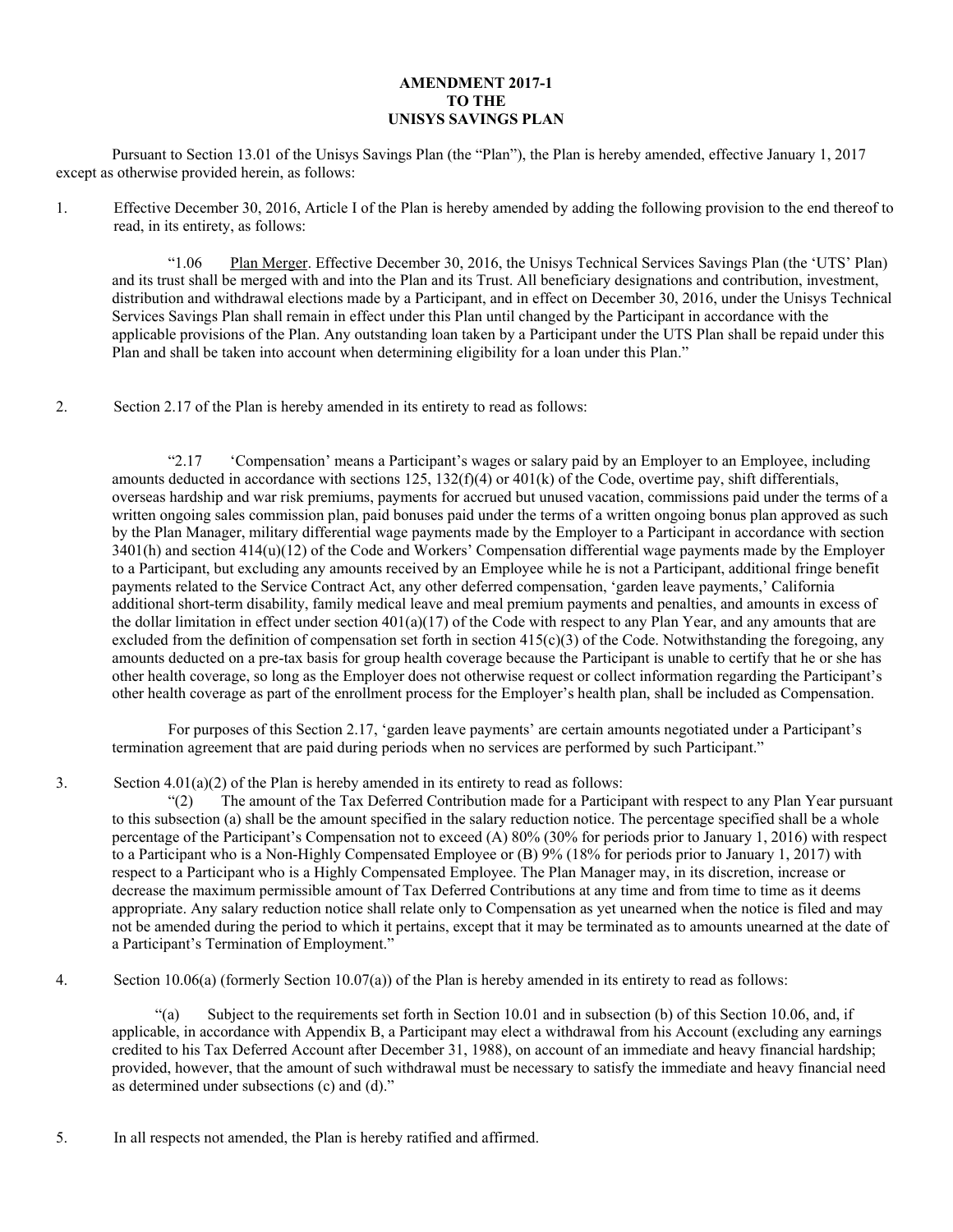**IN WITNESS WHEREOF**, the undersigned have executed this Amendment to the Plan on the date(s) set forth below.

# **UNISYS CORPORATION**

By: /s/ David A. Loeser Dated: 1/10/17 David A. Loeser Senior Vice President of Worldwide Human Resources

> /s/ Inder Singh Dated: 1/10/17 Inder Singh Senior Vice President and Chief Financial Officer

/s/ Gerald P. Kenney Dated: 1/10/17 Gerald P. Kenney Senior Vice President and Chief Legal Officer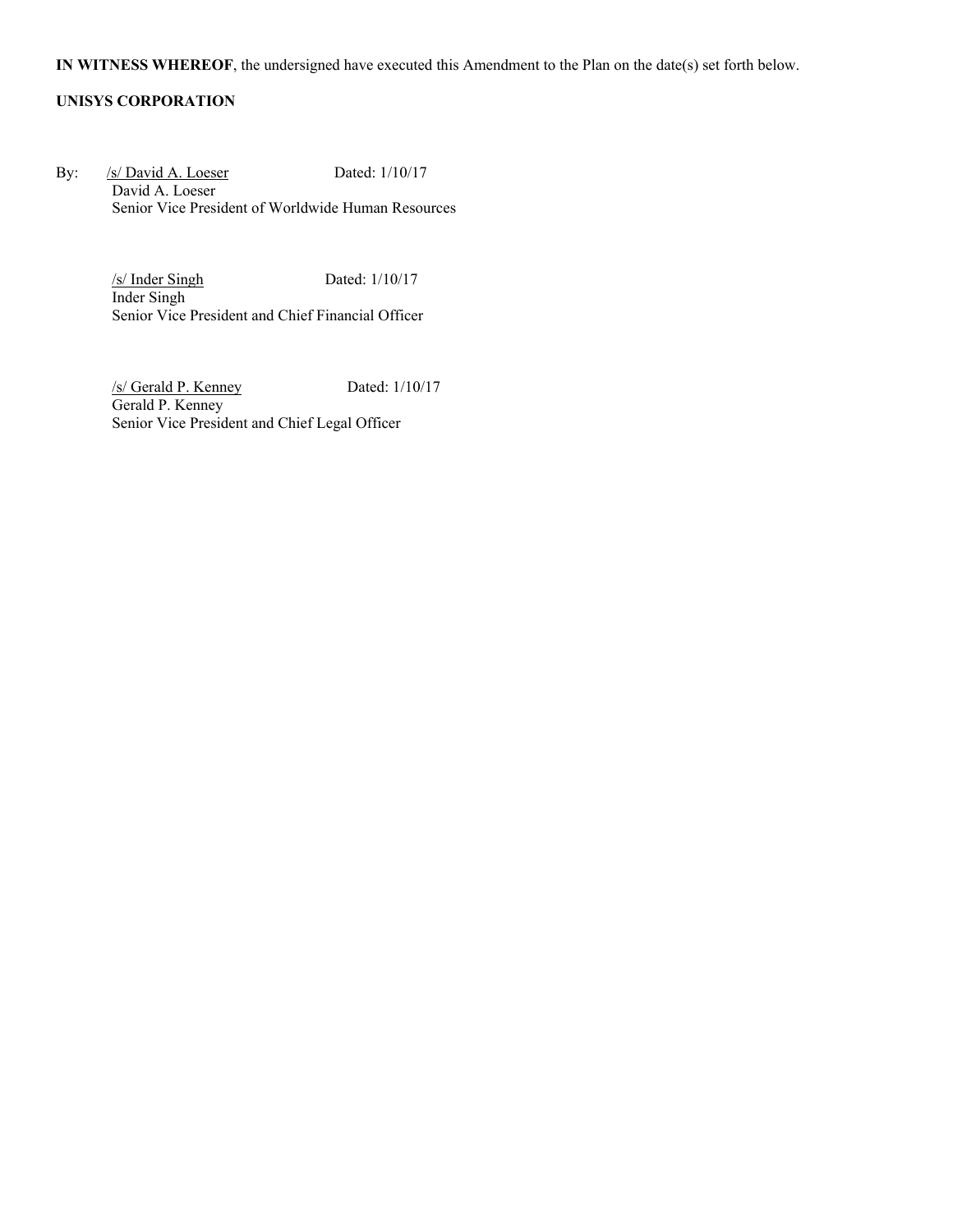# **Exhibit 12**

### UNISYS CORPORATION COMPUTATION OF RATIO OF EARNINGS TO COMBINED FIXED CHARGES AND PREFERRED STOCK DIVIDENDS (UNAUDITED) (\$ in millions)

|                                                                      | Years Ended December 31 |            |           |           |            |
|----------------------------------------------------------------------|-------------------------|------------|-----------|-----------|------------|
|                                                                      | 2016                    | 2015       | 2014      | 2013      | 2012       |
| <b>Fixed charges</b>                                                 |                         |            |           |           |            |
| Interest expense                                                     | $\mathcal{S}$<br>27.4   | \$<br>11.9 | \$<br>9.2 | \$<br>9.9 | \$<br>27.5 |
| Interest capitalized during the period                               | 3.0                     | 3.1        | 4.0       | 3.2       | 5.3        |
| Amortization of revolving credit facility expenses                   | 0.4                     | 1.5        | 1.6       | 1.6       | 1.7        |
| Portion of rental expense representative of interest                 | 25.8                    | 26.9       | 27.9      | 28.4      | 28.2       |
| <b>Total Fixed Charges</b>                                           | 56.6                    | 43.4       | 42.7      | 43.1      | 62.7       |
| Preferred stock dividend requirements (a)                            |                         |            | 2.7       | 16.2      | 16.2       |
| Total fixed charges and preferred stock dividends                    | 56.6                    | 43.4       | 45.4      | 59.3      | 78.9       |
| <b>Earnings</b>                                                      |                         |            |           |           |            |
| Income (loss) before income taxes                                    | 20.5                    | (58.8)     | 145.5     | 219.4     | 254.1      |
| Add amortization of capitalized interest                             | 3.1                     | 3.7        | 4.5       | 5.0       | 7.5        |
| Subtotal                                                             | 23.6                    | (55.1)     | 150.0     | 224.4     | 261.6      |
| Fixed charges per above                                              | 56.6                    | 43.4       | 42.7      | 43.1      | 62.7       |
| Less interest capitalized during the period                          | (3.0)                   | (3.1)      | (4.0)     | (3.2)     | (5.3)      |
| Total earnings                                                       | 77.2                    | (14.8)     | 188.7     | \$264.3   | \$319.0    |
| Ratio of earnings to fixed charges                                   | 1.36                    | ∗          | 4.42      | 6.13      | 5.09       |
| Ratio of earnings to fixed charges and preferred stock dividends (b) | 1.36                    | N/A        | 4.16      | 4.46      | 4.04       |

(a) Amounts have not been grossed up for income taxes since the preferred stock was issued by the U.S. parent corporation

which has a full valuation allowance against its net deferred tax assets.<br>
(b) The ratio of earnings to fixed charges and preferred stock dividends is calculated by dividing total earnings by total fixed charges and preferred stock dividends.

\* Earnings for the year ended December 31, 2015 were inadequate to cover fixed charges by \$58.2 million.

# **Exhibit 21**

#### SUBSIDIARIES OF THE REGISTRANT

Unisys Corporation, the registrant, a Delaware company, has no parent. The registrant has the following subsidiaries:

|                                                 | State or Other Jurisdiction<br>Under the Laws of Which |
|-------------------------------------------------|--------------------------------------------------------|
| Name of Company                                 | Organized                                              |
| Unisys Limited                                  | United Kingdom                                         |
| <b>Intelligent Processing Solutions Limited</b> | United Kingdom                                         |
| Unisys Nederland N.V.                           | <b>Netherlands</b>                                     |

Pursuant to Item 601(b)(21)(ii) of Regulation S-K, subsidiaries of the Company have been omitted which, considered in the aggregate as a single subsidiary, would not have constituted a significant subsidiary (as defined in Rule 1-02(w) of Regulation S-X) as of December 31, 2016 .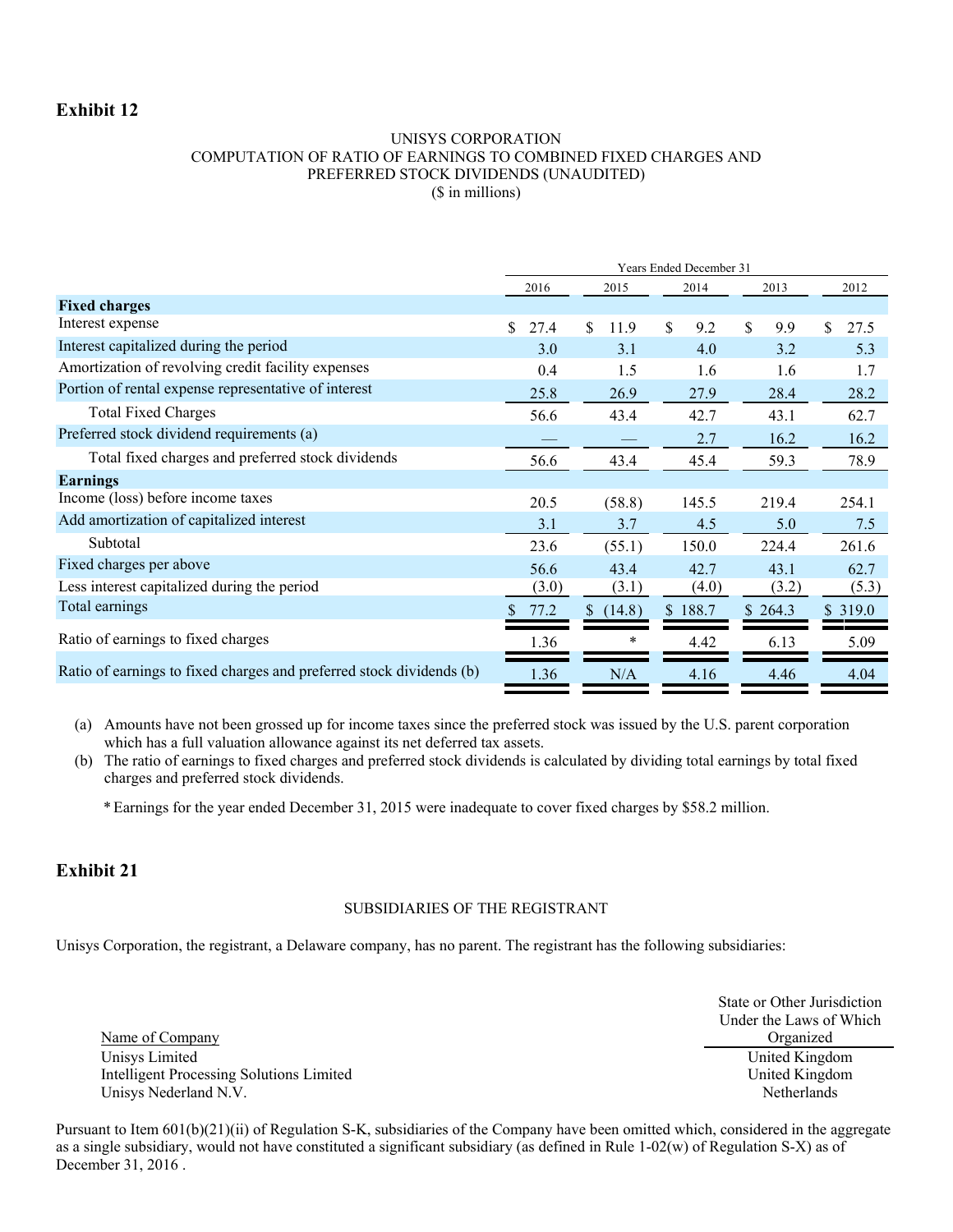# **Exhibit 23**

Consent of Independent Registered Public Accounting Firm

The Board of Directors Unisys Corporation:

We consent to the incorporation by reference in the Registration Statements (Nos. 333-40012, 333-114718, 333-145429, 333-156569, 333-171004, 333-171005, and 333-192040) on Form S-8 and in the Registration Statements (Nos. 333-181874 and 333-202243) on Form S-3 and in the Registration Statement (No. 333-74745) on Form S-4 of Unisys Corporation of our report dated February 21, 2017 , with respect to the consolidated balance sheets of Unisys Corporation as of December 31, 2016 and 2015 , and the related consolidated statements of income, comprehensive income, deficit and cash flows for each of the years in the three year period ended December 31, 2016 , and the related financial statement schedule, and the effectiveness of internal control over financial reporting as of December 31, 2016 , which reports appear or are incorporated by reference in the December 31, 2016 Annual Report on Form 10-K of Unisys Corporation.

/s/ KPMG LLP Philadelphia, Pennsylvania February 21, 2017

# **Exhibit 24**

# POWER OF ATTORNEY Unisys Corporation Annual Report on Form 10-K for the year ended December 31, 2016

KNOW ALL MEN BY THESE PRESENTS, that each person whose signature appears below does hereby make, constitute and appoint PETER A. ALTABEF, INDER M. SINGH and GERALD P. KENNEY, and each one of them severally, his true and lawful attorneys-in-fact and agents, for such person and in such person's name, place and stead, to sign the Unisys Corporation Annual Report on Form 10-K for the year ended December 31, 2016 , and any and all amendments thereto and to file such Annual Report on Form 10-K and any and all amendments thereto with the Securities and Exchange Commission, and does hereby grant unto such attorneys-in-fact and agents, and each of them, full power and authority to do and perform each and every act and thing requisite or necessary to be done in and about the premises, as fully to all intents and purposes as said person might or could do in person, hereby ratifying and confirming all that such attorney-in-fact and agents and each of them may lawfully do or cause to be done by virtue hereof.

Dated: February 9, 2017

Denise K. Fletcher

Director

/s/ Peter A. Altabef /s/ Philippe Germond Peter A. Altabef Philippe Germond President and Chief Executive Officer; Director Director Director /s/ Jared L. Cohon /s/ Leslie F. Kenne Jared L. Cohon Leslie F. Kenne Director Director /s/ Alison Davis /s/ Lee D. Roberts Alison Davis Lee D. Roberts Director Director /s/ Nathaniel A. Davis /s/ Paul E. Weaver Nathaniel A. Davis **Paul E. Weaver** Director Chairman of Board /s/ Denise K. Fletcher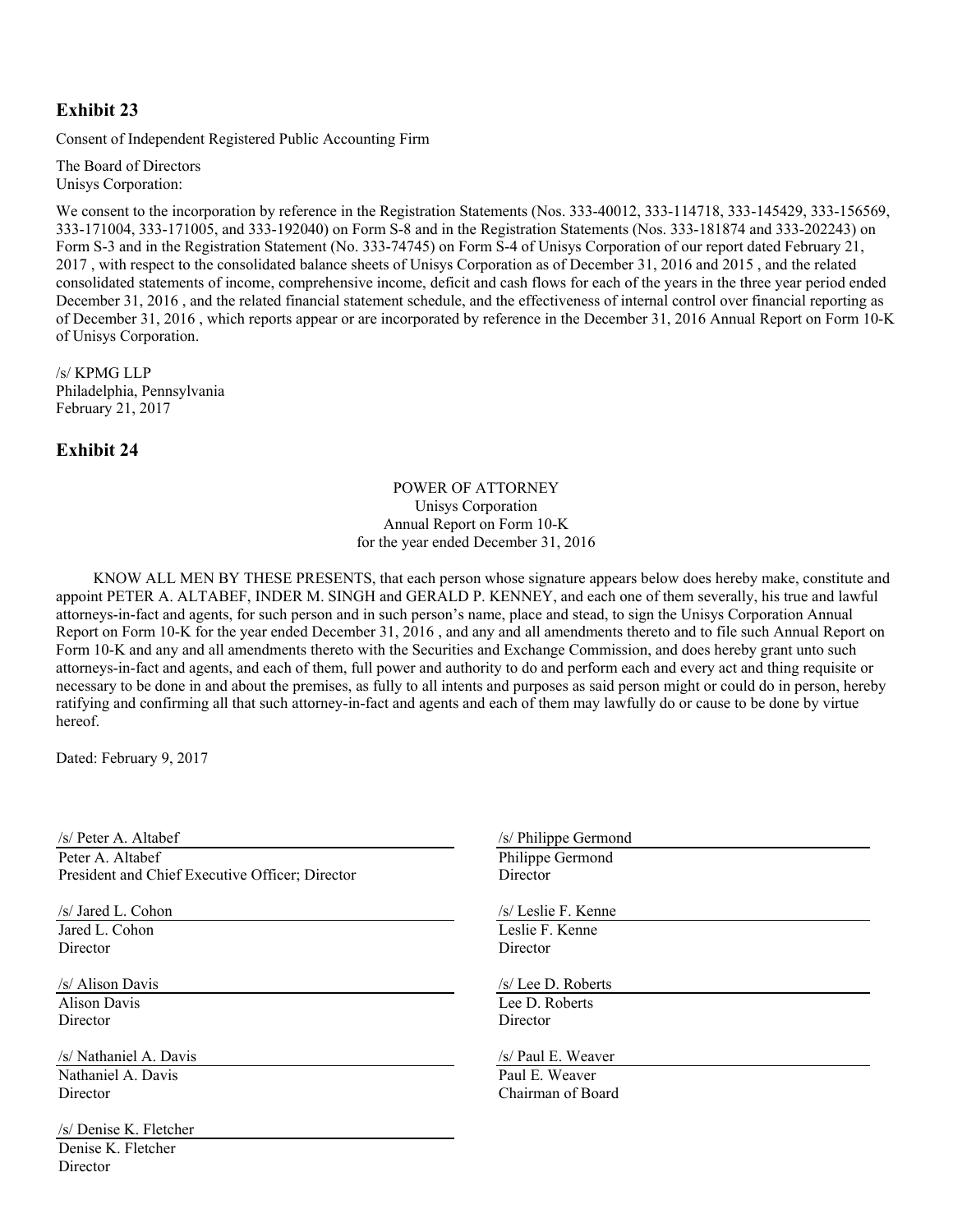# **Exhibit 31.1**

### **CERTIFICATION**

I, Peter A. Altabef, certify that:

1. I have reviewed this annual report on Form 10-K of Unisys Corporation;

2. Based on my knowledge, this report does not contain any untrue statement of a material fact or omit to state a material fact necessary to make the statements made, in light of the circumstances under which such statements were made, not misleading with respect to the period covered by this report;

3. Based on my knowledge, the financial statements, and other financial information included in this report, fairly present in all material respects the financial condition, results of operations and cash flows of the registrant as of, and for, the periods presented in this report;

4. The registrant's other certifying officer and I are responsible for establishing and maintaining disclosure controls and procedures (as defined in Exchange Act Rules 13a-15(e) and 15d-15(e)) and internal control over financial reporting (as defined in Exchange Act Rules 13a-15(f) and 15d-15(f)) for the registrant and have:

a. Designed such disclosure controls and procedures, or caused such disclosure controls and procedures to be designed under our supervision, to ensure that material information relating to the registrant, including its consolidated subsidiaries, is made known to us by others within those entities, particularly during the period in which this report is being prepared;

b. Designed such internal control over financial reporting, or caused such internal control over financial reporting to be designed under our supervision, to provide reasonable assurance regarding the reliability of financial reporting and the preparation of financial statements for external purposes in accordance with generally accepted accounting principles;

c. Evaluated the effectiveness of the registrant's disclosure controls and procedures and presented in this report our conclusions about the effectiveness of the disclosure controls and procedures, as of the end of the period covered by this report based on such evaluation; and

d. Disclosed in this report any change in the registrant's internal control over financial reporting that occurred during the registrant's most recent fiscal quarter (the registrant's fourth fiscal quarter in the case of an annual report) that has materially affected, or is reasonably likely to materially affect, the registrant's internal control over financial reporting; and

5. The registrant's other certifying officer and I have disclosed, based on our most recent evaluation of internal control over financial reporting, to the registrant's auditors and the audit committee of registrant's board of directors (or persons performing the equivalent functions):

a. All significant deficiencies and material weaknesses in the design or operation of internal control over financial reporting which are reasonably likely to adversely affect the registrant's ability to record, process, summarize and report financial information; and

b. Any fraud, whether or not material, that involves management or other employees who have a significant role in the registrant's internal control over financial reporting.

Date: February 21, 2017

/s/ Peter A. Altabef

Name: Peter A. Altabef Title: President and Chief Executive Officer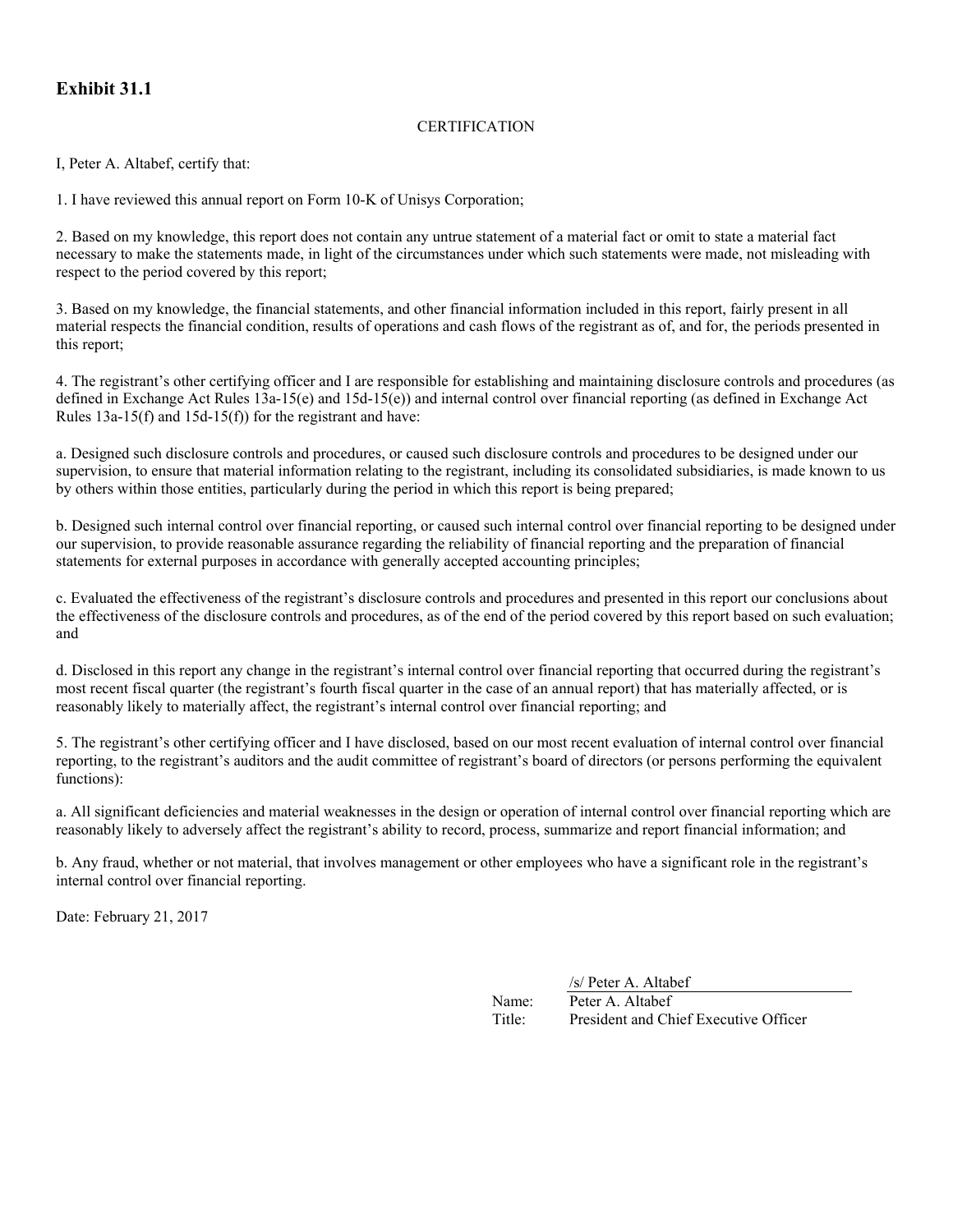# **Exhibit 31.2**

## **CERTIFICATION**

I, Inder M. Singh, certify that:

1. I have reviewed this annual report on Form 10-K of Unisys Corporation;

2. Based on my knowledge, this report does not contain any untrue statement of a material fact or omit to state a material fact necessary to make the statements made, in light of the circumstances under which such statements were made, not misleading with respect to the period covered by this report;

3. Based on my knowledge, the financial statements, and other financial information included in this report, fairly present in all material respects the financial condition, results of operations and cash flows of the registrant as of, and for, the periods presented in this report;

4. The registrant's other certifying officer and I are responsible for establishing and maintaining disclosure controls and procedures (as defined in Exchange Act Rules 13a-15(e) and 15d-15(e)) and internal control over financial reporting (as defined in Exchange Act Rules 13a-15(f) and 15d-15(f)) for the registrant and have:

a. Designed such disclosure controls and procedures, or caused such disclosure controls and procedures to be designed under our supervision, to ensure that material information relating to the registrant, including its consolidated subsidiaries, is made known to us by others within those entities, particularly during the period in which this report is being prepared;

b. Designed such internal control over financial reporting, or caused such internal control over financial reporting to be designed under our supervision, to provide reasonable assurance regarding the reliability of financial reporting and the preparation of financial statements for external purposes in accordance with generally accepted accounting principles;

c. Evaluated the effectiveness of the registrant's disclosure controls and procedures and presented in this report our conclusions about the effectiveness of the disclosure controls and procedures, as of the end of the period covered by this report based on such evaluation; and

d. Disclosed in this report any change in the registrant's internal control over financial reporting that occurred during the registrant's most recent fiscal quarter (the registrant's fourth fiscal quarter in the case of an annual report) that has materially affected, or is reasonably likely to materially affect, the registrant's internal control over financial reporting; and

5. The registrant's other certifying officer and I have disclosed, based on our most recent evaluation of internal control over financial reporting, to the registrant's auditors and the audit committee of registrant's board of directors (or persons performing the equivalent functions):

a. All significant deficiencies and material weaknesses in the design or operation of internal control over financial reporting which are reasonably likely to adversely affect the registrant's ability to record, process, summarize and report financial information; and b. Any fraud, whether or not material, that involves management or other employees who have a significant role in the registrant's internal control over financial reporting.

Date: February 21, 2017

/s/ Inder M. Singh Name: Inder M. Singh Title: Senior Vice President and Chief Financial Officer